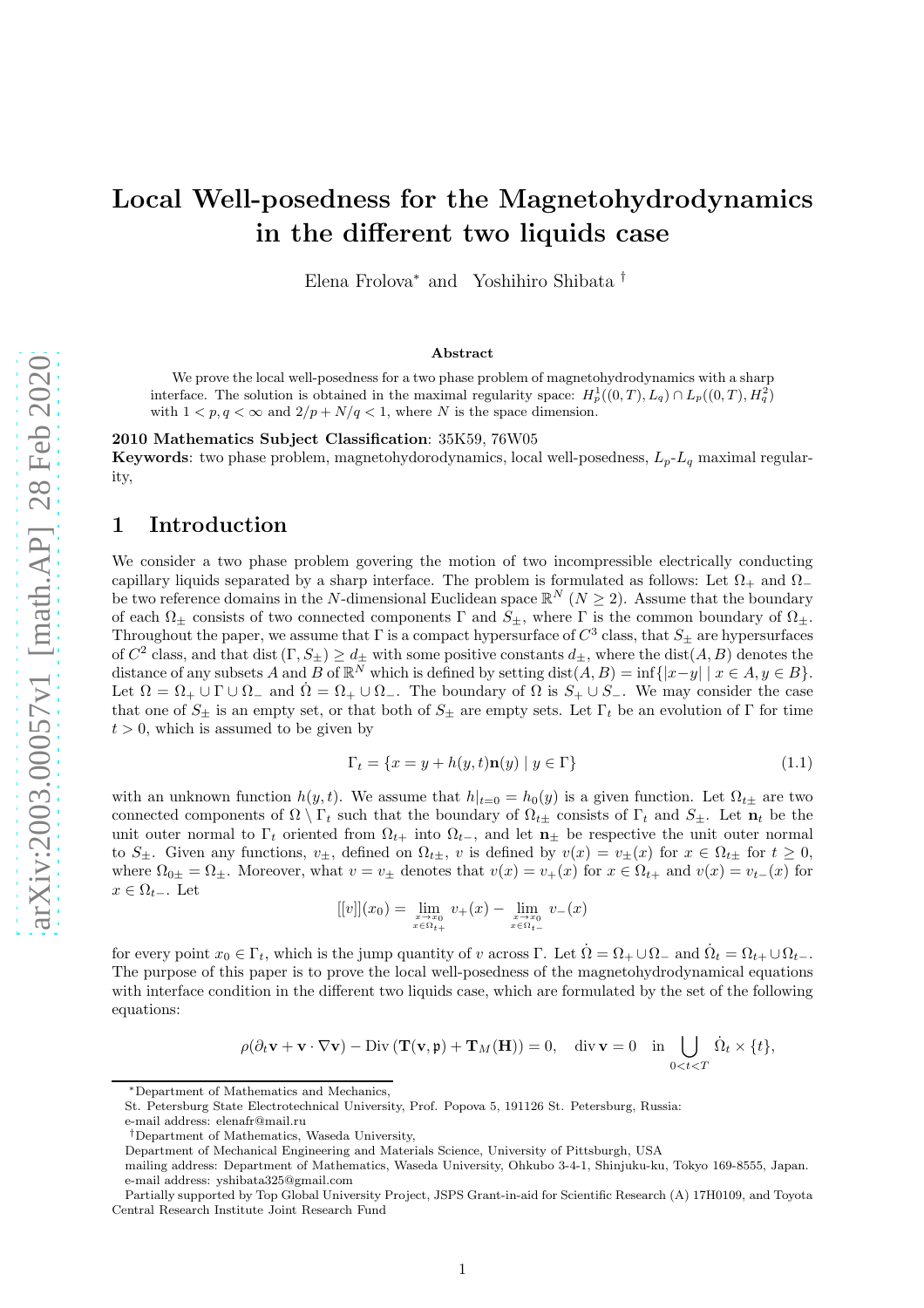<span id="page-1-0"></span>
$$
\begin{aligned}\n\left[\left[\left(\mathbf{T}(\mathbf{v}, \mathbf{\mathfrak{p}}) + \mathbf{T}_M(\mathbf{H})\right)\mathbf{n}_t\right]\right] &= \sigma H(\Gamma_t)\mathbf{n}_t - \mathfrak{p}_0\mathbf{n}_t, \quad \left[\left[\mathbf{v}\right]\right] = 0, \quad V_{\Gamma_t} = \mathbf{v}_+ \cdot \mathbf{n}_t \quad \text{on} \quad \bigcup_{0 < t < T} \Gamma_t \times \{t\}, \\
\mu \partial_t \mathbf{H} + \text{Div}\left\{\alpha^{-1}\text{curl}\,\mathbf{H} - \mu(\mathbf{v} \otimes \mathbf{H} - \mathbf{H} \otimes \mathbf{v})\right\} &= 0, \quad \text{div}\,\mathbf{H} = 0 \quad \text{in} \quad \bigcup_{0 < t < T} \Omega_t \times \{t\}, \\
\left[\left[\left\{\alpha^{-1}\text{curl}\,\mathbf{H} - \mu(\mathbf{v} \otimes \mathbf{H} - \mathbf{H} \otimes \mathbf{v})\right\}\mathbf{n}_t\right]\right] &= 0 \quad \text{on} \quad \bigcup_{0 < t < T} \Gamma_t \times \{t\}, \\
\left[\left[\mu \mathbf{H} \cdot \mathbf{n}_t\right]\right] &= 0, \quad \left[\left[\mathbf{H} - \langle \mathbf{H}, \mathbf{n}_t > \mathbf{n}_t\right]\right] = 0 \quad \text{on} \quad \bigcup_{0 < t < T} \Gamma_t \times \{t\}, \\
\mathbf{v}_\pm = 0, \quad \mathbf{n}_\pm \cdot \mathbf{H}_\pm = 0, \quad \left(\text{curl}\,\mathbf{H}_\pm\right)\mathbf{n}_\pm = 0 \quad \text{on} \quad S_\pm \times (0, T), \\
\left(\mathbf{v}, \mathbf{H}, h\right)|_{t=0} &= \left(\mathbf{v}_0, \mathbf{H}_0, h_0\right) \quad \text{in} \quad \Omega \times \Gamma. \tag{1.2}\n\end{aligned}
$$

Here,  $\mathbf{v} = \mathbf{v}_{\pm} = (v_{\pm 1}(x, t), \dots, v_{\pm N}(x, t))^{\top}$  are the velocity vector fields, where  $M^{\top}$  stands for the transposed M,  $\mathfrak{p} = \mathfrak{p}_{\pm}(x,t)$  the pressure fields, and  $\mathbf{H} = \mathbf{H}_{\pm} = (H_{\pm 1}(x,t), \ldots, H_{\pm N}(x,t))^{\top}$  the magnetic fields. The v, p, H and  $\Gamma_t$  are unknow, while v<sub>0</sub>, H<sub>0</sub> and  $\rho_0$  are prescribed N-component vectors. As for the remaining symbols,  $\mathbf{T}(\mathbf{v}, \mathbf{\mathfrak{p}}) = \nu_{\pm} \mathbf{D}(\mathbf{v}_{\pm}) - \mathbf{\mathfrak{p}}_{\pm} \mathbf{I}$  is the viscous stress tensor,  $\mathbf{D}(\mathbf{v}_{\pm}) = \nabla \mathbf{v}_{\pm} + (\nabla \mathbf{v}_{\pm})^{\top}$ is the doubled deformation tensor whose  $(i, j)$ th component is  $\partial_j v_{\pm i} + \partial_i v_{\pm j}$  with  $\partial_i = \partial/\partial x_i$ , I the  $N \times N$  unit matrix,  $\mathbf{T}_M(\mathbf{H}) = \mathbf{T}_M(\mathbf{H}_{\pm}) = \mu_{\pm}(\mathbf{H}_{\pm} \otimes \mathbf{H}_{\pm} - \frac{1}{2}|\mathbf{H}_{\pm}|^2\mathbf{I})$  the magnetic stress tensor, curl  $\mathbf{v} = \text{curl } \mathbf{v}_{\pm} = \nabla \mathbf{v}_{\pm} - (\nabla \mathbf{v}_{\pm})^\top$  the doubled rotation tensor whose  $(i, j)$ th component is  $\partial_j v_{\pm i} - \partial_i v_{\pm j}$ ,  $V_{\Gamma_t}$  the velocity of the evolution of  $\Gamma_t$  in the direction of  $\mathbf{n}_t$ , which is given by  $V_{\Gamma_t} = (\partial_t \rho) \mathbf{n} \cdot \mathbf{n}_t$  in the case of [\(1.1\)](#page-0-0), and  $\mathcal{H}(\Gamma_t)$  N – 1 fold mean curvature of  $\Gamma_t$  that is given by  $\mathcal{H}(\Gamma_t)\mathbf{n}_t = \Delta_{\Gamma_t} x$  for  $x \in \Gamma_t$  with the Laplace Beltrami operator  $\Delta_{\Gamma_t}$  on  $\Gamma_t$ , and  $\mathfrak{p}_0$  the outside pressure. Moreover,  $\rho = \rho_{\pm}$ ,  $\mu = \mu_{\pm}$ ,  $\nu = \nu_{\pm}$ , and  $\alpha = \alpha_+$ , and  $\rho_+$ ,  $\mu_+$ ,  $\nu_+$ , and  $\alpha_+$  are positive constants describing respective the mass density, the magnetic permability, the kinematic viscosity, and conductivity.. And,  $\sigma$  is a positive constant describing the coefficient of the surface tension. Finally, for any matrix field **K** with  $(i, j)$ th component  $K_{ij}$ , the quantity Div K is an N-vector of functions with the *i*th component  $\sum_{j=1}^{N} \partial_j K_{ij}$ , and for any N-vectors of functions  $\mathbf{u} = (u_1, \dots, u_N)^\top$  and  $\mathbf{w} = (w_1, \dots, w_N)^\top$ , div  $\mathbf{u} = \sum_{j=1}^N \partial_j u_j$  and  $\mathbf{u} \cdot \nabla \mathbf{w}$  is an N-vector of functions with the *i*<sup>th</sup> component  $\sum_{j=1}^{N} u_j \partial_j w_i$ , and  $\mathbf{u} \otimes \mathbf{w}$  an  $N \times N$  matrix with the  $(i, j)$ <sup>th</sup> component  $u_iw_i$ . We notice that

$$
\Delta \mathbf{v} = -\text{Div curl}\,\mathbf{v} + \nabla \text{div}\,\mathbf{v}, \quad \text{Div}\,(\mathbf{v} \otimes \mathbf{H} - \mathbf{H} \otimes \mathbf{v}) = \mathbf{v} \text{div}\,\mathbf{H} - \mathbf{H} \text{div}\,\mathbf{v} + \mathbf{H} \cdot \nabla \mathbf{v} - \mathbf{v} \cdot \nabla \mathbf{H},
$$
  
rot  $\times \text{rot }\mathbf{H} = \text{Div curl}\,\mathbf{H}, \quad \text{rot } \times \mathbf{v} \times \mathbf{H} = \text{Div}\,(\mathbf{v} \otimes \mathbf{H} - \mathbf{H} \otimes \mathbf{v})$  (3 dimensional case), (1.3)

where  $\times$  is the exterior product in the three dimensional case. In particular, in the three dimensional case, the set of equations for the magnetic field in Eq. [\(1.2\)](#page-1-0) are written by

$$
\partial_t \mathbf{H} + \text{rot} \times (\alpha^{-1} \text{rot } \mathbf{H} - \mu \mathbf{v} \times \mathbf{H}) = 0, \quad \text{div } \mathbf{H} = 0 \quad \text{in } \bigcup_{0 < t < T} \dot{\Omega}_t \times \{t\},
$$
\n
$$
[[\mathbf{n}_t \times \{\alpha^{-1} \text{rot } \mathbf{H} - \mu \mathbf{v} \times \mathbf{H})\}]] = 0, \quad [[\mu \mathbf{H} \cdot \mathbf{n}_t]] = 0, \quad [[\mathbf{H} - \langle \mathbf{H}, \mathbf{n}_t > \mathbf{n}_t]] = 0 \quad \text{on } \bigcup_{0 < t < T} \Gamma_t \times \{t\}.
$$

This is a standard description, and so the set of equations for the magnetic field in Eq. [\(1.2\)](#page-1-0) is the N-dimensional mathematical description for the magnetic equations with transmission conditions.

In the equilibrium state,  $\mathbf{v} = 0$ ,  $\mathbf{H} = 0$ ,  $\Gamma_t = \Gamma$ , and  $\mathbf{\mathfrak{p}}$  is a constant state, and so we assume that

<span id="page-1-1"></span>
$$
\mathfrak{p}_0 = \sigma H(\Gamma). \tag{1.4}
$$

In Eq. [\(1.2\)](#page-1-0), there is one equation for the magnetic fields  $H_{\pm}$  too many, so that in the following instead of [\(1.2\)](#page-1-0), we consider the following equations:

$$
\rho(\partial_t \mathbf{v} + \mathbf{v} \cdot \nabla \mathbf{v}) - \text{Div} (\mathbf{T}(\mathbf{v}, \mathbf{\mathfrak{p}}) + \mathbf{T}_M(\mathbf{H})) = 0, \quad \text{div } \mathbf{v} = 0 \quad \text{in } \bigcup_{0 < t < T} \dot{\Omega}_t \times \{t\},
$$
\n
$$
[[(\mathbf{T}(\mathbf{v}, \mathbf{\mathfrak{p}}) + \mathbf{T}_M(\mathbf{H}))\mathbf{n}_t]] = \sigma H(\Gamma_t)\mathbf{n}_t - \mathbf{p}_0 \mathbf{n}_t, \quad [[\mathbf{v}]] = 0, \quad V_{\Gamma_t} = \mathbf{v}_+ \cdot \mathbf{n} \quad \text{on } \bigcup_{0 < t < T} \Gamma_t \times \{t\},
$$
\n
$$
\mu \partial_t \mathbf{H} - \alpha^{-1} \Delta \mathbf{H} - \text{Div } \mu(\mathbf{v} \otimes \mathbf{H} - \mathbf{H} \otimes \mathbf{v}) = 0 \quad \text{in } \bigcup_{0 < t < T} \dot{\Omega}_t \times \{t\},
$$
\n
$$
[[\{\alpha^{-1}\text{curl}\,\mathbf{H} - \mu(\mathbf{v} \otimes \mathbf{H} - \mathbf{H} \otimes \mathbf{v})\}\mathbf{n}_t]] = 0, \quad [[\mu \text{div }\mathbf{H}]] = 0 \quad \text{on } \bigcup_{0 < t < T} \Gamma_t \times \{t\},
$$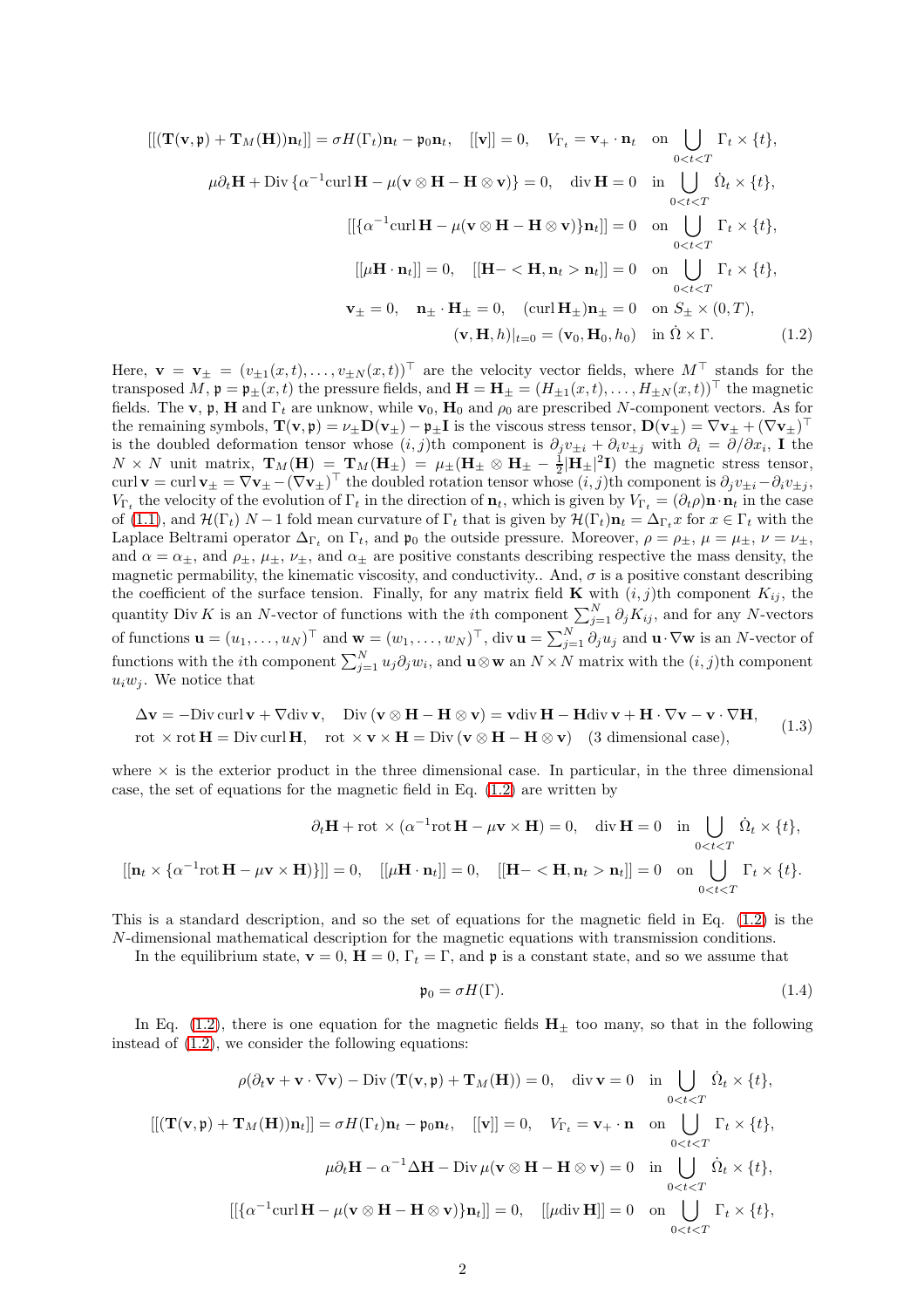<span id="page-2-0"></span>
$$
[[\mu \mathbf{H} \cdot \mathbf{n}_t]] = 0, \quad [[\mathbf{H} - \langle \mathbf{H}, \mathbf{n}_t > \mathbf{n}_t]] = 0 \quad \text{on} \quad \bigcup_{0 < t < T} \Gamma_t \times \{t\},
$$
\n
$$
\mathbf{v}_{\pm} = 0, \quad \mathbf{n}_0 \cdot \mathbf{H}_{\pm} = 0, \quad (\text{curl } \mathbf{H}_{\pm}) \mathbf{n}_{\pm} = 0 \quad \text{on} \quad S_{\pm} \times (0, T),
$$
\n
$$
(\mathbf{v}, \mathbf{H})|_{t=0} = (\mathbf{v}_0, \mathbf{H}_0) \quad \text{in} \quad \dot{\Omega}. \tag{1.5}
$$

Namely, two equations: div  $H_{+} = 0$  in  $\Omega_{+}$  is replaced with one boundary condition:  $[|\mu \text{div } H|] = 0$  on  $\Gamma$ . Frolova and Shibata [\[5\]](#page-35-0) proved that in equations [\(1.5\)](#page-2-0) if div  $\mathbf{H} = 0$  initially, then div  $\mathbf{H} = 0$  in  $\Omega$  follows automatically for any  $t > 0$  as long as solutions exist. Thus, the local wellposedness of equations [\(1.2\)](#page-1-0) follows from that of equations [\(1.5\)](#page-2-0) provided that the initial data  $H_0$  satisfy the divergence condition:  $div H_0 = 0$ , which is a compatibility condition. This paper devotes to proving the local wellposedness of equations [\(1.5\)](#page-2-0) in the maximal  $L_p-L_q$  regularity framework under the assumption that  $\rho_0$  is small enough, that is the interface  $\Gamma_t$  is very close to the reference interface  $\Gamma$  initially.

Since  $\dot{\Omega}_t$  and  $\Gamma_t$  are unknown, the set of equations in [\(1.5\)](#page-2-0) is transformed to that of equations in  $\dot{\Omega}$ and Γ by the Hanzawa transform generated by  $\rho$  (cf. Subsect. [2.1](#page-3-0) below), and then the main result are stated in Subsect. [2.5](#page-13-0) below.

The equations of magnetodydrodynamics (MHD) can be found in [\[1,](#page-35-1) [8\]](#page-35-2). The solvability of MHD equations was first obtained by [\[9\]](#page-35-3). The free boundary problem for MHD was first studied by Padula and Solonnikov [\[11\]](#page-35-4) in the case where  $\Omega_{+t}$  is a vacuume region in the three dimensional Euclidean space  $\mathbb{R}^3$ . They proved the local well-posedness in the  $L_2$  framework and used Sobolve-Slobodetskii spaces of fractional order. Later on, the global well-posedness was proved by Froloba [\[4\]](#page-35-5) and Solonnikov and Frolova [\[20\]](#page-36-0). Moreover, the  $L_p$  approach to the same problem was done by Solonnikov [\[18,](#page-36-1) [19\]](#page-36-2). In [\[11\]](#page-35-4), by some technical reason, it was required that regularity class of the fluid is slightly higher than that of the magnetic field (cf. [\[11,](#page-35-4) p.331]). But, in this paper, we do not need this assumption, that is we can solve the problem in the same regularity classes for the fluid and magnetic field. The different point of this paper than in [\[11\]](#page-35-4) appears in the iteration scheme (cf.  $(4.4)$ ) and  $(4.5)$ ).

As a related topics, in [\[6,](#page-35-6) [7\]](#page-35-7) and references therein Kacprzyk proved the local and global wellposedness of free boundary problem for the viscous non-homogeneous incompressible MHD in the case where an incompressible fluid is occupied in a domain  $\Omega_{-t}$  bounded by a free surface  $\Gamma_t$  subjected to an electromagnetic field generated in a domain  $\Omega_{+t}$  exterior to  $\Omega_{-t}$  by some currents located on a fixed bounary  $S_+$  of  $\Omega_{+t}$ . In [\[6,](#page-35-6) [7\]](#page-35-7), it is assumed that  $S_-=\emptyset$ . On the free surface,  $\Gamma_t$ , free boundary condition without surface tension for the viscous fluid part and transmission conditions for electromagnetic fields part are imposed. Since the surface tension is not taken into account, the Lagrange transformation was applied, and so the viscous fluid part has one regularity higher than the electromagnetic fillds part. An  $L_2$  approach is applied and Sobolev-Slobodetskii spaces of fractiona order are also used in [\[6,](#page-35-6) [7\]](#page-35-7).

Finally, we explain some symbols used throughout the paper. We denote the set of all natural numbers, real numbers, and complex numbers by N, R, and C, respectively. Set  $\mathbb{N}_0 = \mathbb{N} \cup \{0\}$ . For any multi-index  $\kappa = (\kappa, ..., \kappa_N)$ ,  $\kappa_j \in \mathbb{N}_0$ , we set  $\partial_x^{\kappa} = \partial_1^{\kappa_1} \cdots \partial_N^{\kappa_N}$ ,  $|\kappa| = \kappa_1 + \cdots + \kappa_N$ . For scalar f, and N-vector of functions,  $\mathbf{g} = (g_1, \ldots, g_N)$ , we set  $\nabla^n f = (\partial_x^{\kappa} f \mid |\kappa| = n)$  and  $\nabla^n \mathbf{g} = (\partial_x^{\kappa} g_j \mid |\kappa| = n, j = n$ 1, ..., N). In particular,  $\nabla^0 f = f$ ,  $\nabla^0 \mathbf{g} = \mathbf{g}$ ,  $\nabla^1 f = \nabla f$ , and  $\nabla^1 \mathbf{g} = \nabla \mathbf{g}$ . For  $1 \le q \le \infty$ ,  $m \in \mathbb{N}$ ,  $s \in \mathbb{R}$ , and any domain  $D \subset \mathbb{R}^N$ , we denote by  $L_q(D)$ ,  $H_q^m(D)$ , and  $B_{q,p}^s(D)$  the standard Lebesgue, Sobolev, and Besov spaces, respectively, while  $\|\cdot\|_{L_q(D)},\|\cdot\|_{H_q^m(D)}$ , and  $\|\cdot\|_{B_{q,p}^s(D)}$  denote the norms of these spaces. We write  $W_q^s(D) = B_{q,q}^s(D)$  and  $H_q^0(D) = L_q(D)$ . What  $f = f_{\pm}$  means that  $f(x) = f_{\pm}(x)$  for  $x \in \Omega_{\pm}$ . For  $\mathcal{H} \in \{H_q^m, B_{q,p}^s\}$ , the function spaces  $\mathcal{H}(\dot{\Omega})$   $(\dot{\Omega} = \Omega_{+} \cup \Omega_{-})$  and their norms are defined by setting

$$
\mathcal{H}(\dot{\Omega}) = \{ f = f_{\pm} \mid f_{\pm} \in \mathcal{H}(\Omega_{\pm}) \}, \quad ||f||_{\mathcal{H}(\dot{D})} = ||f_{+}||_{\mathcal{H}(D_{+})} + ||f_{-}||_{\mathcal{H}(D_{-})}.
$$

For any Banach space X with the norm  $\|\cdot\|_X$ ,  $X^d$  denotes the d product space defined by  $\{x =$  $(x_1, \ldots, x_d) \mid x_i \in X$ , while the norm of  $X^d$  is simply written by  $\|\cdot\|_X$ , that is  $\|x\|_X = \sum_{j=1}^d \|x_j\|_X$ . For any time interval  $(a, b)$ ,  $L_p((a, b), X)$  and  $H_p^m((a, b), X)$  denote respective the standard X-valued Lebesgue space and X-valued Sobolev space, while  $\|\cdot\|_{L_p((a,b),X)}$  and  $\|\cdot\|_{H_p^m((a,b),X)}$  denote their norms. Let F and  $\mathcal{F}^{-1}$  be respective the Fourier transform and the Fourier inverse transform. Let  $H_p^s(\mathbb{R}, X)$ ,  $s > 0$ , be the Bessel potential space of order s defined by

$$
H_p^s(\mathbb{R}, X) = \{ f \in L_p(\mathbb{R}, X) \mid ||f||_{H_p^s(\mathbb{R}, X)} = ||\mathcal{F}^{-1}[(1+|\tau|^2)^{1/4}\mathcal{F}[f](\tau)]||_{L_p(\mathbb{R}, X)} < \infty \}.
$$

For any N-vector of functions,  $\mathbf{u} = {}^{\top}(u_1, \ldots, u_N)$ , sometimes  $\nabla \mathbf{u}$  is regarded as an  $N \times N$ -matrix of functions whose  $(i, j)$ th component is  $\partial_j u_i$ . For any m-vector  $V = (v_1, \ldots, v_m)$  and n-vector  $W =$  $(w_1, \ldots, w_n)$ ,  $V \otimes W$  denotes an  $m \times n$  matrix whose  $(i, j)$ th component is  $V_i W_j$ . For any  $(mn \times N)$ -matrix  $A = (A_{ij,k} \mid i = 1, \ldots, m, j = 1, \ldots, n, k = 1, \ldots, N)$ ,  $AV \otimes W$  denotes an N-column vector whose  $k^{\text{th}}$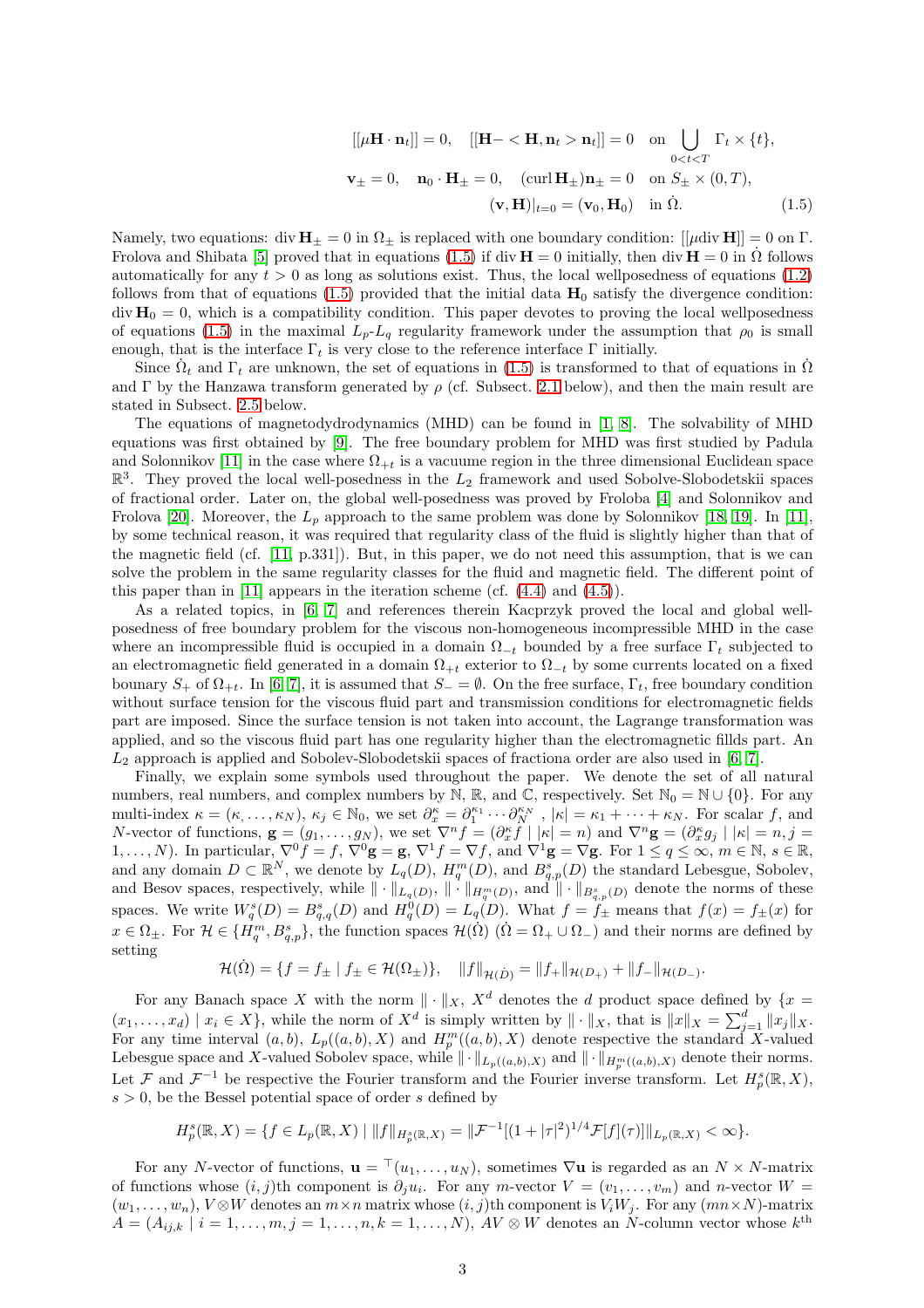component is the quantity:  $\sum_{j=1}^{m} \sum_{j=1}^{n} A_{ij,k} v_i w_j$ . Moreover, we define  $AV \otimes W \otimes Z = (AV \otimes W) \otimes Z$ . Inductively, we define  $AV_1 \otimes \cdots \otimes V_n$  by setting  $AV_1 \otimes \cdots \otimes V_n = (AV_1 \otimes \cdots \otimes V_{n-1}) \otimes V_n$  for  $n \geq 4$ .

Let  $\mathbf{a} \cdot \mathbf{b} = \langle \mathbf{a}, \mathbf{b} \rangle = \sum_{j=1}^{N} a_j b_j$  for any N-vectors  $\mathbf{a} = (a_1, \dots, a_N)$  and  $\mathbf{b} = (b_1, \dots, b_N)$ . For any N-vector **a**, let  $\mathbf{a}_{\tau} := \mathbf{a} - \langle \mathbf{a}, \mathbf{n} \rangle \mathbf{n}$ . For any two  $N \times N$ -matrices  $\mathbf{A} = (A_{ij})$  and  $\mathbf{B} = (B_{ij})$ , the quantity **A** : **B** is defined by  $\mathbf{A} \cdot \mathbf{B} = \sum_{i,j=1}^{N} A_{ij} B_{ji}$ . For any domain G with boundary  $\partial G$ , we set

$$
(\mathbf{u}, \mathbf{v})_G = \int_G \mathbf{u}(x) \cdot \overline{\mathbf{v}(x)} dx, \quad (\mathbf{u}, \mathbf{v})_{\partial G} = \int_{\partial G} \mathbf{u} \cdot \overline{\mathbf{v}(x)} d\sigma,
$$

where  $\overline{\mathbf{v}(x)}$  is the complex conjugate of  $\mathbf{v}(x)$  and  $d\sigma$  denotes the surface element of  $\partial G$ . Given  $1 < q < \infty$ , let  $q' = q/(q-1)$ . Throughout the paper, the letter C denotes generic constants and  $C_{a,b,\cdots}$  the constant which depends on a, b,  $\cdots$ . The values of constants C,  $C_{a,b,\cdots}$  may be changed from line to line.

### <span id="page-3-0"></span>2 Hanzawa transform and statment of main result

#### 2.1 Hanzawa transform

Let **n** be the unit normal to Γ oriented from  $\Omega_+$  into  $\Omega_-$ . Since Γ<sub>t</sub> is unknown, we assume that the Γ<sub>t</sub> is represented by  $(1.1)$  Our task is to find not only  $\bf{v}$ ,  $\bf{p}$  and  $\bf{H}$  but also h. We know the existence of an N-vector,  $\tilde{\mathbf{n}}$ , of  $C^2$  functions defined on  $\mathbb{R}^N$  such that

$$
\mathbf{n} = \tilde{\mathbf{n}} \quad \text{on } \Gamma, \quad \text{supp } \tilde{\mathbf{n}} \subset U_{\Gamma}, \quad \|\tilde{\mathbf{n}}\|_{H^2_{\infty}(\mathbb{R}^N)} \le C \tag{2.1}
$$

<span id="page-3-4"></span>with some constant C, where we have set  $U_{\Gamma} = \bigcup_{x_0 \in \Gamma} \{x \in \mathbb{R}^N \mid |x - x_0| < \alpha\}$  with some small constant  $\alpha > 0$ . We will construct  $\tilde{\mathbf{n}}$  in Subsec [2.3](#page-7-0) below. We may assume that

$$
dist \,(\text{supp}\,\tilde{\mathbf{n}}, S_{\pm}) \geq 3d_{\pm}/4.
$$

In the following we write  $\Omega = \Omega_+ \cup \Omega_-$  and  $\Omega = \Omega \cup \Gamma$ . Let  $H_h$  be an extension function of h such that  $h = H_h$  on Γ. In fact, we take  $H_h$  as a solution of the harmonic equation:

<span id="page-3-1"></span>
$$
(-\Delta + \lambda_0)H_h = 0 \quad \text{in } \dot{\Omega}, \quad H_h|_{\Gamma} = h \tag{2.2}
$$

with some large positive number  $\lambda_0$  which guarantees the unique solvability of [\(2.2\)](#page-3-1). In this case, if h satisfies the regularity condition:

<span id="page-3-5"></span>
$$
h \in H_p^1((0,T), W_q^{2-1/q}(\Gamma)) \cap L_p((0,T), W_q^{3-1/q}(\Gamma)),
$$
\n(2.3)

then  $H_h$  satisfies the regularity condition:

<span id="page-3-6"></span>
$$
H_h \in H_p^1((0,T), H_q^2(\Omega)) \cap L_p((0,T), H_q^3(\Omega)), \tag{2.4}
$$

and possesses the estimate:

<span id="page-3-7"></span>
$$
\begin{aligned} \|\partial_t^i H_h\|_{L_p((0,T),H_q^{3-i}(\Omega))} &\leq C \|\partial_t^i h\|_{L_p((0,T),W_q^{3-i-1/q}(\Gamma))} \quad (i=0,1),\\ \|\partial_t^i h\|_{L_p((0,T),W_q^{3-1/q-i}(\Gamma))} &\leq C \|\partial_t^i H_h\|_{L_p((0,T),H_q^{3-i}(\Omega))} \quad (i=0,1) \end{aligned} \tag{2.5}
$$

for some constant  $C > 0$ .

To transform Eq. [\(1.5\)](#page-2-0) to the equations on  $\Omega$ , we use Hanazawa transformation defined by

<span id="page-3-2"></span>
$$
x = y + H_h(t, y)\tilde{\mathbf{n}}(y) := \Xi_h(t, y). \tag{2.6}
$$

Let  $\delta > 0$  be a small number such that

$$
|\Xi_h(y_1, t) - \Xi_h(y_2, t)| \le (1/2)|y_1 - y_2| \tag{2.7}
$$

provided that

<span id="page-3-3"></span>
$$
\sup_{0
$$

Here and in the following, we write  $\nabla H_h = (\partial_x^{\alpha} H_h | |\alpha| \leq 1) = (H_h, \nabla H_h)$ . From [\(2.6\)](#page-3-2), the map  $x = \Xi(y, t)$  is injective. And also, under suitable regularity condition on  $H_h$ , for example,  $H_h \in C^{1+\alpha}$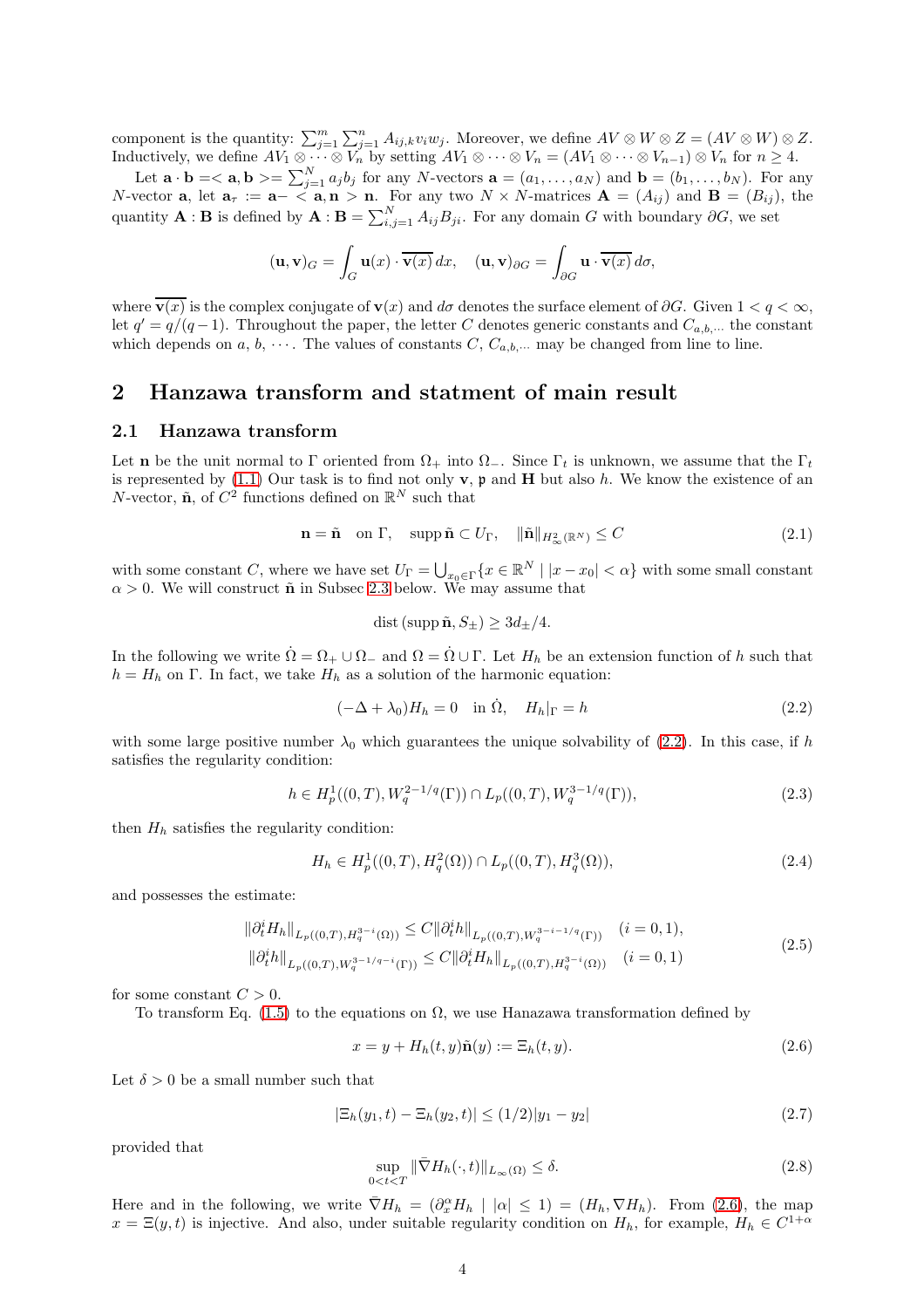for each  $t \in (0,T)$  with some small  $\alpha > 0$ , the map  $x = \Xi_h(y,t)$  becomes an open and closed map, so that  $\{x = \Xi_h(y, t) \mid y \in \Omega\} = \Omega$  because  $x = \Xi_h(y, t)$  is an identity map on  $\Omega \setminus U_\Gamma$ . We assume that the initial surface  $\Gamma_0$  is given by

$$
\Gamma_0 = \{ x = y + h_0(y)\mathbf{n} \mid y \in \Gamma \}
$$

with a given small function  $h_0$ . Let  $H_{h_0}$  be an extension of  $h_0$  which is given by a unique solution of equation [\(2.2\)](#page-3-1), where  $H_h$  and h are replaced with  $H_{h_0}$  and  $h_0$ , respectively.

Let  $\Xi_{h_0} = y + H_{h_0} \tilde{\mathbf{n}}$ , and set

$$
\mathbf{u}(y,t) = \mathbf{v}(\Xi_h^{-1}(y,t),t), \quad \mathbf{q}(y,t) = \mathbf{p}(\Xi_h^{-1}(y,t),t), \quad \mathbf{G}(y,t) = \mathbf{H}(\Xi_h^{-1}(y,t),t),
$$
  
\n
$$
\Gamma_t = \{x = \Xi_h(y,t) \mid y \in \Gamma\}, \quad \Omega_{t\pm} = \{x = \Xi_h(y,t) \mid y \in \Omega_{\pm}\},
$$
  
\n
$$
\mathbf{u}_0(y) = \mathbf{v}_0(\Xi_{h_0}^{-1}(y)), \quad \mathbf{G}_0(y) = \mathbf{H}_0(\Xi_{h_0}^{-1}(y)).
$$
\n(2.9)

Noting that  $x = y$  near  $S_{\pm}$ , we have

$$
\mathbf{u}_{\pm} = 0, \quad \mathbf{n}_{\pm} \cdot \mathbf{G}_{\pm} = 0, \quad (\text{curl } \mathbf{G}_{\pm})\mathbf{n}_{\pm} = 0 \quad \text{on } S_{\pm} \times (0, T),
$$

$$
(\mathbf{u}, \mathbf{G}, h)|_{t=0} = (\mathbf{v}_0, \mathbf{H}_0, h_0) \quad \text{in } \Omega \times \Gamma, \quad H_h|_{t=0} = h_0 \quad \text{on } \Gamma.
$$

In what follows, we derive equations and interface conditions which u, q and G satisfy in  $\Omega_{t\pm}$  and on  $\Gamma_t$ .

#### <span id="page-4-2"></span>2.2 Derivation of equations

In this subsection, we derive equations obtained by Hanzawa transformation:  $x = y + H_h(y, t)\tilde{\mathbf{n}}(y)$  from the first, second and third equations in Eq. [\(1.5\)](#page-2-0). We assume that  $H<sub>h</sub>$  satisifies [\(2.8\)](#page-3-3) with small positive number  $\delta > 0$ . We have

$$
\frac{\partial x}{\partial y} = \mathbf{I} + \frac{\partial (H_h \tilde{\mathbf{n}})}{\partial y}
$$

and then, choosing  $\delta > 0$  in [\(2.8\)](#page-3-3) small enough, we see that there exists an  $N \times N$  matrix,  $V_0(\mathbf{K})$ , of bounded real nalytic functions defined on  $U_{\delta} = \{ \mathbf{K} \in \mathbb{R}^{N+1} \mid |\mathbf{K}| \leq \delta \}$  with  $V_0(0) = 0$  such that

$$
\frac{\partial y}{\partial x} = \left(\frac{\partial x}{\partial y}\right)^{-1} = \mathbf{I} + \mathbf{V}_0(\bar{\nabla}H_h). \tag{2.10}
$$

Here and in the following,  $\mathbf{K} = (\kappa_0, \kappa_1, \dots, \kappa_N)$  and  $\kappa_0, \kappa_1, \dots, \kappa_N$  are independent variables corresponding to  $H_h$ ,  $\partial H_h/\partial y_1, \ldots, \partial H_h/\partial y_N$ , respectively. Let  $V_{0ij}(\mathbf{K})$  be the  $(i, j)$  th component of  $V_0(\mathbf{K})$ , and then by the chain rule

<span id="page-4-0"></span>
$$
\frac{\partial}{\partial x_j} = \sum_{k=1}^N (\delta_{jk} + V_{0jk}(\mathbf{K})) \frac{\partial}{\partial y_k}, \quad \nabla_x = (\mathbf{I} + \mathbf{V}_0(\mathbf{K})) \nabla_y.
$$
\n(2.11)

Since  $V_{0jk}(0) = 0$ , we may write  $V_{0jk}(\mathbf{K}) = \tilde{V}_{0jk}(\mathbf{K})\mathbf{K}$  with

$$
\tilde{V}_{0jk}(\mathbf{K})\mathbf{K} = \int_0^1 \frac{d}{d\theta} (V_{0jk}(\theta \mathbf{K})) d\theta.
$$

In particular,

$$
\text{curl}_{ij}(\mathbf{v}) = \frac{\partial v_i}{\partial x_j} - \frac{\partial v_j}{\partial x_i} = \text{curl}_{ij}(\mathbf{u}) + V_{Cij}(\mathbf{K})\nabla \mathbf{u},
$$
\n
$$
D_{ij}(\mathbf{v}) = \frac{\partial v_i}{\partial x_j} + \frac{\partial v_j}{\partial x_i} = D_{ij}(\mathbf{u}) + V_{Dij}(\mathbf{K})\nabla \mathbf{u},
$$
\n(2.12)

<span id="page-4-1"></span>with

$$
V_{Cij}(\mathbf{K})\nabla\mathbf{u} = \sum_{k=1}^{N} (V_{0jk}(\mathbf{K})\frac{\partial u_i}{\partial y_j} - V_{0ik}(\mathbf{K})\frac{\partial u_j}{\partial y_k}),
$$
  

$$
V_{Dij}(\mathbf{K})\nabla\mathbf{u} = \sum_{k=1}^{N} (V_{0jk}(\mathbf{K})\frac{\partial u_i}{\partial y_j} + V_{0ik}(\mathbf{K})\frac{\partial u_j}{\partial y_k}).
$$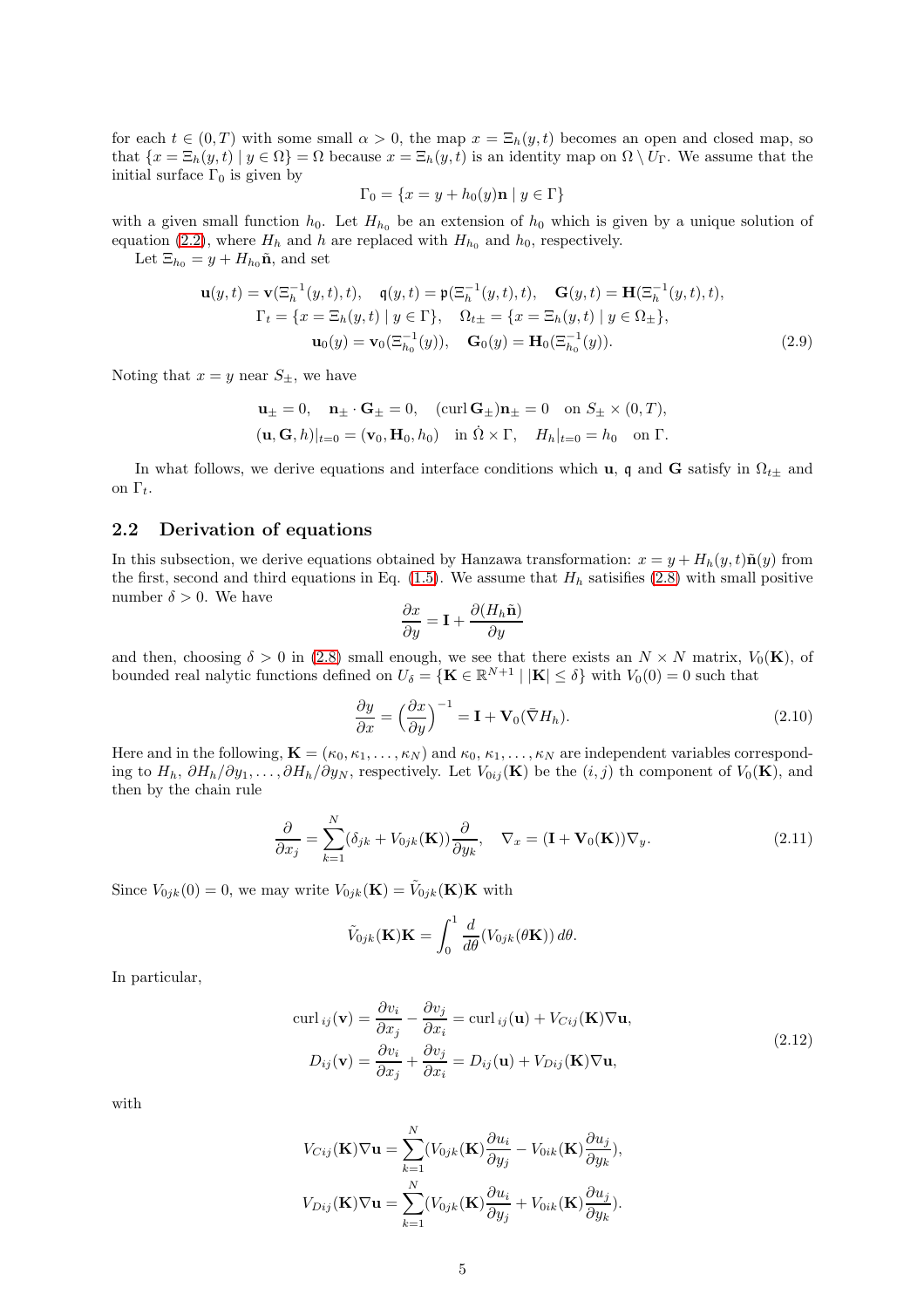Here and in the following, for an  $N \times N$  matrix A,  $A_{ij}$  denotes its  $(i, j)$  th component and  $(A_{ij})$  denotes an  $N \times N$  matrix whose  $(i, j)$  th component is  $A_{ij}$ . To obtain the first equation in [\(2.66\)](#page-13-1) in Subsec [2.5](#page-13-0) below, we make the pressure term linear. From  $\nabla \mathfrak{p} = (\mathbf{I} + \mathbf{V}_0(\mathbf{K})) \nabla \mathfrak{q}$  it follows that

$$
\frac{\partial \mathbf{q}}{\partial y_j} = \sum_{k=1}^N (\delta_{jk} + \frac{\partial x_k}{\partial y_j}) \frac{\partial \mathbf{p}}{\partial x_k}.
$$

Let  $\tilde{\mathbf{n}} = (\tilde{n}_1, \dots, \tilde{n}_N)^\top$ , and then

<span id="page-5-2"></span>
$$
\frac{\partial v_i}{\partial t} = \frac{\partial}{\partial t} u_i(y + H_h \tilde{\mathbf{n}}, t) = \frac{\partial u_i}{\partial t} + \sum_{j=1}^N \frac{\partial u_i}{\partial y_j} \frac{\partial H_h}{\partial t} \tilde{n}_j.
$$
(2.13)

Thus, the first equation in [\(1.5\)](#page-2-0) is transformed to

$$
\frac{\partial \mathbf{q}}{\partial y_m} = -\rho \sum_{i=1}^N (\delta_{mi} + \frac{\partial x_m}{\partial y_i}) \{ \frac{\partial u_i}{\partial t} + \sum_{j=1}^N \frac{\partial u_i}{\partial y_j} \frac{\partial H_h}{\partial t} \tilde{n}_j + \sum_{j,k=1}^N u_j (\delta_{jk} + V_{0jk} (\bar{\nabla} H_h)) \frac{\partial u_i}{\partial y_k} \} \n+ \sum_{i,j,k=1}^N (\delta_{mi} + \frac{\partial x_m}{\partial y_i}) (\delta_{jk} + V_{0jk} (\bar{\nabla} H_h)) \frac{\partial}{\partial y_k} \{ \nu (D_{ij}(\mathbf{u}) + V_{Dij} (\bar{\nabla} H_h) \nabla \mathbf{u}) + T_{Mij}(\mathbf{G}) \} \n= -\rho \partial_t u_m + \sum_{k=1}^N \frac{\partial}{\partial y_k} (\nu D_{mk}(\mathbf{u})) + f_{1m}(\mathbf{u}, \mathbf{G}, H_h)
$$

with

$$
f_{1m}(\mathbf{u}, \mathbf{G}, H_h) = -\rho \Big( \sum_{j=1}^{N} \frac{\partial u_m}{\partial y_j} \frac{\partial H_h}{\partial t} \tilde{n}_j + \sum_{j,k=1}^{N} u_j (\delta_{jk} + V_{0jk} (\bar{\nabla} H_h)) \frac{\partial u_m}{\partial y_k} \Big)
$$
  
\n
$$
- \rho \sum_{i=1}^{N} \frac{\partial (H_h \tilde{n}_m)}{\partial y_i} \Big( \frac{\partial u_i}{\partial t} + \sum_{j=1}^{N} \frac{\partial u_i}{\partial y_j} \frac{\partial H_h}{\partial t} \tilde{n}_j + \sum_{j,k=1}^{N} u_j (\delta_{jk} + V_{0jk} (\bar{\nabla} H_h)) \frac{\partial u_i}{\partial y_k} \Big)
$$
  
\n
$$
+ \sum_{j,k=1}^{N} (\delta_{jk} + V_{0jk} (\bar{\nabla} H_h)) \frac{\partial}{\partial y_k} (\nu (D_{mj}(\mathbf{u}) + V_{D_{mj}} (\bar{\nabla} H_h) \nabla \mathbf{u}) + T_{Mmj}(\mathbf{G}))
$$
  
\n
$$
+ \sum_{i,j,k=1}^{N} \frac{\partial (H_h \tilde{n}_m)}{\partial y_i} (\delta_{jk} + V_{0jk} (\bar{\nabla} H_h)) \frac{\partial}{\partial y_k} (\nu (D_{ij}(\mathbf{u}) + V_{D_{ij}} (\bar{\nabla} H_h) \nabla \mathbf{u}) + T_{Mij}(\mathbf{G}))
$$
  
\n(2.14)

Thus, setting  $\mathbf{f}_1(\mathbf{u}, \mathbf{G}, H_h) = (f_{11}(\mathbf{u}, \mathbf{G}, H_h), \dots, f_{1N}(\mathbf{u}, \mathbf{G}, H_h))^{\top}$ , we have

$$
\rho \partial_t \mathbf{u} - \text{Div } \mathbf{T}(\mathbf{u}, \mathbf{q}) = \mathbf{f}_1(\mathbf{u}, \mathbf{G}, H_h) \quad \text{in } \Omega \times (0, T). \tag{2.15}
$$

Since  $V_{0jk}(0) = 0$  and  $V_{\mathbf{D}ij}(0) = 0$ , we may write

<span id="page-5-3"></span>
$$
\mathbf{f}_1(\mathbf{u}, \mathbf{G}, H_h) = f_0^1 \bar{\nabla} H_h \otimes \partial_t \mathbf{u} + \mathcal{F}_0^1 (\bar{\nabla} H_h) \partial_t H_h \otimes \nabla \mathbf{u} + \mathcal{F}_1^1 (\bar{\nabla} H_h) \mathbf{u} \otimes \nabla \mathbf{u} + \mathcal{F}_2^1 (\bar{\nabla} H_h) \bar{\nabla} H_h \otimes \nabla^2 \mathbf{u} + \mathcal{F}_3^1 (\bar{\nabla} H_h) \bar{\nabla}^2 H_h \otimes \nabla \mathbf{u} + \mathcal{F}_4^1 (\bar{\nabla} H_h) \mathbf{G} \otimes \nabla \mathbf{G}
$$
\n(2.16)

where  $f_0^1$  is a bounded function and  $\mathcal{F}_j^1(\mathbf{K})$  are some matrices of bounded analytic functions defined on U<sub>δ</sub>. Here and in the following, we write  $\overline{\nabla}^k H_h = (\partial_y^{\alpha} H_h \mid |\alpha| \leq k)$  for  $k \geq 2$  and  $\overline{\nabla} H_h = (\partial_y^{\alpha} H_h \mid |\alpha| \leq 1)$ . We next consider the divergence free condition: div  $\mathbf{v} = 0$ . By  $(2.11)$ ,

<span id="page-5-0"></span>
$$
\operatorname{div} \mathbf{v} = \sum_{j=1}^{N} \frac{\partial v_j}{\partial x_j} = \sum_{j,k=1}^{N} (\delta_{jk} + V_{0jk} (\bar{\nabla} H_h)) \frac{\partial u_j}{\partial y_k}.
$$
 (2.17)

Let  $J = det(\partial x/\partial y)$  and then, choosing  $\delta > 0$  small enough in [\(2.8\)](#page-3-3), we can write

<span id="page-5-1"></span>
$$
J = 1 + J_0(\bar{\nabla}H_h),\tag{2.18}
$$

where  $J_0(\mathbf{K})$  is a real analytic functions defined on  $U_\delta$  such that  $J_0(0) = 0$ . Using this symbol, we have

$$
(\text{div}_x \mathbf{v}_{\pm}, \varphi)_{\Omega_{t\pm}} = -(\mathbf{v}_{\pm}, \nabla_x \varphi)_{\Omega_{t\pm}} = -\sum_{j=1}^N (Ju_{\pm,j}, \sum_{k=1}^N (\delta_{jk} + V_{0jk}(\bar{\nabla} H_h)) \frac{\partial \varphi}{\partial y_k})_{\Omega_{\pm}}
$$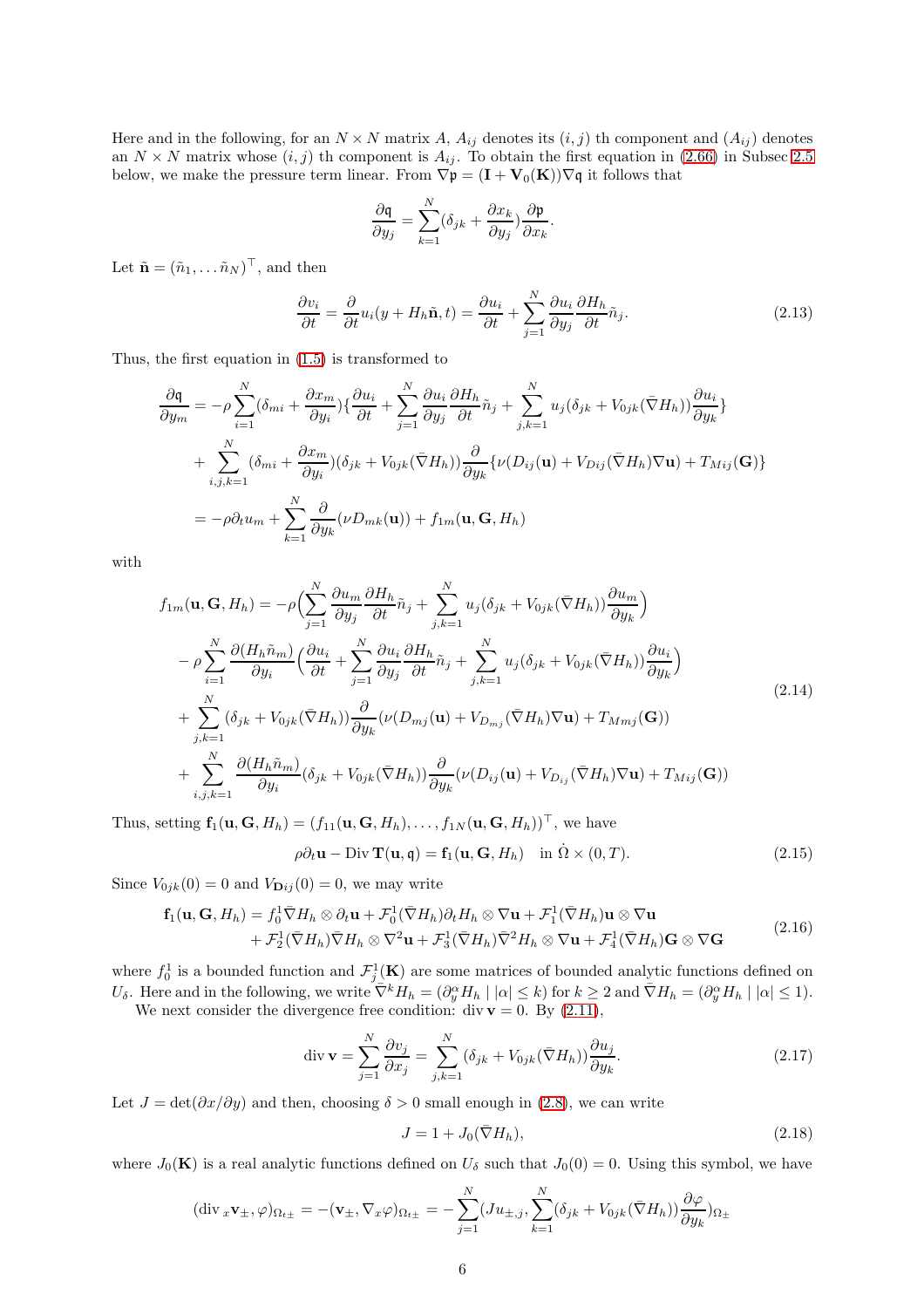$$
= \left(\sum_{j,k=1}^N \frac{\partial}{\partial y_k} \{J(\delta_{jk} + V_{0jk}(\bar{\nabla}H_h))u_{\pm j}\}, \varphi\right)_{\Omega_{\pm}},
$$

so that

<span id="page-6-0"></span>
$$
\operatorname{div} \mathbf{v}_{\pm} = J^{-1} \sum_{j,k=1}^{N} \frac{\partial}{\partial y_k} \{ J(\delta_{jk} + V_{0jk}(\bar{\nabla}H_h)) u_{\pm j} \}.
$$
 (2.19)

Combining [\(2.17\)](#page-5-0), [\(2.19\)](#page-6-0), and [\(2.18\)](#page-5-1) yields that

<span id="page-6-3"></span>
$$
\operatorname{div} \mathbf{u} = g(\mathbf{u}, H_h) = \operatorname{div} \mathbf{g}(\mathbf{u}, H_h) \quad \text{in } \Omega \times (0, T) \tag{2.20}
$$

<span id="page-6-1"></span>with

$$
g(\mathbf{u}, H_h) = \sum_{j,k=1}^{N} V_{0jk}(\bar{\nabla}H_h) \frac{\partial u_{\pm j}}{\partial y_k} + J_0(\bar{\nabla}H_h) \{ \text{div } \mathbf{u} + \sum_{j,k=1}^{N} V_{0jk}(\bar{\nabla}H_h) \frac{\partial u_j}{\partial y_k} \},
$$
  

$$
\mathbf{g}(\mathbf{u}, H_h)|_k = \sum_{j=1}^{N} V_{0jk}(\bar{\nabla}H_h) u_j + J_0(\bar{\nabla}H_h) \sum_{j=1}^{N} (\delta_{jk} + V_{0jk}(\bar{\nabla}H_h)) u_j.
$$
 (2.21)

Since  $V_{0jk}(0) = J_0(0) = 0$ , we may write

<span id="page-6-2"></span>
$$
g(\mathbf{u}, H_h) = \mathcal{G}_1(\bar{\nabla}H_h)\bar{\nabla}H_h \otimes \nabla \mathbf{u}, \quad \mathbf{g}(\mathbf{u}, H_h) = \mathcal{G}_2(\bar{\nabla}H_h)\bar{\nabla}H_h \otimes \mathbf{u}, \tag{2.22}
$$

where  $G_i(\mathbf{K})$  are some matrices of bounded analytic functions defined on  $U_\delta$ .

We next consider the third equation in Eq. [\(1.5\)](#page-2-0). By [\(2.13\)](#page-5-2),

$$
\mu \partial_t \mathbf{H} = \mu \partial_t \mathbf{G} + \mu \sum_{j,k=1}^N \tilde{n}_j \frac{\partial \mathbf{G}}{\partial y_j} \frac{\partial H_h}{\partial t}.
$$

Moreover,

$$
\Delta = \sum_{j=1}^{N} (\sum_{k=1}^{N} (\delta_{jk} + V_{0jk}(\bar{\nabla}H_h)) \frac{\partial}{\partial y_k}) (\sum_{\ell=1}^{N} (\delta_{j\ell} + V_{0j\ell}(\bar{\nabla}H_h)) \frac{\partial}{\partial y_\ell})
$$
  
\n
$$
= \sum_{j=1}^{N} \{ \frac{\partial^2}{\partial y_j^2} + \sum_{\ell=1}^{N} \frac{\partial}{\partial y_j} (V_{0j\ell}(\bar{\nabla}H_h) \frac{\partial}{\partial y_\ell}) + \sum_{\ell,k=1}^{N} V_{0jk}(\bar{\nabla}H_h) \frac{\partial}{\partial y_k} ((\delta_{j\ell} + V_{0j\ell}(\bar{\nabla}H_h)) \frac{\partial}{\partial y_\ell})
$$
  
\n
$$
= \Delta + V_{\Delta 2}(\bar{\nabla}H_h) \nabla^2 + V_{\Delta 1}(\bar{\nabla}H_h) \nabla
$$

with

$$
V_{\Delta 2}(\bar{\nabla}H_h)\nabla^2 = 2\sum_{j,k=1}^N V_{0jk}(\bar{\nabla}H_h)\frac{\partial^2}{\partial y_j\partial y_k} + \sum_{j,k,\ell=1}^N V_{0jk}(\bar{\nabla}H_h)V_{0j\ell}(\bar{\nabla}H_h)\frac{\partial^2}{\partial y_k\partial y_\ell},
$$
  

$$
V_{\Delta 1}(\bar{\nabla}H_h)\nabla = \sum_{j,k=1}^N \frac{\partial V_{0j\ell}(\bar{\nabla}H_h)}{\partial y_j}\frac{\partial}{\partial y_k} + \sum_{j,k,\ell=1}^N V_{0jk}(\bar{\nabla}H_h)\frac{\partial V_{0j\ell}(\bar{\nabla}H_h)}{\partial y_k}\frac{\partial}{\partial y_\ell}.
$$

Thus, setting

$$
\mathbf{f}_2(\mathbf{u}, \mathbf{G}, H_h) = -\mu \sum_{j,k=1}^N \tilde{n}_j \frac{\partial \mathbf{G}}{\partial y_j} \frac{\partial H_h}{\partial t} + \alpha^{-1} V_{\Delta 2} (\bar{\nabla} H_h) \nabla^2 \mathbf{G}_m + \alpha^{-1} V_{\Delta 1} (\bar{\nabla} H_h) \nabla \mathbf{G}
$$
\n
$$
+ \mu \sum_{j,k=1}^N (\delta_{jk} + V_{0jk}(\mathbf{K})) \frac{\partial}{\partial y_k} (\mathbf{u} \otimes \mathbf{G} - \mathbf{G} \otimes \mathbf{u}),
$$
\n(2.23)

<span id="page-6-4"></span>we have

$$
\mu \partial_t \mathbf{G} - \alpha^{-1} \Delta \mathbf{G} = \mathbf{f}_2(\mathbf{u}, \mathbf{G}, H_h) \quad \text{in } \Omega \times (0, T). \tag{2.24}
$$

Since  $V_{0jk}(0) = 0$ , we may write

<span id="page-6-5"></span>
$$
\mathbf{f}_2(\mathbf{u}, \mathbf{G}, H_h) = f_2 \nabla \mathbf{G} \otimes \partial_t H_h + \mathcal{F}_1^2 (\nabla H_h) \nabla H_h \otimes \nabla^2 \mathbf{G} + \mathcal{F}_2^2 (\nabla H_h) \nabla^2 H_h \otimes \nabla \mathbf{G} + \mathcal{F}_3^2 (\nabla H_h) \nabla \mathbf{u} \otimes \mathbf{G} + \mathcal{F}_4^2 (\nabla H_h) \mathbf{u} \otimes \nabla \mathbf{G}.
$$
\n(2.25)

where  $f_2$  is a bounded function and  $\mathcal{F}^2_j(\mathbf{K})$  are some matrices of bounded analytic functions defined on  $U_{\delta}$ .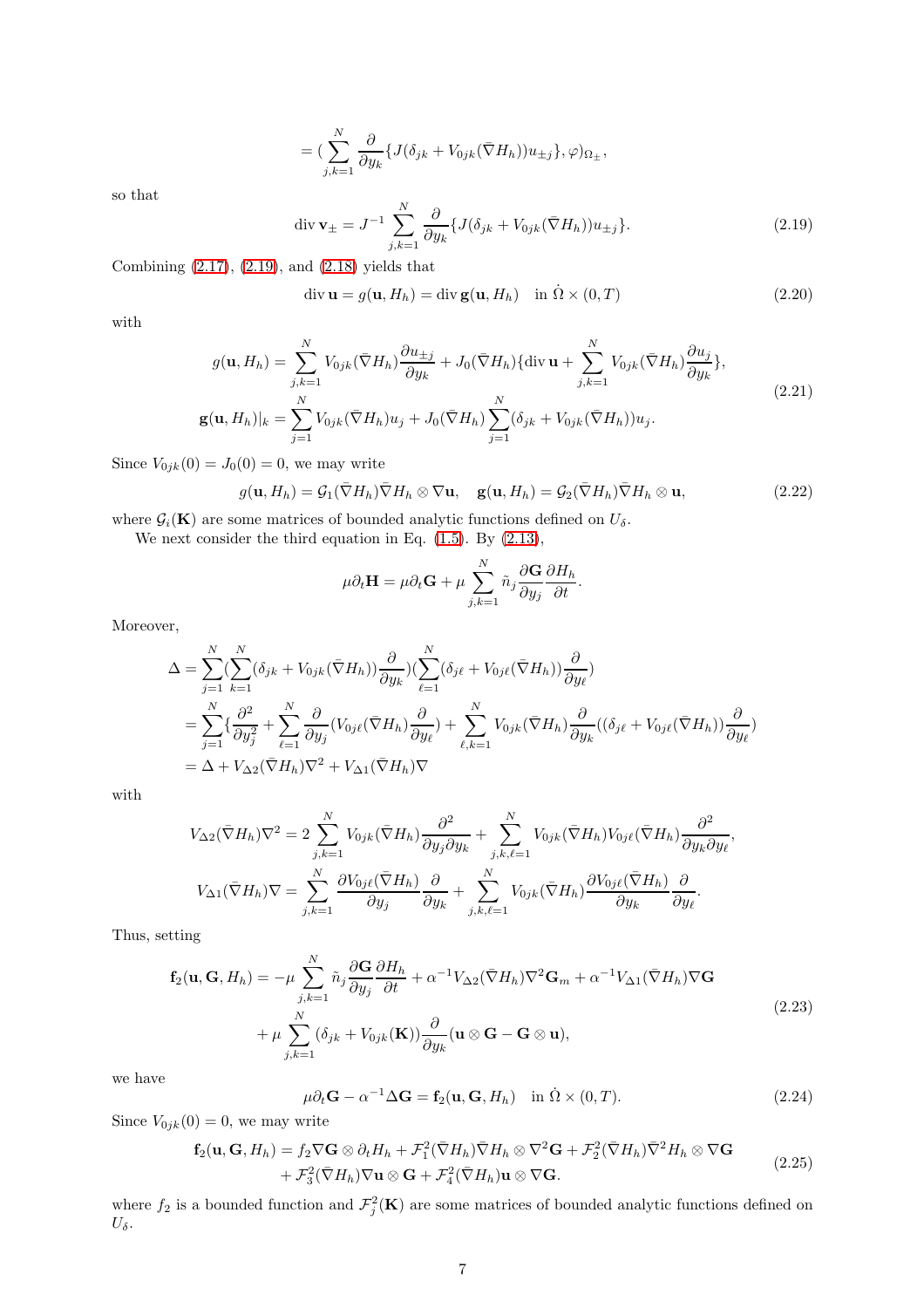#### <span id="page-7-0"></span>2.3 The unit outer normal and the Laplace Beltrami operator on  $\Gamma_t$

Since  $\Gamma$  is a compact hypersurface of  $C^3$  class, we have the following proposition.

<span id="page-7-1"></span>**Proposition 2.1.** *For any constant*  $M_1 \in (0,1)$ *, there exist a finite number*  $n \in \mathbb{N}$ *, constants*  $M_2 > 0$ *,*  $d, d' \in (0, 1)$ , n N-vectors of functions  $\Phi^{\ell} \in C^3(\mathbb{R}^N)^N$ , n points  $x^{\ell} \in \Gamma$  and two domains  $\mathcal{O}_\pm$  such that *the following assertions hold:*

- (i) The maps:  $\mathbb{R}^N \ni x \mapsto \Phi^{\ell}(x) \in \mathbb{R}^N$  are bijective for  $j \in \mathbb{N}$ .
- (ii)  $\Omega = (\bigcup_{\ell=1}^n \Phi^{\ell}(B_d)) \cup \mathcal{O}_+ \cup \mathcal{O}_-, B_{d'}(x^{\ell}) \subset \Phi^{\ell}(B_d) \subset \Omega, B_{d'}(x^{\ell}) \cap \Omega_{\pm} \subset \Phi^{\ell}(B_d \cap \mathbb{R}_{\pm}^N) \subset \Omega_{\pm}$  and  $\Gamma \cap B_{d'}(x^{\overline{\ell}}) \subset \Phi^{\ell}(B_d \cap \mathbb{R}_0^N)$ , where  $B_d = \{x \in \mathbb{R}^N \mid |x| < d\}$ ,  $B_{d'}(x^{\ell}) = \{x \in \mathbb{R}^N \mid |\overline{x} - x^{\ell}| < d'\}$ ,  $\mathbb{R}^N_{\pm} = \{x = (x_1, \ldots, x_N) \mid \pm x_N > 0\}$ , and  $\mathbb{R}^N_0 = \{x = (x_1, \ldots, x_N) \in \mathbb{R}^N \mid x_N =$
- (iii) *There exist*  $n \in \mathbb{C}^{\infty}$  *functions*  $\zeta^{\ell}$  *such that*  $\supp \zeta^{\ell} \subset B_{d'}(x^{\ell})$  *and*  $\sum_{\ell=1}^{n} \zeta^{\ell} = 1$  *on*  $\Gamma$ *.*
- $(\mathrm{iv})$   $\nabla \Phi^{\ell} = \mathcal{A}^{\ell} + B^{\ell}, \ \nabla (\Phi^{\ell})^{-1} = \mathcal{A}^{\ell,-1} + B^{\ell,-1}$  where  $\mathcal{A}^{\ell}$  are  $N \times N$  constant orthogonal matrices and  $B^{\ell}$  are  $N \times N$  *matrices of*  $C^{3}(\mathbb{R}^{N})$  *functions satisfying the conditions:*  $||B_{\ell}||_{L_{\infty}(\mathbb{R}^{N})} \leq M_1$  and  $\|\nabla B_{\ell}\|_{H^1_{-\ell}(\mathbb{R}^N)} \leq M_2$  *for*  $\ell = 1, \ldots, n$ *.*

In what follows, we write  $B_{d'}(x^{\ell})$  simply by  $B^{\ell}$ , and set  $V_0 = B_d \cap \mathbb{R}_0^N$ . In what follows, the index  $\ell$ runs from 1 through n. Recall that  $\Gamma \cap B^{\ell} \subset \Phi^{\ell}(V_0)$ ,  $\sum_{\ell=1}^n \zeta^{\ell} = 1$  on  $\Gamma$ , and supp  $\zeta^{\ell} \subset B^{\ell} \subset \Phi^{\ell}(B_d) \subset \Omega$ . Let

$$
\tau_j(u) = \frac{\partial \Phi^{\ell}(u)}{\partial u_j} = A_j^{\ell} + \mathcal{B}_j^{\ell}(u)
$$

for  $j = 1, ..., N$  and  $u = (u_1, ..., u_N) \in \mathbb{R}^N$ . By Proposition [2.1,](#page-7-1)  $A_j^{\ell}$  are N-constan vectors and  $\mathcal{B}_j^{\ell}(u)$ are N vector of functions such that

<span id="page-7-2"></span>
$$
A_j^\ell \cdot A_k^\ell = \delta_{jk}, \quad \|\mathcal{B}_j^\ell\|_{L_\infty(\mathbb{R}^N)} \le M_1, \quad \|\nabla \mathcal{B}_j^\ell\|_{H_\infty^1(\mathbb{R}^N)} \le M_2 \tag{2.26}
$$

where  $\delta_{jk}$  are the Kronecker delta symbols defined by  $\delta_{jj} = 1$  and  $\delta_{jk} = 0$  for  $j \neq k$ . Notice that  $\{\tau_j(u',0)\}_{j=1}^{N-1}, u'=(u_1,\ldots,u_{N-1},0)\in V_0$ , forms a basis of the tangent space of  $\Gamma\cap B^\ell$ . Let  $g_{ij}^\ell(u)=$  $\tau_i^{\ell}(u) \cdot \tau_j^{\ell}(u), G^{\ell}(u)$  an  $N \times N$  matrix whose  $(i, j)$  th component is  $g_{ij}^{\ell}(u), g^{\ell}(u) = \sqrt{\det G^{\ell}(u)}$ , and  $g_{\ell}^{ij}(u)$ the  $(i, j)$  th component of  $(G<sup>\ell</sup>)^{-1}$ , respectively.  $G<sup>\ell</sup>(u', 0)$  is a first fundamental matrix of the tangent space of  $\Gamma \cap B^{\ell}$ . By [\(2.26\)](#page-7-2) there exist functions  $\tilde{g}^{\ell}(u)$ ,  $\tilde{g}^{\ell}_{ij}(u)$  and  $\tilde{g}^{ij}_{\ell}(u)$  such that

$$
g_{ij}^{\ell}(u) = \delta_{ij} + \tilde{g}_{ij}^{\ell}(u), \quad g^{\ell}(u) = 1 + \tilde{g}^{\ell}(u), \quad g_{\ell}^{ij}(u) = \delta_{ij} + \tilde{g}_{\ell}^{ij}(u),
$$
  

$$
\|(\tilde{g}_{ij}^{\ell}, \tilde{g}^{\ell}, \tilde{g}_{\ell}^{ij})\|_{L_{\infty}(\mathbb{R}^{N})} \le CM_{1}, \quad \|\nabla(\tilde{g}_{ij}^{\ell}, \tilde{g}^{\ell}, \tilde{g}_{\ell}^{ij})\|_{H_{\infty}^{1}(\mathbb{R}^{N})} \le C_{M_{2}}.
$$
\n(2.27)

Here and in the following the constant  $C_{M_2}$  is a generic constant depending on  $M_2$ . Here and in the following, we may assume that  $0 < M_1 < 1 \le M_2$ .

We now define an extension of **n** to  $\mathbb{R}^N$  satisfying [\(2.1\)](#page-3-4). Let  $\varphi_{i,j}(u) = \partial \Phi_i^{\ell}(u) / \partial u_j$  with  $\Phi^{\ell} =$  $(\Phi_1^{\ell}, \ldots, \Phi_N^{\ell})^{\top}$ , and let  $\mathcal{N}_i^{\ell}(u)$  be an  $N \times (N-1)$  be functions defined by setting

<span id="page-7-3"></span>
$$
\mathcal{N}_{i}^{\ell}(u) = (-1)^{i+N} \det \begin{pmatrix} \varphi_{1,1} & \cdots & \varphi_{1,N-1} \\ \vdots & \ddots & \vdots \\ \varphi_{i-1,1} & \cdots & \varphi_{i-1,N-1} \\ \varphi_{i+1,1} & \cdots & \varphi_{i+1,N-1} \\ \vdots & \ddots & \vdots \\ \varphi_{N,1} & \cdots & \varphi_{N,N-1} \end{pmatrix}
$$

for  $i = 1, \ldots, N - 1$ , and set  $\mathcal{N}^{\ell} = (\mathcal{N}^{\ell}_1, \ldots, \mathcal{N}^{\ell}_N)^{\top}$ . Then, we have

$$
<\mathcal{N}^{\ell}, \frac{\partial \Phi^{\ell}}{\partial u_k} > = 0 \text{ for } k = 1, ..., N - 1,
$$

because

$$
0 = \det \begin{pmatrix} \varphi_{1,1} & \cdots & \varphi_{1,N-1} & \varphi_{1,k} \\ \vdots & \ddots & \vdots & \vdots \\ \varphi_{N1} & \cdots & \varphi_{N,N-1} & \varphi_{N,k} \end{pmatrix} = \sum_{j=1}^{N} \mathcal{N}_j^{\ell} \varphi_{j,k} = \langle \mathcal{N}^{\ell}, \frac{\partial \Phi^{\ell}}{\partial u_k} \rangle
$$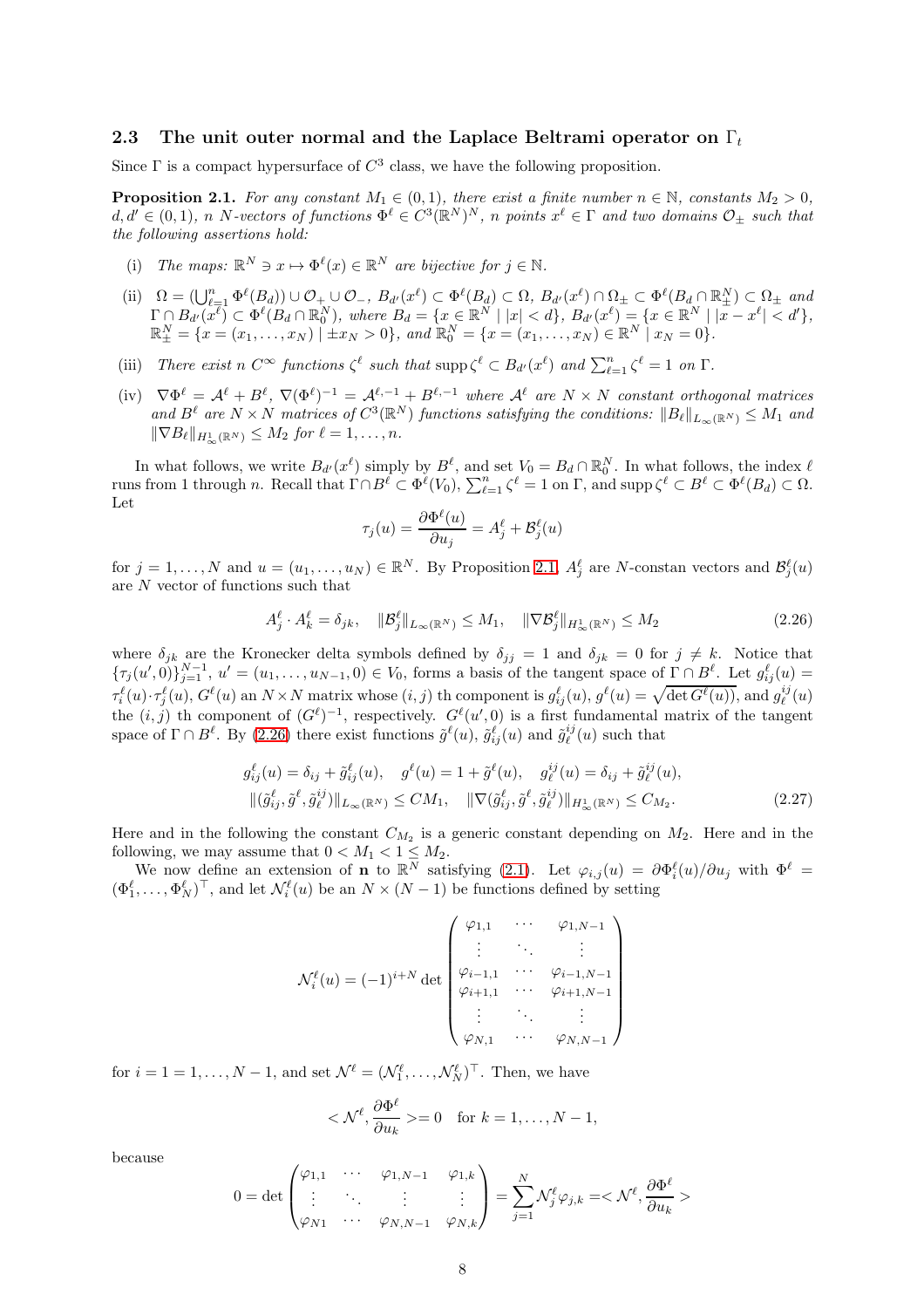for  $k = 1, ..., N - 1$ . Let  $\tilde{\mathbf{n}}^{\ell} = \mathcal{N}^{\ell} / |\mathcal{N}^{\ell}|$ , and then

$$
<\tilde{\mathbf{n}}^{\ell}, \tau_j^{\ell}(u) > = 0 \quad \text{for } j = 1...N-1 \text{ and } u \in \mathbb{R}^N.
$$
  
 $\tilde{\mathbf{n}}^{\ell} \circ (\Phi^{\ell})^{-1} = \mathbf{n} \quad \text{on } \Gamma \cap B^{\ell}.$  (2.28)

Moreover, by  $(2.26)$   $\|\nabla \tilde{\mathbf{n}}^{\ell}\|_{H^1_{\infty}(\mathbb{R}^N)} \leq C_{M_2}$ . for some constant  $C_{M_2}$  depending on  $M_2$ . Let

<span id="page-8-1"></span>
$$
\tilde{\mathbf{n}} = \sum_{\ell=1}^n \zeta^{\ell} \tilde{\mathbf{n}}^{\ell} \circ (\Phi^{\ell})^{-1},
$$

and then  $\tilde{\mathbf{n}}$  satisfies the properties given in [\(2.1\)](#page-3-4).

Next, we give a representation formula of  $\mathbf{n}_t$ . Since  $\Gamma_t \cap B^\ell$  is represented by  $x = \Phi^\ell(u',0) + \Phi^\ell(u',0)$  $H_h(\Phi^{\ell}(u',0),\tilde{t})\mathbf{n}(\Phi^{\ell}(u',0))$  for  $(u',0) \in V_0$ , setting  $\tilde{H}_h^{\ell} = H_h(\Phi^{\ell}(u),t)$ , we define  $\tau_t^{\ell} = (\tau_{t1}^{\ell}(u),\ldots,\tau_{tN-1}^{\ell})^{\top}$ by

<span id="page-8-0"></span>
$$
\tau_{tj}^{\ell}(u) = \frac{\partial}{\partial u_j} (\Phi^{\ell}(u) + \tilde{H}_h^{\ell}(u, t)\tilde{\mathbf{n}}^{\ell}(u)).
$$
\n(2.29)

Notice that  $\{\tau_{tj}^{\ell}(u',0)\}_{j=1}^{N-1}$  forms a basis of the tangent space  $\Gamma_t$  locally. To obtain a formula of  $\tilde{\mathbf{n}}_t$ , we set  $\tilde{\mathbf{n}}_t^{\ell} = a(\tilde{\mathbf{n}}^{\ell} + \sum_{j=1}^{N-1} \tau_j^{\ell} b_j)$  and we decide a and  $b_j$  in such a way that  $|\tilde{\mathbf{n}}_t^{\ell}| = 1$  and  $\langle \tilde{\mathbf{n}}_t^{\ell}, \tau_t^{\ell} \rangle = 0$ . From  $|\tilde{\mathbf{n}}_t^{\ell}|^2 = 1$  it follows that

$$
1 = a^2 (\tilde{\mathbf{n}}^{\ell} + \sum_{j=1}^{N-1} b_j \tau_j^{\ell}) \cdot (\tilde{\mathbf{n}}^{\ell} + \sum_{k=1}^{N-1} b_k \tau_k^{\ell}) = a^2 (1 + \sum_{j,k=1}^{N-1} g_{jk}^{\ell}(u) b_j b_k),
$$

so that

$$
a = \left(1 + \sum_{j,k=1}^{N-1} g_{jk}^{\ell}(u)b_j b_k\right)^{-1/2}.
$$
\n(2.30)

From  $\langle \tilde{\mathbf{n}}_t^{\ell}, \tau_t^{\ell} \rangle = 0$  and [\(2.29\)](#page-8-0) it follows that

$$
0 = (\tilde{\mathbf{n}}^{\ell} + \sum_{k=1}^{N-1} b_k \tau_k^{\ell}) \cdot (\tau_j^{\ell} + \tilde{H}_h^{\ell} \frac{\partial \tilde{\mathbf{n}}^{\ell}}{\partial u_j} + \frac{\partial \tilde{H}_h^{\ell}}{\partial u_j} \tilde{\mathbf{n}}^{\ell}) = \sum_{j,k=1}^{N-1} g_{jk}^{\ell} b_k + \frac{\partial \tilde{H}_h^{\ell}}{\partial u_j} + \sum_{k=1}^{N-1} b_k < \tau_k^{\ell}, \frac{\partial \tilde{\mathbf{n}}^{\ell}}{\partial u_j} > \tilde{H}_h^{\ell},
$$

where we have used the first formula in  $(2.28)$  and  $\langle \tilde{\mathbf{n}}^{\ell}, \partial \tilde{\mathbf{n}}^{\ell}/\partial u_j \rangle = 0$  which follows from  $|\tilde{\mathbf{n}}^{\ell}|^2 = 1$ . Setting  $L^{\ell} = \langle \partial \tilde{\mathbf{n}}^{\ell} / \partial u_j, \tau_k^{\ell} \rangle$ , we have

$$
\nabla' \tilde{H}_h^{\ell} = -(G^{\ell} + L^{\ell} \tilde{H}_h^{\ell}) \mathbf{b}
$$

where we have set  $\mathbf{b} = (b_1, \ldots, b_{N-1})^\top$  and  $\nabla' \tilde{H}_h^{\ell} = (\partial \tilde{H}_h^{\ell}/\partial u_1, \ldots, \partial \tilde{H}_h^{\ell}/\partial u_{N-1})^\top$ . We now introduce a symbol  $O_{\ell}^2$  which denotes a generic term of the form:

$$
O_{\ell}^2 = a^{\ell}(u, \bar{\nabla}' \tilde{H}_h^{\ell}) \bar{\nabla}' \tilde{H}_h^{\ell} \otimes \bar{\nabla}' \tilde{H}_h^{\ell}
$$

with some matrix  $a^{\ell}(u, \mathbf{K}')$  defined on  $\mathbb{R}^N \times U'_{\delta}$  satisfying the conditions:

$$
\|a^{\ell}\|_{L_{\infty}(\mathbb{R}^N \times U_{\delta}')} \leq C_{M_2},
$$
  
\n
$$
|\nabla_u a^{\ell}(u, \bar{\nabla}' \tilde{H}_h^{\ell})| \leq C_{M_2} |\bar{\nabla}_u^2 H_h^{\ell}|
$$
  
\n
$$
|\nabla_u^2 a^{\ell}(u, \bar{\nabla}' \tilde{H}_h^{\ell})| \leq C_{M_2} (|\bar{\nabla}_u^3 \tilde{H}_h^{\ell}| + |\bar{\nabla}_u^2 \tilde{H}_h^{\ell}|^2),
$$
  
\n
$$
|\partial_t a^{\ell}(u, \bar{\nabla}' \tilde{H}_h^{\ell})| \leq C_{M_2} |\bar{\nabla}_u^1 \partial_t \tilde{H}_h^{\ell}|,
$$
  
\n
$$
|\nabla_u \partial_t a^{\ell}(u, \bar{\nabla}' \tilde{H}_h^{\ell})| \leq C_{M_2} (|\bar{\nabla}_u^2 \partial_t \tilde{H}_h^{\ell}| + |\bar{\nabla}_u^2 \tilde{H}_h^{\ell}| |\bar{\nabla}_u^1 \partial_t \tilde{H}_h^{\ell}|)
$$

provided that [\(2.8\)](#page-3-3) holds with some small number  $\delta > 0$ , where we have set  $\nabla_u = (\partial/\partial u_1, \dots, \partial/\partial u_N)$ ,  $\overline{\nabla}_{u}^{k} a = (\partial^{\alpha} a / \partial u^{\alpha} \mid |\alpha| \leq k)$ , and  $\mathbf{K}' = (k_{0}, k_{1}, \ldots, k_{N-1}) \in U'_{\delta} = {\mathbf{K}' \in \mathbb{R}^{N} \mid |\mathbf{K}'| \leq \delta}.$  Choosing  $\delta > 0$  small enough in [\(2.8\)](#page-3-3) and using [\(2.27\)](#page-7-3) with small  $M_1$ , we see that  $(G^{\ell} + L^{\ell} \tilde{H}_{h}^{\ell})^{-1} = (\mathbf{I} +$  $(G^{\ell})^{-1}L^{\ell}\tilde{H}_{h}^{\ell})^{-1}(G^{\ell})^{-1}$  exists, and then

$$
\mathbf{b} = -(\mathbf{I} + (G^{\ell})^{-1} L^{\ell} \tilde{H}_h^{\ell})^{-1} (G^{\ell})^{-1} \nabla^{\prime} \tilde{H}_h^{\ell}.
$$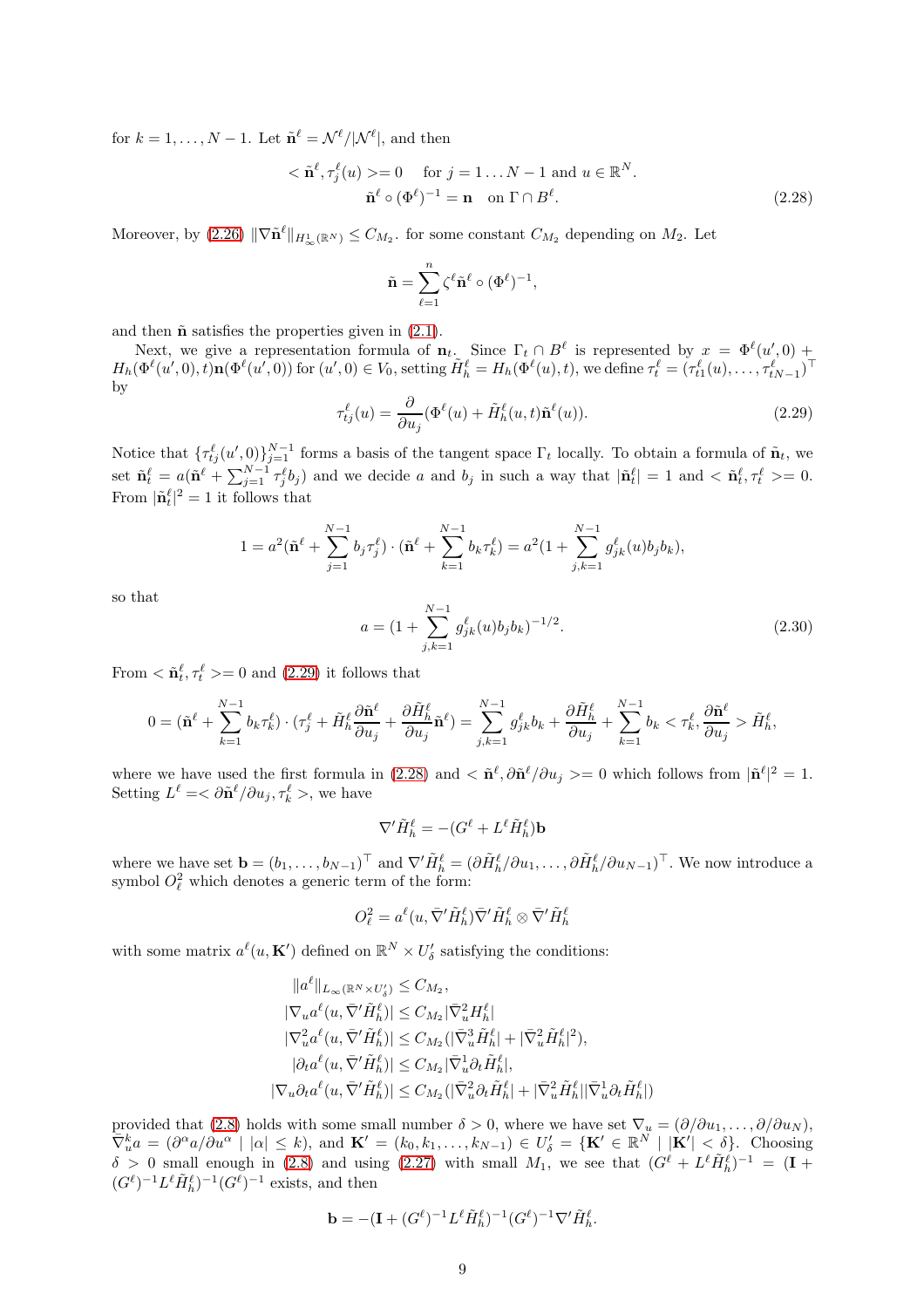Therefore, we have

<span id="page-9-0"></span>
$$
\tilde{\mathbf{n}}_t^{\ell} = (1 + \langle G^{\ell}(\mathbf{I} + (G^{\ell})^{-1} L^{\ell} \tilde{H}_h^{\ell})^{-1} (G^{\ell})^{-1} \nabla^{\prime} \tilde{H}_h^{\ell}, (\mathbf{I} + (G^{\ell})^{-1} L^{\ell} \tilde{H}_h^{\ell})^{-1} (G^{\ell})^{-1} \nabla^{\prime} \tilde{H}_h^{\ell} \rangle )^{-1/2} \times (\tilde{\mathbf{n}}^{\ell} - \langle (\mathbf{I} + (G^{\ell})^{-1} L^{\ell} \tilde{H}_h^{\ell})^{-1} (G^{\ell})^{-1} \nabla^{\prime} \tilde{H}_h^{\ell}, \tilde{\tau}^{\ell} \rangle ) \n= \tilde{\mathbf{n}}^{\ell} - \langle (G^{\ell})^{-1} \nabla^{\prime} H_h^{\ell}, \tilde{\tau}^{\ell} \rangle + O_{\ell}^2.
$$
\n(2.31)

Since

$$
\frac{\partial \tilde H_h^\ell}{\partial u_j} = \sum_{k=1}^N \frac{\partial \Phi_k^\ell}{\partial u_j} \frac{\partial H_h}{\partial y_k} \circ \Phi^\ell
$$

setting

$$
\langle G^{-1} \nabla_{\Gamma} H_h, \tau \rangle = \sum_{\ell=1}^n \zeta^{\ell} \langle G^{\ell} \rangle^{-1} \nabla^{\prime} \tilde{H}_h^{\ell}, \tilde{\tau}^{\ell} \rangle \langle \Phi^{\ell} \rangle^{-1},
$$

by [\(2.31\)](#page-9-0) we see that there exists a matrix of functions,  $\mathbf{V}_n(y, \mathbf{K})$ , defined on  $\mathbb{R}^N \times U_\delta$  such that

<span id="page-9-4"></span>
$$
\mathbf{n}_t = \mathbf{n} - \langle G^{-1} \nabla_{\Gamma} H_h, \tau \rangle + \mathbf{V}_n (\cdot, \bar{\nabla} H_h) \bar{\nabla} H_h \otimes \bar{\nabla} H_h \quad \text{on } \Gamma \tag{2.32}
$$

and  $V_n(y, K)$  satisfies the following conditions: supp  $V_n(y, K) \subset U_\Gamma$  for any  $K \in U_\delta$ , and

$$
\|\mathbf{V}_{\mathbf{n}}\|_{L_{\infty}(\mathbb{R}^{N}\times U_{\delta})} \leq C_{M_{2}},
$$
  
\n
$$
|\nabla \mathbf{V}_{\mathbf{n}}(y, \bar{\nabla}H_{h})| \leq C|\bar{\nabla}^{2}H_{h}|
$$
  
\n
$$
|\nabla^{2}\mathbf{V}_{\mathbf{n}}(y, \bar{\nabla}H_{h})| \leq C(|\bar{\nabla}^{3}H_{h}| + |\bar{\nabla}^{2}H_{h}|^{2}),
$$
  
\n
$$
|\partial_{t}\mathbf{V}_{\mathbf{n}}(y, \bar{\nabla}H_{h})| \leq C|\bar{\nabla}\partial_{t}H_{h}|,
$$
  
\n
$$
|\nabla \partial_{t}\mathbf{V}_{\mathbf{n}}(y, \bar{\nabla}H_{h})| \leq C(|\bar{\nabla}^{2}\partial_{t}H_{h}| + |\bar{\nabla}^{2}H_{h}||\bar{\nabla}\partial_{t}H_{h}|)
$$

provided that [\(2.8\)](#page-3-3) holds with some small  $\delta > 0$ .

We next represent  $\Delta_{\Gamma_t}$ . Let  $G_t = (g_{ijt})$  be the first fundamental form and set  $g_t = \sqrt{\det G_t}$  and  $G_t^{-1} = (g_t^{ij})$ . Then,  $\Delta_{\Gamma_t}$  is given by setting

<span id="page-9-1"></span>
$$
\Delta_{\Gamma_t} f = \frac{1}{g_t} \sum_{i,j=1}^{N-1} (g_t g_t^{ij} \frac{\partial f}{\partial u_j}) \quad \text{on } V_0.
$$
\n(2.33)

Since  $\langle \n\mathbf{\tilde{n}}^\ell, \partial \mathbf{\tilde{n}}^\ell/\partial u_j \rangle = 0$  and  $\langle \partial \Phi^\ell/\partial u_j, \mathbf{\tilde{n}} \rangle = \langle \tau_j^\ell, \mathbf{\tilde{n}} \rangle = 0$ , in view of [\(2.29\)](#page-8-0), setting

$$
\alpha_{ij}^\ell=<\tau_i^\ell, \frac{\partial \tilde{\mathbf{n}}^\ell}{\partial u_j}>+<\tau_j^\ell, \frac{\partial \tilde{\mathbf{n}}^\ell}{\partial u_i}>, \quad \beta_{ij}^\ell=<\frac{\partial \tilde{\mathbf{n}}^\ell}{\partial u_i}, \frac{\partial \tilde{\mathbf{n}}^\ell}{\partial u_j}>,
$$

we have

$$
g^\ell_{tij} = <\tau^\ell_{ti}, \tau^\ell_{tj}> = g^\ell_{ij} + \alpha^\ell_{ij}\tilde{H}^\ell_h + \beta^\ell_{ij}(\tilde{H}^\ell_h)^2 + <\frac{\partial \tilde{H}^\ell_h}{\partial u_i}, \frac{\partial \tilde{H}^\ell_h}{\partial u_j}>.
$$

Notice that  $\alpha_{ij}^{\ell}$  and  $\beta_{ij}^{\ell}$  are all bounded  $C^2$  functions. Here, what a function, f, is bounded  $C^2$  means that f is a  $C^2$  function and f and its derivatives up to order 2 are all bounded. Let  $g_t^{\ell} = \sqrt{\det(g_{tij}^{\ell})}$  and  $(G_t^{\ell})^{-1} = (g_t^{ijk})$ , and then by [\(2.8\)](#page-3-3) with small  $\delta > 0$  and [\(2.27\)](#page-7-3), we have the representation formulas:

$$
g_t^{\ell} = g^{\ell} + \gamma_0^{\ell}(u)\tilde{H}_h^{\ell} + O_{\ell}^2, \quad \frac{1}{g_t^{\ell}} = \frac{1}{g^{\ell}} + \gamma_1^{\ell}(u)\tilde{H}_h^{\ell} + O_{\ell}^2, \quad g_t^{ij\ell} = g_{\ell}^{ij} + \gamma_{ij}^{\ell}(u)\tilde{H}_h^{\ell} + O_{\ell}^2,
$$

where  $\gamma_0^{\ell}(u)$ ,  $\gamma_1^{\ell}(u)$  and  $\gamma_{ij}^{\ell}(u)$  are some bounded  $C^2$  functions defined on  $\mathbb{R}^N$ . In view of [\(2.33\)](#page-9-1), setting

<span id="page-9-3"></span>
$$
V_{\Delta ij}^{1\ell} = \gamma_{ij}^{\ell}(u)\tilde{H}_{h}^{\ell} + O_{\ell}^{2},
$$
  
\n
$$
V_{\Delta j}^{2\ell} = \sum_{i=1}^{N-1} \left( \frac{\partial}{\partial u_{i}} (\gamma_{ij}^{\ell}(u)\tilde{H}_{h}^{\ell}) + \frac{\partial}{\partial u_{i}} O_{\ell}^{2} + \frac{1}{g_{\ell}} (\partial_{i} (\gamma_{0}^{\ell}(u)\tilde{H}_{h}^{\ell}) + \partial_{i} O_{\ell}^{2}) + (\gamma_{1}^{\ell}(u)\tilde{H}_{h}^{\ell} + O_{\ell}^{2}) (\partial_{i} g^{\ell} + \partial_{i} (\gamma_{0}^{\ell}(u)\tilde{H}_{h}^{\ell}) + \partial_{i} O_{\ell}^{2}) \right)
$$
\n(2.34)

we have

<span id="page-9-2"></span>
$$
\Delta_{\Gamma_t} = \Delta_{\Gamma} + \dot{\Delta}_{\Gamma_t} \quad \text{on } \Gamma \cap B^\ell,
$$
\n(2.35)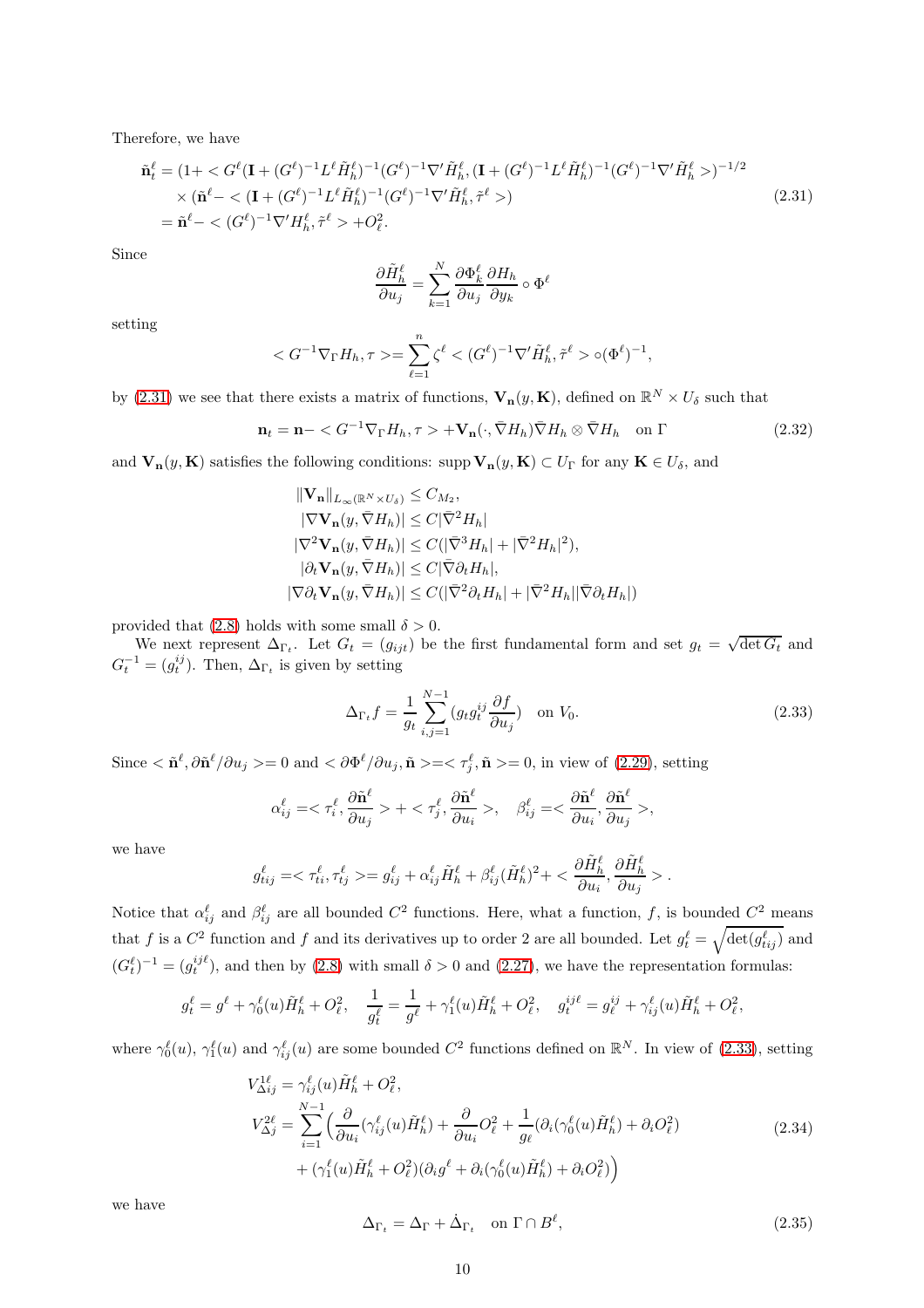where  $\dot{\Delta}_{\Gamma_t}$  is an operator defined by setting

<span id="page-10-0"></span>
$$
\dot{\Delta}_{\Gamma_t} f = \sum_{\ell=1}^n \zeta^{\ell} \Big( \sum_{i,j=1}^{N-1} V_{\Delta ij}^{1\ell} \frac{\partial^2 (f(\Phi^{\ell}(u',0))}{\partial u_i \partial u_j} + \sum_{j=1}^{N-1} V_{\Delta j}^{2\ell} \frac{\partial (f(\Phi^{\ell}(u',0))}{\partial u_j} \Big) \circ (\Phi^{\ell})^{-1}.
$$
 (2.36)

We finally derive a formula for the surface tension. Recall that  $H(\Gamma_t)\mathbf{n}_t = \Delta_{\Gamma_t} x$  for  $x \in \Gamma_t$ . For  $x \in \Gamma_t$ , x is represented by  $x = \Phi^{\ell}(u', 0) + \tilde{H}_h^{\ell}(u', 0, t)\tilde{\mathbf{n}}^{\ell}(u', 0)$  locally. By [\(2.35\)](#page-9-2) and [\(2.36\)](#page-10-0), we have

$$
\langle H(\Gamma_t)\mathbf{n}_t, \mathbf{n}\rangle = \langle \Delta_{\Gamma}(y + H_h \mathbf{n}), \mathbf{n}\rangle
$$
  
+ 
$$
\sum_{\ell=1}^n \zeta^{\ell} \Big( \sum_{i,j=1}^{N-1} \langle V_{\Delta ij}^{1\ell} \frac{\partial^2}{\partial u_i \partial u_j} (\Phi^{\ell} + \tilde{H}_h^{\ell} \mathbf{n}^{\ell}), \mathbf{n}^{\ell}\rangle + \sum_{j=1}^{N-1} \langle V_{\Delta j}^{2\ell} \frac{\partial}{\partial u_j} (\Phi^{\ell} + \tilde{H}_h^{\ell} \mathbf{n}^{\ell}), \mathbf{n}^{\ell}\rangle \Big)
$$

on Γ. Since  $\Delta_{\Gamma} y = H_h(\Gamma) \mathbf{n}$  for  $y \in \Gamma$  and

$$
<\Delta_{\Gamma}\mathbf{n},\mathbf{n}>=\sum_{\ell=1}^n\zeta^{\ell}\sum_{i,j=1}^{N-1}g_{\ell}^{ij}<\frac{\partial^2\mathbf{n}^{\ell}}{\partial u_i\partial u_j},\mathbf{n}^{\ell}>=-\sum_{\ell=1}^{\infty}\zeta^{\ell}\sum_{i,j=1}^{N-1}g_{\ell}^{ij}<\frac{\partial\mathbf{n}^{\ell}}{\partial u_i},\frac{\partial\mathbf{n}^{\ell}}{\partial u_j}>=-
$$

as follows from  $\langle \partial \tilde{\mathbf{n}}^{\ell}/\partial u_i, \tilde{\mathbf{n}}^{\ell} \rangle = 0$ , we have

$$
\langle \Delta_{\Gamma}(y + H_h \mathbf{n}), \mathbf{n} \rangle = H_h(\Gamma) + \Delta_{\Gamma} H_h - \langle G^{-1} \nabla_{\Gamma} \mathbf{n}, \nabla_{\Gamma} \mathbf{n} \rangle H_h.
$$

Moreover, by  $(2.36)$  and  $(2.34)$ , we have

$$
\langle V^{\mathbf{1}\ell}_{\Delta ij} \frac{\partial^2}{\partial u_i \partial u_j} \Phi^\ell, \tilde{\mathbf{n}}^\ell \rangle = \langle \gamma_{ij}^\ell \frac{\partial^2}{\partial u_i \partial u_j} \Phi^\ell, \tilde{\mathbf{n}}^\ell \rangle \tilde{H}_h^\ell + O_\ell^2,
$$
\n
$$
\langle V^{\mathbf{1}\ell}_{\Delta ij} \frac{\partial^2}{\partial u_i \partial u_j} (\tilde{H}_h^\ell \tilde{\mathbf{n}}^\ell), \tilde{\mathbf{n}}^\ell \rangle = V^{\mathbf{1}\ell}_{\Delta ij} \frac{\partial^2 \tilde{H}_h^\ell}{\partial u_i \partial u_j} + \langle V^{\mathbf{1}\ell}_{\Delta ij} \frac{\partial^2 \tilde{\mathbf{n}}^\ell}{\partial u_i \partial u_j}, \tilde{\mathbf{n}}^\ell \rangle \tilde{H}_h^\ell
$$
\n
$$
= V^{\mathbf{1}\ell}_{\Delta ij} \frac{\partial^2 \tilde{H}_h^\ell}{\partial u_i \partial u_j} - \langle (\frac{\partial}{\partial u_i} V^{\mathbf{1}\ell}_{\Delta ij}) \frac{\partial \tilde{\mathbf{n}}^\ell}{\partial u_j}, \tilde{\mathbf{n}}^\ell \rangle \tilde{H}_h^\ell - \langle V^{\mathbf{1}\ell}_{\Delta ij} \frac{\partial \tilde{\mathbf{n}}^\ell}{\partial u_j}, \frac{\partial \tilde{\mathbf{n}}^\ell}{\partial u_j}, \frac{\partial \tilde{\mathbf{n}}^\ell}{\partial u_j} \rangle \tilde{H}_h^\ell,
$$
\n
$$
\langle V^{\mathbf{2}\ell}_{\Delta ij} \frac{\partial}{\partial u_j} (\tilde{H}_h^\ell \tilde{\mathbf{n}}^\ell), \tilde{\mathbf{n}}^\ell \rangle = V^{\mathbf{2}\ell}_{\Delta j} \frac{\partial \tilde{H}_h^\ell}{\partial u_j}.
$$

Combining these formulas gives that

<span id="page-10-1"></span>
$$
\langle H_h(\Gamma_t)\mathbf{n}_t, \mathbf{n} \rangle = H_h(\Gamma) + \Delta_{\Gamma} H_h + a(y)H_h + \mathbf{V}_s(y, \bar{\nabla} H_h) \bar{\nabla} H_h \otimes \bar{\nabla}^2 H_h \tag{2.37}
$$

where  $a(y)$  is a bounded  $C^1$  function, and  $\mathbf{V}_s = \mathbf{V}_s(y, \mathbf{K})$  are some matrices of functions defined on  $\mathbb{R}^N \times U_{\delta}$  such that supp  $\mathbf{V}_s(y, \mathbf{K}) \subset U_{\Gamma}$  for any  $\mathbf{K} \in U_{\delta}$ ,  $\sup_{t \in (0,T)} \|\mathbf{V}_s(\cdot, \bar{\nabla} H_h)\|_{L_{\infty}(\Omega)} \leq C_{M_2}$ ,

$$
|\nabla \mathbf{V}_s(y, \bar{\nabla} H_h)| \le C_{M_2} |\bar{\nabla}^2 H_h(y, t)|, \quad |\partial_t \mathbf{V}_s(y, \bar{\nabla} H_h)| \le C_{M_2} |\bar{\nabla} \partial_t H_h(y, t)|. \tag{2.38}
$$

provided that [\(2.8\)](#page-3-3) holds with some small constant  $\delta > 0$ .

#### <span id="page-10-2"></span>2.4 Derivation of transmission conditions and kinematic condition

We first consider the kinematic condition:  $V_{\Gamma_t} = \mathbf{v}_+ \cdot \mathbf{n}_t$ . Note that  $\mathbf{v}_+ = \mathbf{v}_-$  on  $\Gamma_t$ . Since

$$
V_{\Gamma_t} = \frac{\partial x}{\partial t} \cdot \mathbf{n}_t = \frac{\partial H_h}{\partial t} \mathbf{n} \cdot \mathbf{n}_t,
$$

it follows from [\(2.32\)](#page-9-4) that

$$
\partial_t h + \langle \nabla_{\Gamma} h \perp \mathbf{u}_+ \rangle - \mathbf{u}_+ \cdot \mathbf{n} = \langle \mathbf{u}_+ - \frac{\partial H_h}{\partial t} \mathbf{n}, \mathbf{V}_n(\cdot, \bar{\nabla} H_h) \bar{\nabla} H_h \otimes \bar{\nabla} H_h \rangle. \tag{2.39}
$$

Here and in the following, we write

$$
<\nabla_{\Gamma} h \perp \mathbf{u}_{+} > = \sum_{\ell=1}^{n} \zeta^{\ell} \Biggl( \sum_{i,j=1}^{N-1} g_{\ell}^{ij} \frac{(\partial h \circ \Phi^{\ell})}{\partial u_{j}} < \tilde{\tau}_{i}^{\ell}, \mathbf{u}_{+} \circ \Phi^{\ell} > \Biggr).
$$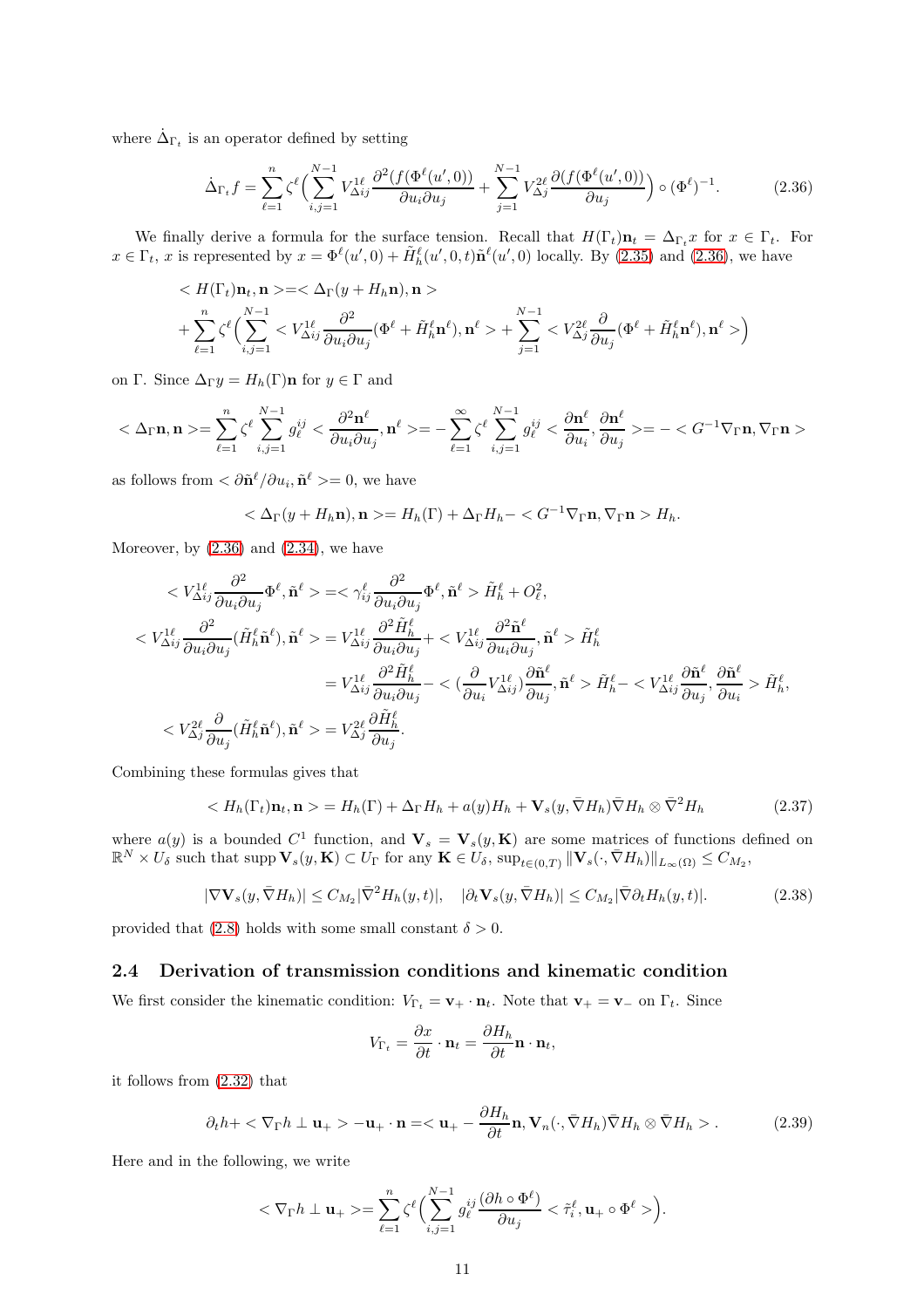If we move  $\langle \nabla_{\Gamma} h \perp \mathbf{u}_+ \rangle$  to the right hand side in proving the local wellposedness by using a standard fixed point argument, we have to assume the smallness of initial velocity field  $\mathbf{u}_0$  as well as the smallness of initial height  $h_0$ . But, this is not satisfactory. We have to treat at least the large initial velocity case for the local well-posedness. To avoid the smallness assumption of initial velocity field, we use an idea due to Padula and Solonnikov [\[11\]](#page-35-4). Let  $\mathbf{u}_0 \in B_{q,p}^{2(1-1/p)}(\Omega)$  be an initial velocity field and set  $\mathbf{u}_0^+ = \mathbf{u}_0|_{\Omega_+}$ . We know that  $[[\mathbf{u}_0]] = 0$  on  $\Gamma$ , which follows from the compatibility conditions. Let  $\tilde{\mathbf{u}}_0^+$  be an extension of  $\mathbf{u}_0^+$  to  $\mathbb{R}^N$  such that  $\tilde{\mathbf{u}}_0^+ = \mathbf{u}_0^+$  in  $\Omega_+$  and

$$
\|\tilde{\mathbf{u}}_0^+\|_{B_{q,p}^{2(1-1/p)}(\mathbb{R}^N)} \le C \|\mathbf{u}_0^+\|_{B_{q,p}^{2(1-1/p)}(\Omega_+)}.\tag{2.40}
$$

Let

$$
\mathbf{u}_{\kappa} = \frac{1}{\kappa} \int_0^{\kappa} T_0(s) \tilde{\mathbf{u}}_0^+ ds
$$

where  $\{T_0(s)\}_{s\geq 0}$  is a  $C^0$  analytic semigroup generated by  $-\Delta + \lambda_0$  with large  $\lambda_0$  in  $\mathbb{R}^N$ , that is

$$
T_0(s)f = \mathcal{F}^{-1}\big[e^{-s(|\xi|^2 + \lambda_0)}\hat{f}(\xi)\big](x).
$$

Here,  $\hat{f}$  denotes the Fourier transform of  $f$  and  $\mathcal{F}^{-1}$  the inverse Fourier transform. We know that

<span id="page-11-4"></span>
$$
||T_0(\cdot)\tilde{\mathbf{u}}_0^+||_{L_p((0,\infty),H_q^2(\mathbb{R}^N))} + ||\partial_t T_0(\cdot)\tilde{\mathbf{u}}_0^+||_{L_p((0,\infty),L_q(\mathbb{R}^N))} + ||T_0(\cdot)\tilde{\mathbf{u}}_0^+||_{L_\infty((0,\infty),B_{q,p}^{2(1-1/p)}(\mathbb{R}^N))}
$$
\n
$$
\leq C||\mathbf{u}_0^+||_{B_{q,p}^{2(1-1/p}(\mathbb{R}^N))},
$$
\n(2.41)

which yields that

<span id="page-11-3"></span>
$$
\|\mathbf{u}_{\kappa}\|_{B_{q,p}^{2(1-1/p)}(\mathbb{R}^N)} \leq C \|\mathbf{u}_{0}^{+}\|_{B_{q,p}^{2(1-1/p)}(\Omega_{+})},
$$
  

$$
\|\mathbf{u}_{\kappa}\|_{H_{q}^{2}(\mathbb{R}^N)} \leq C \kappa^{-1/p} \|\mathbf{u}_{0}^{+}\|_{B_{q,p}^{2(1-1/p)}(\Omega_{+})}.
$$
 (2.42)

As a kinematic condition, we use the following equation:

$$
\partial_t h + \langle \nabla_{\Gamma} h \perp \mathbf{u}_{\kappa} \rangle - \mathbf{u} \cdot \mathbf{n} = d(\mathbf{u}, H_h) \tag{2.43}
$$

with

<span id="page-11-2"></span>
$$
d(\mathbf{u}, H_h) = \langle \nabla_{\Gamma} H_h \perp \mathbf{u} - \mathbf{u}_\kappa \rangle + \langle \mathbf{u} - \frac{\partial H_h}{\partial t} \mathbf{n}, \mathbf{V}_n(\cdot, \bar{\nabla} H_h) \bar{\nabla} H_h \otimes \bar{\nabla} H_h \rangle. \tag{2.44}
$$

Let  $\mathcal{E}_{\pm}$  be an the extension map acting on  $\mathbf{u}_{\pm} \in H_q^2(\Omega_{\pm})$  satisfying the properties:  $\mathcal{E}_{\mp}(\mathbf{u}_{\pm}) \in H_q^2(\Omega)$ ,  $\mathcal{E}_{\mp}(\mathbf{u}_{\pm}) = \mathbf{u}_{\pm}$  in  $\Omega_{\pm}$ ,

$$
(\partial_x^{\alpha} \mathcal{E}_{\mp}(\mathbf{u}_{\pm}))(x_0) = \lim_{\substack{x \to x_0 \\ x \in \Omega_{\pm}}} \partial_x^{\alpha} \mathbf{u}_{\pm}(x) \tag{2.45}
$$

for  $x_0 \in \Gamma$  and  $\alpha \in \mathbb{N}_0^N$  with  $|\alpha| \leq 1$ , and

$$
\|\mathcal{E}_{\mp}(\mathbf{u}_{\pm})\|_{H_q^{\ell}(\Omega)} \le C_{\ell,q} \|\mathbf{u}_{\pm}\|_{H_q^{\ell}(\Omega_{\pm})}
$$
\n(2.46)

for  $\ell = 0, 1, 2$ . Note that

$$
[[\partial_x^{\alpha} \mathbf{u}]] = \partial_x^{\alpha} \mathcal{E}_{-}(\mathbf{u}_{+})|_{\Gamma} - \partial_x^{\alpha} \mathcal{E}_{+}(\mathbf{u}_{-})|_{\Gamma}
$$
\n(2.47)

for  $|\alpha| \leq 1$  on  $\Gamma$ . For the notational simplicity, we write

$$
tr[\mathbf{u}] = \mathcal{E}_{-}(\mathbf{u}_{+}) - \mathcal{E}_{+}(\mathbf{u}_{-})
$$
\n(2.48)

and then, we have

<span id="page-11-1"></span>
$$
\partial_x^{\alpha} \operatorname{tr}[\mathbf{u}]]_{\Gamma} = [[\partial_x^{\alpha} \mathbf{u}]]
$$
  
\n
$$
||\operatorname{tr}[\mathbf{u}]]_{H_q^i(\Omega)} \le C(||\mathbf{u}_+||_{H_q^i(\Omega)} + ||\mathbf{u}_-||_{H_q^i(\Omega)}) = C||\mathbf{u}||_{H_q^i(\Omega)}
$$
\n(2.49)

for  $i = 0, 1, 2$ .

We next consider the interface conditions. First, we consider

<span id="page-11-0"></span>
$$
\left[\left((\mathbf{T}(\mathbf{v},\mathbf{\mathfrak{p}})+\mathbf{T}_M(\mathbf{H}_h))\mathbf{n}_t\right]\right]=\sigma H_h(\Gamma_t)\mathbf{n}_t\quad\text{on }\Gamma_t.
$$
\n(2.50)

Let

$$
\Pi_t \mathbf{d} = \mathbf{d} - \langle \mathbf{d}, \mathbf{n}_t \rangle \mathbf{n}_t, \quad \Pi_0 \mathbf{d} = \mathbf{d} - \langle \mathbf{d}, \mathbf{n} \rangle \mathbf{n} \tag{2.51}
$$

The following lemma was given in Solonnikov [\[17\]](#page-35-8).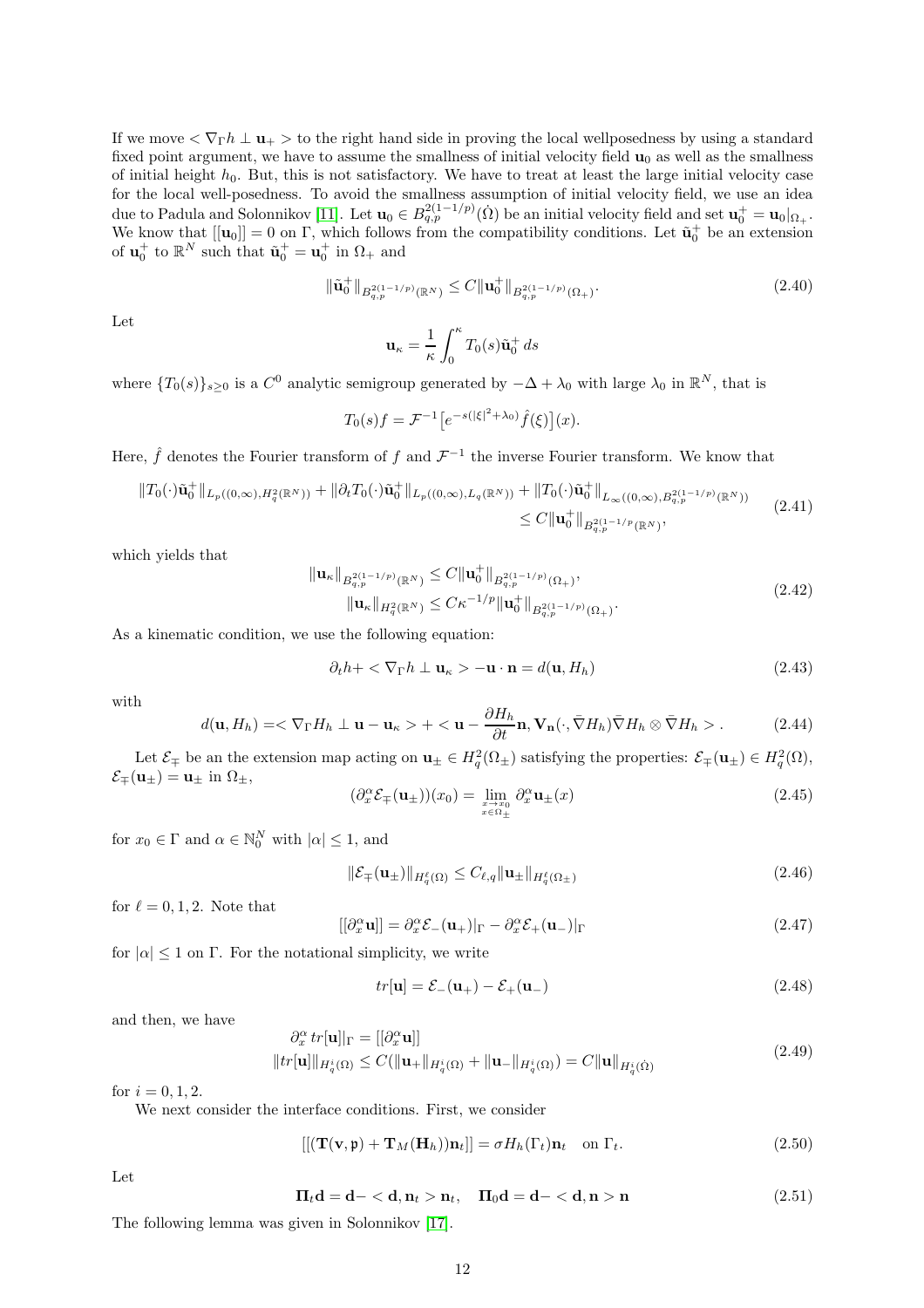<span id="page-12-0"></span>**Lemma 2.2.** *If*  $n_t \cdot n \neq 0$ *, then for arbitrary vector* **d**, **d** = 0 *is equivalent to* 

<span id="page-12-1"></span>
$$
\Pi_0 \Pi_t \mathbf{d} = 0 \quad and \quad \mathbf{n} \cdot \mathbf{d} = 0. \tag{2.52}
$$

In view of Lemma [2.2,](#page-12-0) the interfae condition  $(2.50)$  is equivalent to that the following two conditions hold:

$$
\mathbf{\Pi}_0 \mathbf{\Pi}_t [[\nu(\mathbf{D}(\mathbf{u}) + \mathbf{V}_D(\mathbf{K})\nabla \mathbf{u}]) + \mathbf{T}_M(\mathbf{G})]]\mathbf{n}_t = 0,
$$
\n(2.53)

$$
\mathbf{n} \cdot \left( \left[ \left[ \nu(\mathbf{D}(\mathbf{u}) + \mathbf{V}_D(\mathbf{K}) \nabla \mathbf{u} \right) - \mathbf{q} \mathbf{I} + \mathbf{T}_M(\mathbf{G}) \right] \right] \mathbf{n}_t - \sigma H_h(\Gamma_t) \mathbf{n}_t \right) = 0. \tag{2.54}
$$

Here and hereafter,  $V_D(K)\nabla u$  is the  $N \times N$  matrix with  $(i, j)$  components  $V_{Dij}(K)\nabla u$  (cf. [\(2.12\)](#page-4-1)). Noting that  $\Pi_0 \Pi_0 = \Pi_0$ , we see that the condition [\(2.53\)](#page-12-1) is written by

<span id="page-12-2"></span>
$$
\mathbf{\Pi}_{0}[[\nu \mathbf{D}(\mathbf{u})]]\mathbf{n} = \mathbf{h}'_{1}(\mathbf{u}, \mathbf{G}, H_{h})
$$
\n(2.55)

with

$$
\mathbf{h}'_1(\mathbf{u}, \mathbf{G}, H_h) = \mathbf{\Pi}_0(\mathbf{\Pi}_0 - \mathbf{\Pi}_t)[[\nu \mathbf{D}(\mathbf{u})]]\mathbf{n}_t + \mathbf{\Pi}_0[[\nu \mathbf{D}(\mathbf{u})]](\mathbf{n} - \mathbf{n}_t) - \mathbf{\Pi}_0 \mathbf{\Pi}_t[[\nu \mathbf{V}_D(\mathbf{K}) \nabla \mathbf{u} + \mathbf{T}_M(\mathbf{G})]]\mathbf{n}_t.
$$
\n(2.56)

On the other hand, by  $(2.37)$  we see that Eq.  $(2.54)$  is written by

$$
\mathbf{n} \cdot [[\nu \mathbf{D}(\mathbf{u}) - \mathbf{qI}]]\mathbf{n} - \sigma(\Delta_{\Gamma} h + ah) = h_{1N}(\mathbf{u}, \mathbf{G}, H_h) + \sigma \mathbf{V}_s(\cdot, \bar{\nabla} H_h) \bar{\nabla} H_h \otimes \bar{\nabla}^2 H_h.
$$
 (2.57)

with

$$
h_{1N}(\mathbf{u}, \mathbf{G}, H_h) = (\mathbf{n} \cdot \mathbf{n}_t)^{-1} \{ \mathbf{n} \cdot [[\nu \mathbf{D}(\mathbf{u})]](\mathbf{n} - \mathbf{n}_t) - \mathbf{n} \cdot [[\nu \mathbf{V}_D(\mathbf{K}) \nabla \mathbf{u} + \mathbf{T}_M(\mathbf{G})]]\mathbf{n}_t \}.
$$
 (2.58)

In particular, setting

$$
\mathbf{h}_1(\mathbf{u},\mathbf{G},H_h)=(\mathbf{h}'_1(\mathbf{u},\mathbf{G},H_h),h_{1N}(\mathbf{u},\mathbf{G},H_h)+\sigma\mathbf{V}_s(\cdot,\bar{\nabla}H_h)\bar{\nabla}H_h\otimes\bar{\nabla}^2H_h),
$$

in view of  $(2.12)$ ,  $(2.32)$ , and  $(2.49)$ , we may write

<span id="page-12-4"></span>
$$
\mathbf{h}_1(\mathbf{u}, \mathbf{G}, H_h) = \mathbf{V}_\mathbf{h}^1(\cdot, \bar{\nabla}H_h) \bar{\nabla}H_h \otimes \nabla tr[\mathbf{u}] + a(y)tr[\mathbf{G}] \otimes tr[\mathbf{G}] + \mathbf{V}_\mathbf{h}^2(\cdot, \bar{\nabla}H_h) \bar{\nabla}H_h \otimes tr[\mathbf{G}] \otimes tr[\mathbf{G}] + \mathbf{V}_s(\cdot, \bar{\nabla}H_h) \bar{\nabla}H_h \otimes \bar{\nabla}^2 H_h.
$$

Here,  $a(y)$  is an N-vector of bounded  $C^2$  function, and  $\mathbf{V}_\mathbf{h}^i(\cdot,\mathbf{K})$   $(i = 1, 2)$  are some matrices of funtions defined on  $\mathbb{R}^N \times U_{\delta}$  satisfying the conditions:  $\|\mathbf{V}_{\mathbf{h}}^i\|_{L_{\infty}(\mathbb{R}^N \times U_{\delta})} \leq C$ , supp  $\mathbf{V}_{\mathbf{h}}^i(y, \mathbf{K}) \subset U_{\Gamma}$ ,

<span id="page-12-3"></span>
$$
|\nabla \mathbf{V}_{\mathbf{h}}^{i}(y,\bar{\nabla}H_{h})| \leq C|\bar{\nabla}^{2}H_{h}(y,t)|, \quad |\partial_{t}\mathbf{V}_{\mathbf{h}}^{i}(y,\bar{\nabla}H_{h})| \leq C|\bar{\nabla}\partial_{t}H_{h}(y,t)|. \tag{2.60}
$$

provided that [\(2.8\)](#page-3-3) holds with some somall  $\delta > 0$ .

From [\(2.12\)](#page-4-1) we see that the interface condition:  $[[\alpha^{-1}\text{curl }\mathbf{H}_h + \mu(\mathbf{v}\otimes \mathbf{H}_h - \mathbf{H}_h\otimes \mathbf{v})]]\mathbf{n}_t = 0$  is written by

<span id="page-12-5"></span>
$$
[[\alpha^{-1}\text{curl }\mathbf{G}]]\mathbf{n} = \mathbf{h}_2(\mathbf{u}, \mathbf{G}, H_h)
$$
\n(2.61)

(2.59)

with

$$
\mathbf{h}_2(\mathbf{u},\mathbf{G},H_h)=[[\alpha^{-1}\mathrm{curl}\,\mathbf{G}]](\mathbf{n}-\mathbf{n}_t)-[[\alpha^{-1}\mathbf{V}_C(\mathbf{K})\nabla\mathbf{u}]]\mathbf{n}_t-[[\mu(\mathbf{u}\otimes\mathbf{G}-\mathbf{G}\otimes\mathbf{u})]]\mathbf{n}_t.
$$

Here,  $\mathbf{V}_C(\mathbf{K})\nabla \mathbf{u}$  is the  $N \times N$  matrix with  $(i, j)$  components quantities  $V_{Cij}(\mathbf{K})\nabla \mathbf{u}$  given in [\(2.12\)](#page-4-1). In particular, in view of  $(2.12)$ ,  $(2.32)$ , and  $(2.49)$ , we may write

$$
\mathbf{h}_2(\mathbf{u}, \mathbf{G}, H_h) = \mathbf{V}_h^3(\cdot, \bar{\nabla}H_h) \bar{\nabla}H_h \otimes \nabla tr[\mathbf{u}](\mathcal{E}_-(\mathbf{u}_+) + b(y)tr[\mathbf{u}] \otimes tr[\mathbf{G}] + \mathbf{V}_h^4(\cdot, \bar{\nabla}H_h) \bar{\nabla}H_h \otimes tr[\mathbf{u}] \otimes tr[\mathbf{G}].
$$
\n(2.62)

Here,  $b(y)$  is an N-vector of  $C^2$  functions, and  $\mathbf{V}_h^i(\cdot, \mathbf{K})$  ( $i = 3, 4$ ) are some matrices of funtions defined on  $\mathbb{R}^N \times U_\delta$  satisfying the same conditions as these stated in [\(2.60\)](#page-12-3) provided that [\(2.8\)](#page-3-3) holds with some somall  $\delta > 0$ .

From [\(2.17\)](#page-5-0), we see that the interface condition:  $[|\mu \text{div } H_h|] = 0$  is written by

<span id="page-12-6"></span>
$$
[[\mu \operatorname{div} \mathbf{G}]] = h_3(\mathbf{u}, \mathbf{G}, H_h) \tag{2.63}
$$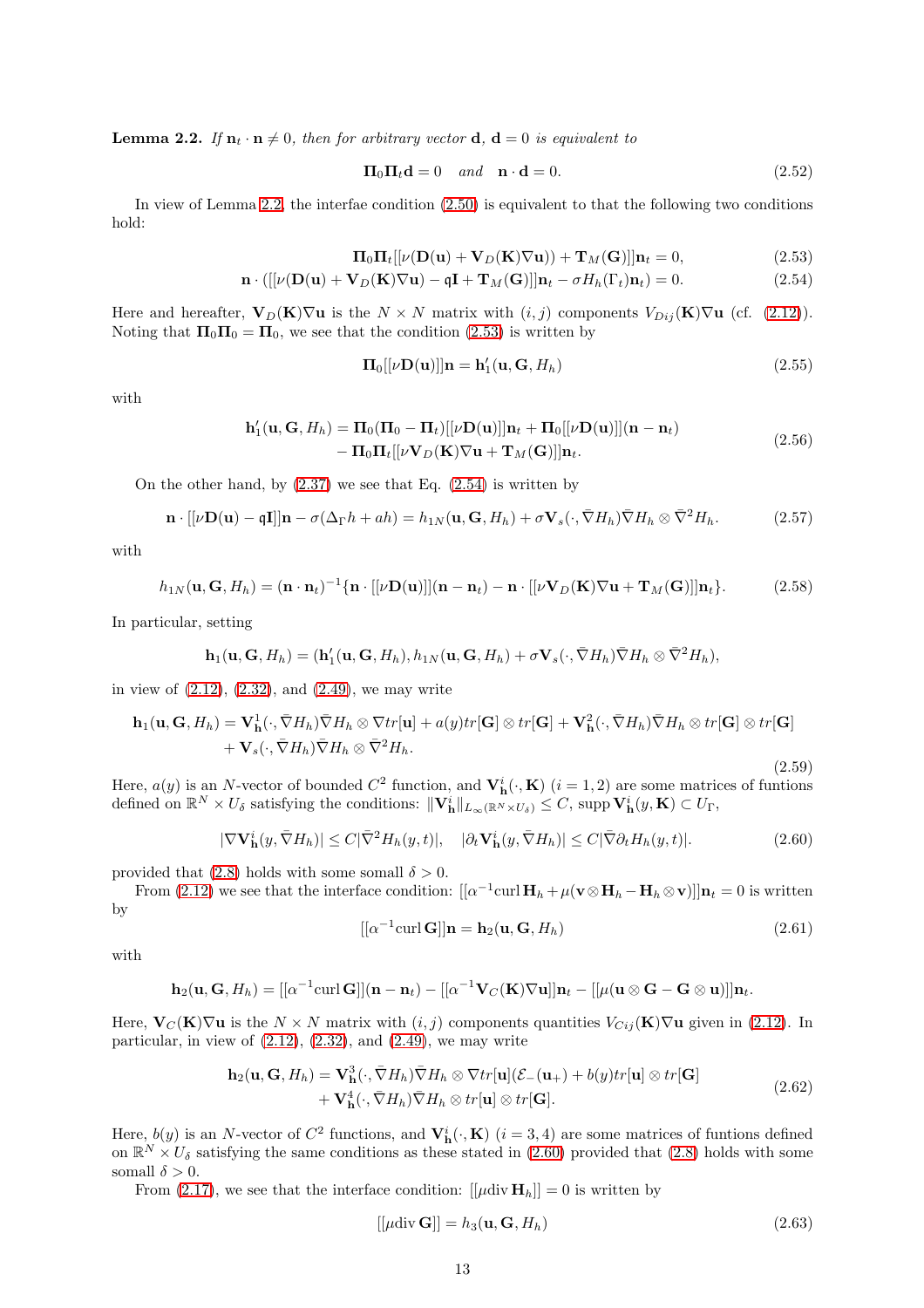with

$$
h_3(\mathbf{u}, \mathbf{G}, H_h) = -\mu \sum_{j,k=1}^N \tilde{V}_{0jk}(\mathbf{K}) \mathbf{K} \frac{\partial}{\partial y_k} tr[\mathbf{u}]_j
$$

where  $V_{0jk}(\mathbf{K}) = \tilde{V}_{0jk}(\mathbf{K})\mathbf{K}$  are the symbols given in [\(2.11\)](#page-4-0) and  $tr[\mathbf{u}] = (tr[\mathbf{u}]_1, \ldots, tr[\mathbf{u}]_N)$ .

Finally, the interface conditions:  $[[\mu \mathbf{H} \cdot \mathbf{n}_t]] = 0$  and  $[[\mathbf{H} - \langle \mathbf{H}, \mathbf{n}_t > \mathbf{n}_t]] = 0$  are written by

<span id="page-13-3"></span>
$$
[[\mu \mathbf{G} \cdot \mathbf{n}]] = k_1(\mathbf{G}, H_h), \quad [[\mathbf{G} - \langle \mathbf{G}, \mathbf{n} > \mathbf{n}]] = \mathbf{k}_2(\mathbf{G}, H_h) \tag{2.64}
$$

with

$$
k_1(\mathbf{G}, H_h) = [[\mu \mathbf{G} \cdot (\mathbf{n} - \mathbf{n}_t)]], \quad \mathbf{k}_2(\mathbf{G}, H_h) = [[<\mathbf{G}, \mathbf{n}_t - \mathbf{n} > \mathbf{n}_t]] + [[<\mathbf{G}, \mathbf{n} > (\mathbf{n}_t - \mathbf{n})]].
$$

In particular, in view of [\(2.32\)](#page-9-4) and [\(2.49\)](#page-11-1), we may write

<span id="page-13-4"></span>
$$
(k_1(\mathbf{G}, H_h), \mathbf{k}_2(\mathbf{G}, H_h)) = \mathbf{V}_{\mathbf{k}}^5(\cdot, \bar{\nabla} H_h) \bar{\nabla} H_h \otimes tr[\mathbf{G}].
$$
\n(2.65)

Here,  $V_k^5(\cdot, K)$  is some matrices of funtions defined on  $\mathbb{R}^N \times U_\delta$  satisfying the same conditions as these stated in [\(2.60\)](#page-12-3) provided that [\(2.8\)](#page-3-3) holds with some somall  $\delta > 0$ .

#### <span id="page-13-0"></span>2.5 Statement of the local well-posedness theorem

Summing up the results obtained in subsections [2.2,](#page-4-2) [2.3,](#page-7-0) and [2.4,](#page-10-2) we have seen that equations [\(1.5\)](#page-2-0) are transformed to the following equations:

<span id="page-13-1"></span>
$$
\rho \partial_t \mathbf{u} - \text{Div } \mathbf{T}(\mathbf{u}, \mathbf{q}) = \mathbf{f}_1(\mathbf{u}, \mathbf{G}, H_h), \quad \text{in } \Omega \times (0, T),
$$
  
\ndiv  $\mathbf{u} = g(\mathbf{u}, H_h) = \text{div } \mathbf{g}(\mathbf{u}, H_h) \quad \text{in } \Omega \times (0, T),$   
\ndiv  $\mathbf{u} = g(\mathbf{u}, H_h) = \text{div } \mathbf{g}(\mathbf{u}, H_h) \quad \text{in } \Omega \times (0, T),$   
\n
$$
\partial_t h + \langle \nabla_{\Gamma} h \perp \mathbf{u}_{\kappa} \rangle - \mathbf{n} \cdot \mathbf{u} = d(\mathbf{u}, H_h) \quad \text{on } \Gamma \times (0, T),
$$
  
\n
$$
[\mathbf{u}]] = 0, \quad [[\mathbf{T}(\mathbf{u}, \mathbf{q})\mathbf{n}]] - \sigma(\Delta_{\Gamma} h + a h) \mathbf{n} = \mathbf{h}_1(\mathbf{u}, \mathbf{G}, H_h), \quad \text{on } \Gamma \times (0, T),
$$
  
\n
$$
\mu \partial_t \mathbf{G} - \alpha^{-1} \Delta \mathbf{G} = \mathbf{f}_2(\mathbf{u}, \mathbf{G}, H_h) \quad \text{in } \Omega \times (0, T),
$$
  
\n
$$
[[\mu \mathbf{G} \cdot \mathbf{n}]] = \mathbf{h}_2(\mathbf{u}, \mathbf{G}, H_h), \quad [[\mu \text{div } \mathbf{G}]] = h_3(\mathbf{u}, \mathbf{G}, H_h) \quad \text{on } \Gamma \times (0, T),
$$
  
\n
$$
\mathbf{u}_{\pm} = 0, \quad \mathbf{n}_{\pm} \cdot \mathbf{G}_{\pm} = 0, \quad (\text{curl } \mathbf{G}_{\pm})\mathbf{n}_{\pm} = 0 \quad \text{on } S_{\pm} \times (0, T),
$$
  
\n
$$
(\mathbf{u}, \mathbf{G}, h)|_{t=0} = (\mathbf{u}_0, \mathbf{G}_0, h_0) \quad \text{in } \Omega \times \Omega \times \Gamma,
$$

where,  $H_h$  is a function satisfying Eq. [\(2.2\)](#page-3-1) for h.

The purpose of this paper is to prove the following local in time unique existence theorem.

<span id="page-13-2"></span>**Theorem 2.3.** Let  $2 < p < \infty$ ,  $N < q < \infty$  and  $2/p + N/q < 1$  and  $B > 0$ . Assume that the *condition* [\(1.4\)](#page-1-1) *holds.* Then, there exist a small number  $\epsilon$  and a small time  $T > 0$  depending on B  $\emph{such that if initial data} \emph{h}_0 \in B_{q,p}^{3-1/p-1/q}(\Gamma) \emph{ satisfies the smallness condition} \emph{||} \emph{h}_0 \emph{||}_{B_{q,p}^{3-1/p-1/q}} \leq \epsilon, \emph{ and}$  $(v_0, \mathbf{H}_0) \in B_{q,p}^{2(1-1/p)}(\dot{\Omega})^{2N}$  satisfies  $\|v_0, \mathbf{H}_0\|_{B_{q,p}^{2(1-1/p)}(\dot{\Omega})} \leq B$  and the compatibility condition:

$$
\operatorname{div} \mathbf{v}_0 = 0 \quad \text{in } \dot{\Omega},
$$
  
\n
$$
[[(\nu \mathbf{D}(\mathbf{v}_0) + \mathbf{T}_M(\mathbf{H}_0)\mathbf{n}]]_{\tau} = 0, \quad [[\mathbf{v}_0]] = 0 \quad \text{on } \Gamma,
$$
  
\n
$$
[[\{\alpha^{-1}\text{curl}\,\mathbf{H}_0 + \mu(\mathbf{v}_0 \otimes \mathbf{H}_0 - \mathbf{H}_0 \otimes \mathbf{v}_0)\}\mathbf{n}]] = 0, \quad [[\mu \text{div}\,\mathbf{H}_0]] = 0 \quad \text{on } \Gamma,
$$
  
\n
$$
[[\mu \mathbf{H}_0 \cdot \mathbf{n}]] = 0, \quad [[\mathbf{H}_0 - \langle \mathbf{H}_0, \mathbf{n} \rangle \mathbf{n}]] = 0 \quad \text{on } \Gamma,
$$
  
\n
$$
\mathbf{v}_{0\pm} = 0, \quad \mathbf{n}_0 \cdot \mathbf{H}_{0\pm} = 0, \quad (\text{curl}\,\mathbf{H}_{0\pm})\mathbf{n}_{\pm} = 0 \quad \text{on } S_{\pm},
$$
  
\n(2.67)

*then, Eq.* [\(2.66\)](#page-13-1) *admits unique solutions* u*,* q*,* G*, and* h *with*  $\mathbf{u}\in H_p^1((0,T),L_q(\dot{\Omega})^N)\cap L_p((0,T),H_q^2(\dot{\Omega})^N),\quad \mathfrak{q}\in L_p((0,T),H_q^1(\dot{\Omega})+\hat{H}_q^1(\Omega),$  $\mathbf{G} \in H_p^1((0,T), L_q(\dot{\Omega})^N) \cap L_p((0,T), H_q^2(\dot{\Omega})^N), \quad h \in H_p^1((0,T), W_q^{2-1/q}(\Gamma)^N) \cap L_p((0,T), W_q^{3-1/q}(\Gamma)),$  $||H_h||_{L_{\infty}((0,T),H^1_{\infty}(\Omega)} \leq \delta$ 

*possessing the estimate:*

$$
\|(\mathbf{u}, \mathbf{G})\|_{L_p((0,T), H_q^2(\dot{\Omega}))} + \|\partial_t(\mathbf{u}, \mathbf{G})\|_{L_p((0,T), L_q(\dot{\Omega}))} + \|h\|_{L_p((0,T), W_q^{3-1/q}(\Gamma))} + \|\partial_t h\|_{L_p((0,T), W_q^{2-1/q}(\Gamma))} + \|\partial_t h\|_{L_\infty((0,T), W_q^{1-1/q}(\Gamma))} \le f(B)
$$

*Here,*  $\delta$  *is a constant appearing in* [\(2.8\)](#page-3-3) *and*  $f(B)$  *is some polynomial of* B.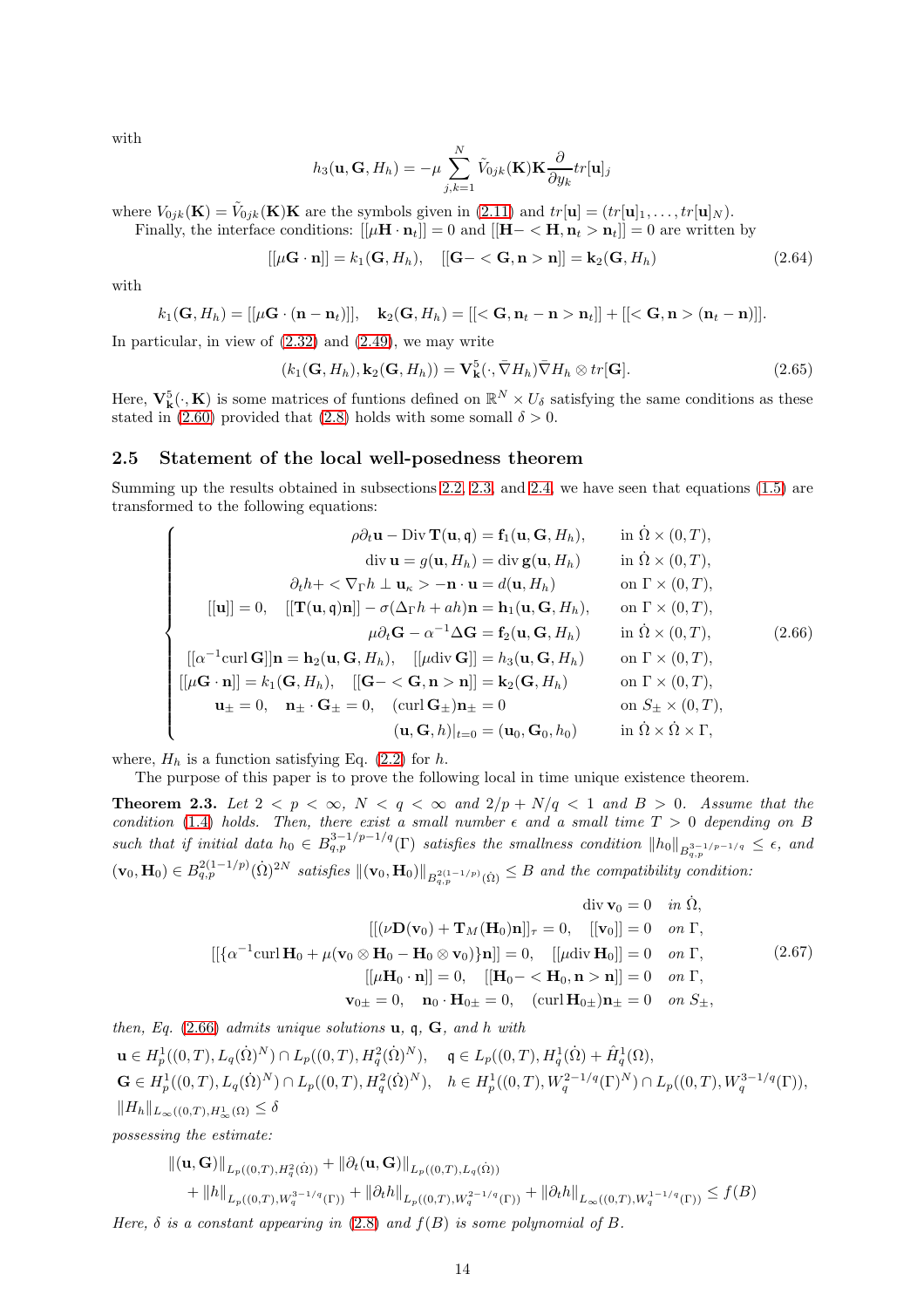## 3 Linear Theory

Since the coupling of the velocity field and the magnetic field in [\(1.5\)](#page-2-0) is semilinear, the linearized equations are decouple. Namely, we consider the two linearlized equations: one is the Stokes equations with transmission conditions on  $\Gamma$  and non-slip conditions on  $S_{\pm}$  and another is the system of the heat equations with transmission conditions on  $\Gamma$  and the perfect wall conditions on  $S_{\pm}$ . In the following, we set  $\Omega = \Omega_+ \cup \Omega_-$  and  $\Omega = \Omega \cup \Gamma$ . And, we assume that  $\Gamma$  is a compact hypersurface of  $C^3$  class and that  $S_{\pm}$  are hypersurfaces of  $C^2$  class.

#### 3.1 Two phase problem for the Stokes equautions

This subsection is devoted to presenting the  $L_p-L_q$  maximal regularity for the two phase problem of the Stokes equations with transmission conditions given as follows:

<span id="page-14-0"></span>
$$
\begin{cases}\n\rho \partial_t \mathbf{u} - \text{Div } \mathbf{T}(\mathbf{u}, \mathbf{q}) = \mathbf{f}_1 & \text{in } \Omega \times (0, T), \\
\text{div } \mathbf{u} = g = \text{div } \mathbf{g} & \text{in } \Omega \times (0, T), \\
\partial_t h + \langle \nabla_{\Gamma} h \perp \mathbf{w}_{\kappa} \rangle - \mathbf{n} \cdot \mathbf{u} = d & \text{on } \Gamma \times (0, T), \\
[[\mathbf{u}]] = 0, \quad [[\mathbf{T}(\mathbf{u}, \mathbf{q})\mathbf{n}]] - \sigma (ah + \Delta_{\Gamma} h) \mathbf{n} = \mathbf{h} & \text{on } \Gamma \times (0, T), \\
\mathbf{u}_{\pm} = 0, & \text{on } S_{\pm} \times (0, T), \\
(\mathbf{u}, h)|_{t=0} = (\mathbf{u}_0, h_0) & \text{in } \Omega \times \Gamma.\n\end{cases}
$$
\n(3.1)

An assumption for equations [\(3.1\)](#page-14-0) is the following:

- (a.1) *a* is a bounded  $C^1$  functions defined on  $\Omega$ .
- (a.2)  $\mathbf{w}_{\kappa}$  is a family of N-vector of functions defind on  $\Gamma$  for  $\kappa \in (0,1)$  such that

$$
|\mathbf{w}_{\kappa}(x)| \leq m_1, \quad |\mathbf{w}_{\kappa}(x) - \mathbf{w}_{\kappa}(y)| \leq m_1 |x - y|^b \text{ for any } x, y \in \Gamma, \quad ||\mathbf{w}_{\kappa}||_{W^{2-1/r}_{r}(\Gamma)} \leq m_2 \kappa^{-c}.
$$

Here,  $m_1, m_2, b$  and c are some positive constants and  $r \in (N, \infty)$ .

<span id="page-14-1"></span>**Theorem 3.1.** Let  $1 < p < \infty$ ,  $1 < q \leq r$ ,  $2/p + 1/q \neq 1, 2$ , and  $T > 0$ . Assume that the assumptions (a.1) *and* (a.2) *are satisfied. Then, there exists a*  $\gamma_0 > 0$  *such that the following assertion holds: Let*  $\mathbf{u}_0 \in B_{q,p}^{2(1-1/p)}(\Omega)$  and  $h_0 \in B_{q,p}^{3-1/p-1/q}(\Gamma)$ . Let **f**, g, **g**,  $\mathbf{h} = (\mathbf{h}', h_N)$ , and d appearing in the right-hand *side of Eq.* [\(3.1\)](#page-14-0) *be given functions satisfying the following conditions:*

$$
\mathbf{f} \in L_p((0,T), L_q(\dot{\Omega})^N), \quad e^{-\gamma t}g \in L_p(\mathbb{R}, H_q^1(\dot{\Omega})) \cap H_p^{1/2}(\mathbb{R}, L_q(\dot{\Omega})), \quad e^{-\gamma t}\mathbf{g} \in H_p^1(\mathbb{R}, L_q(\dot{\Omega})^N),
$$

$$
e^{-\gamma t}\mathbf{h} \in L_p(\mathbb{R}, H_q^1(\Omega)^N) \cap H_p^{1/2}(\mathbb{R}, L_q(\Omega)^N), \quad d \in L_p((0,T), W_q^{2-1/q}(\Gamma))
$$

*for any*  $\gamma \geq \gamma_0$  *with some*  $\gamma_0$ *. Assume that*  $\mathbf{u}_0$ *, g, and* **h** *satisfy the following compatibility conditions:* 

$$
\operatorname{div} \mathbf{u}_0 = g|_{t=0} \quad on \ \dot{\Omega}, \tag{3.2}
$$

$$
[[\nu \mathbf{D}(\mathbf{u}_0)\mathbf{n}]]_\tau = \mathbf{h}_\tau|_{t=0} \quad on \ \Gamma \quad provided \ 2/p + 1/q < 1,\tag{3.3}
$$

$$
[[\mathbf{u}_0]] = 0 \quad on \ \Gamma, \quad \mathbf{u}_{0,\pm} = 0 \quad on \ S_{\pm} \quad provided \ 2/p + 1/q < 2,\tag{3.4}
$$

*where*  $\mathbf{d}_{\tau} = \mathbf{d} - \langle \mathbf{d}, \mathbf{n} \rangle \mathbf{n}$ *. Then, Eq.* [\(3.1\)](#page-14-0) *admit unique solutions* **u**, **q**, *and h with* 

$$
\mathbf{u} \in L_p((0,T), H_q^2(\dot{\Omega})^N) \cap H_p^1((0,T), L_q(\dot{\Omega})^N), \quad \mathfrak{q} \in L_p((0,T), H_q^1(\dot{\Omega}) + \hat{H}_q^1(\Omega)),
$$
  

$$
h \in L_p((0,T, W_q^{3-1/q}(\Gamma)) \cap H_p^1((0,T), W_q^{2-1/q}(\Gamma))
$$

*possessing the estimates:*

$$
\|\partial_t \mathbf{u}\|_{L_p((0,T),L_q(\dot{\Omega}))} + \|\mathbf{u}\|_{L_p((0,T),H_q^2(\dot{\Omega}))} + \|\partial_t h\|_{L_p((0,\infty),W_q^{2-1/q}(\Gamma))} + \|h\|_{L_p((0,T),W_q^{3-1/q}(\Gamma))}
$$
  
\n
$$
\leq C e^{\gamma \kappa^{-c}T} \{ \|\mathbf{u}_0\|_{B_{q,p}^{2(1-1/p)}(\dot{\Omega})} + \kappa^{-c} \|h_0\|_{B_{q,p}^{3-1/p-/q}(\Gamma)} + \|\mathbf{f}\|_{L_p((0,T),L_q(\dot{\Omega}))}
$$
  
\n
$$
+ \|e^{-\gamma t}g\|_{L_p(\mathbb{R},H_q^1(\dot{\Omega}))} + \|e^{-\gamma t}g\|_{H_p^1(\mathbb{R},L_q(\dot{\Omega}))} + \|e^{-\gamma t}\mathbf{h}\|_{L_p(\mathbb{R},H_q^1(\Omega))}
$$
  
\n
$$
+ (1+\gamma^{1/2})(\|e^{-\gamma t}g\|_{H_p^{1/2}(\mathbb{R},L_q(\dot{\Omega}))} + \|e^{-\gamma t}\mathbf{h}\|_{H_p^{1/2}(\mathbb{R},L_q(\Omega))}) + \|d\|_{L_p((0,T),H_q^2(\Omega))} \}
$$

*for any*  $\gamma \geq \gamma_0$  *with some constant*  $C > 0$  *independent* of  $\gamma$ *.*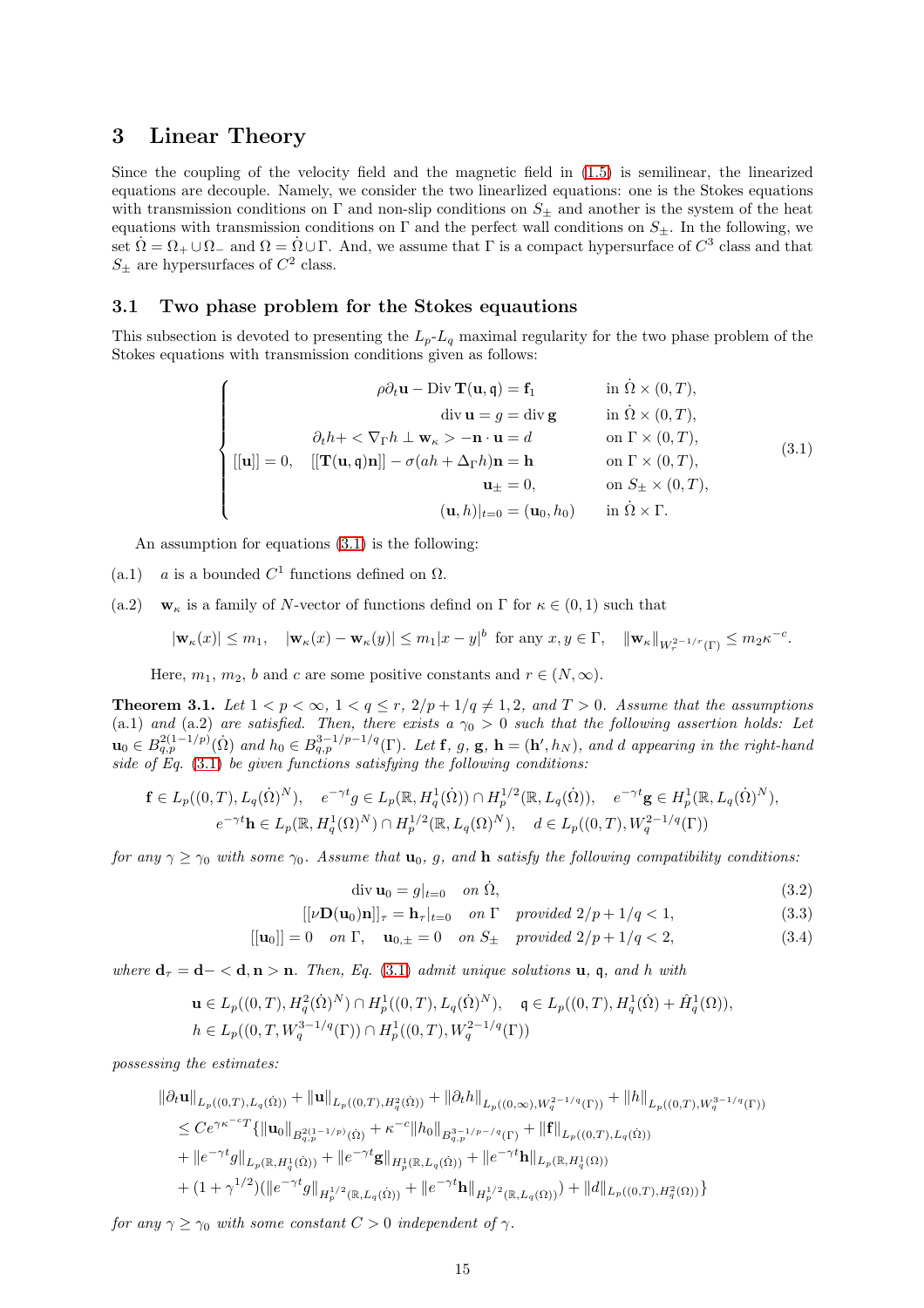Remark 3.2. (1) Theorem [3.1](#page-14-1) has been proved in Shibata and Saito [\[15\]](#page-35-9). And the reason why we assume that  $\Gamma$  is a compact in this paper is that the weak Neumann problem is uniquely solvable. Namely, if we consider the weak Neumann problem:

<span id="page-15-0"></span>
$$
(\rho^{-1}\nabla u, \nabla \varphi)_{\dot{\Omega}} = (\mathbf{f}, \nabla \varphi)_{\dot{\Omega}} \quad \text{for any } \varphi \in \hat{H}^1_{q'}(\Omega)
$$
 (3.5)

where we have set

$$
\hat{H}_{q'}^1(\Omega) = \{ \varphi \in L_{q',\text{loc}}(\Omega) \mid \nabla \varphi \in L_{q'}(\Omega) \}, \quad q' = q/(q-1),
$$

then for any  $f \in L_q(\Omega)^N$ , problem [\(3.5\)](#page-15-0) admits a unique solution  $u \in \hat{H}_q^1(\Omega)$  satisfying the estimate:  $\|\nabla u\|_{L_q(\Omega)} \leq C \|f\|_{L_q(\Omega)}$  with some constant  $C > 0$ . If  $\Gamma$  is unbounded, then in general we have to assume that the weak Neumann problem is uniquely solvable, except for a few cases like  $\Gamma$  is flat, that is  $\Gamma = \{x = (x_1, \dots, x_N) \in \mathbb{R}^N \mid x_N = 0\}$ , or  $\Gamma$  is asymptotically flat.

#### 3.2 Two phase problem for the linear electro-magnetic field equations

This subsection is devoted to presenting the  $L_p-L_q$  maximal regularity for the linear electro-magnetic field equations. The problem is formulated by the following equations:

<span id="page-15-1"></span>
$$
\begin{cases}\n\mu \partial_t \mathbf{H} - \alpha^{-1} \Delta \mathbf{H} = \mathbf{f} & \text{in } \Omega \times (0, \infty), \\
[ [\alpha^{-1} \text{curl } \mathbf{H}]] \mathbf{n} = \mathbf{h}', \quad [[\mu \text{div } \mathbf{H}]] = h_N & \text{on } \Gamma \times (0, \infty), \\
[ [\mathbf{H} - \langle \mathbf{H}, \mathbf{n} > \mathbf{n}]] = \mathbf{k}', \quad [[\mu \mathbf{H} \cdot \mathbf{n}]] = k_N & \text{on } \Gamma \times (0, \infty), \\
\mathbf{n}_{\pm} \cdot \mathbf{H}_{\pm} = 0, \quad (\text{curl } \mathbf{H}_{\pm}) \mathbf{n}_{\pm} = 0 & \text{on } S_{\pm} \times (0, \infty), \\
\mathbf{H}|_{t=0} = \mathbf{H}_0 & \text{in } \Omega.\n\end{cases}
$$
\n(3.6)

<span id="page-15-2"></span>**Theorem 3.3.** Let  $1 < p, q < \infty$ ,  $2/p + 1/q \neq 1, 2$ , and  $T > 0$ . Then, there exists a  $\gamma_0$  such that the *following assertion holds:* Let  $\mathbf{H}_0 \in B_{q,p}^{2(1-1/p)}(\Omega)$  and let **f**,  $\mathbf{h} = (\mathbf{h}', h_N)$ *, and*  $\mathbf{k} = (\mathbf{k}', k_N)$  be given *functions appearing in the right-hand side of Eq.* [\(3.6\)](#page-15-1) *and satisfying the following conditions:*

$$
\mathbf{f} \in L_p((0,T), L_q(\dot{\Omega})^N), \quad e^{-\gamma t} \mathbf{h} \in L_p(\mathbb{R}, H_q^1(\Omega)^N) \cap H_p^{1/2}(\mathbb{R}, L_q(\Omega)^N),
$$
  

$$
e^{-\gamma t} \mathbf{k} \in L_p(\mathbb{R}, H_q^2(\Omega)^N) \cap H_p^1(\mathbb{R}, L_q(\Omega)^N)
$$

*for any*  $\gamma \geq \gamma_0$ *. Assume that* **f**, **h** *and* **k** *satisfy the following compatibility conditions:* 

$$
[[\alpha^{-1}\text{curl }\mathbf{H}_0]]\mathbf{n} = \mathbf{h}'|_{t=0}, \quad [[\mu \text{div }\mathbf{H}_0]] = h_N|_{t=0} \quad on \ \Gamma, \quad [[\text{curl }\mathbf{H}_{0\pm})\mathbf{n}_{\pm} = 0 \quad on \ S_{\pm} \tag{3.7}
$$

*provided*  $2/p + 1/q < 1$ ;

$$
\left[\left[\mathbf{H}_0 - \langle \mathbf{H}_0, \mathbf{n} \rangle \mathbf{n}\right]\right] = \mathbf{k}'|_{t=0}, \quad \left[\left[\mu \mathbf{H}_0 \cdot \mathbf{n}\right]\right] = k_N|_{t=0} \quad on \ \Gamma, \quad \mathbf{n}_{\pm} \cdot \mathbf{H}_{0\pm} = 0 \quad on \ S_{\pm} \tag{3.8}
$$

*provided*  $2/p + 1/q < 2$ *. Then, problem* [\(3.6\)](#page-15-1) *admits a unique solution* **H** *with* 

$$
\mathbf{H} \in L_p((0,T), H_q^2(\dot{\Omega})^N) \cap H_p^1((0,T), L_q(\dot{\Omega})^N)
$$

*possessing the estimate:*

$$
\|\partial_t \mathbf{H}\|_{L_p((0,T),L_q(\dot{\Omega}))} + \|\mathbf{H}\|_{L_p((0,T),H_q^2(\dot{\Omega}))} \leq Ce^{\gamma T} \{\|\mathbf{H}_0\|_{B_{q,p}^{2(1-1/p)}(\dot{\Omega})} + \|\mathbf{f}\|_{L_p(\mathbb{R},L_q(\dot{\Omega}))} + \|e^{-\gamma t}\mathbf{h}\|_{L_p(\mathbb{R},H_q^1(\Omega))} + \|e^{-\gamma t}\mathbf{h}\|_{H_p^{1/2}(\mathbb{R},L_q(\Omega))} + \|e^{-\gamma t}\mathbf{h}\|_{L_p(\mathbb{R},H_q^2(\Omega))} + \|e^{-\gamma t}\partial_t \mathbf{k}\|_{L_p(\mathbb{R},L_q(\Omega))}\}
$$

*for any*  $\gamma \geq \gamma_0$  *with some constant*  $C > 0$  *independent of*  $\gamma$ *.* 

Remark 3.4. Theorem [3.3](#page-15-2) was proved by Froloba and Shibata [\[5\]](#page-35-0) under the assumption that  $\Omega$  is a uniformly  $C^3$  domain. Of course, if  $\Gamma$  is a compact hypersurface of  $C^3$  class, then  $\Omega$  is a uniform  $C^3$ domain.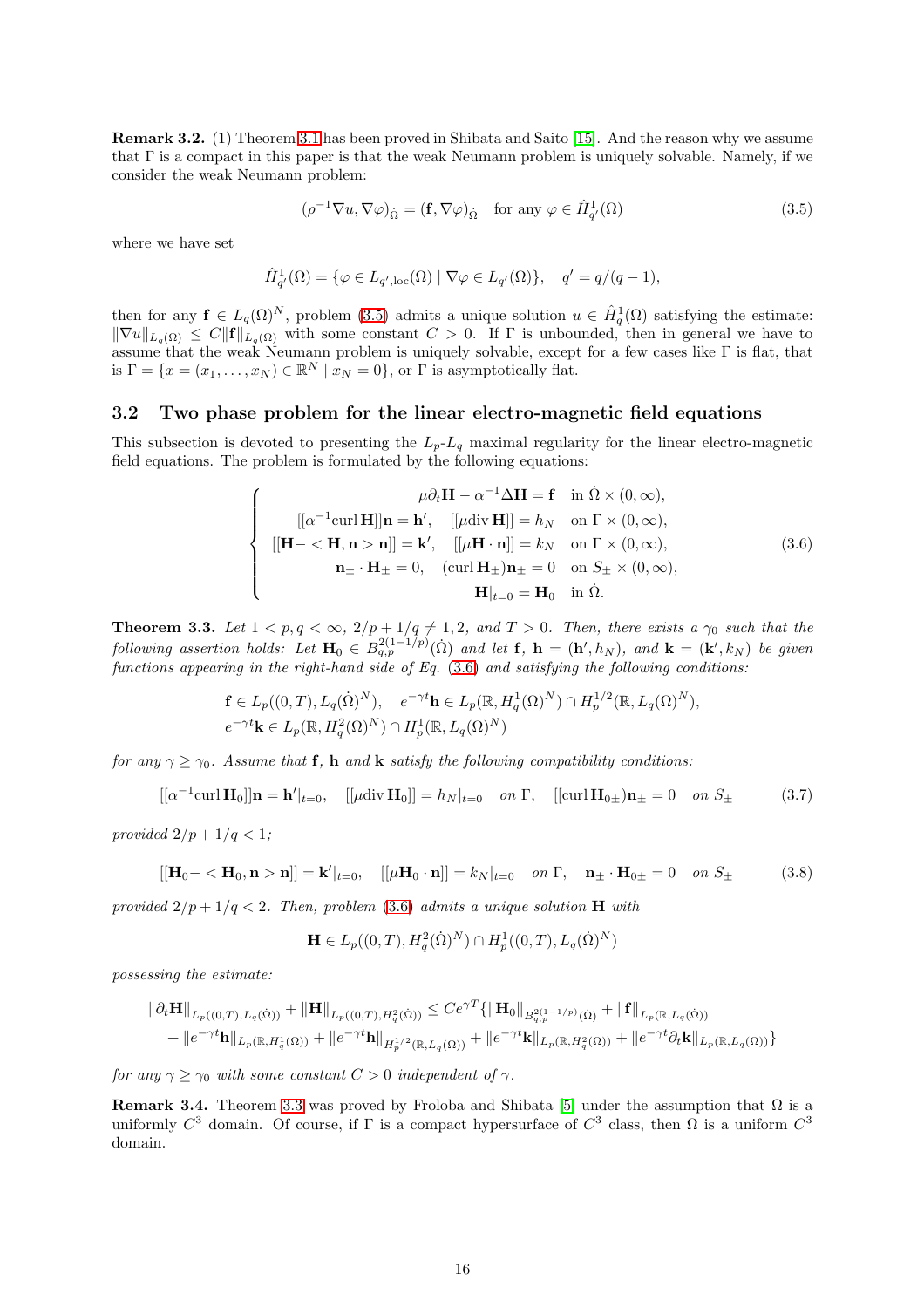## 4 Estimates of non-linear terms

First of all, we give an iteration scheme to prove Theorem [2.3](#page-13-2) by the Banach fixed point theorem. Given h satisfying [\(2.3\)](#page-3-5), let  $H_h$  be a unique solution of equation [\(2.2\)](#page-3-1) satisfying [\(2.4\)](#page-3-6) and [\(2.5\)](#page-3-7). Let  $U_T$  be an underlying space defined by setting

$$
\mathbf{U}_T = \{ (\mathbf{u}, \mathbf{G}, h) \mid (\mathbf{u}, \mathbf{G}) \in H_p^1((0, T), L_q(\dot{\Omega})^{2N}) \cap L_p((0, T), H_q^2(\dot{\Omega})^{2N}), h \in L_p((0, T), W_q^{3-1/q}(\Gamma)) \cap H_p^1((0, T), W_q^{2-1/q}(\Gamma)), (\mathbf{u}, \mathbf{G}, h)|_{t=0} = (\mathbf{u}_0, \mathbf{G}_0, h_0) \quad \text{in } \dot{\Omega} \times \dot{\Omega} \times \Gamma, \quad E_T(\mathbf{u}, \mathbf{G}, h) \le L, \quad ||H_h||_{L_\infty((0, T), H_\infty^1(\Omega))} \le \delta \},
$$
(4.1)

where we have set

$$
E_T(\mathbf{u}, \mathbf{G}, h) = E_T^1(\mathbf{u}) + E_T^1(\mathbf{G}) + E_T^2(h) + ||\partial_t h||_{L_{\infty}((0,T), W_q^{1-1/q}(\Gamma))},
$$
  
\n
$$
E_T^1(\mathbf{w}) = ||\mathbf{w}||_{L_p((0,T), H_q^2(\Omega))} + ||\partial_t \mathbf{w}||_{L_p((0,T), L_q(\Omega))} \mathbf{w} \in \{\mathbf{u}, \mathbf{G}\},
$$
  
\n
$$
E_T^2(h) = ||h||_{L_p((0,T), W_q^{3-1/q}(\Gamma))} + ||\partial_t h||_{L_p((0,T), W_q^{2-1/q}(\Gamma))}.
$$
\n(4.2)

For initial data  $\mathbf{u}_0, \mathbf{G}_0$ , and  $h_0$ , we assume that

<span id="page-16-5"></span>
$$
\|\mathbf{u}_0\|_{B_{q,p}^{2(1-1/p)}(\dot{\Omega})} \leq B, \quad \|\mathbf{G}_0\|_{B_{q,p}^{2(1-1/p)}(\dot{\Omega})} \leq B, \quad \|h_0\|_{B_{q,p}^{3-1/p-1/q}(\Gamma)} \leq \epsilon. \tag{4.3}
$$

Here, B is a given positive number. Since we mainly consider the case where  $\mathbf{u}_0$  and  $\mathbf{G}_0$  are large, we may assume that  $B > 1$  in the following. And we shall choose  $L > 0$  large enough and  $\epsilon > 0$  small enough eventually, and so we may assume that  $0 < \epsilon < 1 < L$ . Given  $(\mathbf{u}, \mathbf{G}, h) \in \mathbf{U}_T$ , let  $(\mathbf{v}, \mathbf{q}, \rho)$  be solutions of the equations:

<span id="page-16-0"></span>
$$
\begin{cases}\n\rho \partial_t \mathbf{v} - \text{Div } \mathbf{T}(\mathbf{v}, \mathbf{q}) = \mathbf{f}_1(\mathbf{u}, \mathbf{G}, H_h), & \text{in } \Omega \times (0, T), \\
\text{div } \mathbf{v} = g(\mathbf{u}, H_h) = \text{div } \mathbf{g}(\mathbf{u}, H_h) & \text{in } \Omega \times (0, T), \\
\partial_t \rho + \langle \nabla_{\Gamma} \rho \perp \mathbf{u}_\kappa \rangle - \mathbf{n} \cdot \mathbf{v}_+ = d(\mathbf{u}, H_h) & \text{on } \Gamma \times (0, T), \\
[[\mathbf{v}]] = 0, & [[\mathbf{T}(\mathbf{v}, \mathbf{q})\mathbf{n}]] - \sigma(\Delta_{\Gamma} \rho + a\rho) \mathbf{n} = \mathbf{h}_1(\mathbf{u}, \mathbf{G}, H_h), & \text{on } \Gamma \times (0, T), \\
\mathbf{v}_\pm = 0 & \text{on } S_\pm \times (0, T), \\
(\mathbf{v}, \rho)|_{t=0} = (\mathbf{u}_0, h_0) & \text{in } \Omega \times \Gamma.\n\end{cases}
$$
\n(4.4)

And, let H be a solution of the equations:

<span id="page-16-1"></span>
$$
\begin{cases}\n\mu \partial_t \mathbf{H} - \alpha^{-1} \Delta \mathbf{H} = \mathbf{f}_2(\mathbf{u}, \mathbf{G}, H_h) & \text{in } \Omega \times (0, T), \\
\left[ [\alpha^{-1} \text{curl } \mathbf{H}]] \mathbf{n} = \mathbf{h}_2(\mathbf{u}, \mathbf{G}, H_h), \quad \left[ [\mu \text{div } \mathbf{H}] \right] = h_3(\mathbf{u}, \mathbf{G}, H_h) & \text{on } \Gamma \times (0, T), \\
\left[ [\mu \mathbf{H} \cdot \mathbf{n}] \right] = k_1(\mathbf{G}, H_\rho), \quad \left[ [\mathbf{H} - \langle \mathbf{H}, \mathbf{n} > \mathbf{n}] \right] = \mathbf{k}_2(\mathbf{G}, H_\rho) & \text{on } \Gamma \times (0, T), \\
\mathbf{n}_\pm \cdot \mathbf{H}_\pm = 0, \quad (\text{curl } \mathbf{H}_\pm) \mathbf{n}_\pm = 0 & \text{on } S_\pm \times (0, T), \\
\mathbf{H}|_{t=0} = \mathbf{G}_0 & \text{in } \Omega.\n\end{cases} (4.5)
$$

Notice that to define **H** we use not only  $H_h$  but also  $H_\rho$  unlike Padula and Solonnikov [\[11\]](#page-35-4) to avoid their technial assumption that the velocity field is slightly regular than the magnetic field.

In this section, we shall show the estimates of the nonlinear terms appearing in the right sides of equations [\(4.4\)](#page-16-0) and [\(4.5\)](#page-16-1). Since  $(\mathbf{u}, \mathbf{G}, h) \in \mathbf{U}_T$ , we have

<span id="page-16-4"></span><span id="page-16-2"></span>
$$
E_T(\mathbf{u}, \mathbf{G}, h) \le L,\tag{4.6}
$$

$$
||H_h||_{L_{\infty}((0,T),H^1_{\infty}(\Omega))} \leq \delta. \tag{4.7}
$$

Below, we assume that  $2 < p < \infty$ ,  $N < q < \infty$  and  $2/p + N/q < 1$ . We use the following inequalities which follows from Sobolev's inequality.

<span id="page-16-3"></span>
$$
||f||_{L_{\infty}(\dot{\Omega})} \leq C||f||_{H_q^1(\dot{\Omega})},
$$
  
\n
$$
||fg||_{H_q^1(\dot{\Omega})} \leq C||f||_{H_q^1(\dot{\Omega})}||g||_{H_q^1(\dot{\Omega})},
$$
  
\n
$$
||fg||_{H_q^2(\dot{\Omega})} \leq C(||f||_{H_q^2(\dot{\Omega})}||g||_{H_q^1(\dot{\Omega})} + ||f||_{H_q^1(\dot{\Omega})}||g||_{H_q^2(\dot{\Omega})}),
$$
  
\n
$$
||fg||_{W_q^{1-1/q}(\Gamma)} \leq C||f||_{W_q^{1-1/q}(\Gamma)}||g||_{W_q^{1-1/q}(\Gamma)},
$$
  
\n
$$
||fg||_{W_q^{2-1/q}(\Gamma)} \leq C(||f||_{W_q^{2-1/q}(\Gamma)}||g||_{W_q^{1-1/q}(\Gamma)} + ||f||_{W_q^{1-1/q}(\Gamma)}||g||_{W_q^{2-1/q}(\Gamma)}).
$$
  
\n(4.8)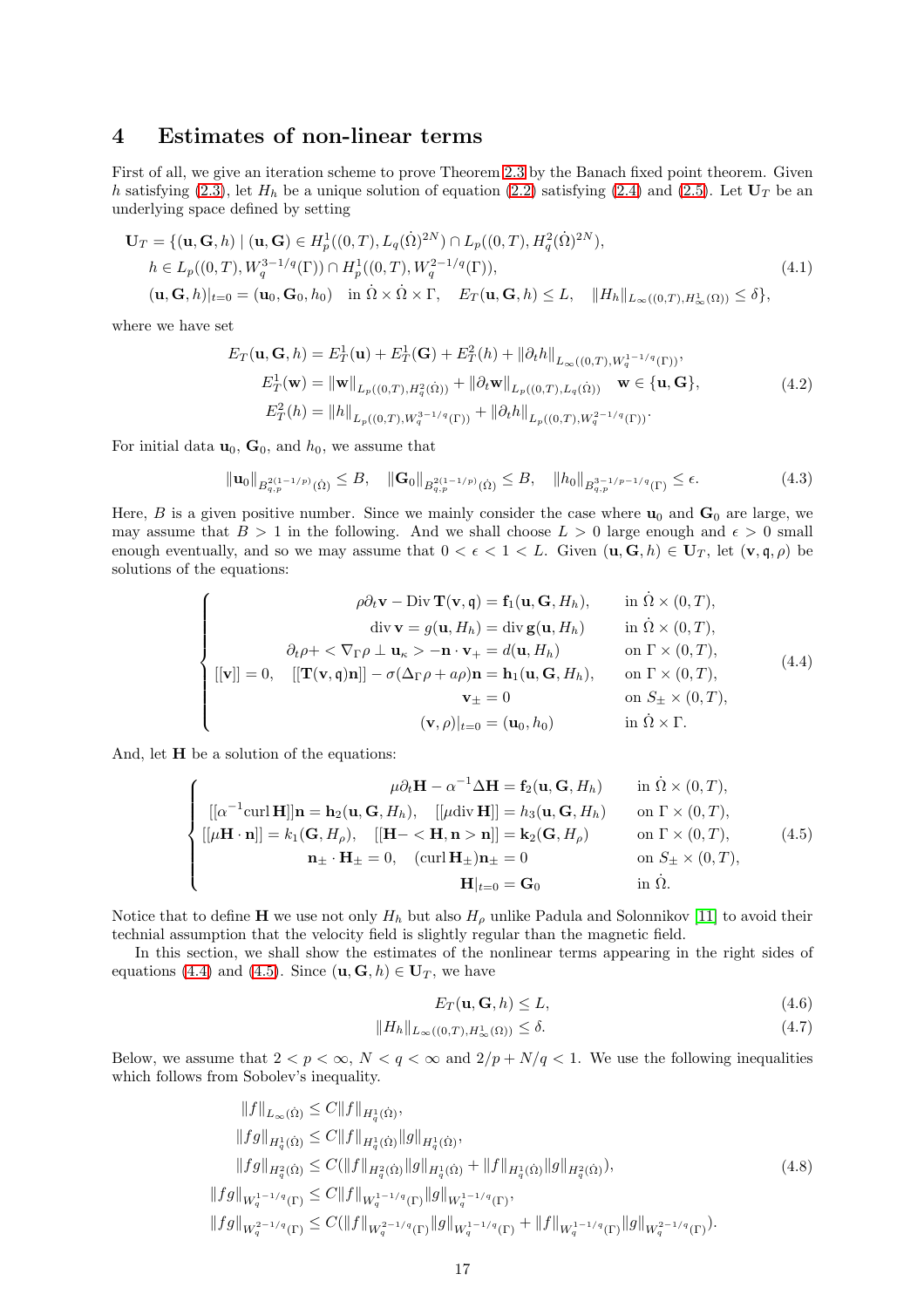For any  $C^k$  function,  $f(u)$ , defined for  $|u| \leq \sigma$ , we consider a composite function  $f(u(x))$ , and then for  $N < q < \infty$ , we have

<span id="page-17-4"></span>
$$
\|\nabla(f(u)vw)\|_{L_q(\dot{\Omega})} \leq C \|(f, f')\|_{L_\infty} (1 + \|\nabla u\|_{L_q(\dot{\Omega})}) \|v\|_{H_q^1(\dot{\Omega})} \|w\|_{H_q^1(\dot{\Omega})};
$$
  

$$
\|\nabla^2(f(u)vw)\|_{L_q(\dot{\Omega})} \leq C \|(f, f', f'')\|_{L_\infty} (\|\nabla v\|_{H_q^1(\dot{\Omega})} \|w\|_{H_q^1(\dot{\Omega})} + \|v\|_{H_q^1(\dot{\Omega})} \|\nabla w\|_{H_q^1(\dot{\Omega})}
$$
  

$$
+ \|\nabla u\|_{H_q^1(\dot{\Omega})} (1 + \|\nabla u\|_{L_q(\dot{\Omega}))}) \|v\|_{H_q^1(\dot{\Omega})} \|w\|_{H_q^1(\dot{\Omega})},
$$
 (4.9)

provided that  $||u||_{L_{\infty}(\dot{\Omega})} \leq \sigma$ . We use the following estimate of the time trace proved by a real interpolation theorem:

$$
\|\mathbf{w}\|_{L_{\infty}((0,T),B_{q,p}^{2(1-1/p)}(\dot{\Omega}))}\n\leq C\{\|\mathbf{w}_0\|_{B_{q,p}^{2(1-1/p)}(\dot{\Omega})} + \|\mathbf{w}\|_{L_p((0,T),H_q^2(\dot{\Omega}))} + \|\partial_t \mathbf{w}\|_{L_p((0,T),L_q(\dot{\Omega}))}\} \leq C(B+L)\n\tag{4.10}
$$

for  $\mathbf{w} \in \{\mathbf{u}, \mathbf{G}\},\}$ 

$$
||h||_{L_{\infty}((0,T),B_{q,p}^{3-1/p-1/q}(\Gamma))}
$$
  
\n
$$
\leq C\{||\rho_0||_{B_{q,p}^{3-1/p-1/q}(\Gamma)} + ||h||_{L_p((0,T),W_q^{3-1/q}(\Gamma))} + ||\partial_t h||_{L_p((0,T),W_q^{2-1/q}(\Gamma))}\} \leq CL,
$$
\n(4.11)

And we have

<span id="page-17-0"></span>
$$
||h||_{L_{\infty}((0,T),W_q^{2-1/q}(\Gamma))} \le ||\rho_0||_{W_q^{2-1/q}(\Gamma)} + T^{1/p'} ||\partial_t h||_{L_p((0,T),W_q^{2-1/q}(\Gamma))} \le \epsilon + T^{1/p'}L. \tag{4.12}
$$

In what follows, we assume that  $0 < \epsilon = T = \kappa < 1$  and  $1 \leq B, L$ . In particular,  $\epsilon + LT^{1/p'} \leq T + LT^{1/p'} \leq 2LT^{p1/p'}$ . In what follows, we assume that  $LT^{1/p'} \leq 1$ , and so by [\(4.12\)](#page-17-0),

<span id="page-17-3"></span><span id="page-17-2"></span><span id="page-17-1"></span>
$$
||h||_{L_{\infty}((0,T),W_q^{2-1/q}(\Gamma))} \le LT^{1/p'}, \quad ||h||_{L_{\infty}((0,T),W_q^{2-1/q}(\Gamma))} \le 1.
$$
\n(4.13)

We first estimate  $f_1(u, G, H_h)$ . In view of [\(2.16\)](#page-5-3), we may write

<span id="page-17-5"></span>
$$
\mathbf{f}_1(\mathbf{u}, \mathbf{G}, H_h) = \mathbf{V}_{\mathbf{f}_1}(\cdot, \bar{\nabla}H_h) (\bar{\nabla}H_h \otimes (\partial_t \mathbf{u}, \nabla^2 \mathbf{u}) + \partial_t H_h \otimes \nabla \mathbf{u} + \mathbf{u} \otimes \nabla \mathbf{u} + \bar{\nabla}^2 H_h \otimes \nabla \mathbf{u} + \mathbf{G} \otimes \nabla \mathbf{G}),
$$
(4.14)

where  $\mathbf{V}_{\mathbf{f}_1}(y, \mathbf{K})$  is a matrix of bounded functions defined on  $\Omega \times {\{\mathbf{K} \in \mathbb{R}^{N+1} \mid |\mathbf{K}| \leq \delta\}}$ . Applying [\(2.5\)](#page-3-7), [\(4.7\)](#page-16-2) and [\(4.8\)](#page-16-3), we have

$$
\begin{aligned} \|\mathbf{f}_1(\mathbf{u}, \mathbf{G}, H_h)\|_{L_q(\dot{\Omega})} &\leq C \{ \|h\|_{W_q^{2-1/q}(\Gamma)} \|(\partial_t \mathbf{u}, \nabla^2 \mathbf{u})\|_{L_q(\dot{\Omega})} + \|\partial_t h\|_{W_q^{1-1/q}(\Gamma)} \|\nabla \mathbf{u}\|_{L_q(\dot{\Omega})} + \|\mathbf{u}\|_{H_q^1(\dot{\Omega})}^2 \\ &+ \|h\|_{W_q^{2-1/q}(\dot{\Omega})} \|\nabla \mathbf{u}\|_{H_q^1(\Omega)} + \|\mathbf{G}\|_{H_q^1(\dot{\Omega})}^2 \} .\end{aligned}
$$

Here and in the following, we write

$$
||f||_{L_p((a,b))} = \Bigl(\int_a^b |f(t)|^p dt\Bigr)^{1/p}.
$$

For a maximal regularity term,  $f$ , and a lower order term, g, we estimate

 $||fg||_{L_p((0,T))} \leq ||f||_{L_p((0,T))}||g||_{L_\infty((0,T))}.$ 

And only in the lower order term,  $q$ , case, we estimate

$$
||g||_{L_p((0,T))} \leq T^{1/p} ||g||_{L_\infty((0,T))}.
$$

Thus, using [\(2.5\)](#page-3-7), we have

$$
\begin{split} \|\mathbf{f}_{1}(\mathbf{u}, \mathbf{G}, H_{h})\|_{L_{p}((0,T), L_{q}(\dot{\Omega}))} &= \|\|\mathbf{f}_{1}(\mathbf{u}, \mathbf{G}, H_{h})\|_{L_{q}(\dot{\Omega})}\|_{L_{p}((0,T))} \\ &\leq C\{\|h\|_{L_{\infty}((0,T), W_{q}^{2-1/q}(\Gamma))}(\|\partial_{t}\mathbf{u}\|_{L_{p}((0,T), L_{q}(\dot{\Omega}))} + \|\mathbf{u}\|_{L_{p}((0,T), H_{q}^{2}(\dot{\Omega}))}) \\ &+ T^{1/p}(\|\partial_{t}h\|_{L_{\infty}((0,T), W_{q}^{1-1/q}(\Gamma))}\|\mathbf{u}\|_{L_{\infty}((0,T), H_{q}^{1}(\dot{\Omega}))} + \|\mathbf{u}\|_{L_{\infty}((0,T), H_{q}^{1}(\dot{\Omega}))}^{2} + \|\mathbf{G}\|_{L_{\infty}((0,T), H_{q}^{1}(\dot{\Omega}))}^{2})\}.\end{split} \tag{4.15}
$$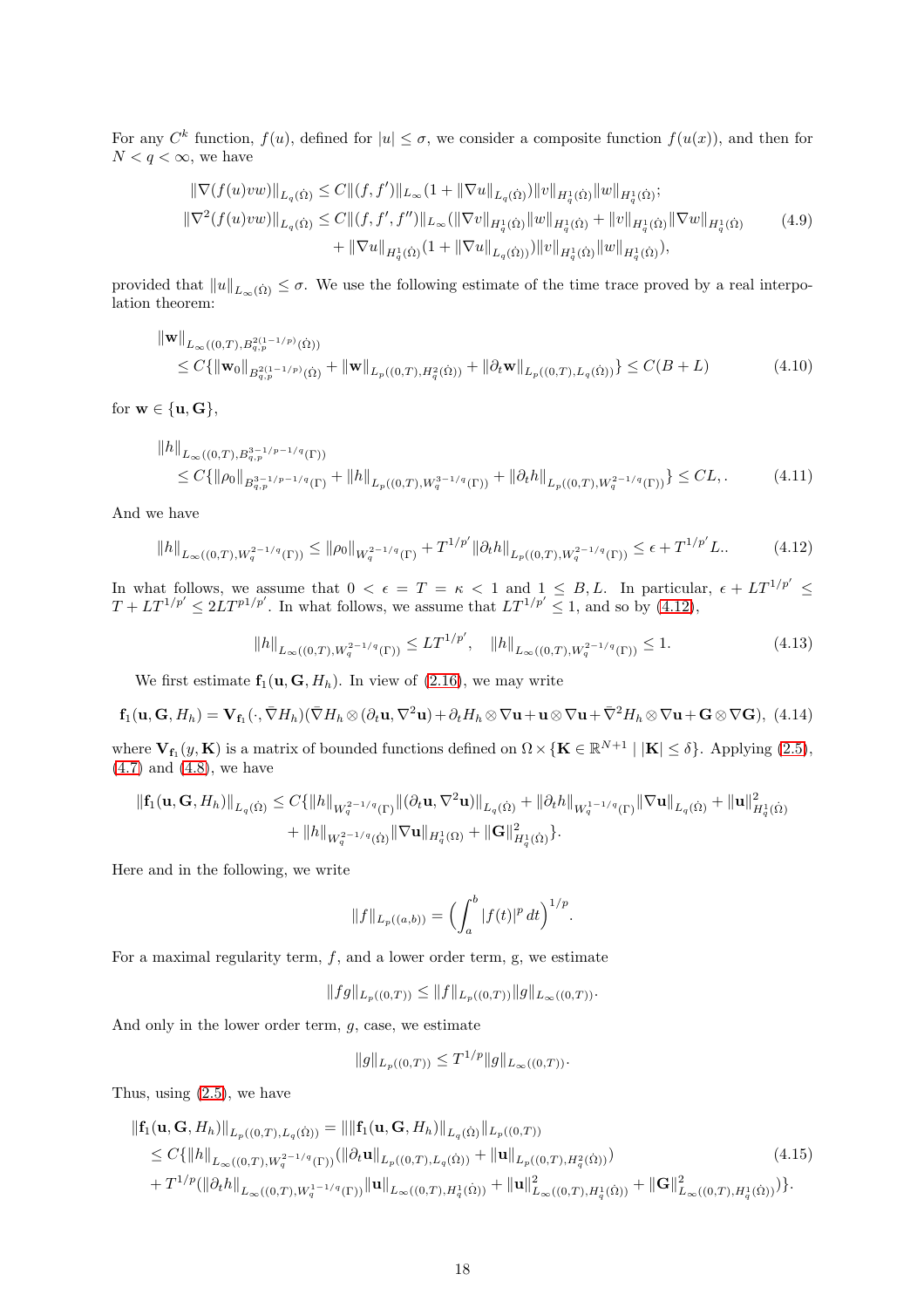By  $(2.5)$ ,  $(4.6)$ ,  $(4.3)$ ,  $(4.10)$ , and  $(4.11)$ , we have

<span id="page-18-0"></span>
$$
\|\mathbf{w}\|_{L_{\infty}((0,T),H_{q}^{1}(\dot{\Omega})} \leq C(B+L) \quad \text{for } \mathbf{w} \in \{\mathbf{u}, \mathbf{G}\},
$$
  
\n
$$
\|\partial_{t}\mathbf{w}\|_{L_{p}((0,T),L_{q}(\dot{\Omega}))} + \|\mathbf{w}\|_{L_{p}((0,T),H_{q}^{2}(\dot{\Omega}))} \leq L \quad \text{for } \mathbf{w} \in \{\mathbf{u}, \mathbf{G}\},
$$
  
\n
$$
\|\partial_{t}h\|_{L_{\infty}((0,T),W_{q}^{1-1/q}(\Gamma))} \leq C E_{T}(\mathbf{u}, \mathbf{G}, h) \leq CL,
$$
  
\n
$$
\|\partial_{t}h\|_{L_{p}((0,T),W_{q}^{2-1/q}(\Gamma))} + \|h\|_{L_{p}((0,T),W_{q}^{3-1/q}(\Gamma))} \leq L.
$$
\n(4.16)

Thus, by [\(4.13\)](#page-17-3) and [\(4.16\)](#page-18-0)

$$
\|\mathbf{f}_1(\mathbf{u},\mathbf{G},H_h)\|_{L_p((0,T),L_q(\dot{\Omega}))} \leq C\{T^{1/p'}L^2+T^{1/p}(L+B)^2\}.
$$

Since  $1/p' > 1/p$  as follows from  $1 < p' = p/(p-1) < 2 < p < \infty$ , we have

<span id="page-18-4"></span>
$$
\|\mathbf{f}_1(\mathbf{u}, \mathbf{G}, H_h)\|_{L_p((0,T), L_q(\dot{\Omega}))} \le C T^{1/p} (B + L)^2.
$$
 (4.17)

We next estimate  $d(\mathbf{u}, H_h)$  given in [\(2.44\)](#page-11-2). We shall prove that

<span id="page-18-1"></span>
$$
||d(\mathbf{u}, H_h)||_{L_{\infty}((0,T), W_q^{1-1/q}(\Gamma))} \leq CL(B+L)T^{1/p';}
$$
  

$$
||d(\mathbf{u}, H_h)||_{L_p((0,T), W_q^{2-1/q}(\Gamma))} \leq C_sL^2(B+L)T^{\frac{s}{p'(1+s)}},
$$
\n(4.18)

where s is a constant for which  $s \in (0, 1 - 2/p)$ . Here and in the following,  $C_s$  is a generic constant depending on s, whose value may change from line to line.

In fact, by  $(2.5)$ ,  $(4.7)$ ,  $(4.8)$ , and  $(4.9)$ ,

<span id="page-18-3"></span>
$$
\|d(\mathbf{u}, H_h)\|_{W_q^{1-1/q}(\Gamma)} \leq C\{\|h\|_{W_q^{2-1/q}(\Gamma)}\|\mathbf{u}_+ - \mathbf{u}_\kappa\|_{H_q^1(\Omega_+)}\n+ (1 + \|h\|_{W_q^{2-1/q}(\Gamma)})\|h\|_{W_q^{2-1/q}(\Gamma)}^2(\|\mathbf{u}\|_{H_q^1(\Omega_+)} + \| \partial_t h\|_{W_q^{1-1/q}(\Gamma)})\};\n\|d(\mathbf{u}, H_h)\|_{W_q^{2-1/q}(\Gamma)} \leq C\{\|h\|_{W_q^{3-1/q}(\Gamma)}\|\mathbf{u} - \mathbf{u}_\kappa\|_{H_q^1(\Omega_+)} + \|h\|_{W_q^{2-1/q}(\Gamma)}\|\mathbf{u} - \mathbf{u}_\kappa\|_{H_q^2(\Omega_+)}\n+ \|h\|_{W_q^{3-1/q}(\Gamma)}(1 + \|h\|_{W_q^{2-1/q}(\Gamma)})\|h\|_{W_q^{2-1/q}(\Gamma)}^2(\|\mathbf{u}\|_{H_q^1(\Omega_+)} + \|\partial_t h\|_{W_q^{1-1/q}(\Gamma)})\n+ (\|\mathbf{u}\|_{H_q^2(\Omega_+)} + \|\partial_t h\|_{W_q^{2-1/q}(\Gamma)})\|h\|_{W_q^{2-1/q}(\Gamma)}^2(\|\mathbf{u}\|_{H_q^{2-1/q}(\Gamma)}.
$$
\n(4.19)

By  $(2.42)$ , we have

$$
\|\mathbf{u}_{+} - \mathbf{u}_{\kappa}\|_{L_{\infty}((0,T),H_{q}^{1}(\Omega_{+})} \leq C(\|\mathbf{u}\|_{L_{\infty}((0,T),H_{q}^{1}(\Omega))} + \|\mathbf{u}_{0}\|_{L_{\infty}((0,T),B_{q,p}^{2(1-1/p)}(\Omega))}
$$
\n
$$
\leq C(L+B),
$$
\n(4.20)

and so by [\(4.13\)](#page-17-3) and [\(4.16\)](#page-18-0)

$$
||d(\mathbf{u}, H_h)||_{L_{\infty}((0,T), W_q^{1-1/q}(\Gamma))} \le C\{T^{1/p'}L(B+L) + (1+T^{1/p'}L)(T^{1/p'}L)^2(B+L)\}\n\le CT^{1/p'}L(B+L),
$$

which shows the first inequality in [\(4.18\)](#page-18-1).

To prove the second inequality in [\(4.18\)](#page-18-1), we use the estimates:

<span id="page-18-2"></span>
$$
\|\mathbf{u} - \mathbf{u}_{\kappa}\|_{L_p((0,T),H_q^2(\Omega_+))} \le C(L+B),
$$
  

$$
\|\mathbf{u} - \mathbf{u}_{\kappa}\|_{L_\infty((0,T),H_q^1(\Omega_+))} \le C_s T^{\frac{s}{p'(1+s)}}(L+B).
$$
 (4.21)

Here, s is a fixed constant for which  $0 < s < 1 - 2/p$ . In fact, by [\(2.42\)](#page-11-3) and [\(4.3\)](#page-16-5)

$$
\|\mathbf{u}-\mathbf{u}_{\kappa}\|_{H_q^2(\Omega_+)} \leq C(\|\mathbf{u}(\cdot,t)\|_{H_q^2(\Omega)} + \kappa^{-1/p}B),
$$

and so by  $(4.6)$  and  $(4.16)$  we have

$$
\|\mathbf{u}-\mathbf{u}_{\kappa}\|_{L_p((0,T),H_q^2(\Omega_+)} \leq C(L+T^{1/p}\kappa^{-1/p}B) \leq C(L+B),
$$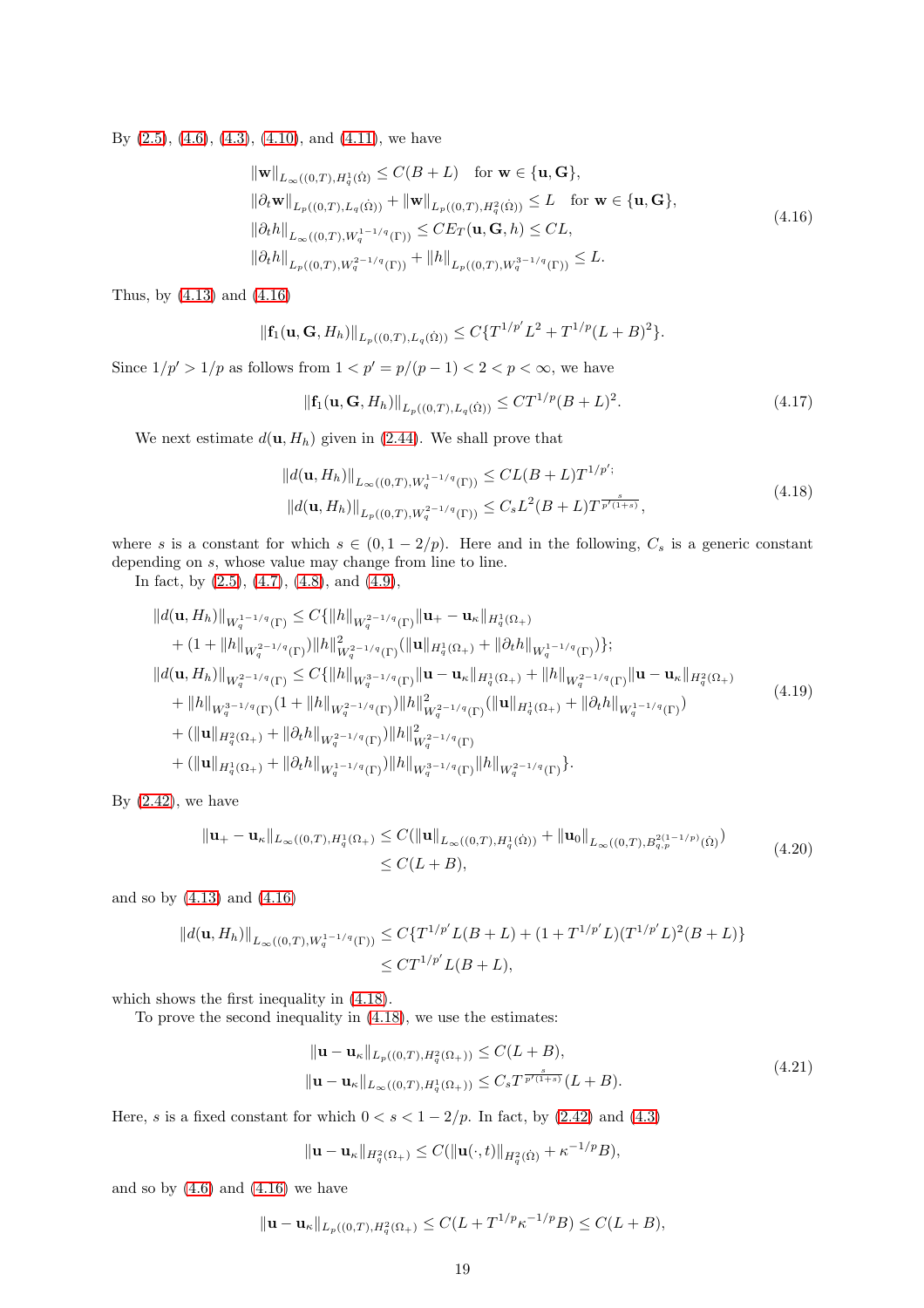because we have taken  $\kappa = T$ . This shows the first inequality in [\(4.21\)](#page-18-2). For  $t \in (0, T)$  by [\(2.41\)](#page-11-4), [\(4.3\)](#page-16-5) and [\(4.6\)](#page-16-4)

$$
\begin{aligned}\n\|\mathbf{u} - \mathbf{u}_{\kappa}\|_{L_q(\Omega_+)} &\leq \|\mathbf{u} - \mathbf{u}_0\|_{L_q(\Omega_+)} + \|\mathbf{u}_0 - \mathbf{u}_{\kappa}\|_{L_q(\Omega_+)} \\
&\leq \int_0^T \|\mathbf{u}_t(\cdot, t)\|_{L_q(\Omega_+)} dt + \frac{1}{\kappa} \int_0^\kappa \|T_0(s)\tilde{\mathbf{u}}_0^+ - \mathbf{u}_0\|_{L_q(\Omega_+)} ds \\
&\leq T^{1/p'} L + \frac{1}{\kappa} \int_0^\kappa \left(\int_0^s \|\partial_r T_0(r)\tilde{\mathbf{u}}_0^+\|_{L_q(\Omega_+)} dr\right) ds \\
&\leq T^{1/p'} L + C\kappa^{1/p'} B \leq C(L + B)T^{1/p'}.\n\end{aligned}
$$

By real interpolation,

$$
\|\mathbf{u}-\mathbf{u}_{\kappa}\|_{H_q^1(\Omega_+)} \leq C_s \|\mathbf{u}-\mathbf{u}_{\kappa}\|_{L_q(\Omega_+)}^{s/(1+s)} \|\mathbf{u}-\mathbf{u}_{\kappa}\|_{W_q^{1+s}(\Omega_+)}^{1/(1+s)} \leq C_s \|\mathbf{u}-\mathbf{u}_{\kappa}\|_{L_q(\Omega_+)}^{s/(1+s)} \|\mathbf{u}-\mathbf{u}_{\kappa}\|_{B_{q,p}^{2(1-1/p)}(\Omega)}^{1/(1+s)}
$$

for any  $s \in (0, 1-2/p)$ , which, combined with  $(2.42)$  and  $(4.10)$ , yields the second inequality in  $(4.21)$ . Applying  $(4.13)$ ,  $(4.16)$ , and  $(4.21)$  to the second inequality in  $(4.19)$  yields that

$$
||d(\mathbf{u}, H_h)||_{L_p((0,T), W_q^{2-1/q}(\Gamma))}
$$
  
\n
$$
\leq C\{L(B+L)T^{1/p'} + C_sT^{\frac{s}{p'(1+s)}}L(L+B)
$$
  
\n
$$
+ LLT^{1/p'}(L+B) + LLT^{1/p'} + (L+B)LL^{1/p'}\}
$$
  
\n
$$
\leq C T^{\frac{s}{p'(1+s)}}L^2(L+B),
$$

which proves the second inequlity in  $(4.18)$ .

We now estimate  $g(\mathbf{u}, H_h)$ ,  $g(\mathbf{u}, H_h)$  and  $\mathbf{h}_1(\mathbf{u}, \mathbf{G}, H_h)$  given in [\(2.21\)](#page-6-1) and [\(2.59\)](#page-12-4), respectively. We have to extend them to the whole time line  $\mathbb R$ . For this purpose, we first define operators which have nice behaviour at infinity in time and whose initial values are  $\mathbf{w}_{0\pm} \in B_{q,p}^{2(1-1/p)}(\Omega_{\pm})$  for  $\mathbf{w} \in {\{\mathbf{u}_0,\mathbf{G}_0\}}$ . Let  $\tilde{\mathbf{w}}_{0\pm} \in B_{q,p}^{2(1-1/p)}(\mathbb{R}^N)$  be extensions of  $\mathcal{E}_{\mp}(\mathbf{w}_{0\pm})$  to  $\mathbb{R}^N$  such that

$$
\tilde{\mathbf{w}}_{0\pm} = \mathcal{E}_{\mp}(\mathbf{w}_{0\pm}) \quad \text{in } \Omega, \quad \|\tilde{\mathbf{w}}_{0\pm}\|_{B^{2(1-1/p)}_{q,p}(\mathbb{R}^N)} \leq C \|\mathbf{w}_{0\pm}\|_{B^{2(1-1/p)}_{q,p}(\Omega_{\pm})} \leq CB.
$$

Let  $\gamma_0$  be a large positive number appearing in Theorem [3.1](#page-14-1) and Theorem [3.3](#page-15-2) and we fix  $\gamma_1$  in such a way that  $\gamma_1 > \gamma_0$ . Let  $T_v(t) \mathbf{w}_{0\pm}$  be defined by setting

$$
T_v(t)\mathbf{w}_{0\pm} = e^{-(2\gamma_1 - \Delta)t}\tilde{\mathbf{w}}_{0\pm} = \mathcal{F}^{-1}[e^{-(|\xi|^2 + 2\gamma_1)t}\mathcal{F}[\tilde{\mathbf{w}}_{0\pm}](\xi)].
$$

In particular,  $T_v(0)\mathbf{w}_{0\pm} = \mathbf{w}_{0\pm}$  in  $\Omega_{\pm}$ ,  $T_v(0)\mathbf{w}_{0\pm} = \mathcal{E}_{\mp}(\mathbf{w}_{0\pm})$  in  $\Omega$ , and

<span id="page-19-0"></span>
$$
\|e^{\gamma_1 t} T_v(t) \mathbf{w}_{0\pm}\|_{H_p^1((0,\infty), L_q(\Omega))} + \|e^{\gamma_1 t} T_v(t) \mathbf{w}_{0\pm}\|_{L_p((0,\infty), H_q^2(\Omega))} \leq CB.
$$
 (4.22)

We also construct a similar operator for  $H_h$ . Let **W**, P, and  $\Xi$  be solutions of the equations:

$$
\rho \partial_t \mathbf{W} + \lambda_0 \mathbf{W} - \text{Div } \mathbf{T}(\mathbf{W}, P) = 0, \quad \text{div } \mathbf{W} = 0 \quad \text{in } \Omega \times (0, \infty),
$$
  
\n
$$
\partial_t \Xi + \lambda_0 \Xi - \mathbf{W} \cdot \mathbf{n} = 0 \quad \text{on } \Gamma \times (0, \infty),
$$
  
\n
$$
[[\mathbf{T}(\mathbf{W}, P)\mathbf{n}]] - \sigma(\Delta_\Gamma \Xi)\mathbf{n} = 0, \quad [[\mathbf{W}]] = 0 \quad \text{on } \Gamma \times (0, \infty),
$$
  
\n
$$
\mathbf{W}_{\pm} = 0 \quad \text{on } S_{\pm} \times (0, \infty),
$$
  
\n
$$
(\mathbf{W}, \Xi)|_{t=0} = (0, h_0) \quad \text{in } \Omega \times \Gamma.
$$

For large  $\lambda_0 > 0$  we know the unique existence of **W**, P, and  $\Xi$  with

$$
\mathbf{W} \in H_p^1((0,\infty), L_q(\dot{\Omega})^N) \cap L_p((0,\infty), H_q^2(\dot{\Omega})^N),
$$
  

$$
\Xi \in H_p^1((0,\infty), W_q^{2-1/q}(\Gamma)) \cap L_p((0,\infty), W_q^{3-1/q}(\Gamma)).
$$

possessing the estimate:

$$
\begin{aligned} \|e^{\gamma_1 t} \mathbf{W}\|_{H_p^1((0,\infty),L_q(\dot{\Omega}))} + \|e^{\gamma_1 t} \mathbf{W}\|_{L_p((0,\infty),H_q^2(\dot{\Omega}))} + \|e^{\gamma_1 t} \mathbf{W}\|_{L_\infty((0,\infty),W_{q,p}^{2(1-1/p)}(\dot{\Omega}))} \\ + \|e^{\gamma_1 t} \Xi\|_{H_p^1((0,\infty),W_q^{2-1/q}(\Gamma))} + \|e^{\gamma_1 t} \Xi\|_{L_p((0,\infty),W_q^{3-1/q}(\Gamma))} + \|e^{\gamma_1 t} \Xi\|_{H_\infty^1(0,\infty),W_q^{1-1/q}(\Gamma))} \end{aligned}
$$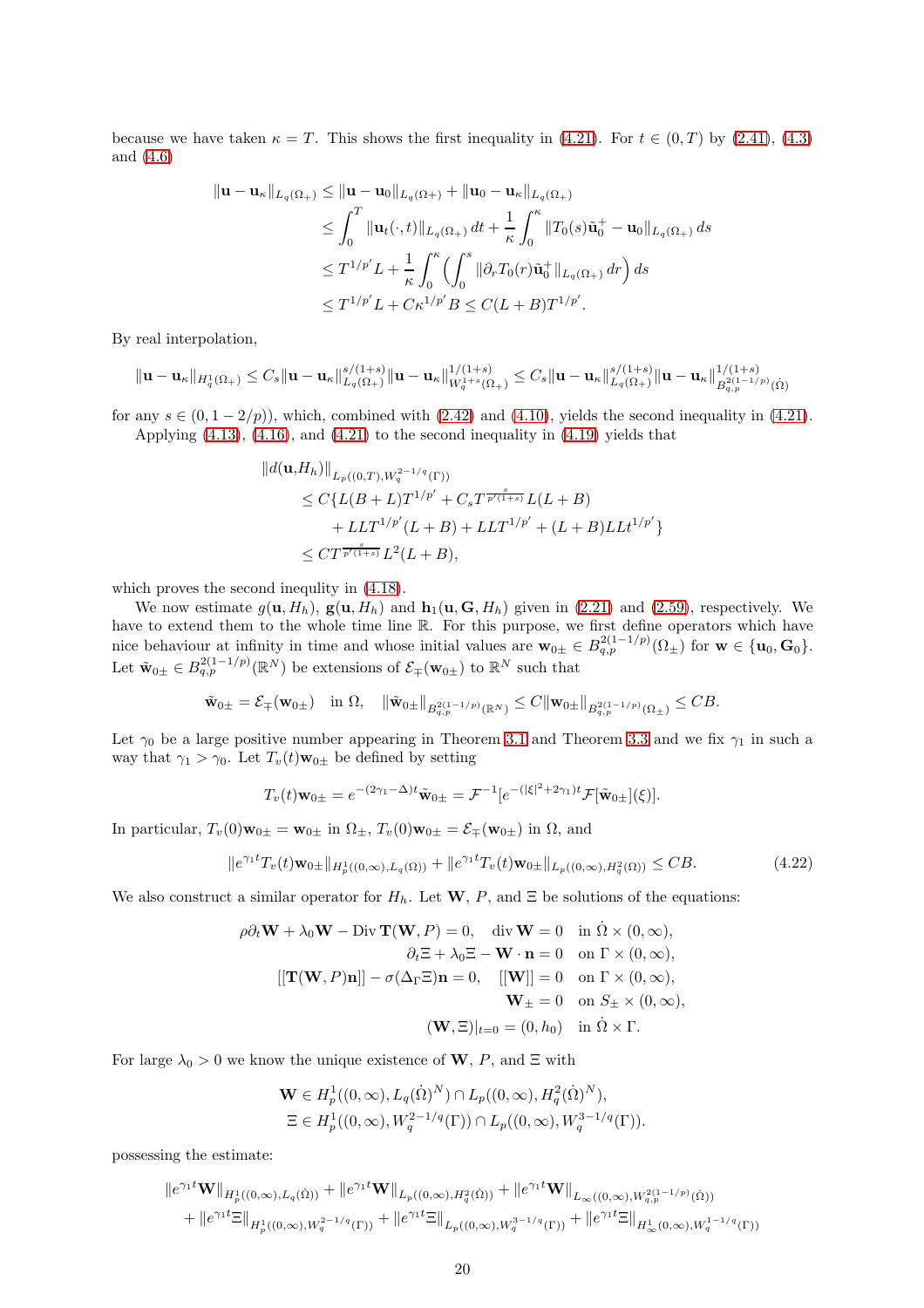$$
\leq C \|h_0\|_{B^{3-1/p-1/q}_{q,p}(\Gamma)} \leq C\epsilon.
$$

Let  $T_h(t)h_0 = H_{\Xi}(x, t)$ , where  $H_{\Xi}$  is a unique solution of [\(2.2\)](#page-3-1) with  $h = \Xi$ , and then by [\(2.5\)](#page-3-7) we have

<span id="page-20-0"></span>
$$
\|e^{\gamma_1 t}T_h(\cdot)h_0\|_{H_p^1((0,\infty),H_q^2(\Omega))} + \|e^{\gamma_1 t}T(\cdot)h_0\|_{L_p((0,\infty),H_q^3(\Omega))} + \|e^{\gamma_1 t}T_h(\cdot)h_0\|_{L_\infty((0,\infty),B_{q,p}^{3-1/p}(\Omega))} + \|e^{\gamma_1 t}T_h(\cdot)h_0\|_{H_\infty^1((0,\infty),H_q^1(\Omega))} \leq C\epsilon.
$$
\n(4.23)

In what follows, a generic constant C depends on  $\gamma_1$  when we use [\(4.22\)](#page-19-0) and [\(4.23\)](#page-20-0), but  $\gamma_1$  is eventually fixed in such a way that the estimates given in Theorem [3.1](#page-14-1) and Theorem [3.3](#page-15-2) hold, and so we do not mention the dependence on  $\gamma_1$ .

Given function,  $f(t)$ , defined on  $(0, T)$ , an extension,  $e_T[f]$ , of f is defined by setting

$$
e_T[f] = \begin{cases} 0 & \text{for } t < 0, \\ f(t) & \text{for } 0 < t < T, \\ f(2T - t) & \text{for } T < t < 2T, \\ 0 & \text{for } t > 2T. \end{cases}
$$

Obviously,  $e_T[f] = f$  for  $t \in (0, T)$  and  $e_T[f]$  vanishes for  $t \notin (0, 2T)$ . Moreover, if  $f|_{t=0} = 0$ , then

<span id="page-20-3"></span>
$$
\partial_t e_T[f] = \begin{cases}\n0 & \text{for } t < 0, \\
\partial_t f(t) & \text{for } 0 < t < T, \\
-(\partial_t f)(2T - t) & \text{for } T < t < 2T, \\
0 & \text{for } t > 2T.\n\end{cases}\n\tag{4.24}
$$

If  $f \in L_p((0,T), X)$  with some Banach space X and  $f|_{t=0} = 0$ , then

$$
||e_T[f]||_{L_p(\mathbb{R},X)} \le 2||f||_{L_p((0,T),X)} \quad (1 \le p \le \infty),
$$
  

$$
||e_T[f]||_{L_p(\mathbb{R},X)} \le 2T^{1/p}||f||_{L_\infty((0,T),X)} \quad (1 \le p < \infty).
$$

Moreover, if  $f|_{t=0} = 0$ , then  $e_T[f](t) = \int_0^t \partial_t e_T[f] ds$ , and so

$$
||e_T[f]||_{L_{\infty}(\mathbb{R},X)} \le 2(2T)^{1/p'}||f||_{L_p((0,T),X)} \quad (1 < p < \infty, \ \ p' = p/(p-1)),
$$

because  $e_T[f]$  vanishes for  $t \notin (0, 2T)$ .

Let  $\psi \in C^{\infty}(\mathbb{R})$  which equals one for  $t > -1$  and zero for  $t < -2$ . Under these preparations, for  $\mathbf{w} \in \{\mathbf{u}, \mathbf{G}\}\$ and  $H_h$ , we define the extensions  $\mathcal{E}_1[\mathbf{w}_\pm], \mathcal{E}_1[tr[\mathbf{w}]]$ . and  $\mathcal{E}_2[H_h]$  by letting

<span id="page-20-2"></span>
$$
\mathcal{E}_1[\mathbf{w}_{\pm}] = e_T[\mathbf{u}_{\pm} - T_v(t)\mathbf{w}_{0\pm}] + \psi(t)T_v(|t|)\mathbf{w}_{0\pm},
$$
  
\n
$$
\mathcal{E}_1[tr[\mathbf{w}]] = e_T[tr[\mathbf{w}] - T_v(t)tr[\mathbf{w}_0]] + \psi(t)T_v(|t|)tr[\mathbf{w}_0],
$$
  
\n
$$
\mathcal{E}_2[H_h] = e_T[H_h - T_h(t)h_0] + \psi(t)T_h(|t|)h_0.
$$
\n(4.25)

Here, we have set  $tr[\mathbf{w}_0] = \tilde{\mathbf{w}}_{0+} - \tilde{\mathbf{w}}_{0-}$ . Notice that  $\mathbf{w}_{\pm} - T_v(t)\mathbf{w}_{0\pm} = 0$  for  $t = 0$ ,  $tr[\mathbf{w}] - T_v(t)tr[\mathbf{w}_0]$ for  $t = 0$ , and  $H_h - T_h(t)h_0 = 0$  for  $t = 0$ . Obviously,

$$
\mathcal{E}_1[\mathbf{u}_\pm] = \mathbf{u}_\pm, \quad \mathcal{E}_1[tr[\mathbf{w}]] = tr[\mathbf{w}], \quad \mathcal{E}_2[H_h] = H_h \quad \text{for } 0 < t < T. \tag{4.26}
$$

By [\(4.16\)](#page-18-0), [\(4.22\)](#page-19-0) and [\(4.23\)](#page-20-0), we have

<span id="page-20-1"></span>
$$
\|e^{-\gamma t}\mathcal{E}_{1}[\mathbf{w}]\|_{L_{p}(\mathbb{R},H_{q}^{2}(\dot{\Omega}))} + \|e^{-\gamma t}\partial_{t}\mathcal{E}_{1}[\mathbf{w}]\|_{L_{p}(\mathbb{R},L_{q}(\dot{\Omega}))} \leq C(e^{2(\gamma-\gamma_{1})}B+L),
$$
  
\n
$$
\|e^{-\gamma t}\mathcal{E}_{1}[\mathbf{w}]\|_{L_{\infty}(\mathbb{R},H_{q}^{1}(\dot{\Omega}))} \leq Ce^{2(\gamma-\gamma_{1})}B + C_{s}(B+L)T^{\frac{s}{p'(1+s)}},
$$
  
\n
$$
\|\mathcal{E}_{2}[H_{h}]\|_{L_{p}(\mathbb{R},H_{q}^{3}(\dot{\Omega}))} + \|\mathcal{E}_{2}[H_{h}]\|_{H_{p}^{1}(\mathbb{R},H_{q}^{2}(\dot{\Omega}))} + \|\partial_{t}\mathcal{E}_{2}[H_{h}]\|_{L_{\infty}(\mathbb{R},H_{q}^{1}(\dot{\Omega}))} \leq C(\epsilon+L) \leq 2CL,
$$
  
\n
$$
\|\mathcal{E}_{2}[H_{h}]\|_{L_{\infty}(\mathbb{R},H_{q}^{2}(\dot{\Omega}))} \leq C(\epsilon+LT^{1/p'}) \leq 2CLT^{1/p'}.
$$
  
\n(4.27)

where  $\mathbf{w} \in {\mathbf{u}, \mathbf{G}, tr[\mathbf{u}], tr[\mathbf{G}]}.$  In fact, the first and third inequalites in [\(4.27\)](#page-20-1) follow from [\(4.22\)](#page-19-0), [\(4.23\)](#page-20-0) and [\(4.6\)](#page-16-4). To prove the second inequality in [\(4.23\)](#page-20-0), we observe that

$$
\|e_T[\mathbf{w} - T_v(t)\mathbf{w}_0]\|_{L_q(\dot{\Omega})} \le \int_0^t \|\partial_s e_T[\mathbf{w} - T_v(t)\mathbf{w}_0]\|_{L_q(\dot{\Omega})} ds
$$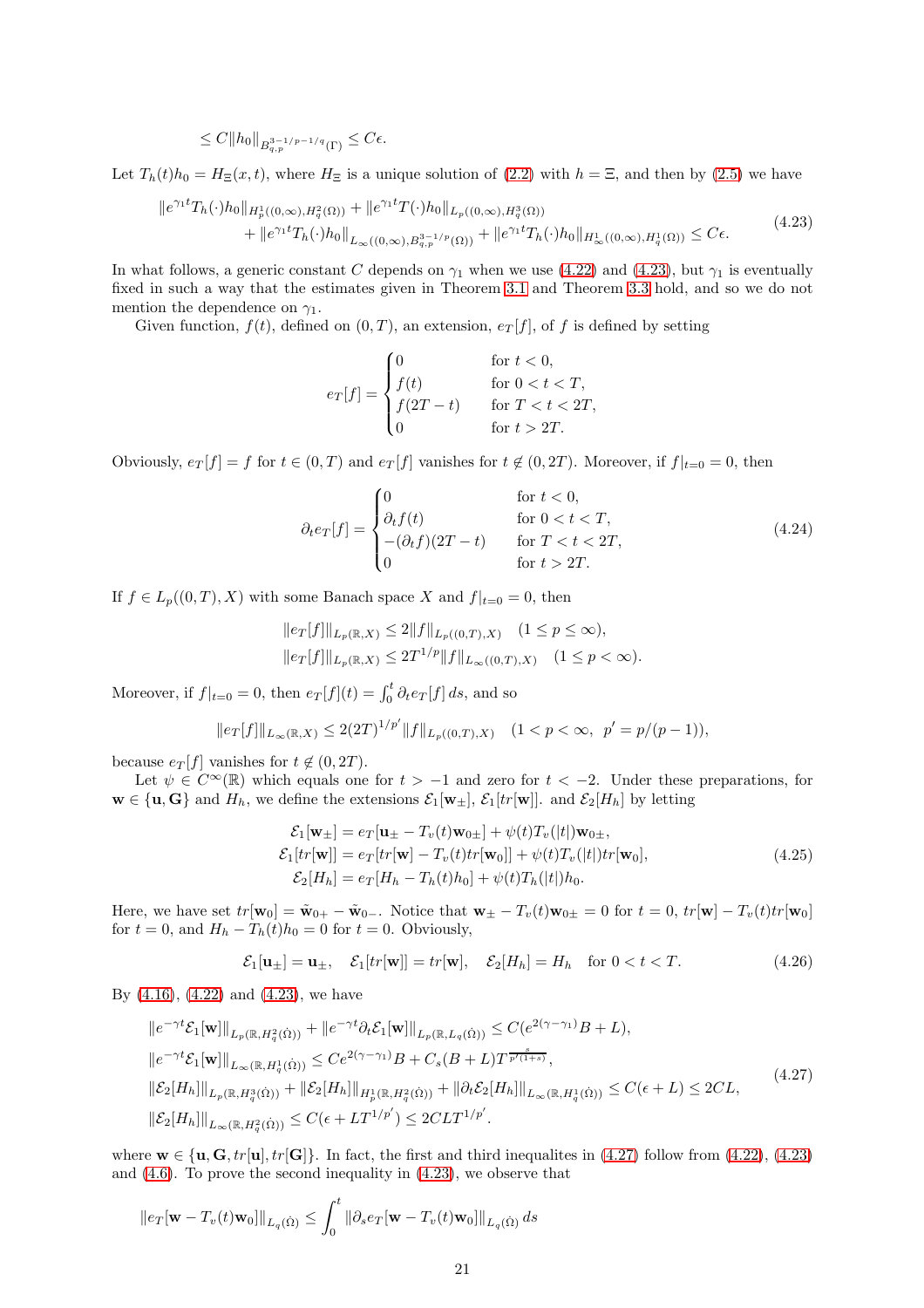$$
\leq T^{1/p'}(\|\partial_t \mathbf{w}\|_{L_p((0,T),L_q(\dot{\Omega}))} + \|\partial_t T_v(t)\mathbf{w}_0\|_{L_p(0,2T),L_q(\dot{\Omega}))} \leq T^{1/p'}(L+B);
$$
  

$$
\|e_T[\mathbf{w} - T_v(t)\mathbf{w}_0]\|_{W_q^{1+s}(\dot{\Omega})} \leq C_s \||e_T[\mathbf{w} - T_v(t)\mathbf{w}_0]\|_{B_{q,p}^{2(1-1/p)}(\dot{\Omega})} \leq C_s(B+L),
$$

for any  $s \in (0, 1-2/p)$ . Thus, using the interpolation inequality:  $||v||_{H_q^1(\dot{\Omega})} \leq C_s ||v||_{L_q(\dot{\Omega})}^{s/(1+s)} ||v||_{W_q^{1+s}(\dot{\Omega})}^{1/(1+s)}$  $W_q^{1+s}(\dot{\Omega}),$ we have the second inequality in  $(4.27)$ . By  $(4.23)$  and  $(4.13)$ ,

$$
\|\psi(t)T_h(|t|)h_0\|_{L_\infty(\mathbb{R}, H^1_\infty(\Omega))} \leq C\epsilon,
$$
  

$$
\|e_T[H_h - T_h(t)h_0]\|_{L_\infty(\mathbb{R}, H^1_\infty(\Omega))} \leq C(\|H_h\|_{L_\infty((0,T), H^2_q(\Omega))} + \|T(\cdot)h_0\|_{L_\infty((0,\infty), H^2_q(\Omega))})
$$
  

$$
\leq C(\epsilon + T^{1/p'}L),
$$

and so we have the last inequality in [\(4.27\)](#page-20-1).

Choosing  $\epsilon > 0$  and  $T > 0$  small enough in the last inequality in [\(4.27\)](#page-20-1), we may assume that

<span id="page-21-1"></span>
$$
\sup_{t \in \mathbb{R}} \|\mathcal{E}_2[H_h]\|_{H^1_{\infty}(\Omega)} \le \delta. \tag{4.28}
$$

And also,

<span id="page-21-3"></span> $\|\mathcal{E}_2[H_h]\|_{L_\infty(\mathbb{R}, H_q^2(\dot{\Omega}))} \leq CLT^{1/p'}, \quad \|\mathcal{E}_2[H_h]\|_{L_\infty(\mathbb{R}, H_q^2(\dot{\Omega}))} \leq 1.$ (4.29)

To estimate  $H_p^{1/2}(\mathbb{R}, L_q(\dot{\Omega}))$  norm, we use the following lemmata.

<span id="page-21-0"></span>**Lemma 4.1.** *Let*  $1 < p < \infty$  *and*  $N < q < \infty$ *. Let* 

$$
f\in L_{\infty}(\mathbb{R}, H_q^1(\dot{\Omega}))\cap H_{\infty}^1(\mathbb{R}, L_q(\dot{\Omega})), \quad g\in H_p^{1/2}(\mathbb{R}, H_q^1(\dot{\Omega}))\cap L_p(\mathbb{R}, H_q^1(\dot{\Omega})).
$$

*Then, we have*

$$
||fg||_{H^{1/2}_p(\mathbb{R},L_q(\dot{\Omega}))} + ||fg||_{L_p(\mathbb{R},H^1_q(\dot{\Omega}))}
$$
  
\n
$$
\leq C(||\partial_t f||_{L_\infty(\mathbb{R},L_q(\dot{\Omega}))} + ||f||_{L_\infty(\mathbb{R},H^1_q(\dot{\Omega}))})^{1/2} ||f||^{1/2}_{L_\infty(\mathbb{R},H^1_q(\dot{\Omega}))} (||g||_{H^{1/2}_p(\mathbb{R},L_q(\dot{\Omega}))} + ||g||_{L_p(\mathbb{R},H^1_q(\dot{\Omega}))}).
$$

*Proof.* To prove Lemma [4.1,](#page-21-0) we use the fact that

$$
H_p^{1/2}(\mathbb{R}, L_q(\dot{\Omega})) \cap L_p(\mathbb{R}, H_q^{1/2}(\dot{\Omega})) = (L_p(\mathbb{R}, L_q(\dot{\Omega})), H_p^1(\mathbb{R}, L_q(\dot{\Omega})) \cap L_p(\mathbb{R}, H_q^1(\dot{\Omega})))_{[1/2]}
$$

where  $(\cdot, \cdot)_{[1/2]}$  denotes a complex interpolation functor of order 1/2. We have

$$
\|fg\|_{H_p^1(\mathbb{R}, L_q(\dot{\Omega}))} + \|fg\|_{L_p(\mathbb{R}, H_q^1(\dot{\Omega}))}
$$
  
\n
$$
\leq C(||\partial_t f||_{L_\infty(\mathbb{R}, L_q(\dot{\Omega}))} ||g||_{L_p((\mathbb{R}, H_q^1(\dot{\Omega}))} + \|f||_{L_\infty(\mathbb{R}, H_q^1(\dot{\Omega}))} ||g||_{H_p^1(\mathbb{R}, L_q(\dot{\Omega}))})
$$
  
\n
$$
\leq C(||\partial_t f||_{L_\infty(\mathbb{R}, L_q(\dot{\Omega}))} + ||f||_{L_\infty(\mathbb{R}, H_q^1(\dot{\Omega}))}) (||g||_{L_p((\mathbb{R}, H_q^1(\dot{\Omega}))} + ||g||_{H_p^1(\mathbb{R}, L_q(\dot{\Omega}))}).
$$

Moreover,

$$
||fg||_{L_p(\mathbb{R}, L_q(\dot{\Omega}))} \leq C||f||_{L_p(\mathbb{R}, H_q^1(\dot{\Omega}))} ||g||_{L_p(\mathbb{R}, L_q(\dot{\Omega}))}.
$$

Thus, by complex interpolation, we have

$$
||fg||_{H_p^{1/2}(\mathbb{R},L_q(\dot{\Omega}))} + ||fg||_{L_p(\mathbb{R},H_q^{1/2}(\dot{\Omega}))}
$$
  
\n
$$
\leq C(||\partial_t f||_{L_\infty(\mathbb{R},L_q(\dot{\Omega}))} + ||f||_{L_\infty(\mathbb{R},H_q^1(\dot{\Omega}))})^{1/2} ||f||_{L_\infty(\mathbb{R},H_q^1(\dot{\Omega}))}^{1/2} (||g||_{H_p^{1/2}(\mathbb{R},L_q(\dot{\Omega}))} + ||g||_{L_p(\mathbb{R},H_q^{1/2}(\dot{\Omega}))}).
$$

Moreover, we have

$$
||fg||_{L_p(\mathbb{R},H_q^1(\dot{\Omega}))} \leq C||f||_{L_{\infty}(\mathbb{R},H_q^1(\dot{\Omega}))} ||g||_{L_p(\mathbb{R},H_q^1(\dot{\Omega}))}.
$$

Thus, combining these two inequalities give the required estimate, which completes the proof of Lemma [4.1.](#page-21-0)  $\Box$ 

<span id="page-21-2"></span>**Lemma 4.2.** *Let*  $1 < p, q < \infty$ *. Then,* 

 $H_p^1(\mathbb{R}, L_q(\dot{\Omega})) \cap L_p(\mathbb{R}, H_q^2(\dot{\Omega})) \subset H_p^{1/2}(\mathbb{R}, H_q^1(\dot{\Omega}))$ 

*and*

$$
||u||_{H_p^{1/2}(\mathbb{R}, H_q^1(\dot{\Omega}))} \leq C(||u||_{L_p(\mathbb{R}, H_q^2(\dot{\Omega}))} + ||\partial_t u||_{L_p(\mathbb{R}, L_q(\dot{\Omega}))}).
$$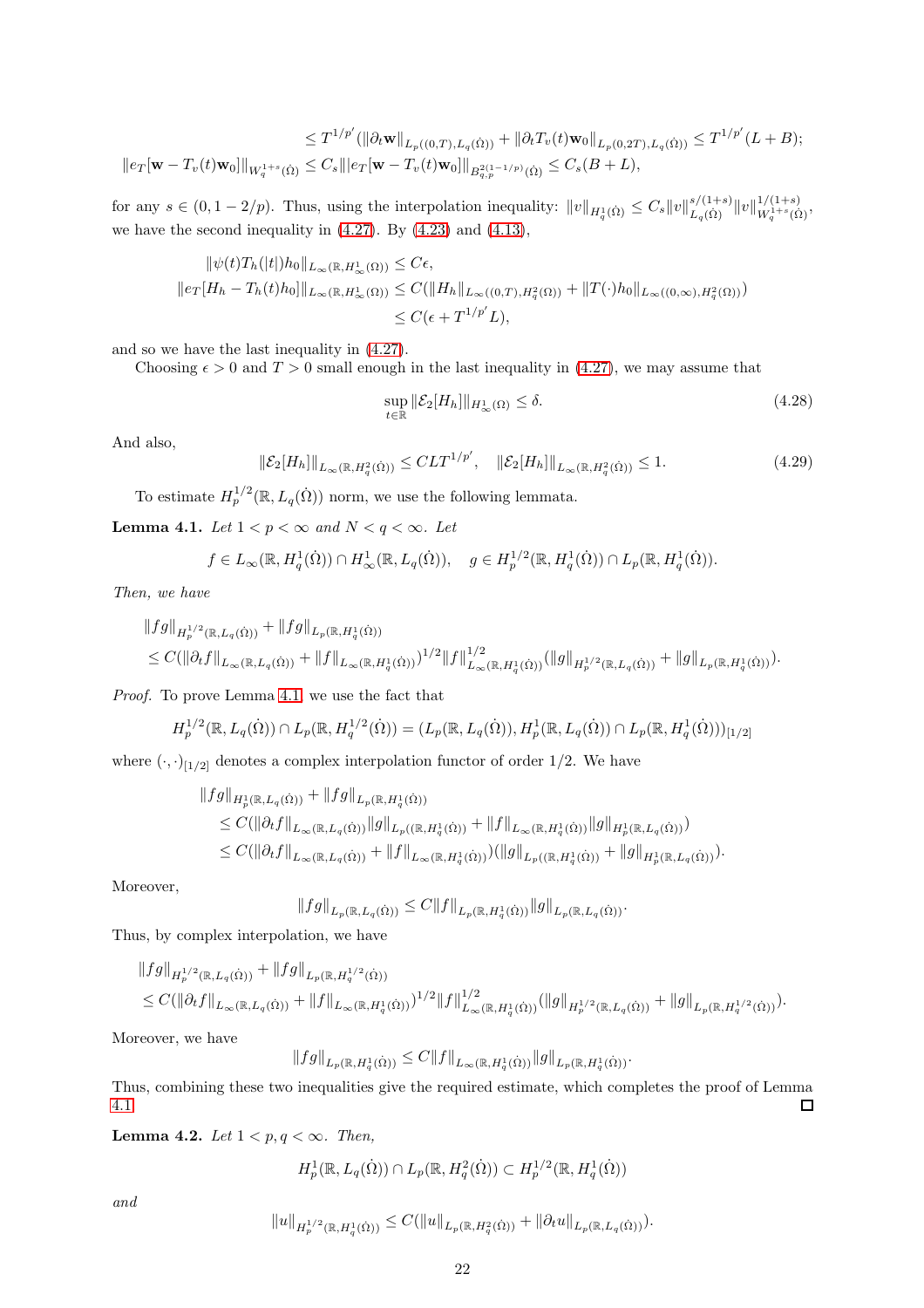*Proof.* For a proof, see Shibata [\[14,](#page-35-10) Proposition 1].

We now estimate  $\mathbf{h}_1(\mathbf{u}, \mathbf{G}, H_h)$ . In view of [\(2.59\)](#page-12-4), we define an extension of  $\mathbf{h}_1(\mathbf{u}, \mathbf{G}, H_h)$  to the whole time interval R by setting  $\mathbf{\tilde{h}}_1(\mathbf{u}, \mathbf{G}, H_h) = A^1 + A^2 + A^3$  with

<span id="page-22-4"></span>
$$
A^{1} = \mathbf{V}_{\mathbf{h}}^{1}(\cdot, \bar{\nabla} \mathcal{E}_{2}[H_{h}]) \bar{\nabla} \mathcal{E}_{2}[H_{h}] \otimes \nabla \mathcal{E}_{1}[tr[\mathbf{u}]],
$$
  
\n
$$
A^{2} = a(\cdot) \mathcal{E}_{1}[tr[\mathbf{G}]] \otimes \mathcal{E}_{1}[tr[\mathbf{G}]] + \mathbf{V}_{\mathbf{h}}^{2}(\cdot, \bar{\nabla} \mathcal{E}_{2}[H_{h}]) \bar{\nabla} \mathcal{E}_{2}[H_{h}]) \otimes \mathcal{E}_{1}[tr[\mathbf{G}]] \otimes \mathcal{E}_{1}[tr[\mathbf{G}]],
$$
\n
$$
A^{3} = \mathbf{V}_{s}(\cdot, \bar{\nabla} \mathcal{E}_{2}[H_{h}]) \bar{\nabla} \mathcal{E}_{2}[H_{h}] \otimes \bar{\nabla}^{2} \mathcal{E}_{2}[H_{h}].
$$
\n(4.30)

Obviously,  $\tilde{\mathbf{h}}_1(\mathbf{u}, \mathbf{G}, H_h) = \mathbf{h}_1(\mathbf{u}, \mathbf{G}, H_h)$  for  $t \in (0, T)$ . To estimate  $A^1$ , for notational simplicity we set  $\mathcal{V}^1 = \mathbf{V}_{\mathbf{h}}^1(\cdot, \bar{\nabla} \mathcal{E}_2[H_h]) \bar{\nabla} \mathcal{E}_2[H_h].$  By [\(4.28\)](#page-21-1) and [\(4.27\)](#page-20-1),

$$
\|\partial_t \mathcal{V}^1\|_{L_\infty(\mathbb{R}, L_q(\dot{\Omega}))} \leq C \|\partial_t \mathcal{E}_2[H_h]\|_{L_\infty(\mathbb{R}, H_q^1(\dot{\Omega}))} \leq CL,
$$
  

$$
\|\mathcal{V}^1\|_{L_\infty(\mathbb{R}, H_q^1(\dot{\Omega}))} \leq C \|\mathcal{E}_2[H_h]\|_{L_\infty(\mathbb{R}, H_q^2(\dot{\Omega}))} \leq CLT^{1/p'},
$$

and so, we have

<span id="page-22-0"></span>
$$
(\|\partial_t \mathcal{V}^1\|_{L_\infty(\mathbb{R}, L_q(\Omega))} + \|\mathcal{V}^1\|_{L_\infty(\mathbb{R}, H_q^1(\Omega))})^{1/2} \|\mathcal{V}^1\|_{L_\infty(\mathbb{R}, H_q^1(\Omega))}^{1/2} \leq CLT^{1/(2p')}.
$$
 (4.31)

Thus, by  $(4.27)$ ,  $(4.31)$ , Lemma [4.1](#page-21-0) and Lemma [4.2,](#page-21-2) we have

<span id="page-22-1"></span>
$$
\|e^{-\gamma t}A^1\|_{H_p^{1/2}(\mathbb{R}, L_q(\dot{\Omega})} + \|e^{-\gamma t}A^1\|_{L_p(\mathbb{R}, H_q^1(\dot{\Omega}))}
$$
  
\n
$$
\leq CLT^{1/(2p')}(\|e^{-\gamma t}\nabla \mathcal{E}_1[tr[\mathbf{u}]]\|_{H_p^{1/2}(\mathbb{R}, L_q(\dot{\Omega}))} + \|e^{-\gamma t}\nabla \mathcal{E}_1[tr[\mathbf{u}]]\|_{L_p(\mathbb{R}, H_q^1(\dot{\Omega}))}
$$
(4.32)  
\n
$$
\leq CT^{1/(2p')}L(e^{2(\gamma-\gamma_1)}B + L).
$$

Since

$$
||e^{-\gamma t}\overline{\nabla}^2 \mathcal{E}_2[H_h]||_{H^{1/2}_p(\mathbb{R}, L_q(\dot{\Omega}))} \le ||e^{-\gamma t}\mathcal{E}_2[H_h]||_{H^1_p(\mathbb{R}, H^2_q(\dot{\Omega}))} \le C(e^{2(\gamma - \gamma_1)}\epsilon + L);
$$
  

$$
||e^{-\gamma t}\overline{\nabla}^2 \mathcal{E}_2[H_h]||_{L_p(\mathbb{R}, H^1_q(\dot{\Omega}))} \le C||e^{-\gamma t}\mathcal{E}_2[H_h]||_{L_p(\mathbb{R}, H^3_q(\dot{\Omega}))} \le C(e^{2(\gamma - \gamma_1)}\epsilon + L)
$$

as follows from [\(4.6\)](#page-16-4), the third formula of [\(4.25\)](#page-20-2) and [\(4.23\)](#page-20-0), employing the same argument as in proving [\(4.32\)](#page-22-1), we have

<span id="page-22-3"></span>
$$
||e^{-\gamma t}A^3||_{H_p^{1/2}(\mathbb{R}, L_q(\dot{\Omega}))} + ||e^{-\gamma t}A^3||_{L_p(\mathbb{R}, H_q^1(\dot{\Omega}))} \leq CT^{1/(2p')}L(e^{2(\gamma - \gamma_1)}\epsilon + L). \tag{4.33}
$$

We now estimate  $A^2$ . For this purpose we use the following esitmate which follows from complex interpolation theory:

<span id="page-22-2"></span>
$$
||f||_{H_p^{1/2}(\mathbb{R}, L_q(\dot{\Omega}))} \le C||f||_{H_p^1(\mathbb{R}, L_q(\dot{\Omega}))}^{1/2} ||f||_{L_p(\mathbb{R}, L_q(\dot{\Omega}))}^{1/2}.
$$
\n(4.34)

.

Let

$$
A_1^2 = \mathcal{E}_1[tr[\mathbf{G}]] \otimes \mathcal{E}_1[tr[\mathbf{G}]], \quad A_2^2 = \mathbf{V}_{\mathbf{h}}^2(\cdot, \bar{\nabla} \mathcal{E}_2[H_h]) \bar{\nabla} \mathcal{E}_2[H_h] \otimes A_1^2
$$

We further divide  $A_1^2$  into  $A_1^2 = \sum_{j=1}^4 A_{1j}^2$  with  $A_1^2 = A_{11}^2 + A_{12}^2 + A_{21}^2 + A_{22}^2$ , where

$$
A_{11}^2 = \mathcal{A}_1 \otimes \mathcal{A}_1, \quad A_{12}^2 = \mathcal{A}_1 \otimes \mathcal{A}_2, \quad A_{21}^2 = \mathcal{A}_2 \otimes \mathcal{A}_1, \quad A_{22}^2 = \mathcal{A}_2 \otimes \mathcal{A}_2,
$$
  

$$
\mathcal{A}_1 = \psi(t)T_v(|t|)tr[\mathbf{G}_0], \quad \mathcal{A}_2 = e_T[tr[\mathbf{G}] - T_v(t)tr[\mathbf{G}_0]].
$$

Using  $(4.8)$ , we have

$$
\|e^{-\gamma t}A_{11}^{2}\|_{H_{p}^{i}(\mathbb{R},L_{q}(\dot{\Omega}))} \leq C\|e^{-\gamma t}A_{1}\|_{H_{p}^{i}(\mathbb{R},L_{q}(\dot{\Omega}))}\|A_{1}\|_{L_{\infty}(\mathbb{R},H_{q}^{1}(\dot{\Omega}))} \quad (i=0,1),
$$
  

$$
\|e^{-\gamma t}A_{12}^{2}\|_{H_{p}^{1}(\mathbb{R},L_{q}(\dot{\Omega}))} \leq C(\|A_{1}\|_{H_{p}^{1}(\mathbb{R},L_{q}(\dot{\Omega}))}\|A_{2}\|_{L_{\infty}(\mathbb{R},H_{q}^{1}(\dot{\Omega}))}
$$

$$
+\|A_{1}\|_{L_{\infty}(\mathbb{R},H_{q}^{1}(\dot{\Omega}))}\|A_{2}\|_{H_{p}^{1}(\mathbb{R},L_{q}(\dot{\Omega}))}),
$$
  

$$
\|e^{-\gamma t}A_{12}^{2}\|_{L_{p}(\mathbb{R},L_{q}(\dot{\Omega}))} \leq C\|A_{1}\|_{L_{\infty}(\mathbb{R},H_{q}^{1}(\dot{\Omega}))}\|A_{2}\|_{L_{p}(\mathbb{R},L_{q}(\dot{\Omega}))},
$$
  

$$
\|e^{-\gamma t}A_{22}^{2}\|_{H_{p}^{i}(\mathbb{R},L_{q}(\dot{\Omega}))} \leq C\|A_{2}\|_{H_{p}^{i}(\mathbb{R},L_{q}(\dot{\Omega}))}\|A_{2}\|_{L_{\infty}(\mathbb{R},H_{q}^{1}(\dot{\Omega}))} \quad (i=0,1)
$$
  
(4.35)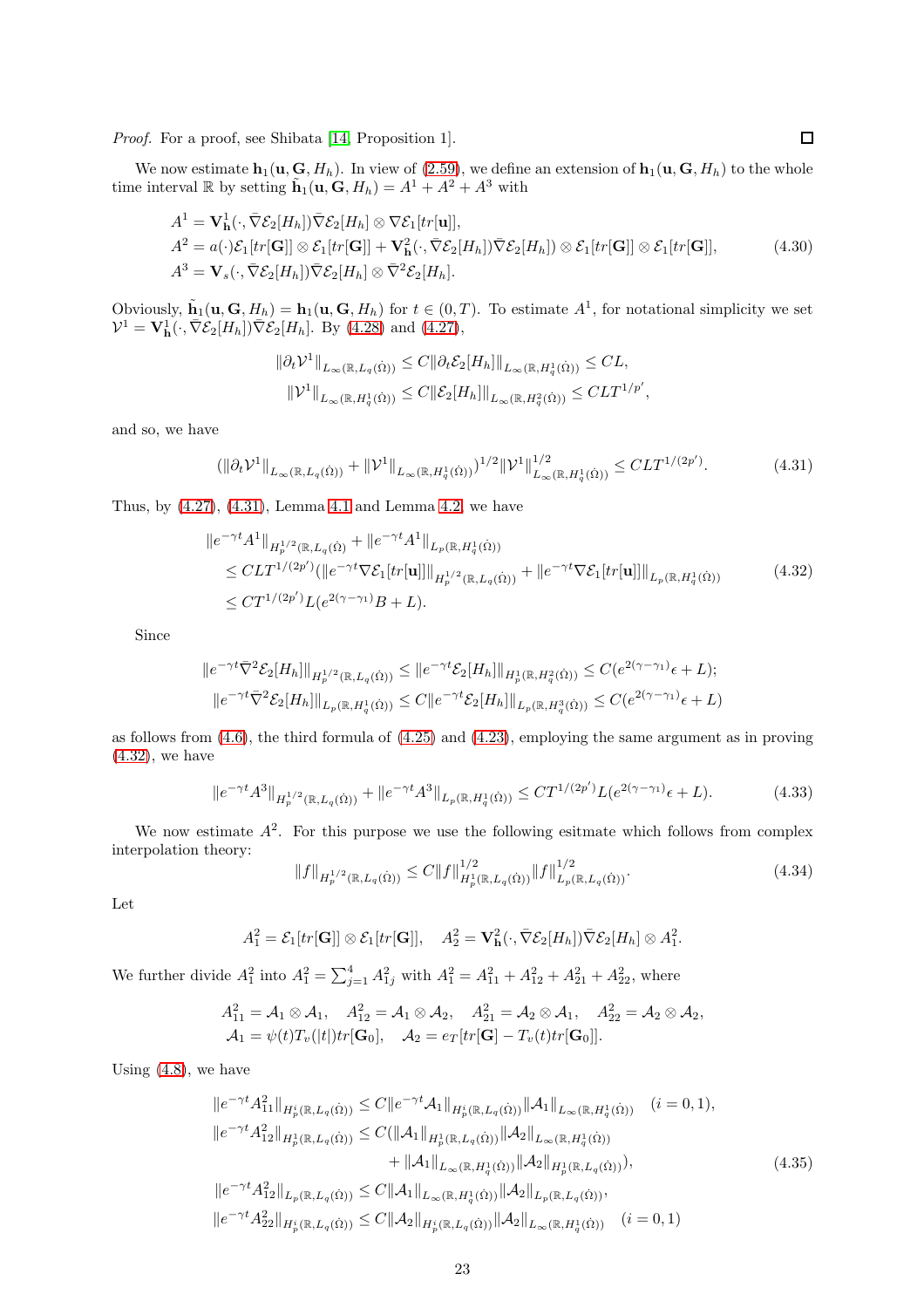where we have set  $H_p^0 = L_p$  and used the fact that  $|e^{-\gamma t}A_2| \leq |A_2|$ , which follows from  $A_2 = 0$  for  $t \notin (0, 2T)$ .

By [\(2.49\)](#page-11-1), [\(4.22\)](#page-19-0), [\(4.24\)](#page-20-3), [\(4.6\)](#page-16-4), and [\(4.16\)](#page-18-0), we have

<span id="page-23-1"></span>
$$
\|e^{-\gamma t} \mathcal{A}_{1}\|_{H_{p}^{i}(\mathbb{R},L_{q}(\dot{\Omega}))} \leq Ce^{2(\gamma-\gamma_{1})} B; \quad \|\mathcal{A}_{1}\|_{H_{p}^{i}(\mathbb{R},L_{q}(\dot{\Omega}))} \leq CB; \quad \|\mathcal{A}_{1}\|_{L_{\infty}(\mathbb{R},H_{q}^{1}(\dot{\Omega}))} \leq CB; \|\mathcal{A}_{2}\|_{H_{p}^{1}(\mathbb{R},L_{q}(\dot{\Omega}))} \leq C(L+B); \quad \|\mathcal{A}_{2}\|_{L_{\infty}(\mathbb{R},H_{q}^{1}(\dot{\Omega}))} \leq C(L+B); \|\mathcal{A}_{2}\|_{L_{p}(\mathbb{R},L_{q}(\dot{\Omega}))} \leq CT^{1/p} (\|tr[\mathbf{G}]\|_{L_{\infty}((0,T),L_{q}(\dot{\Omega}))} + \|T_{v}(\cdot)tr[\mathbf{G}_{0}]\|_{L_{\infty}((0,T),L_{q}(\dot{\Omega}))}) \leq C(L+B)T^{1/p}.
$$
\n(4.36)

Notice that  $A_{12}^2$  and  $A_{21}^2$  have the same estimate. In view of [\(4.34\)](#page-22-2), combining estimates in [\(4.38\)](#page-23-0) and [\(4.36\)](#page-23-1) gives that

<span id="page-23-2"></span>
$$
||e^{-\gamma t}A_1^2||_{H_p^{1/2}(\mathbb{R}, L_q(\dot{\Omega}))} \le C(e^{2(\gamma - \gamma_1)}B^2 + (B(L+B))^{1/2}(B(L+B)T^{1/p})^{1/2} + (B+L)^2T^{1/(2p)})
$$
  
 
$$
\le C(e^{2(\gamma - \gamma_1)}B^2 + (L+B)^2T^{1/(2p)}).
$$
 (4.37)

And also, by [\(4.8\)](#page-16-3)

$$
\|e^{-\gamma t}A_1^2\|_{L_p(\mathbb{R}, H_q^1(\dot{\Omega}))} \leq C\{\|e^{-\gamma t}A_1\|_{L_p(\mathbb{R}, H_q^1(\dot{\Omega}))}\|A_1\|_{L_\infty(\mathbb{R}, H_q^1(\dot{\Omega}))} + 2\|A_1\|_{L_\infty(\mathbb{R}, H_q^1(\dot{\Omega}))}\|A_2\|_{L_p(\mathbb{R}, H_q^1(\dot{\Omega}))} + \|\mathcal{A}_2\|_{L_p(\mathbb{R}, H_q^1(\dot{\Omega}))}\|\mathcal{A}_2\|_{L_\infty(\mathbb{R}, H_q^1(\dot{\Omega}))}\}.
$$

By [\(4.22\)](#page-19-0), [\(4.24\)](#page-20-3), [\(4.6\)](#page-16-4), and [\(4.16\)](#page-18-0) we have

<span id="page-23-0"></span>
$$
\|e^{-\gamma t} \mathcal{A}_1\|_{L_p(\mathbb{R}, H_q^1(\dot{\Omega}))} \leq C e^{2(\gamma - \gamma_1)} B; \|\mathcal{A}_2\|_{L_p(\mathbb{R}, H_q^1(\dot{\Omega}))} \leq T^{1/p} \|\mathcal{A}_2\|_{L_\infty((0, 2T), H_q^1(\dot{\Omega}))} \leq T^{1/p} (\|t r \mathbf{G}\|_{L_\infty((0, T), H_q^1(\dot{\Omega}))} + \|T_v(\cdot) tr[\mathbf{G}_0]\|_{L_\infty((0, T), H_q^1(\dot{\Omega}))} \leq C T^{1/p} (L + B).
$$
\n(4.38)

Using  $(4.36)$  and  $(4.38)$ , we have

<span id="page-23-3"></span>
$$
||e^{-\gamma t}A_1^2||_{L_p(\mathbb{R}, H_q^1(\Omega))} \le C(e^{2(\gamma - \gamma_1)}B^2 + (L+B)^2T^{1/p}).\tag{4.39}
$$

Moeover, by Lemma [4.1](#page-21-0) and [\(4.31\)](#page-22-0), we have

$$
\|e^{-\gamma t}A_2^2\|_{H^{1/2}_p(\mathbb{R},L_q(\dot{\Omega}))}+\|A_2^2\|_{L_p(\mathbb{R},H^1_q(\dot{\Omega}))}\leq CLT^{1/(2p')}(\|A_1^2\|_{H^{1/2}_p(\mathbb{R},L_q(\dot{\Omega}))}+\|A_1^2\|_{L_p(\mathbb{R},H^1_q(\dot{\Omega}))}),
$$

which, combined with [\(4.37\)](#page-23-2) and [\(4.39\)](#page-23-3), gives that

<span id="page-23-4"></span>
$$
\|e^{-\gamma t}A^2\|_{H^{1/2}_p(\mathbb{R}, L_q(\dot{\Omega}))} + \|e^{-\gamma t}A^2\|_{L_p(\mathbb{R}, H^1_q(\dot{\Omega}))}
$$
  
\n
$$
\leq C(e^{2(\gamma - \gamma_1)}B^2 + (L + B)^2 T^{1/(2p)} + LT^{1/(2p')}(e^{2(\gamma - \gamma_1)}B^2 + (L + B)^2 T^{1/(2p)}))
$$
  
\n
$$
\leq C(e^{2(\gamma - \gamma_1)}B^2 + L(B^2 + L^2)T^{1/(2p)}),
$$
\n(4.40)

where we assume that  $LT^{1/2p'} \leq 1$ .

Combining [\(4.32\)](#page-22-1), [\(4.33\)](#page-22-3), and [\(4.40\)](#page-23-4) yields that

<span id="page-23-5"></span>
$$
\|\tilde{\mathbf{h}}_1(\mathbf{u}, \mathbf{G}, H_h)\|_{H_p^{1/2}(\mathbb{R}, L_q(\dot{\Omega}))} + \|\tilde{\mathbf{h}}_1(\mathbf{u}, \mathbf{G}, H_h)\|_{L_p(\mathbb{R}, H_q^1(\dot{\Omega}))}
$$
\n
$$
\leq C(e^{2(\gamma - \gamma_1)}B^2 + L(L^2 + B^2 + e^{2(\gamma - \gamma_1)}B)T^{1/(2p)}),
$$
\n(4.41)

where we have used the facts:  $1/(2p) < 1/(2p')$ ,  $\epsilon e^{2(\gamma - \gamma_1)} < Be^{2(\gamma - \gamma_1)}$ , and  $L \leq L^2$ .

We finally consider  $g(\mathbf{u}, H_h)$  and  $g(\mathbf{u}, H_h)$ . In view of [\(2.22\)](#page-6-2), we set

<span id="page-23-6"></span>
$$
\tilde{g}(\mathbf{u}, H_h) = \mathcal{G}_1(\bar{\nabla}\mathcal{E}_2[H_h])\bar{\nabla}\mathcal{E}_2[H_h] \otimes \nabla\mathcal{E}_1[\mathbf{u}], \quad \tilde{\mathbf{g}}(\mathbf{u}, H_h) = \mathcal{G}_2(\bar{\nabla}\mathcal{E}_2[H_h])\bar{\nabla}\mathcal{E}_2[H_h] \otimes \mathcal{E}_1[\mathbf{u}]. \tag{4.42}
$$

Here, we have set  $\mathcal{E}_1[\mathbf{u}] = \mathcal{E}_1[\mathbf{u}_\pm]$  for  $x \in \Omega_\pm$ . Obviously,

$$
\tilde{g}(\mathbf{u}, H_h) = g(\mathbf{u}, H_h), \quad \tilde{\mathbf{g}}(\mathbf{u}, H_h) = \mathbf{g}(\mathbf{u}, H_h) \quad \text{for } t \in (0, T)
$$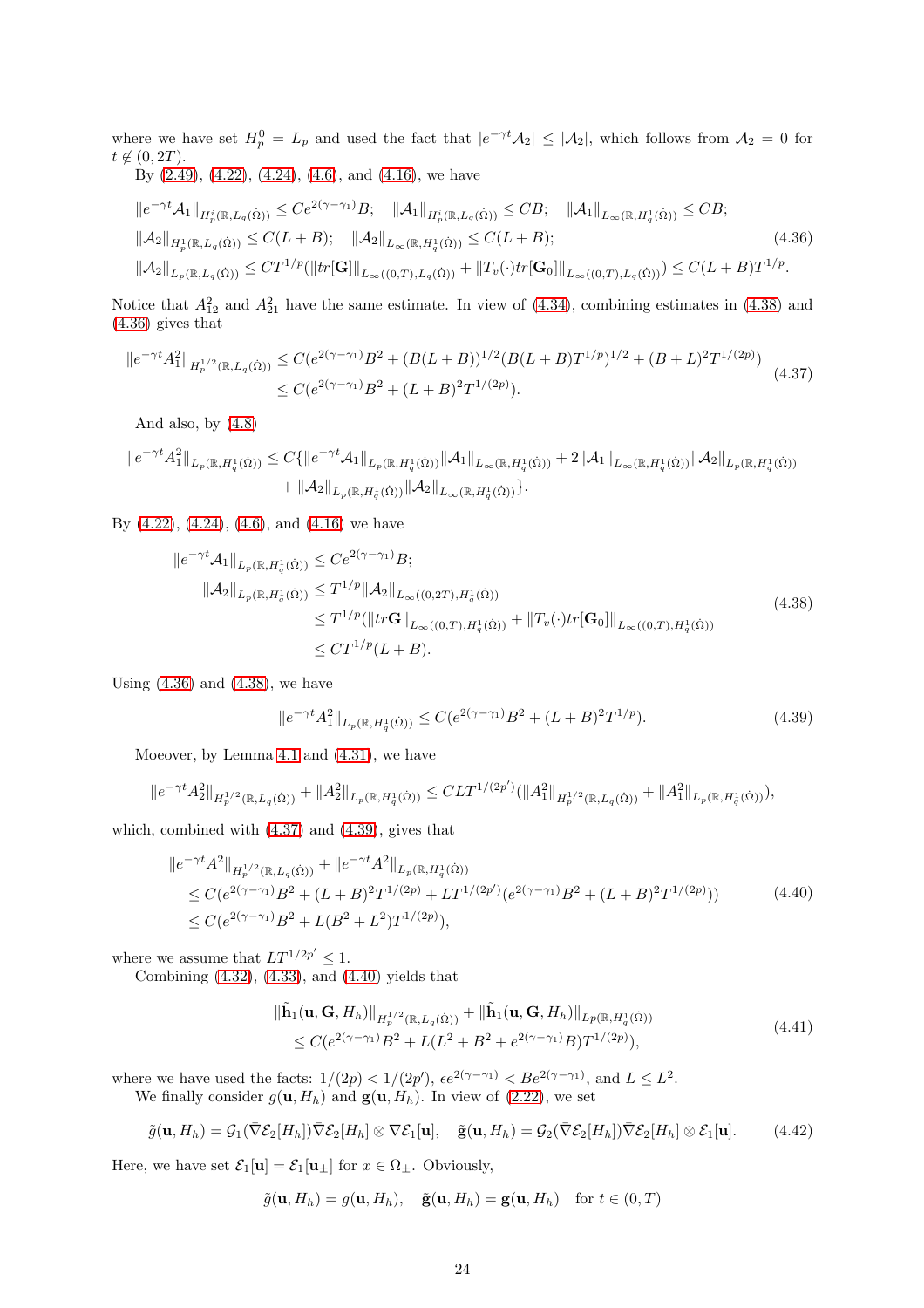and div  $\tilde{\mathbf{g}}(\mathbf{u}, H_h) = \tilde{g}(\mathbf{u}, H_h)$  as follows from [\(2.19\)](#page-6-0), [\(2.20\)](#page-6-3) and [\(2.21\)](#page-6-1). Employing the same argument as that in proving [\(4.32\)](#page-22-1), we have

$$
||e^{-\gamma t}\tilde{g}(\mathbf{u}, H_h)||_{H_p^{1/2}(\mathbb{R}, L_q(\Omega))} + ||e^{-\gamma t}\tilde{g}(\mathbf{u}, H_h)||_{L_p(\mathbb{R}, H_q^1(\Omega))} \leq CT^{1/(2p')}L(L + e^{2(\gamma - \gamma_1)}B). \tag{4.43}
$$

By  $(4.28)$  we have

$$
\|\partial_t \tilde{\mathbf{g}}(\mathbf{u}, H_h)\|_{L_q(\dot{\Omega})} \leq C \{ \|\bar{\nabla} \mathcal{E}_2[H_h]\|_{H_q^1(\Omega)} \|\partial_t \mathcal{E}_1[\mathbf{u}]\|_{L_q(\dot{\Omega})} + \|\partial_t \bar{\nabla} \mathcal{E}_2[H_h]\|_{L_q(\Omega)} \|\mathcal{E}_1[\mathbf{v}]\|_{H_q^1(\dot{\Omega})} \}
$$

Thus, using [\(4.24\)](#page-20-3), [\(4.8\)](#page-16-3), [\(4.10\)](#page-17-1), [\(4.11\)](#page-17-2), [\(4.13\)](#page-17-3), [\(4.22\)](#page-19-0), [\(4.23\)](#page-20-0), and [\(4.28\)](#page-21-1), we have

$$
\|e^{-\gamma t}\partial_t \tilde{\mathbf{g}}(\mathbf{u}, H_h)\|_{L_p(\mathbb{R}, L_q(\Omega))}\n\leq C(\|H_h\|_{L_\infty((0,T), H_q^2(\Omega))} + \|T_h(\cdot)h_0\|_{L_\infty((0,\infty), H_q^2(\Omega))})\n\times (\|\partial_t \mathbf{u}\|_{L_p((0,T), L_q(\Omega))} + \|e^{-\gamma t}T_v(|\cdot|)\mathbf{u}_0\|_{H_p^1((-2,\infty), L_q(\Omega))})\n+ (T^{1/p} \|\partial_t H_h\|_{L_\infty((0,T), H_q^1(\Omega))} + \|\partial_t T_h(\cdot)h_0\|_{L_p((0,\infty), H_q^1(\Omega))})\n\times (\|\mathbf{u}\|_{L_\infty((0,T), H_q^1(\Omega))} + \|e^{-\gamma t}T_v(|\cdot|)\mathbf{u}_0\|_{L_\infty((-2,\infty), H_q^1(\Omega))})\n\t\t\t\leq C\{\epsilon + LT^{1/p'}\}(L + e^{2(\gamma - \gamma_1)}B) + (T^{1/p}L + \epsilon)(L + e^{2(\gamma - \gamma_1)}B)\}\n\t\t\leq CL(L + e^{2(\gamma - \gamma_1)}B)T^{1/p}.
$$
\n(4.44)

We now apply Theorem [3.1](#page-14-1) to equations [\(4.4\)](#page-16-0) and use the estimate in Theorem 3.1 with  $\gamma = \gamma_1$ . And then, assuming that  $1 \le B \le L$ , noting that  $s/(p'(1+s)) < 1/(2p) < 1/(2p')$  and using [\(4.17\)](#page-18-4), [\(4.18\)](#page-18-1),  $(4.41)$ , we have

<span id="page-24-0"></span>
$$
E_T^1(\mathbf{v}) + \|\nabla \mathbf{q}\|_{L_p((0,T),L_q(\Omega))} + E_T^2(\rho)
$$
  
\n
$$
\leq C(1 + \gamma_1^{1/2})e^{\gamma_1 T^{1-1/p}} \{B^2 + T^{-1/p}\epsilon + L^3 T^{\frac{s}{p'(1+s)}}\}.
$$
\n(4.45)

Here and in the following  $s \in (0, 1 - 2/p)$  and  $\gamma_1$  are fixed, and so we do not take care of the dependance of constants on s and  $\gamma_1$ .

By the third equation of  $(4.4)$ ,  $(2.42)$ , and  $(4.18)$ , we have

$$
\begin{split} \left\| \partial_t \rho \right\|_{L_p((0,T),W_q^{1-1/q}(\Gamma))} &\leq C \{ \left\| \rho \right\|_{L_\infty((0,T),W_q^{2-1/q}(\Gamma))} B + \left\| \mathbf{v} \right\|_{L_\infty((0,T),H_q^1(\Omega))} + L(L+B) T^{1/p'} \} \\ &\leq C \{ (\epsilon + T^{1/p'} E_T^2(\rho)) B + B + E_T^1(\mathbf{v}) + L(L+B) T^{1/p'} \} \} \\ &\leq C \{ B + E_T^1(\mathbf{v}) + E_T^2(\rho) + L(L+B) T^{1/p'} \}, \end{split}
$$

where we used the facts that  $\epsilon B \leq B$  and  $T^{1/p'}B \leq T^{1/p'}L \leq 1$ . which, combined with [\(4.45\)](#page-24-0), gives that

$$
E_T^1(\mathbf{v}) + E_T^2(\rho) + ||\partial_t \rho||_{L_\infty((0,T),W_q^{1-1/q}(\Gamma))}
$$
  
 
$$
\leq C[(1 + \gamma_1^{1/2})e^{\gamma_1 T^{1-1/p}} \{B^2 + T^{-1/p}\epsilon + L^3 T^{\frac{s}{p'(1+s)}}\} + B + L(L+B)T^{1/p'}].
$$

Noting that  $0 < T = \epsilon < 1$  and  $T^{-1/p} \epsilon = T^{1-1/p} < 1 < B^2$ , we have

<span id="page-24-1"></span>
$$
E_T^1(\mathbf{v}) + E_T^2(\rho) + ||\partial_t \rho||_{L_\infty((0,T), W_q^{1-1/q}(\Gamma))} \le M_1(B^2 + L^3 T^{\frac{s}{p'(1+s)}})
$$
\n(4.46)

for some positive constant  $M_1$  depending on s and  $\gamma_1$  provided that  $0 < T < 1$ ,  $\epsilon = \kappa = T$ ,  $T^{1/p'} L \le 1$ , and  $L > B > 1$ .

We now estimate H by using Theorem [3.3](#page-15-2) with the  $\gamma_1$  given above. Let  $f_2(u, G, H_h)$  be a nonlinear term given in [\(2.23\)](#page-6-4). Recalling the formula in [\(2.25\)](#page-6-5) and employing the same argument as that in proving [\(4.17\)](#page-18-4), we have

<span id="page-24-2"></span>
$$
\|\mathbf{f}_2(\mathbf{u}, \mathbf{G}, H_h)\|_{L_p((0,T), L_q(\dot{\Omega}))} \le C T^{1/p} (L+B)^2.
$$
\n(4.47)

We next consider  $\mathbf{h}_2(\mathbf{u}, \mathbf{G}, H_h)$  and  $h_3(\mathbf{u}, \mathbf{G}, H_h)$  given in [\(2.61\)](#page-12-5) and in [\(2.63\)](#page-12-6), respectively. Let  $\tilde{\mathbf{h}}_2(\mathbf{u}, \mathbf{G}, H_h)$ and  $\tilde{h}_3(\mathbf{u}, \mathbf{G}, H_h)$  be their extension to R with respect to t defined by setting

<span id="page-24-3"></span>
$$
\tilde{\mathbf{h}}_2(\mathbf{u}, \mathbf{G}, H_h) = \mathbf{V}_\mathbf{h}^3(\cdot \nabla \mathcal{E}_2[H_h]) \nabla \mathcal{E}_2[H_h] \otimes \nabla \mathcal{E}_1[tr[\mathbf{u}]] + b(y)\mathcal{E}_1[tr[\mathbf{u}]] \otimes \mathcal{E}_1[tr[\mathbf{G}]] \n+ \mathbf{V}_\mathbf{h}^4(\cdot, \nabla \mathcal{E}_2[H_h]) \nabla \mathcal{E}_2[H_h] \otimes \mathcal{E}_1[tr[\mathbf{u}]] \otimes \mathcal{E}_1[tr[\mathbf{G}]]; \n\tilde{h}_3(\mathbf{u}, \mathbf{G}, H_h) = \mu \sum_{j,k=1}^N \tilde{V}_{0jk}(\nabla \mathcal{E}_2[H_h]) \nabla \mathcal{E}_2[H_h] \frac{\partial}{\partial y_k} \mathcal{E}_1[tr[\mathbf{u}]]_j,
$$
\n(4.48)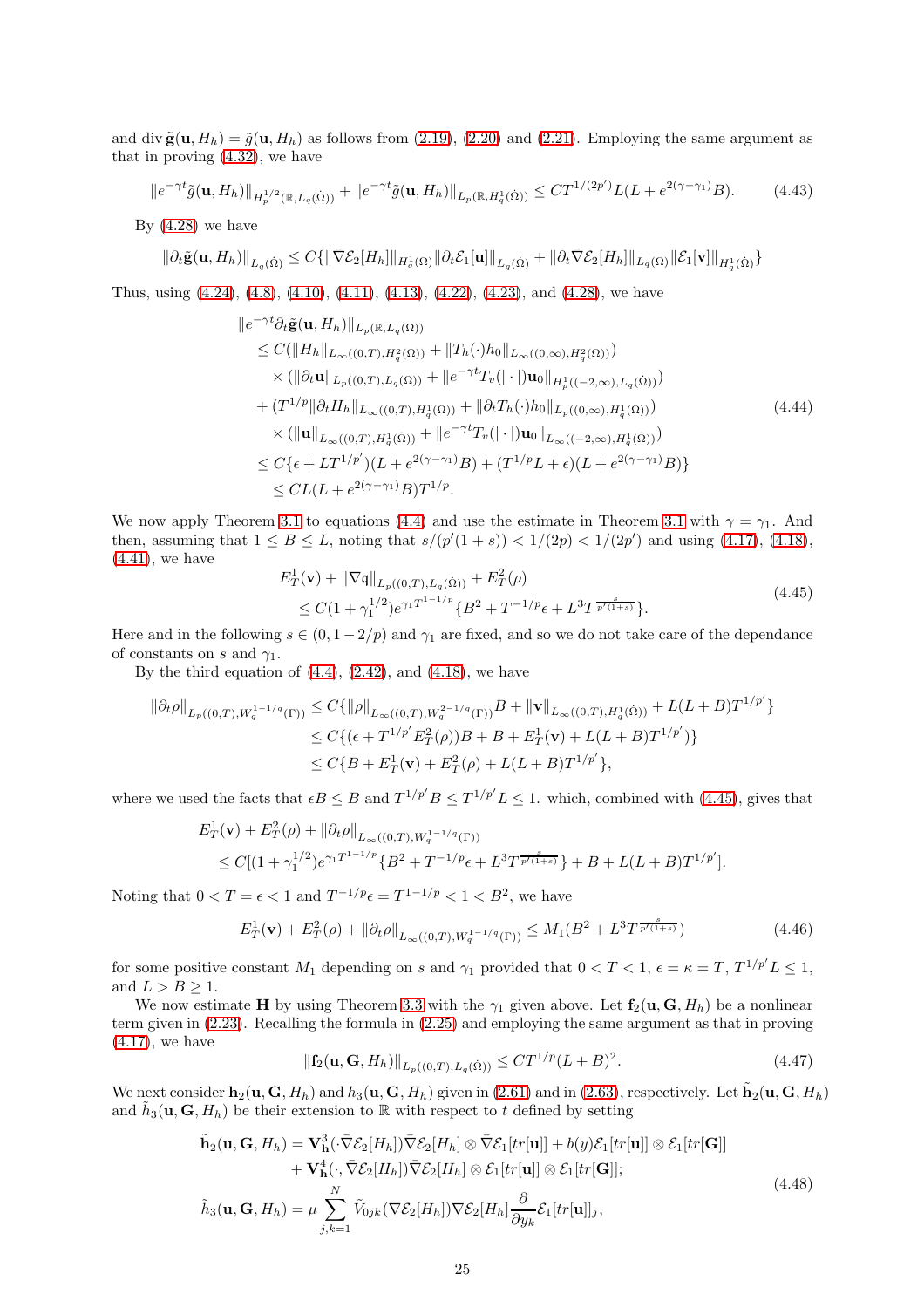Employing the same argument as in proving [\(4.32\)](#page-22-1), we have

$$
\|e^{-\gamma t}(\tilde{\mathbf{h}}_2(\mathbf{u}, \mathbf{G}, H_h), \tilde{h}_3(\mathbf{u}, \mathbf{G}, H_h))\|_{H_p^{1/2}(\mathbb{R}, L_q(\dot{\Omega}))} + \|e^{-\gamma t}(\tilde{\mathbf{h}}_2(\mathbf{u}, \mathbf{G}, H_h), \tilde{h}_3(\mathbf{u}, \mathbf{G}, H_h))\|_{L_p(\mathbb{R}, H_q^1(\dot{\Omega}))}
$$
  
 
$$
\leq CT^{1/(2p')}L(e^{2(\gamma - \gamma_1)}B + L).
$$
 (4.49)

We finally consider  $k_1(\mathbf{G}, H_o)$  and  $\mathbf{k}_2(\mathbf{G}, H_o)$  given in [\(2.64\)](#page-13-3). In view of [\(4.46\)](#page-24-1), choosing L so large that  $M_1 B^2 < L/2$  and T so small that  $M_1 L^3 T^{s/(p'(1+s))} \leq L/2$ , we have

<span id="page-25-4"></span><span id="page-25-2"></span>
$$
E_T^2(\rho) + ||\partial_t \rho||_{L_\infty((0,T), W_q^{1-1/q}(\Gamma))} \le L. \tag{4.50}
$$

In particular, we have

<span id="page-25-3"></span>
$$
\|\mathcal{E}_2[H_\rho]\|_{L_\infty(\mathbb{R}, H_q^2(\Omega)} \le C(\epsilon + LT^{1/p'}).
$$
\n(4.51)

Thus, choosing  $\epsilon = T$  so small, we may also assume that

<span id="page-25-0"></span>
$$
\sup_{t \in \mathbb{R}} \|\mathcal{E}_2[H_\rho](\cdot, t)\|_{H^1_\infty(\Omega)} \le \delta. \tag{4.52}
$$

And also, we may assume that

<span id="page-25-1"></span>
$$
\|\mathcal{E}_2[H_\rho]\|_{L_\infty(\mathbb{R}, H_q^2(\Omega)} \le LT^{1/p'}, \quad \|\mathcal{E}_2[H_\rho]\|_{L_\infty(\mathbb{R}, H_q^2(\Omega)} \le 1.
$$
\n(4.53)

In view of [\(2.65\)](#page-13-4), we define the extensions of  $k_1(\mathbf{G}, H_\rho)$  and  $\mathbf{k}_2(\mathbf{G}, H_\rho)$  by setting

<span id="page-25-7"></span>
$$
(\tilde{k}_1(\mathbf{G}, H_\rho), \tilde{\mathbf{k}}_2(\mathbf{G}, H_\rho)) = \mathbf{V}_{\mathbf{k}}^5(\cdot, \bar{\nabla} \mathcal{E}_2[H_\rho]) \bar{\nabla} \mathcal{E}_2[H_\rho] \otimes \mathcal{E}_1[tr[\mathbf{G}]].
$$
\n(4.54)

Obviously,  $(\tilde{k}_1(\mathbf{G}, H_\rho), \tilde{k}_2(\mathbf{G}, H_\rho)) = (k_1(\mathbf{G}, H_\rho), k_2(\mathbf{G}, H_\rho))$  for  $t \in (0, T)$ . By [\(4.9\)](#page-17-4) and [\(4.52\)](#page-25-0) we have  $\begin{aligned} \Vert (\tilde{k}_{1}(\mathbf{G},H_{\rho}),\tilde{\mathbf{k}}_{2}(\mathbf{G},H_{\rho})\Vert_{H_{q}^{2}(\dot{\Omega})} \end{aligned}$ 

$$
\leq C\{\|\bar{\nabla}\mathcal{E}_2[H_\rho]\|_{H^2_q(\dot{\Omega})}\|\mathcal{E}_1[tr[\mathbf{G}]]\|_{H^1_q(\dot{\Omega})} + \|\bar{\nabla}\mathcal{E}_2[H_\rho]\|_{H^1_q(\dot{\Omega})}\|\nabla\mathcal{E}_1[tr[\mathbf{G}]]\|_{H^1_q(\dot{\Omega})}\n+ \|\bar{\nabla}\mathcal{E}_2[H_\rho]\|_{H^2_q(\dot{\Omega})}(1 + \|\bar{\nabla}\mathcal{E}_2[H_\rho]\|_{H^1_q(\dot{\Omega})})\|\bar{\nabla}\mathcal{E}_2[H_\rho]\|_{H^1_q(\dot{\Omega})}\|\mathcal{E}_1[tr[\mathbf{G}]]\|_{H^1_q(\dot{\Omega})}\}
$$

By [\(4.53\)](#page-25-1), [\(4.27\)](#page-20-1), [\(4.23\)](#page-20-0), and [\(4.50\)](#page-25-2), we have

<span id="page-25-5"></span>
$$
\|e^{-\gamma t}(\tilde{k}_{1}(\mathbf{G}, H_{\rho}), \tilde{\mathbf{k}}_{2}(\mathbf{G}, H_{\rho}))\|_{L_{p}(\mathbb{R}, H_{q}^{2}(\Omega))}
$$
\n
$$
\leq C\{(\|\rho\|_{L_{p}((0,T), W_{q}^{3-1/q}(\Gamma))} + \epsilon)(e^{2(\gamma-\gamma_{1})}B + (L+B)T^{\frac{s}{p'(1+s)}}) + L^{2}T^{1/p'}(L + e^{2(\gamma-\gamma_{1})}B)\}
$$
\n
$$
\leq C\{e^{2(\gamma-\gamma_{1})}B\|\rho\|_{L_{p}((0,T), W_{q}^{3-1/q}(\Gamma))} + L^{2}(L + e^{2(\gamma-\gamma_{1})}B)T^{\frac{s}{p'(1+s)}}\}.
$$
\n(4.55)

By  $(4.22)$ ,  $(4.23)$ ,  $(4.27)$ ,  $(4.50)$ , and  $(4.51)$ , we have

$$
\|e^{-\gamma t}\partial_t(\tilde{k}_1(\mathbf{G}, H_\rho), \tilde{\mathbf{k}}_2(\mathbf{G}, H_\rho))\|_{L_p(\mathbb{R}, L_q(\dot{\Omega})}\n\n\leq C\{\|\partial_t \mathcal{E}_2[H_\rho]\|_{L_p(\mathbb{R}, H_q^1(\Omega))}\|e^{-\gamma t}\mathcal{E}_1[tr[\mathbf{G}]]\|_{L_\infty(\mathbb{R}, H_q^1(\dot{\Omega}))}\n\n+ \|\mathcal{E}_2[H_\rho]\|_{L_\infty(\mathbb{R}, H_q^2(\Omega))}\|e^{-\gamma t}\partial_t \mathcal{E}_1[tr[\mathbf{G}]]\|_{L_p(\mathbb{R}, L_q(\dot{\Omega}))}\n\n\leq C\{(T^{1/p}L + \epsilon)(e^{2(\gamma - \gamma_1)}B + (L + B)T^{\frac{s}{p'(\gamma + s)}}) + (\epsilon + T^{1/p'}L)(L + e^{2(\gamma - \gamma_1)}B)\}\n\n\leq C(T^{1/p} + T^{1/p'})L(L + e^{2(\gamma - \gamma_1)}B) \leq CL(L + e^{2(\gamma - \gamma_1)}B)T^{1/p}.\n\n(4.56)
$$

Applying the estimate in Theorem [3.3](#page-15-2) with  $\gamma = \gamma_1$  to equations [\(4.5\)](#page-16-1) and using [\(4.47\)](#page-24-2), [\(4.49\)](#page-25-4), [\(4.55\)](#page-25-5), and [\(4.56\)](#page-25-6), we have

<span id="page-25-6"></span>
$$
E_T^1(\mathbf{H}) \le Ce^{\gamma_1 T} \{ B(1+ \|\rho\|_{L_p((0,T),W_q^{3-1/q}(\Gamma))}) + L^2(L+B)T^{\frac{s}{p'(1+s)}} \},
$$

which, combined with [\(4.45\)](#page-24-0), yields that

$$
E_T^1(\mathbf{v}) + E_T^2(\rho) + ||\partial_t \rho||_{L_p((0,T), W_q^{1-1/q}(\Gamma))} + E_T^1(\mathbf{H})
$$
  
\n
$$
\leq M_1(B^2 + L^3 T^{\frac{s}{p'(1+s)}}) + Ce^{\gamma_1 T} (B(1 + M_1 B^2 + M_1 L^3 T^{\frac{s}{p'(1+s)}}) + L^2 (L + B) T^{\frac{s}{p'(1+s)}})
$$
(4.57)  
\n
$$
\leq M_1 B^2 + Ce^{\gamma_1} B(1 + M_1 B^2) + \{M_1 L^3 + Ce^{\gamma_1} M_1 L^3 + L^2 (L + B)\} T^{\frac{s}{p'(1+s)}}
$$

provided that  $0 < \epsilon = T = \kappa < 1, L > 1$ , and  $B > 1$ . Choosing  $L > 0$  so large that  $L/2 \ge$  $M_1B^2 + Ce^{\gamma_1}B(1+M_1B^2)$  and  $T > 0$  so small that  $L/2 \geq \{M_1L^3 + Ce^{\gamma_1}M_1L^3 + L^2(L+B)\}T^{\frac{s}{p'(1+s)}},$ and setting  $L = f(B) = 2(M_1B^2 + Ce^{\gamma_1}B(1 + M_1B^2))$ , we see that  $E_T(\mathbf{v}, \mathbf{H}, \rho) \leq L$ . If we define a map  $\Phi$  by  $\Phi(\mathbf{u}, \mathbf{G}, h) = (\mathbf{v}, \mathbf{H}, \rho)$ , then,  $\Phi$  maps  $U_T$  into itself.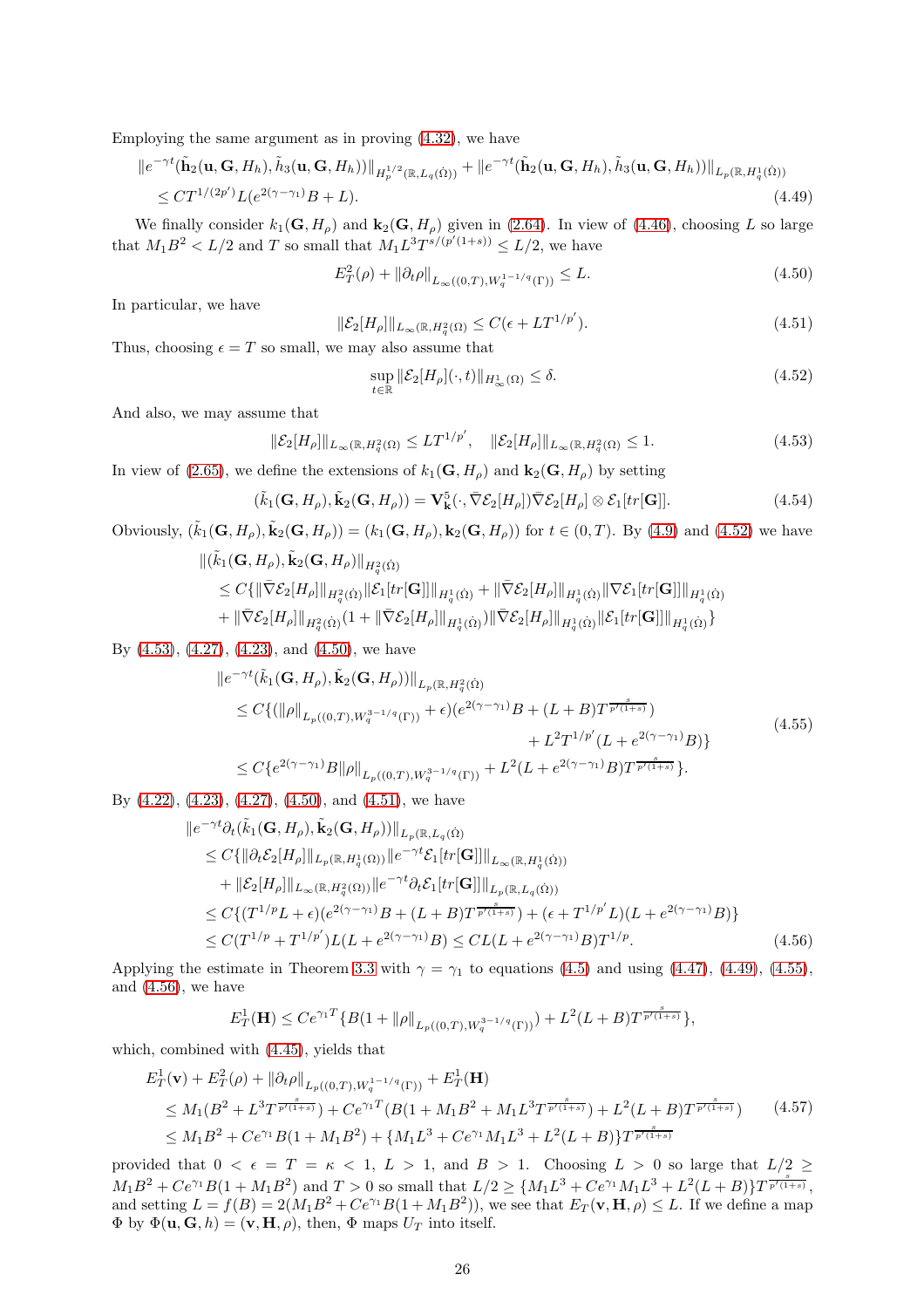## 5 Estimates of the difference of nonlinar terms and completion of the proof of Theorem [2.3](#page-13-2)

Let  $(\mathbf{u}_i, \mathbf{G}_i, h_i) \in \mathbf{U}_T$   $(i = 1, 2)$ . In this section mainly we shall estimate  $E_T(\mathbf{v}_1 - \mathbf{v}_2, \mathbf{H}_1 - \mathbf{H}_2, \rho_1 - \rho_2)$ with  $(\mathbf{v}_i, \mathbf{H}_i, \rho_i) = \Phi(\mathbf{u}_i, \mathbf{G}_i, h_i)$   $(i = 1, 2)$  and then we shall prove that  $\Phi$  is a contraction map on  $U_T$ with a suitable choice of  $\epsilon > 0$ . For notational simplicity, we set

$$
\tilde{\mathbf{v}} = \mathbf{v}_1 - \mathbf{v}_2, \quad \tilde{\mathbf{H}} = \mathbf{H}_1 - \mathbf{H}_2, \quad \tilde{\rho} = \rho_1 - \rho_2, \quad \mathcal{F}_1 = \mathbf{f}_1(\mathbf{u}_1, \mathbf{G}_1, H_{h_1}) - \mathbf{f}_1(\mathbf{u}_2, \mathbf{G}_2, H_{h_2}),\n\mathfrak{g} = g(\mathbf{u}_1, H_{h_1}) - g(\mathbf{u}_2, H_{h_2}), \quad \mathcal{G} = g(\mathbf{u}_1, H_{h_1}) - g(\mathbf{u}_2, H_{h_2}), \quad \mathcal{D} = d(\mathbf{u}_1, H_{H_1}) - d(\mathbf{u}_2, H_{h_2}),\n\mathcal{H}_1 = \mathbf{h}_1(\mathbf{u}_1, \mathbf{G}_1, H_{h_1}) - \mathbf{h}_1(\mathbf{u}_2, \mathbf{G}_2, H_{h_2}), \quad \mathcal{F}_2 = \mathbf{f}_2(\mathbf{u}_1, \mathbf{G}_1, H_{h_1}) - \mathbf{f}_2(\mathbf{u}_2, \mathbf{G}_2, H_{h_2}),\n\mathcal{H}_2 = \mathbf{h}_2(\mathbf{u}_1, \mathbf{G}_1, H_{h_1}) - \mathbf{h}_2(\mathbf{u}_2, \mathbf{G}_2, H_{h_2}), \quad \mathcal{H}_3 = \mathbf{h}_3(\mathbf{u}_1, \mathbf{G}_1, H_{h_1}) - \mathbf{h}_3(\mathbf{u}_2, \mathbf{G}_2, H_{h_2}),\n\mathcal{K}_1 = k_1(\mathbf{G}_1, H_{\rho_1}) - k_1(\mathbf{G}_2, H_{\rho_2}), \quad \mathcal{K}_2 = \mathbf{k}_2(\mathbf{G}_1, H_{\rho_1}) - \mathbf{k}_2(\mathbf{G}_2, H_{\rho_2}).
$$

And then,  $\bar{v}$  and  $\bar{\rho}$  satisfy the following equations with some pressure term  $Q$ :

$$
\begin{cases}\n\partial_t \tilde{\mathbf{v}} - \text{Div } \mathbf{T}(\tilde{\mathbf{v}}, Q) = \mathcal{F}_1, & \text{in } \Omega \times (0, T), \\
\text{div } \tilde{\mathbf{v}} = \mathfrak{g} = \text{div } \mathcal{G} & \text{in } \Omega \times (0, T), \\
\partial_t \tilde{\rho} + \langle \nabla_{\Gamma} \tilde{\rho} \perp \mathbf{u}_{\kappa} \rangle - \mathbf{n} \cdot \tilde{\mathbf{v}}_+ = \mathcal{D} & \text{on } \Gamma \times (0, T), \\
\left[ [\tilde{\mathbf{v}}] \right] = 0, & \left[ [\mathbf{T}(\tilde{\mathbf{v}}, Q) \mathbf{n}] \right] - \sigma(\Delta_{\Gamma} \tilde{\rho} + a \tilde{\rho}) \mathbf{n} = \mathcal{H}_1, & \text{on } \Gamma \times (0, T), \\
\tilde{\mathbf{v}}_{\pm} = 0 & \text{on } S_{\pm} \times (0, T), \\
(\tilde{\mathbf{v}}, \tilde{\rho})|_{t=0} = (0, 0) & \text{in } \Omega \times \Gamma.\n\end{cases}
$$
\n(5.1)

And  $H$  satisfies the following equations:

$$
\begin{cases}\n\mu \partial_t \tilde{\mathbf{H}} - \alpha^{-1} \Delta \tilde{\mathbf{H}} = \mathcal{F}_2 & \text{in } \Omega \times (0, T), \\
[ [\alpha^{-1} \text{curl } \tilde{\mathbf{H}}]] \mathbf{n} = \mathcal{H}_2 & [ [\mu \text{div } \tilde{\mathbf{H}}]] = \mathcal{H}_3 & \text{on } \Gamma \times (0, T), \\
[ [\mu \tilde{\mathbf{H}} \cdot \mathbf{n}]] = \mathcal{K}_1, \quad [ [\tilde{\mathbf{H}} - \langle \tilde{\mathbf{H}}, \mathbf{n} > \mathbf{n}]] = \mathcal{K}_2 & \text{on } \Gamma \times (0, T), \\
\mathbf{n}_{\pm} \cdot \tilde{\mathbf{H}}_{\pm} = 0, \quad (\text{curl } \tilde{\mathbf{H}}_{\pm}) \mathbf{n}_{\pm} = 0 & \text{on } S_{\pm} \times (0, T), \\
\tilde{\mathbf{H}}|_{t=0} = 0 & \text{in } \Omega.\n\end{cases}
$$
\n(5.2)

We have to estimate the nonlinear terms appearing in the right side of equations [\(5.4\)](#page-26-0) and [\(5.5\)](#page-26-1). We start with estimating  $\mathcal{F}_1$ . As was written in [\(4.14\)](#page-17-5), we write

$$
\mathbf{f}_1(\mathbf{u},\mathbf{G},H_h)=\mathbf{V}_{\mathbf{f}_1}(\bar{\nabla}H_h)\mathbf{f}_3(\mathbf{u},\mathbf{G},H_h)
$$

with

$$
\mathbf{f}_3(\mathbf{u},\mathbf{G},H_h)=\bar{\nabla}H_h\otimes(\partial_t\mathbf{u},\nabla^2\mathbf{u})+\partial_tH_h\otimes\nabla\mathbf{u}+\mathbf{u}\otimes\nabla\mathbf{u}+\bar{\nabla}^2H_h\otimes\nabla\mathbf{u}+\mathbf{G}\otimes\nabla\mathbf{G}.
$$

And then, we can write  $\mathcal{F}_1$  as follows:

$$
\mathcal{F}_1 = (\mathbf{V}_{\mathbf{f}_1}(\bar{\nabla}H_{h_1}) - \mathbf{V}_{\mathbf{f}_1}(\bar{\nabla}H_{h_2}))\mathbf{f}_3(\mathbf{u}_1, \mathbf{G}_1, H_{h_1}) + \mathbf{V}_{\mathbf{f}_1}(\bar{\nabla}H_{h_2})(\mathbf{f}_3(\mathbf{u}_1, \mathbf{G}_1, H_{h_1}) - \mathbf{f}_3(\mathbf{u}_2, \mathbf{G}_2, H_{h_2}));
$$
  
\n
$$
\mathbf{f}_3(\mathbf{u}_1, \mathbf{G}_1, H_{h_1}) - \mathbf{f}_3(\mathbf{u}_2, \mathbf{G}_2, H_{h_2})
$$
\n
$$
= \bar{\nabla}(H_{h_1} - H_{h_2}) \otimes (\partial_t \mathbf{u}_1, \nabla^2 \mathbf{u}_1) + \bar{\nabla}H_{h_2} \otimes (\partial_t (\mathbf{u}_1 - \mathbf{u}_2), \nabla^2 (\mathbf{u}_1 - \mathbf{u}_2))
$$
\n
$$
+ \partial_t (H_{h_1} - H_{h_2}) \otimes \nabla \mathbf{u}_1 + \partial_t H_{h_2} \otimes \nabla (\mathbf{u}_1 - \mathbf{u}_2) + (\mathbf{u}_1 - \mathbf{u}_2) \otimes \nabla \mathbf{u}_1 + \mathbf{u}_2 \otimes \nabla (\mathbf{u}_1 - \mathbf{u}_2)
$$
\n
$$
+ \bar{\nabla}^2 (H_{h_1} - H_{h_2}) \otimes \nabla \mathbf{u}_1 + \bar{\nabla}^2 H_{h_2} \otimes \nabla (\mathbf{u}_1 - \mathbf{u}_2) + (\mathbf{G}_1 - \mathbf{G}_2) \otimes \nabla \mathbf{G}_1 + \mathbf{G}_2 \otimes \nabla (\mathbf{G}_1 - \mathbf{G}_2).
$$

Since we may write

<span id="page-26-2"></span>
$$
\mathbf{V}_{\mathbf{f}_1}(\bar{\nabla}H_{h_1}) - \mathbf{V}_{\mathbf{f}_1}(\bar{\nabla}H_{h_2}) = \int_0^1 (d_{\mathbf{K}} \mathbf{V}_{\mathbf{f}_1})(\bar{\nabla}H_{h_2} + \theta \bar{\nabla}(H_{h_1} - H_{h_2})) \, d\theta \bar{\nabla}(H_{h_1} - H_{h_2}),\tag{5.3}
$$

where  $d_K V_{f_1} f$  is the derivative of  $V_{f_1}(K)$  with respect to K, noting that  $H_{h_1} - H_{h_2} = 0$  for  $t = 0$  and using  $(4.13)$  and  $(4.7)$ , we have

<span id="page-26-0"></span>
$$
\|\mathbf{V}_{\mathbf{f}_1}^1(\bar{\nabla}H_{h_1}) - \mathbf{V}_{\mathbf{f}_1}^1(\bar{\nabla}H_{h_2})\|_{L_\infty((0,T),H_q^1(\Omega))} \le T^{1/p'} \|\partial_t h_1 - \partial_t h_2\|_{L_p((0,T),H_q^2(\Omega))}.\tag{5.4}
$$

Since  $f_3(u, G, H_h)$  satisfies the estimate [\(4.17\)](#page-18-4), replacing h, u, and G with  $h_1$ , u<sub>1</sub> and G<sub>1</sub>, we have

<span id="page-26-1"></span>
$$
\|\mathbf{f}_3(\mathbf{u}_1, \mathbf{G}_1, H_{h_1})\|_{L_p((0,T), L_q(\Omega))} \le C\{T^{1/p}(L+B)^2 + (\epsilon + T^{1/p'}L)L\} \le CT^{1/p}(L+B)^2.
$$
 (5.5)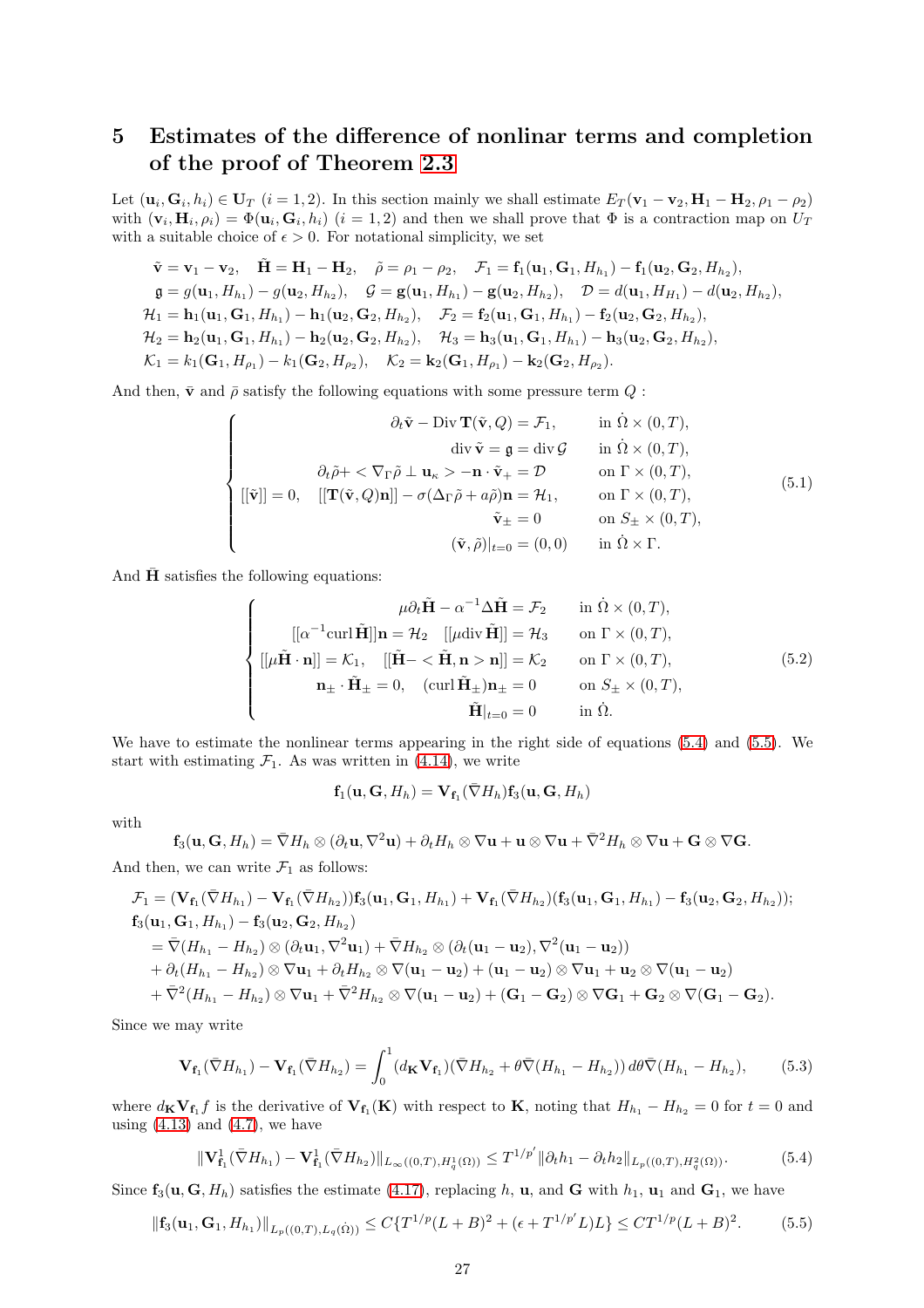By  $(4.8)$  and  $(2.5)$ , we have

$$
\begin{split}\n\|\mathbf{f}_{3}(\mathbf{u}_{1},\mathbf{G}_{1},H_{h_{1}})-\mathbf{f}_{3}(\mathbf{u}_{2},\mathbf{G}_{2},H_{h_{2}})\|_{L_{q}(\dot{\Omega})} \\
&\leq C\{\|h_{1}-h_{2}\|_{W_{q}^{2-1/q}(\Gamma)}\|(\partial_{t}\mathbf{u}_{1},\nabla^{2}\mathbf{u}_{1})\|_{L_{q}(\dot{\Omega})}+\|h_{2}\|_{W_{q}^{2-1/q}(\Gamma)}(\|\partial_{t}(\mathbf{u}_{1}-\mathbf{u}_{2}),\nabla^{2}(\mathbf{u}_{1}-\mathbf{u}_{2})\|_{L_{q}(\dot{\Omega})}) \\
&+\|\partial_{t}(h_{1}-h_{2})\|_{W_{q}^{1-1/q}(\Gamma)}\|\nabla\mathbf{u}_{1}\|_{L_{q}(\dot{\Omega})}+\|\partial_{t}h_{2}\|_{W_{q}^{1-1/q}(\Gamma)}\|\nabla(\mathbf{u}_{1}-\mathbf{u}_{2})\|_{L_{q}(\dot{\Omega})} \\
&+\|(\mathbf{u}_{1},\mathbf{u}_{2})\|_{H_{q}^{1}(\dot{\Omega})}\|\mathbf{u}_{1}-\mathbf{u}_{2}\|_{H_{q}^{1}(\dot{\Omega})}+\|h_{1}-h_{2}\|_{W_{q}^{2-1/q}(\Gamma)}\|\mathbf{u}_{1}\|_{H_{q}^{2}(\dot{\Omega})} \\
&+\|h_{2}\|_{W_{q}^{2-1/q}(\Gamma)}\|\mathbf{u}_{1}-\mathbf{u}_{2}\|_{H_{q}^{2}(\dot{\Omega})}+\|(\mathbf{G}_{1},\mathbf{G}_{2})\|_{H_{q}^{1}(\dot{\Omega})}\|\mathbf{G}_{1}-\mathbf{G}_{2})\|_{H_{q}^{1}(\dot{\Omega})}\}.\n\end{split}
$$

Since

<span id="page-27-0"></span>
$$
||h_1 - h_2||_{L_{\infty}((0,T),W_q^{2-1/q}(\Gamma)} \le T^{1/p'} ||\partial_t (h_1 - h_2)||_{L_p((0,T),W_q^{2-1/q}(\Gamma))},
$$
\n(5.6)

noting that  $u_1 - u_2 = 0$  and  $G_1 - G_2 = 0$  at  $t = 0$ , by [\(4.13\)](#page-17-3), [\(4.16\)](#page-18-0), and [\(4.10\)](#page-17-1), we have

$$
\begin{split}\n\|\mathbf{f}_3(\mathbf{u}_1, \mathbf{G}_1, H_{h_1}) - \mathbf{f}_3(\mathbf{u}_2, \mathbf{G}_2, H_{h_2})\|_{L_p((0,T), L_q(\dot{\Omega}))} \\
&\leq C\{T^{1/p'}\|\partial_t(h_1 - h_2)\|_{L_p((0,T), W_q^{2-1/q}(\Gamma))}L + LT^{1/p'}E_T^1(\mathbf{u}_1 - \mathbf{u}_2) \\
&\quad + T^{1/p}(\|\partial_t(h_1 - h_2)\|_{L_\infty((0,T), W_q^{1-1/q}(\Gamma))}(B + L) + LE_T^1(\mathbf{u}_1 - \mathbf{u}_2) + (B + L)E_T^1(\mathbf{u}_1 - \mathbf{u}_2)) \\
&\quad + T^{1/p'}(\|\partial_t(h_1 - h_2)\|_{L_p((0,T), W_q^{2-1/q}(\Gamma))}L + L\|\mathbf{u}_1 - \mathbf{u}_2\|_{L_p((0,T), H_q^2(\dot{\Omega}))}) + T^{1/p}(B + L)E_T^2(\mathbf{G}_1 - \mathbf{G}_2),\n\end{split}
$$

which, combined with [\(5.4\)](#page-26-0) and [\(5.5\)](#page-26-1), leads to

<span id="page-27-3"></span>
$$
\|\mathcal{F}_1\|_{L_p((0,T),L_q(\Omega))} \le CT^{1/p}(L+B)E_T(\mathbf{u}_1-\mathbf{u}_2,\mathbf{G}_1-\mathbf{G}_2,h_1-h_2). \tag{5.7}
$$

where we have used the estimate:  $T^{1/p'}T^{1/p}(L+B)^2 \leq 2(T^{1/p'}L)T^{1/p}(L+B) \leq 2T^{1/p}(L+B)$ , which follows from  $B \leq L$  and  $T^{1/p'} L \leq 1$ .

We next consider the difference  $D$ . In view of  $(2.44)$ , we write

<span id="page-27-2"></span><span id="page-27-1"></span>
$$
\mathcal{D} = \langle \nabla_{\Gamma} (H_{h_1} - H_{h_2}) \perp \mathbf{u}_1 - \mathbf{u}_{\kappa} \rangle + \langle \nabla_{\Gamma} H_{h_2} \perp \mathbf{u}_1 - \mathbf{u}_2 \rangle
$$
  
+ 
$$
\langle \mathbf{u}_1 - \mathbf{u}_2 - \frac{\partial}{\partial t} (H_{h_1} - H_{h_2}) \mathbf{n}, \mathbf{V}_n (\cdot, \bar{\nabla} H_1) \bar{\nabla} H_1 \otimes \bar{\nabla} H_1 \rangle
$$
  
+ 
$$
\langle \mathbf{u}_2 - \frac{\partial}{\partial t} H_{h_2} \mathbf{n}, (\tilde{\mathbf{V}}_n (\cdot, \bar{\nabla} H_{h_1}) - \tilde{\mathbf{V}}_n (\cdot, \bar{\nabla} H_{h_2})) \otimes \bar{\nabla} H_{h_1} \rangle
$$
  
+ 
$$
\langle \mathbf{u}_2 - \frac{\partial}{\partial t} H_{h_2} \mathbf{n}, \mathbf{V}_n (\cdot, \bar{\nabla} H_{h_2}) \bar{\nabla} H_{h_2} \otimes \bar{\nabla} (H_{h_1} - H_{h_2}) \rangle,
$$

where we have set  $\mathbf{V}_{\mathbf{n}}(\cdot, \mathbf{K})\mathbf{K} = \tilde{\mathbf{V}}_{\mathbf{n}}(\cdot, \mathbf{K})$ . We have

$$
\|\mathcal{D}\|_{L_{\infty}((0,T),W_q^{1-1/q}(\Gamma))} \le C(L+B)T^{1/p'}E_T(\mathbf{u}_1-\mathbf{u}_2,\mathbf{G}_1-\mathbf{G}_2,h_1-h_2);
$$
\n(5.8)

$$
\|\mathcal{D}\|_{L_p((0,T),W_q^{2-1/q}(\Gamma))} \leq CL(L+B)T^{\frac{s}{p'(1+s))}}E_T(\mathbf{u}_1-\mathbf{u}_2,\mathbf{G}_1-\mathbf{G}_2,h_1-h_2). \tag{5.9}
$$

In fact, noting that the difference:  $\tilde{\mathbf{V}}_{n}(\cdot, \bar{\nabla}H_{h_1}) - \tilde{\mathbf{V}}_{n}(\cdot, \bar{\nabla}H_{h_2})$  has the similar formula to that in [\(5.3\)](#page-26-2), by  $(2.5)$ ,  $(4.7)$ ,  $(4.8)$ , and  $(4.9)$ , we have

$$
\begin{split} \|\mathcal{D}\|_{W_{q}^{1-1/q}(\Gamma)} &\leq C\{\|h_1-h_2\|_{W_{q}^{2-1/q}(\Gamma))}\|\mathbf{u}_1-\mathbf{u}_\kappa\|_{H_{q}^{1}(\Omega_+)}+\|h_2\|_{W_{q}^{2-1/q}(\Gamma)}\|\mathbf{u}_1-\mathbf{u}_2\|_{H_{q}^{1}(\Omega_+)}\\ &\quad +(\|\mathbf{u}_1-\mathbf{u}_2\|_{H_{q}^{1}(\Omega_+)}+\|\partial_t(h_1-h_2)\|_{W_{q}^{1-1/q}(\Gamma))})(1+\|h_1\|_{W_{q}^{2-1/q}(\Gamma))})\|h_1\|_{W_{q}^{2-1/q}(\Gamma))}^2\\ &\quad +(\|\mathbf{u}_2\|_{H_{q}^{1}(\Omega_+)}+\|\partial_t h_2\|_{W_{q}^{1-1/q}(\Gamma)})(1+\|h_1\|_{W_{q}^{2-1/q}(\Gamma)}+\|h_2\|_{W_{q}^{2-1/q}(\Gamma)})\\ &\qquad \qquad \times \|h_1-h_2\|_{W_{q}^{2-1/q}(\Gamma)}\|h_1\|_{W_{q}^{2-1/q}(\Gamma)}\\ &\quad +(\|\mathbf{u}_2\|_{H_{q}^{1}(\Omega_+)}+\|\partial_t h_2\|_{W_{q}^{1-1/q}(\Gamma)})(1+\|h_2\|_{W_{q}^{2-1/q}(\Gamma)})\|h_2\|_{W_{q}^{2-1/q}(\Gamma)}\|h_1-h_2\|_{W_{q}^{2-1/q}(\Gamma)}\}.\end{split}
$$

Thus, by  $(4.10)$ ,  $(4.13)$ ,  $(4.21)$ , and  $(5.6)$  we have

$$
\label{eq:estim} \begin{split} &\|\mathcal{D}\|_{L_\infty((0,T),W_q^{1-1/q}(\Gamma))}\\ &\leq C\{T^{1/p'}E_T^2(h_1-h_2)T^{\frac{s}{p'(1+s)}}(L+B)+LT^{1/p'}E_T^1(\mathbf{u}_1-\mathbf{u}_2)\\ &+LT^{1/p'}(E_T^1(\mathbf{u}_1-\mathbf{u}_2)+\|\partial_t(h_1-h_2)\|_{L_\infty((0,T),W_q^{1-1/q}(\Gamma))})+(L+B)T^{1/p'}(\epsilon+LT^{1/p'})E_T^2(h_1-h_2)\}, \end{split}
$$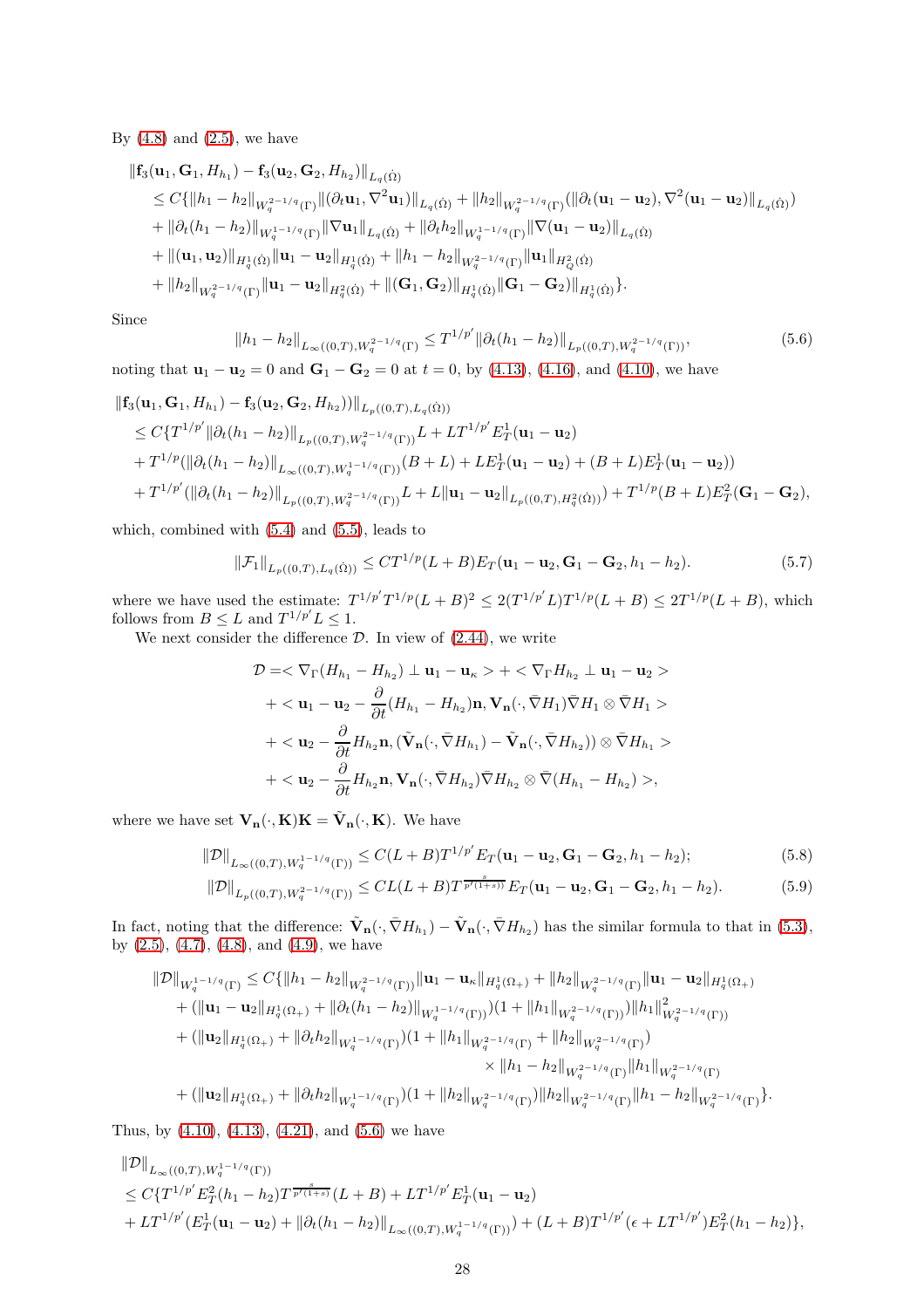which leads to the first inequality in (5.8), because 
$$
T^{\frac{s}{p'(1+s)}} < 1
$$
 as follows from  $0 < T < 1$ . By (2.5), (4.7), (4.8), and (4.9), we have

$$
\label{eq:220} \begin{split} &\| \mathcal{D} \|_{W_{q}^{2-1/q}(\Gamma)} \leq C [\| h_{1}-h_{2}\|_{W_{q}^{3-1/q}(\Gamma)} \|\mathbf{u}_{1}-\mathbf{u}_{\kappa}\|_{H_{q}^{1}(\Omega_{+})} + \|h_{1}-h_{2}\|_{W_{q}^{2-1/q}(\Gamma)} \|\mathbf{u}_{1}-\mathbf{u}_{\kappa}\|_{H_{q}^{2}(\Omega_{+})} \\ &+ \|h_{2}\|_{W_{q}^{3-1/q}(\Gamma)} \|\mathbf{u}_{1}-\mathbf{u}_{2}\|_{H_{q}^{1}(\Omega_{+})} + \|h_{2}\|_{W_{q}^{2-1/q}(\Gamma)} \|\mathbf{u}_{1}-\mathbf{u}_{2}\|_{H_{q}^{2}(\Omega_{+})} \\ &+ ( \|\mathbf{u}_{1}-\mathbf{u}_{2}\|_{H_{q}^{2}(\Omega_{+})} + \|\partial_{t}(h_{1}-h_{2})\|_{W_{q}^{2-1/q}(\Gamma)}) (1+\|h_{1}\|_{W_{q}^{2-1/q}(\Gamma)}) \|\hbar_{1}\|_{W_{q}^{2-1/q}(\Gamma)}^{2} \\ &+ ( \|\mathbf{u}_{1}-\mathbf{u}_{2}\|_{H_{q}^{1}(\Omega_{+})} + \|\partial_{t}(h_{1}-h_{2})\|_{W_{q}^{1-1/q}(\Gamma)}) \\ &\times ( \|h_{1}\|_{W_{q}^{3-1/q}(\Gamma)} \|\hbar_{1}\|_{W_{q}^{2-1/q}(\Gamma)}) (1+\|h_{1}\|_{W_{q}^{2-1/q}(\Gamma)} + \|h_{2}\|_{W_{q}^{2-1/q}(\Gamma)}) ) \\ &+ ( \|\mathbf{u}_{2}\|_{H_{q}^{2}(\Omega_{+})} + \|\partial_{t}h_{2}\|_{W_{q}^{2-1/q}(\Gamma)}) (1+\|h_{1}\|_{W_{q}^{2-1/q}(\Gamma)} + \|h_{2}\|_{W_{q}^{2-1/q}(\Gamma)}) \\ &+ ( \|\mathbf{u}_{2}\|_{H_{q}^{2}(\Omega_{+})} + \|\partial_{t}h_{2}\|_{W_{q}^{1-1/q}(\Gamma)}) \{ \| h_{1}-h_{2}\|_{W_{q}^{3-1/q}(\Gamma)} \|\hbar_{1}\|_{W_{q}^{2-1/q}(\Gamma)} \\ &+ ( \|\mathbf{u}_{2}\|_{H_{q
$$

Since

<span id="page-28-0"></span>
$$
\|\mathbf{u}_1 - \mathbf{u}_2\|_{H_q^1(\Omega_+)} \n\leq C_s T^{\frac{s}{p'(1+s)}} \|\partial_t (\mathbf{u}_1 - \mathbf{u}_2)\|_{L_p((0,T),L_q(\Omega_+))}^{s/(1+s)} \|\mathbf{u}_1 - \mathbf{u}_2\|_{B_{q,p}^{2(1-1/p)}(\Omega_+)} \leq C_s T^{\frac{s}{p'(1+s)}} E_T^1(\mathbf{u}_1 - \mathbf{u}_2)
$$
\n(5.10)

by [\(4.13\)](#page-17-3), [\(4.16\)](#page-18-0), and [\(4.21\)](#page-18-2) we have

$$
\begin{split} &\|\mathcal{D}\|_{L_{p}((0,T),W_{q}^{2-1/q}(\Gamma))} \\ &\leq C[T^{\frac{1}{p'(1+s)}}(L+B)\|h_{1}-h_{2}\|_{L_{p}((0,T),W_{q}^{3-1/q}(\Gamma))}+T^{1/p'}\|\partial_{t}(h_{1}-h_{2})\|_{L_{p}((0,T),W_{q}^{2-1/q}(\Gamma))}(B+L) \\ &+ LT^{\frac{s}{p'(1+s)}}E_{T}^{1}(\mathbf{u}_{1}-\mathbf{u}_{2})+LT^{1/p'}\|\mathbf{u}_{1}-\mathbf{u}_{2}\|_{L_{p}((0,T),H_{q}^{2}(\dot{\Omega}_{+}))} \\ &+ (\|\mathbf{u}_{1}-\mathbf{u}_{2}\|_{L_{p}((0,T),H_{q}^{2}(\dot{\Omega}_{+}))}+\|\partial_{t}(h_{1}-h_{2})\|_{L_{p}((0,T),W_{q}^{2-1/q}(\Gamma))})LT^{1/p'} \\ &+ (E_{T}^{1}(\mathbf{u}_{1}-\mathbf{u}_{2})+\|\partial_{t}(h_{1}-h_{2})\|_{L_{\infty}((0,T),W_{q}^{1-1/q}(\Gamma))})L^{2}T^{1/p'} \\ &+ LT^{1/p'}\|\partial_{t}(h_{1}-h_{2})\|_{L_{p}((0,T),W_{q}^{2-1/q}(\Gamma))}+(L+B)\{\|h_{1}-h_{2}\|_{L_{p}((0,T),W_{q}^{3-1/q}(\Gamma))}LT^{1/p'} \\ &+ T^{1/p'}\|\partial_{t}(h_{1}-h_{2})\|_{L_{p}((0,T),W_{q}^{2-1/q}(\Gamma))}L\}+LT^{1/p'}\|\partial_{t}(h_{1}-h_{2})\|_{L_{p}((0,T),W_{q}^{2-1/q}(\Gamma))} \\ &+ (L+B)(LT^{1/p'}\|\partial_{t}(h_{1}-h_{2})\|_{L_{p}((0,T),W_{q}^{2-1/q}(\Gamma))}+LT^{1/p'}\|\partial_{t}(h_{1}-h_{2})\|_{L_{p}((0,T),W_{q}^{3-1/q}(\Gamma))})], \\ &+ LT^{1/p'}\|\partial_{t}(h_{1}-h_{2})\|_{L_{p}((0,T),W_{q}^{2-1/q}(\Gamma))})], \end{split}
$$

which yields  $(5.9)$ .

We next conider  $\mathcal{H}_1$ . In view of [\(4.30\)](#page-22-4), we set

$$
\tilde{\mathcal{H}}_1=\mathcal{H}_1^1+a(y)\mathcal{H}_1^2+\mathcal{H}_1^3+\mathcal{H}_1^4
$$

with

$$
\mathcal{H}_1^1 = (\tilde{\mathbf{V}}_h^1(\cdot, \bar{\nabla} \mathcal{E}_2[H_{h_1}]) - \tilde{\mathbf{V}}_h^1(\cdot, \bar{\nabla} \mathcal{E}_2[H_{h_2}])) \otimes \nabla \mathcal{E}_1[tr[\mathbf{u}_1]] \n+ \tilde{\mathbf{V}}_h(\cdot, \bar{\nabla} \mathcal{E}_2[H_{h_2}]) \bar{\nabla} \mathcal{E}_2[H_{h_2}] \otimes \nabla (\mathcal{E}_1[tr[\mathbf{u}_1]] - \mathcal{E}_1[tr[\mathbf{u}_2]]), \n\mathcal{H}_1^2 = (\mathcal{E}_1[tr[\mathbf{G}_1]] - \mathcal{E}_1[tr[\mathbf{G}_2]]) \otimes \mathcal{E}_1[tr[\mathbf{G}_1]] \n+ \mathcal{E}_1[tr[\mathbf{G}_2]] \otimes (\mathcal{E}_1[tr[\mathbf{G}_1]] - \mathcal{E}_1[tr[\mathbf{G}_2]]), \n\mathcal{H}_1^3 = (\tilde{\mathbf{V}}_h^2(\cdot, \bar{\nabla} \mathcal{E}_2[H_{h_1}]) - \tilde{\mathbf{V}}_h^2(\cdot, \bar{\nabla} \mathcal{E}_2[H_{h_2}])) \otimes \mathcal{E}_1[tr[\mathbf{G}_1]] \otimes \mathcal{E}_1[tr[\mathbf{G}_1]]
$$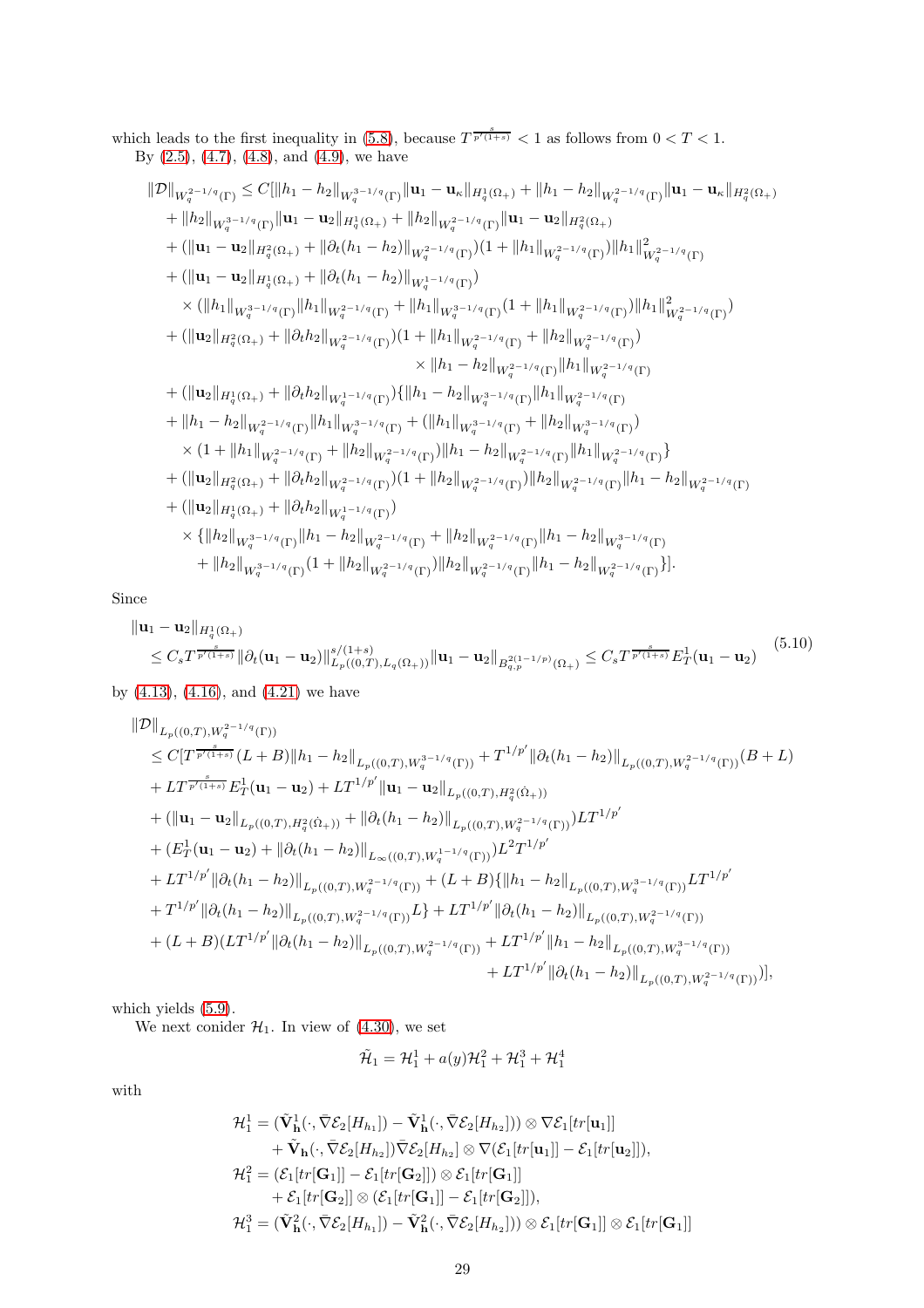$$
+\mathbf{V}_{\mathbf{h}}^{2}(\cdot,\bar{\nabla}\mathcal{E}_{2}[H_{h_2}])\bar{\nabla}\mathcal{E}_{2}[H_{h_2}]\otimes\mathcal{H}_{1}^{2},\mathcal{H}_{1}^{4}=(\tilde{\mathbf{V}}_{s}(\cdot,\bar{\nabla}\mathcal{E}_{2}[H_{h_1}])-\tilde{\mathbf{V}}_{s}(\cdot,\bar{\nabla}\mathcal{E}_{2}[H_{h_2}]))\otimes\bar{\nabla}^{2}\mathcal{E}_{2}[H_{h_1}]+\mathbf{V}_{s}(\cdot,\bar{\nabla}\mathcal{E}_{2}[H_{h_2}])\bar{\nabla}\mathcal{E}_{2}[H_{h_2}]\otimes\bar{\nabla}^{2}(\mathcal{E}_{2}[H_{h_1}]-\mathcal{E}_{2}[H_{h_2}]),
$$

where we have set

$$
\tilde{\mathbf{V}}_{\mathbf{h}}^1(\cdot,\mathbf{K})=\mathbf{V}_{\mathbf{h}}^1(\cdot,\mathbf{K})\mathbf{K},\quad \tilde{\mathbf{V}}_{\mathbf{h}}^2(\cdot,\mathbf{K})=\mathbf{V}_{\mathbf{h}}^2(\cdot,\mathbf{K})\mathbf{K},\quad \tilde{\mathbf{V}}_s(\cdot,\mathbf{K})=\mathbf{V}_s(\cdot,\mathbf{K})\mathbf{K}.
$$

We see that  $\tilde{\mathcal{H}}_1$  is defined for  $t \in \mathbb{R}$  and  $\tilde{\mathcal{H}}_1 = \mathcal{H}_1$  for  $t \in (0, T)$ . Writing

$$
\tilde{\mathbf{V}}_{\mathbf{h}}^1(\cdot, \bar{\nabla} \mathcal{E}_2[H_{h_1}]) - \tilde{\mathbf{V}}_{\mathbf{h}}^1(\cdot, \bar{\nabla} \mathcal{E}_2[H_{h_2}]) = \int_0^1 (d_K \tilde{\mathbf{V}}_{\mathbf{h}}^1)(\cdot, \bar{\nabla} \mathcal{E}_2[H_{h_2}] + \theta \bar{\nabla} (\mathcal{E}_2[H_{h_1}] - \mathcal{E}_2[H_{h_2}])) \, d\theta
$$
\n
$$
\times \bar{\nabla} (\mathcal{E}_2[H_{h_1}] - \mathcal{E}_2[H_{h_2}]),
$$

and since  $\mathcal{E}_2[H_{h_1}] - \mathcal{E}_2[H_{h_2}] = e_T[H_{h_1} - H_{h_2}]$ , by [\(2.5\)](#page-3-7), [\(4.8\)](#page-16-3), [\(4.27\)](#page-20-1), and [\(4.29\)](#page-21-3), and [\(5.6\)](#page-27-0), we have

<span id="page-29-1"></span>
$$
\|e^{-\gamma t}\partial_t(\tilde{\mathbf{V}}^1_{\mathbf{h}}(\cdot,\bar{\nabla}\mathcal{E}_2[H_{h_1}]) - \tilde{\mathbf{V}}^1_{\mathbf{h}}(\cdot,\bar{\nabla}\mathcal{E}_2[H_{h_2}]))\|_{L_{\infty}(\mathbb{R},L_q(\dot{\Omega}))} \n\leq C\{(\|\partial_t\bar{\nabla}\mathcal{E}_2[H_{h_1}]\|_{L_{\infty}(\mathbb{R},L_q(\Omega))} + \|\partial_t\bar{\nabla}\mathcal{E}_2[H_{h_2}]\|_{L_{\infty}(\mathbb{R},L_q(\Omega))})\|h_1 - h_2\|_{L_{\infty}((0,T),W_q^{2-1/q}(\Gamma))} \n+ (\|\bar{\nabla}\mathcal{E}_2[H_{h_1}]\|_{L_{\infty}(\mathbb{R},H_q^1(\Omega))} + \|\bar{\nabla}\mathcal{E}_2[H_{h_2}]\|_{L_{\infty}(\mathbb{R},H_q^1(\Omega))})\|\partial_t(h_1 - h_2)\|_{L_{\infty}((0,T),W_q^{1-1/q}(\Gamma))} \n\leq CLT^{1/p'}(\|\partial_t(h_1 - h_2)\|_{L_p((0,T),W_q^{2-1/q}(\Gamma))} + \|\partial_t(h_1 - h_2)\|_{L_{\infty}((0,T),W_q^{1-1/q}(\Gamma))}\}.
$$
\n(5.11)

And also, by  $(4.29)$  and  $(5.6)$ , we have

$$
\|e^{-\gamma t}(\tilde{\mathbf{V}}_{\mathbf{h}}^{1}(\cdot,\bar{\nabla}\mathcal{E}_{2}[H_{h_{1}}]) - \tilde{\mathbf{V}}_{\mathbf{h}}^{1}(\cdot,\bar{\nabla}\mathcal{E}_{2}[H_{h_{2}}]))\|_{L_{\infty}(\mathbb{R},H_{q}^{1}(\Omega))}
$$
  
\n
$$
\leq C(1 + \|\bar{\nabla}\mathcal{E}_{2}[H_{h_{1}}]\|_{L_{\infty}(\mathbb{R},H_{q}^{1}(\Omega))} + \|\bar{\nabla}\mathcal{E}_{2}[H_{h_{2}}]\|_{L_{\infty}(\mathbb{R},H_{q}^{1}(\Omega))}\| \bar{\nabla}e[H_{h_{1}} - H_{h_{2}}]\|_{L_{\infty}(\mathbb{R},H_{q}^{1}(\Omega))}
$$
  
\n
$$
\leq C T^{1/p'} \|\partial_{t}(h_{1} - h_{2})\|_{L_{p}((0,T),W_{q}^{2-1/q}(\Gamma))}.
$$
\n(5.12)

By Lemma [4.2](#page-21-2) and [\(4.27\)](#page-20-1), we have

<span id="page-29-2"></span>
$$
\|\nabla \mathcal{E}_1[tr[\mathbf{u}_1]]\|_{H^{1/2}_p(\mathbb{R}, L_q(\dot{\Omega}))} + \|\nabla \mathcal{E}_1[tr[\mathbf{u}_1]]\|_{L_p(\mathbb{R}, H^1_q(\dot{\Omega}))}
$$
  
\n
$$
\leq C(\|\mathcal{E}_1[tr[\mathbf{u}_1]]\|_{L_p(\mathbb{R}, H^2_q(\dot{\Omega}))} + \|\partial_t \mathcal{E}_1[tr[\mathbf{u}_1]]\|_{L_p(\mathbb{R}, L_q(\dot{\Omega}))}
$$
  
\n
$$
\leq C(B+L).
$$

Thus, setting

$$
\mathcal{H}_1^{11} = (\tilde{\mathbf{V}}^1_{\mathbf{h}}(\cdot,\bar{\nabla} \mathcal{E}_2[H_{h_1}]) - \tilde{\mathbf{V}}^1_{\mathbf{h}}(\cdot,\bar{\nabla} \mathcal{E}_2[H_{h_2}])) \otimes \nabla \mathcal{E}_1[tr[\mathbf{u}_1]],
$$

by Lemma [4.1](#page-21-0) we have

<span id="page-29-0"></span>
$$
\|e^{-\gamma t} \mathcal{H}_1^{11}\|_{H_p^{1/2}(\mathbb{R}, L_q(\dot{\Omega}))} + \|e^{-\gamma t} \mathcal{H}_1^{11}\|_{L_p((\mathbb{R}, H_q^1(\dot{\Omega}))}
$$
  
\n
$$
\leq CL(B+L)T^{1/p'}(\|\partial_t (h_1 - h_2)\|_{L_p((0,T), W_q^{2-1/q}(\Gamma))} + \|\partial_t (h_1 - h_2)\|_{L_\infty((0,T), W_q^{1-1/q}(\Gamma))}).
$$
\n(5.13)

Noticing that  $\mathcal{E}_1[tr[\mathbf{u}_1]] - \mathcal{E}_1[tr[\mathbf{u}_2]] = e_T[tr[\mathbf{u}_1] - tr[\mathbf{u}_2]],$  by [\(2.49\)](#page-11-1) and Lemma [4.2,](#page-21-2) we have

$$
\|e^{-\gamma t}\nabla(\mathcal{E}_1[tr[\mathbf{u}_1]] - \mathcal{E}_2[tr[\mathbf{u}_2]])\|_{H^{1/2}_p(\mathbb{R}, L_q(\dot{\Omega}))} + \|e^{-\gamma t}\nabla(\mathcal{E}_1[tr[\mathbf{u}_1]] - \mathcal{E}_2[tr[\mathbf{u}_2]])\|_{L_p(\mathbb{R}, H^1_q(\dot{\Omega}))}
$$
  

$$
\leq C(\|\mathbf{u}_1 - \mathbf{u}_2\|_{L_p((0,T), H^2_q(\dot{\Omega}))} + \|\partial_t(\mathbf{u}_1 - \mathbf{u}_2)\|_{L_p((0,T), L_q(\dot{\Omega}))}).
$$

Thus, setting  $\mathcal{H}_1^{12} = \tilde{\mathbf{V}}_h(\cdot, \bar{\nabla} \mathcal{E}_2[H_{h_2}]) \bar{\nabla} \mathcal{E}_2[H_{h_2}] \otimes \nabla (\mathcal{E}_1[tr[\mathbf{u}_1]] - \mathcal{E}_1[tr[\mathbf{u}_2]]),$  by [\(4.31\)](#page-22-0) and Lemma [4.1,](#page-21-0) we have

$$
\|e^{-\gamma t}\mathcal{H}_1^{12}\|_{H_p^{1/2}(\mathbb{R},L_q(\dot{\Omega}))} + \|e^{-\gamma t}\mathcal{H}_1^{12}\|_{L_p(\mathbb{R},H_q^1(\dot{\Omega}))}
$$
  

$$
\leq CLT^{1/(2p')}(\|\mathbf{u}_1-\mathbf{u}_2\|_{L_p((0,T),H_q^2(\dot{\Omega}))} + \|\partial_t(\mathbf{u}_1-\mathbf{u}_2)\|_{L_p((0,T),L_q(\dot{\Omega}))}),
$$

which, combined with [\(5.13\)](#page-29-0), yields that

<span id="page-29-3"></span>
$$
\|e^{-\gamma t} \mathcal{H}_1^1\|_{H_p^{1/2}(\mathbb{R}, L_q(\dot{\Omega}))} + \|e^{-\gamma t} \mathcal{H}_1^1\|_{L_p(\mathbb{R}, H_q^1(\dot{\Omega}))}
$$
  
\n
$$
\leq CL(B+L)T^{1/(2p')} E_T(\mathbf{u}_1 - \mathbf{u}_2, \mathbf{G}_1 - \mathbf{G}_2, h_1 - h_2).
$$
\n(5.14)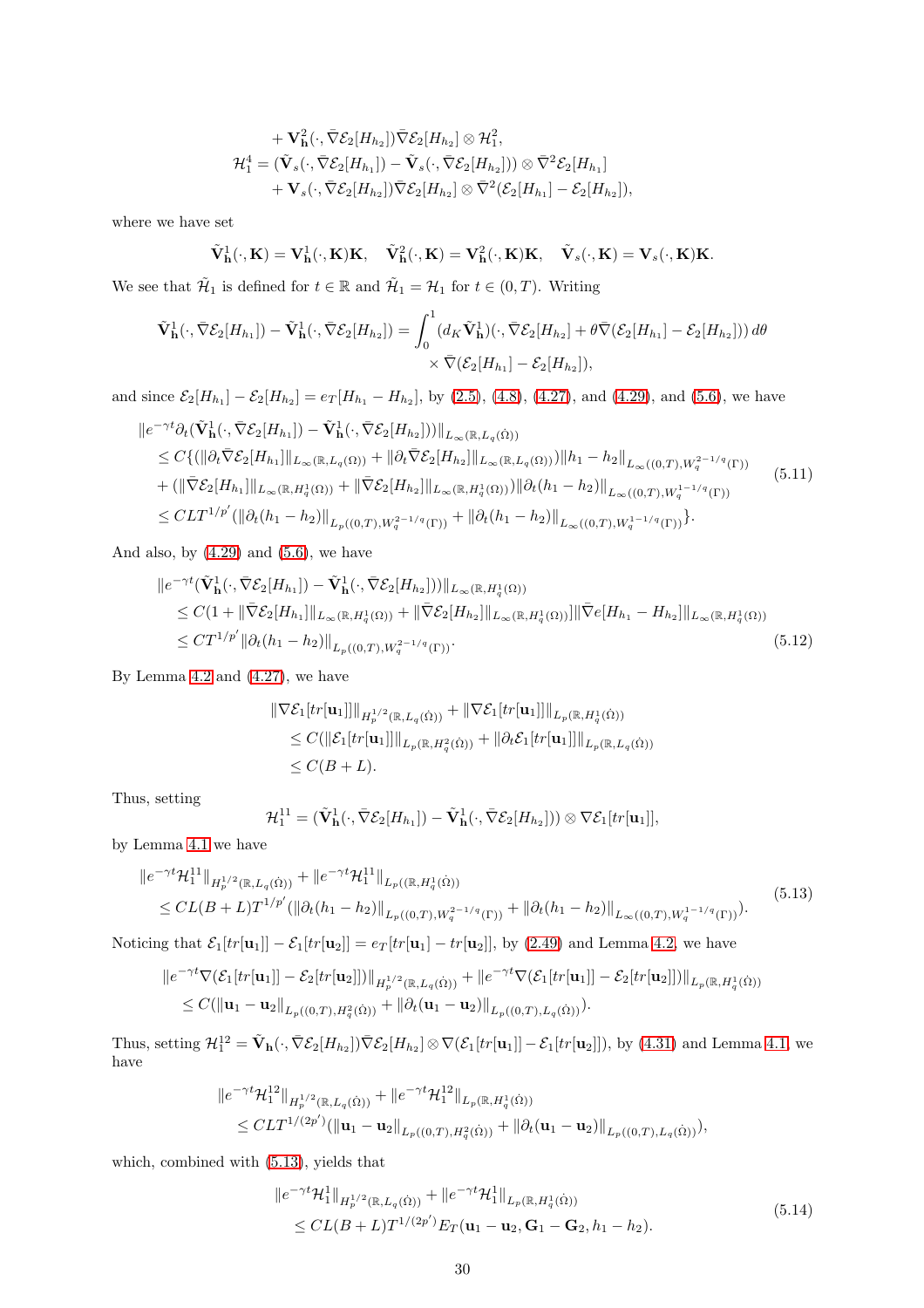We next consider  $\mathcal{H}_1^2$ . Since  $\mathcal{E}_1[tr[\mathbf{G}_1]] - \mathcal{E}_2[tr[\mathbf{G}_2]] = e_T[tr[\mathbf{G}_1] - tr[\mathbf{G}_2]]$ , we have

<span id="page-30-5"></span>
$$
\|e^{-\gamma t}(\mathcal{E}_{1}[tr[\mathbf{G}_{1}]] - \mathcal{E}_{1}[tr[\mathbf{G}_{2}]])\|_{H_{p}^{1}(\mathbb{R},L_{q}(\dot{\Omega}))} \leq C \|\mathbf{G}_{1} - \mathbf{G}_{2}\|_{H_{p}^{1}((0,T),L_{q}(\dot{\Omega}))};
$$
\n
$$
\|e^{-\gamma t}(\mathcal{E}_{1}[tr[\mathbf{G}_{1}]] - \mathcal{E}_{1}[tr[\mathbf{G}_{2}]])\|_{L_{p}(\mathbb{R},L_{q}(\dot{\Omega}))}
$$
\n
$$
\leq CT^{1/p}(\|\mathbf{G}_{1} - \mathbf{G}_{2}\|_{L_{p}((0,T),H_{q}^{2}(\dot{\Omega}))} + \|\partial_{t}(\mathbf{G}_{1} - \mathbf{G}_{2})\|_{L_{p}((0,T),L_{q}(\dot{\Omega}))});
$$
\n
$$
\|e^{-\gamma t}(\mathcal{E}_{1}[tr[\mathbf{G}_{1}]] - \mathcal{E}_{1}[tr[\mathbf{G}_{2}]])\|_{L_{\infty}(\mathbb{R},H_{q}^{1}(\dot{\Omega}))}
$$
\n
$$
\leq \|\mathbf{G}_{1} - \mathbf{G}_{2}\|_{L_{\infty}((0,T),L_{q}(\dot{\Omega}))}^{s/(1+s)}\|\mathbf{G}_{1} - \mathbf{G}_{2}\|_{L_{\infty}((0,T),W_{q}^{s}(\dot{\Omega}))}^{1/(1+s)}
$$
\n
$$
\leq CT^{\frac{s}{p'(1+s)}}(\|\mathbf{G}_{1} - \mathbf{G}_{2}\|_{L_{p}((0,T),H_{q}^{2}(\dot{\Omega}))} + \|\partial_{t}(\mathbf{G}_{1} - \mathbf{G}_{2})\|_{L_{p}((0,T),L_{q}(\dot{\Omega}))}).
$$
\n(5.15)

On the other hand, we have

<span id="page-30-0"></span>
$$
\begin{aligned} \|\mathcal{E}_1[tr[\mathbf{G}_i]]\|_{H_p^1(\mathbb{R}, L_q(\dot{\Omega}))} &\le C(L+B);\\ \|\mathcal{E}_1[tr[\mathbf{G}_i]]\|_{L_p(\mathbb{R}, L_q(\dot{\Omega}))} &\le C(L+B);\\ \|\mathcal{E}_1[tr[\mathbf{G}_i]]\|_{L_\infty(\mathbb{R}, H_q^1(\dot{\Omega}))} &\le C(L+B) \end{aligned} \tag{5.16}
$$

for  $i = 1, 2$ , and therefore by  $(4.34)$  we have

<span id="page-30-1"></span>
$$
||e^{-\gamma t} \mathcal{H}_1^2||_{H^{1/2}_p(\mathbb{R}, L_q(\dot{\Omega}))} \le C(L+B)T^{1/(2p)} E_T^1(\mathbf{G}_1 - \mathbf{G}_2). \tag{5.17}
$$

And also, by [\(4.8\)](#page-16-3), [\(5.16\)](#page-30-0) and [\(4.10\)](#page-17-1), we have

$$
\|e^{-\gamma t}\mathcal{H}_1^2\|_{L_p(\mathbb{R}, H_q^1(\dot{\Omega}))} \leq C(L+B)\|\mathbf{G}_1-\mathbf{G}_2\|_{L_p((0,T), H_q^1(\dot{\Omega}))}
$$
  

$$
\leq C(L+B)T^{1/p}(\|\partial_t(\mathbf{G}_1-\mathbf{G}_2)\|_{L_p((0,T), L_q(\dot{\Omega}))} + \|\mathbf{G}_1-\mathbf{G}_2\|_{L_p((0,T), H_q^2(\dot{\Omega}))}),
$$

which, combined with [\(5.17\)](#page-30-1), yields that

<span id="page-30-3"></span>
$$
||e^{-\gamma t} \mathcal{H}_1^2||_{H_p^{1/2}(\mathbb{R}, L_q(\dot{\Omega}))} + ||e^{-\gamma t} \mathcal{H}_1^2||_{L_p(\mathbb{R}, H_q^1(\dot{\Omega}))} \le C(L+B)T^{1/(2p)} E_T^1(\mathbf{G}_1 - \mathbf{G}_2). \tag{5.18}
$$

Since

$$
\|\mathcal{E}_1[tr[\mathbf{G}_1]] \otimes \mathcal{E}_1[tr[\mathbf{G}_1]]\|_{H^{1/2}_p(\mathbb{R},L_q(\dot{\Omega}))} + \|\mathcal{E}_1[tr[\mathbf{G}_1]] \otimes \mathcal{E}_1[tr[\mathbf{G}_1]]\|_{L_p(\mathbb{R},H^1_q(\dot{\Omega}))} \leq C(L+B)^2,
$$

setting

$$
\mathcal{H}_1^{31} = (\tilde{\mathbf{V}}_{\mathbf{h}}^2(\cdot, \bar{\nabla} \mathcal{E}_2[H_{h_1}]) - \tilde{\mathbf{V}}_{\mathbf{h}}^2(\cdot, \bar{\nabla} \mathcal{E}_2[H_{h_2}])\mathcal{E}_1[tr[\mathbf{G}_1]] \otimes \mathcal{E}_1[tr[\mathbf{G}_1]],
$$

by Lemma [4.1,](#page-21-0) [\(5.11\)](#page-29-1), and [\(5.12\)](#page-29-2), we have

<span id="page-30-2"></span>
$$
\|e^{-\gamma t} \mathcal{H}_1^{31}\|_{H_p^{1/2}(\mathbb{R}, L_q(\dot{\Omega}))} \leq CL(L+B)^2 T^{1/p'} (\|\partial_t (h_1 - h_2)\|_{L_p((0,T), W_q^{2-1/q}(\Gamma))} + \|\partial_t (h_1 - h_2)\|_{L_\infty((0,T), W_q^{1-1/q}(\Gamma))}).
$$
\n(5.19)

By [\(2.5\)](#page-3-7), [\(4.29\)](#page-21-3), [\(4.27\)](#page-20-1), and [\(5.6\)](#page-27-0), we have

$$
\|e^{-\gamma t} \mathcal{H}_1^{31}\|_{L_p(\mathbb{R}, H_q^1(\dot{\Omega}))} \leq C(1 + \|\bar{\nabla}\mathcal{E}_2[H_{h_1}]\|_{L_\infty(\mathbb{R}, H_q^1(\Omega))} + \|\bar{\nabla}\mathcal{E}_2[H_{h_1}]\|_{L_\infty(\mathbb{R}, H_q^1(\Omega))})
$$
  

$$
\times \|\bar{\nabla}e_T[H_{h_1} - H_{h_2}]\|_{L_p((0,T), H_q^1(\dot{\Omega}))} \|\mathcal{E}[tr[\mathbf{G}_1]]\|_{L_\infty(\mathbb{R}, H_q^1(\dot{\Omega}))}^2
$$
  

$$
\leq C(L+B)^2 T^{1/p'} \|\partial_t(h_1 - h_2)\|_{L_p((0,T), W_q^{2-1/q}(\Gamma))},
$$

which, combined with [\(5.19\)](#page-30-2), yields that

<span id="page-30-4"></span>
$$
\|e^{-\gamma t} \mathcal{H}_1^{31}\|_{H_p^{1/2}(\mathbb{R}, L_q(\dot{\Omega}))} + \|e^{-\gamma t} \mathcal{H}_2^{31}\|_{L_p(\mathbb{R}, H_q^1(\dot{\Omega}))}
$$
  
\n
$$
\leq CL(L+B)^2 T^{1/p'} (\|\partial_t (h_1 - h_2)\|_{L_p((0,T), W_q^{2-1/q}(\Gamma))} + \|\partial_t (h_1 - h_2)\|_{L_\infty((0,T), W_q^{1-1/q}(\Gamma))}).
$$
\n(5.20)

Setting  $\mathcal{H}_1^{32} = \mathbf{V}_\mathbf{h}^2(\cdot, \bar{\nabla} \mathcal{E}_2[H_{h_2}]) \bar{\nabla} \mathcal{E}_2[H_{h_2}] \otimes \mathcal{H}_1^2$ , by Lemma [4.1,](#page-21-0) [\(4.31\)](#page-22-0), and [\(5.18\)](#page-30-3), we have

$$
\|e^{-\gamma t}\mathcal{H}_1^{32}\|_{H^{1/2}_p(\mathbb{R},L_q(\dot{\Omega}))}+\|e^{-\gamma t}\mathcal{H}_1^{32}\|_{L_p(\mathbb{R},H^1_q(\dot{\Omega}))}\leq CL(L+B)T^{1/2}E_T^1(\mathbf{G}_1-\mathbf{G}_2),
$$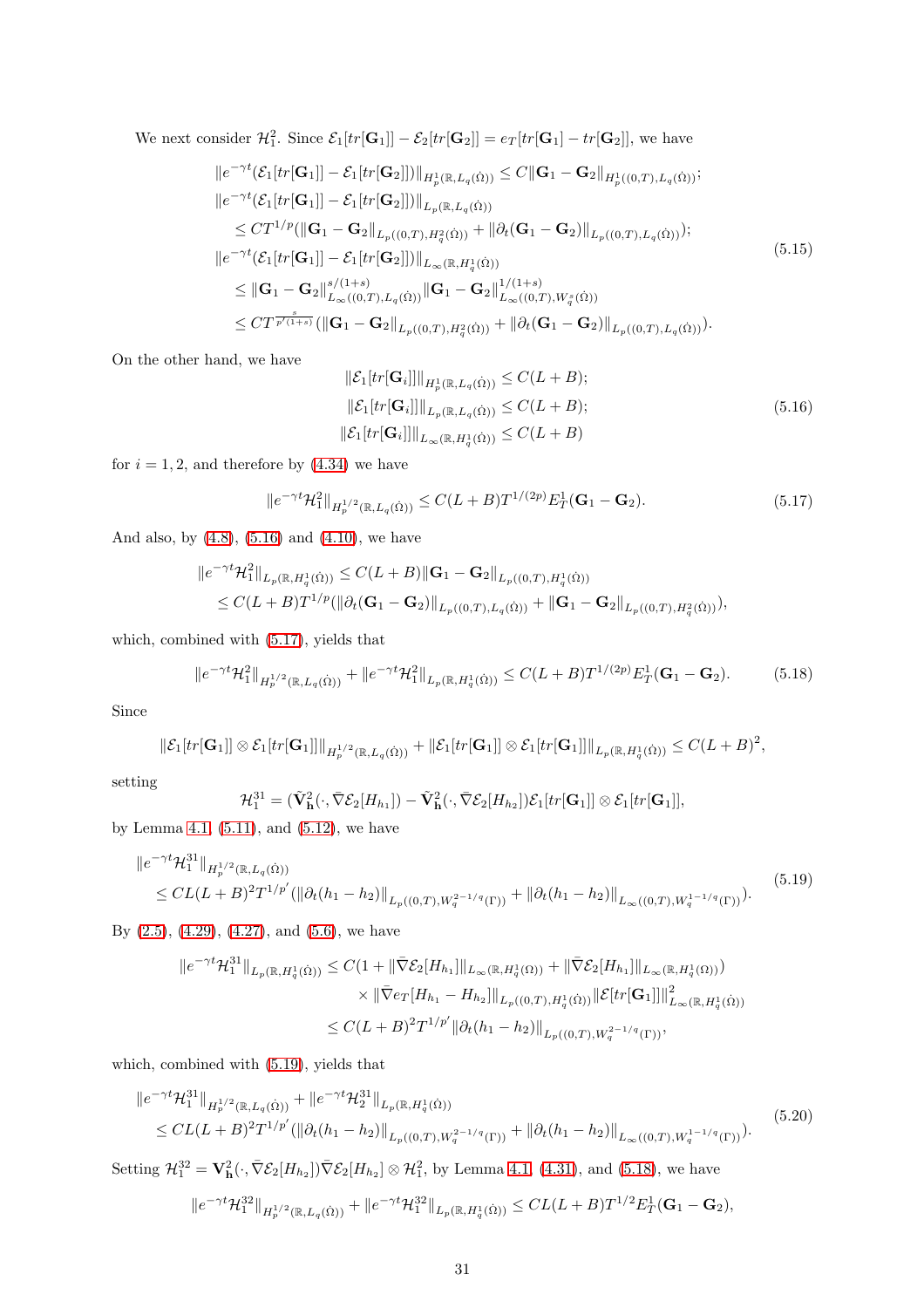where we have used  $1/p + 1/p' = 1$ , which, combined with [\(5.20\)](#page-30-4), yields that

<span id="page-31-0"></span>
$$
||e^{-\gamma t} \mathcal{H}_1^3||_{H_p^{1/2}(\mathbb{R}, L_q(\dot{\Omega}))} + ||e^{-\gamma t} \mathcal{H}_1^3||_{L_p(\mathbb{R}, H_q^1(\dot{\Omega}))} \leq CL(L+B)^2 T^{1/p'} E_T^1(\mathbf{G}_1 - \mathbf{G}_2),
$$
(5.21)

Since

$$
\begin{split}\n\|\nabla^2 \mathcal{E}_1[H_{h_1}]\|_{H^{1/2}_p(\mathbb{R}, L_q(\dot{\Omega}))} + \|\nabla^2 \mathcal{E}_1[H_{h_1}]\|_{L_p(\mathbb{R}, H^1_q(\dot{\Omega}))} \\
&\leq C(\|h_1\|_{H^1_p((0,T), W_q^{2-1/q}(\Gamma))} + \|h_1\|_{L_p((0,T), W_q^{3-1/q}(\Gamma))} \\
&\quad + \|T_h(\cdot)h_0\|_{H^1_p((0,\infty), H^2_q(\dot{\Omega}))} + \|T_h(\cdot)h_0\|_{L_p((0,\infty), H^3_q(\ddot{\Omega}))} \\
&\leq C(L + \epsilon) \leq 2CL; \\
\|e^{-\gamma t}\nabla^2 (\mathcal{E}_1[H_{h_1}] - \mathcal{E}_2[H_{h_2}])\|_{H^{1/2}_p(\mathbb{R}, L_q(\dot{\Omega}))} + \|e^{-\gamma t}\nabla^2 (\mathcal{E}_1[H_{h_1}] - \mathcal{E}_2[H_{h_2}])\|_{L_p(\mathbb{R}, H^1_q(\dot{\Omega}))} \\
&\leq C(\|h_1 - h_2\|_{H^1_p((0,T), W_q^{2-1/q}(\Gamma))} + \|h_1 - h_2\|_{L_p((0,T), W_q^{3-1/q}(\Gamma))}),\n\end{split}
$$

by Lemma [4.1,](#page-21-0) [\(4.31\)](#page-22-0), [\(5.11\)](#page-29-1), and [\(5.12\)](#page-29-2), we have

$$
||e^{-\gamma t} \mathcal{H}_1^4||_{H_p^{1/2}(\mathbb{R}, L_q(\dot{\Omega}))} + ||e^{-\gamma t} \mathcal{H}_1^4||_{L_p(\mathbb{R}, H_q^1(\dot{\Omega}))}
$$
  
\n
$$
\leq CL^2 T^{1/(2p')} (E_T^2(h_1 - h_2) + ||\partial_t(h_1 - h_2)||_{L_\infty((0,T), W_q^{1-1/q}(\Gamma))}),
$$

which, combined with [\(5.14\)](#page-29-3), [\(5.18\)](#page-30-3), and [\(5.21\)](#page-31-0), yields that

<span id="page-31-1"></span>
$$
\|e^{-\gamma t}\tilde{\mathcal{H}}_1\|_{H^{1/2}_p(\mathbb{R},L_q(\dot{\Omega}))} + \|e^{-\gamma t}\tilde{\mathcal{H}}_1\|_{L_p(\mathbb{R},H^1_q(\dot{\Omega}))}
$$
  
\n
$$
\leq CL(B+L)^2T^{1/(2p)}E_T(\mathbf{u}_1-\mathbf{u}_2,\mathbf{G}_1-\mathbf{G}_2,h_1-h_2),
$$
\n(5.22)

where we have used the fact that  $1/p < 1/p'$ .

We now consider  $\mathfrak g$  and  $\mathcal G$ . In view of [\(4.42\)](#page-23-6), we set

$$
\tilde{g} = \mathcal{G}_1(\bar{\nabla}\mathcal{E}_2[H_{h_1}])\bar{\nabla}\mathcal{E}_2[H_{h_1}] \otimes \nabla \mathcal{E}_1[\mathbf{u}_1] - \mathcal{G}_1(\bar{\nabla}\mathcal{E}_2[H_{h_2}])\bar{\nabla}\mathcal{E}_2[H_{h_2}] \otimes \nabla \mathcal{E}_1[\mathbf{u}_2],
$$
  

$$
\tilde{\mathcal{G}} = \mathcal{G}_2(\bar{\nabla}\mathcal{E}_2[H_{h_1}])\bar{\nabla}\mathcal{E}_2[H_{h_1}] \otimes \mathcal{E}_1[\mathbf{u}_1] - \mathcal{G}_2(\bar{\nabla}\mathcal{E}_2[H_{h_2}])\bar{\nabla}\mathcal{E}_2[H_{h_2}] \otimes \mathcal{E}_1[\mathbf{u}_2].
$$

And then,  $\tilde{\mathfrak{g}}$  and  $\tilde{\mathcal{G}}$  are defined for  $t \in \mathbb{R}$  and  $\mathfrak{g} = \tilde{\mathfrak{g}}$  and  $\mathcal{G} = \tilde{\mathcal{G}}$  for  $t \in (0, T)$ . Employing the same argument as in proving [\(5.14\)](#page-29-3), we have

<span id="page-31-2"></span>
$$
\|e^{-\gamma t}\tilde{\mathfrak{g}}\|_{H^{1/2}_p(\mathbb{R}, L_q(\dot{\Omega}))} + \|e^{-\gamma t}\tilde{\mathfrak{g}}\|_{L_p(\mathbb{R}, H^1_q(\dot{\Omega}))}
$$
  
\$\leq CL(B+L)T^{1/(2p')}E\_T(\mathbf{u}\_1-\mathbf{u}\_2, \mathbf{G}\_1-\mathbf{G}\_2, h\_1-h\_2).\$ (5.23)

To estimate  $\tilde{\mathcal{G}}$ , we write  $\tilde{\mathcal{G}} = G_1 + G_2$  with

$$
G_1 = (\tilde{G}_2(\bar{\nabla} \mathcal{E}_2[H_{h_1}]) - \tilde{G}_2[\bar{\nabla} \mathcal{E}_2[H_{h_2}])) \otimes \mathcal{E}_1[\mathbf{u}_1],
$$
  
\n
$$
G_2 = \mathcal{G}_2(\bar{\nabla} \mathcal{E}_2[H_{h_2}]) \bar{\nabla} \mathcal{E}_2[H_{h_2}] \otimes (\mathcal{E}_1[\mathbf{u}_1] - \mathcal{E}_2[\mathbf{u}_2]),
$$

where we have set  $\tilde{\mathcal{G}}_2(\mathbf{K}) = \tilde{\mathcal{G}}_2(\mathbf{K})\mathbf{K}$ . To estimate  $\partial_t G_1$ , we write

$$
\partial_t G_1 = \int_0^1 (d_{\mathbf{K}} \tilde{\mathcal{G}}_2)(\bar{\nabla} \mathcal{E}_2[H_{h_2}] + \theta \bar{\nabla} (\mathcal{E}_2[H_{h_1}] - \mathcal{E}_2[H_{h_2}]) d\theta \bar{\nabla} (\mathcal{E}_2[H_{h_1}] - \mathcal{E}_2[H_{h_2}]) \otimes \partial_t \mathcal{E}_1[\mathbf{u}_1]
$$
  
+ 
$$
\left( \int_0^1 (d_{\mathbf{K}} \tilde{\mathcal{G}}_2)(\bar{\nabla} \mathcal{E}_2[H_{h_2}] + \theta \bar{\nabla} (\mathcal{E}_2[H_{h_1}] - \mathcal{E}_2[H_{h_2}]) d\theta \bar{\nabla} \partial_t (\mathcal{E}_2[H_{h_1}] - \mathcal{E}_2[H_{h_2}]) \right) \otimes \mathcal{E}_1[\mathbf{u}_1]
$$
  
+ 
$$
\left( \int_0^1 (d_{\mathbf{K}}^2 \tilde{\mathcal{G}}_2)(\bar{\nabla} \mathcal{E}_2[H_{h_2}] + \theta \bar{\nabla} (\mathcal{E}_2[H_{h_1}] - \mathcal{E}_2[H_{h_2}])] \partial_t ((1 - \theta) \bar{\nabla} \mathcal{E}_2[H_{h_2}] + \theta \bar{\nabla} \mathcal{E}_2[H_{h_1}]) d\theta \right)
$$
  

$$
\otimes \bar{\nabla} (\mathcal{E}_2[H_{h_1}] - \mathcal{E}_2[H_{h_2}]) \otimes \mathcal{E}_1[\mathbf{u}_1].
$$

By  $(4.28)$ ,  $(4.8)$ ,  $(2.5)$ ,  $(4.27)$ , and  $(5.6)$ , we have

$$
||e^{-\gamma t} \partial_t G_1||_{L_p(\mathbb{R}, L_q(\dot{\Omega}))}
$$
  
\$\leq C{\|h\_1 - h\_2\|\_{L\_\infty((0,T), W\_q^{2-1/q}(\Gamma))} \|\partial\_t \mathcal{E}\_1[\mathbf{u}\_1]\|\_{L\_p(\mathbb{R}, L\_q(\dot{\Omega}))}\$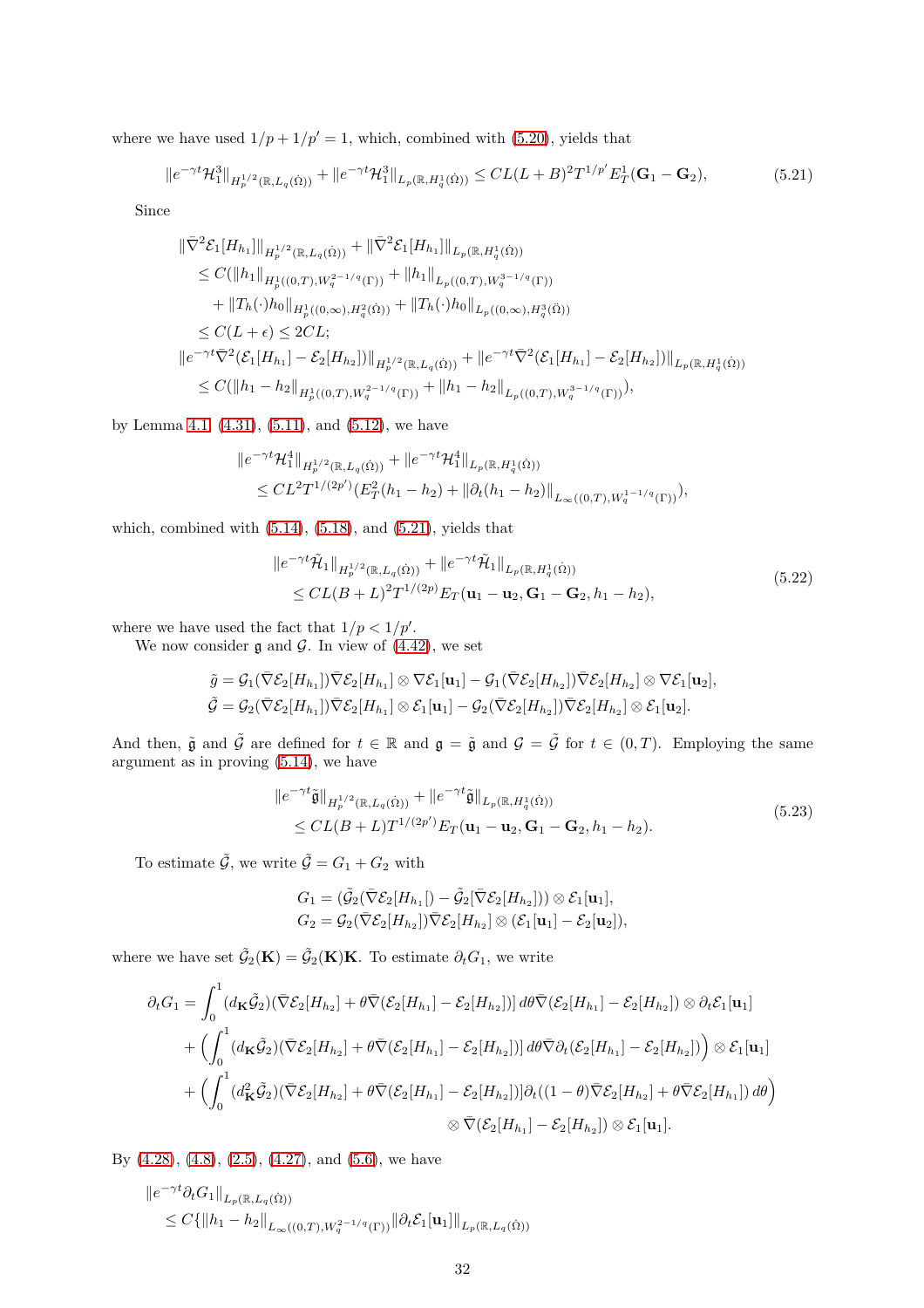+
$$
T^{1/p} \|\partial_t (h_1 - h_2)\|_{L_{\infty}((0,T),W_q^{1-1/q}(\Gamma)} \|\mathcal{E}_1[\mathbf{u}_1]\|_{L_{\infty}((0,T),H_q^1(\Omega))}
$$
  
+
$$
T^{1/p} (\|\partial_t \mathcal{E}_2[H_{h_1}]\|_{L_{\infty}(\mathbb{R},W_q^{1-1/q}(\Gamma))} + \|\partial_t \mathcal{E}_2[H_{h_2}]\|_{L_{\infty}(\mathbb{R},W_q^{1-1/q}(\Gamma))})
$$
  

$$
\times \|h_1 - h_2\|_{L_{\infty}((0,T),W_q^{2-1/q}(\Gamma))} \|\mathcal{E}_1[\mathbf{u}_1]\|_{L_{\infty}((0,T),H_q^1(\Omega))}
$$
  

$$
\leq C\{T^{1/p'} \|\partial_t (h_1 - h_2)\|_{L_p((0,T),W_q^{2-1/q}(\Gamma))} (L + B)
$$
  
+
$$
TL \|\partial_t (h_1 - h_2)\|_{L_{\infty}((0,T),W_q^{2-1/q}(\Gamma))} (L + B)
$$
  
+
$$
T^{1/p} \|\partial_t (h_1 - h_2)\|_{L_{\infty}((0,T),W_q^{1-1/q}(\Gamma))} (L + B)
$$
  

$$
\leq CT^{1/p} (L + B) (\|\partial_t (h_1 - h_2)\|_{L_p((0,T),W_q^{2-1/q}(\Gamma))} + \|\partial_t (h_1 - h_2)\|_{L_{\infty}((0,T),W_q^{1-1/q}(\Gamma))}), \qquad (5.24)
$$

where we have used  $T^{1/p'} L \leq 1$ . Since  $\mathcal{E}_1[\mathbf{u}_1] - \mathcal{E}_2[\mathbf{u}_2] = e_T[\mathbf{u}_1 - \mathbf{u}_2]$ , writing

<span id="page-32-0"></span>
$$
\partial_t G_2 = \mathcal{G}_2(\nabla \mathcal{E}_2[H_{h_2}]) \nabla \mathcal{E}_2[H_{h_2}] \otimes \partial_t e_T[\mathbf{u}_1 - \mathbf{u}_2] + \mathcal{G}_2(\nabla \mathcal{E}_2[H_{h_2}]) \nabla \partial_t \mathcal{E}_2[H_{h_2}] \otimes e_T[\mathbf{u}_1 - \mathbf{u}_2] + (d_{\mathbf{K}}\mathcal{G}_2)(\nabla \mathcal{E}_2[H_{h_2}]) \partial_t \nabla \mathcal{E}_2[H_{h_2}] \otimes \nabla \mathcal{E}_2[H_{h_2}] \otimes e_T[\mathbf{u}_1 - \mathbf{u}_2],
$$

by [\(4.28\)](#page-21-1), [\(4.29\)](#page-21-3), [\(4.27\)](#page-20-1), and [\(5.10\)](#page-28-0)

$$
\|e^{-\gamma t}\partial_t G_2\|_{L_p(\mathbb{R}, L_q(\dot{\Omega}))}
$$
  
\n
$$
\leq CLT^{1/p'}\|\partial_t (\mathbf{u}_1 - \mathbf{u}_2)\|_{L_p((0,T), L_q(\dot{\Omega}))} + \|\partial_t \mathcal{E}_2[H_{h_2}]\|_{L_p(\mathbb{R}, W_q^{2-1/q}(\Gamma))} \|\mathbf{u}_1 - \mathbf{u}_2\|_{L_\infty((0,T), L_q(\dot{\Omega}))}
$$
  
\n
$$
\leq C\{LT^{1/p'}\|\partial_t (\mathbf{u}_1 - \mathbf{u}_2)\|_{L_p((0,T), L_q(\dot{\Omega}))} + T^{\frac{s}{p'(1+s)}}LE_T^1(\mathbf{u}_1 - \mathbf{u}_2)\},
$$

which, combined with [\(5.24\)](#page-32-0), yields that

<span id="page-32-1"></span>
$$
\|e^{-\gamma t}\partial_t \tilde{\mathcal{G}}\|_{L_p(\mathbb{R}, L_q(\dot{\Omega}))} \le C(L+B)T^{\frac{s}{p'(1+s)}}E_T(\mathbf{u}_1-\mathbf{u}_2, \mathbf{G}_1-\mathbf{G}_2, h_1-h_2). \tag{5.25}
$$

Applying Theorem [3.3](#page-15-2) to equations  $(5.4)$  and using  $(5.7)$ ,  $(5.9)$ ,  $(5.22)$ ,  $(5.23)$ , and  $(5.25)$ , we have

<span id="page-32-2"></span>
$$
E_T(\mathbf{v}_1 - \mathbf{v}_2) + E_T^2(\rho_1 - \rho_2) \le C(1 + \gamma_1^{1/2})e^{\gamma_1}L^3T^{\frac{s}{p'(1+s)}}E_T(\mathbf{u}_1 - \mathbf{u}_2, \mathbf{G}_1 - \mathbf{G}_2, h_1 - h_2),\tag{5.26}
$$

provided that  $LT^{1/p'} \leq 1, 0 < T = \kappa = \epsilon < 1$ , and  $L > B \geq 1$ . Moreover, by the third equation of  $(5.4)$ ,  $(5.8)$ , and  $(2.42)$ , we have

$$
\begin{aligned} \left\| \partial_t (\rho_1 - \rho_2) \right\|_{L_\infty((0,T),W_q^{1-1/q}(\Gamma))} &\leq C (B \|\rho_1 - \rho_2\|_{L_\infty((0,T),W_q^{2-1/q}(\Gamma))} + \left\| \mathbf{v}_1 - \mathbf{v}_2 \right\|_{L_\infty((0,T),H_q^1(\Omega))} \\ &+ T^{1/p'}(L+B) E_T (\mathbf{u}_1 - \mathbf{u}_2, \mathbf{G}_1 - \mathbf{G}_2, h_1 - h_2)) \\ &\leq C (B T^{1/p'} \|\partial_t (\rho_1 - \rho_2)\|_{L_p((0,T),W_q^{2-1/q}(\Gamma))} + \|\mathbf{v}_1 - \mathbf{v}_2\|_{L_\infty((0,T),H_q^1(\Omega))} \\ &+ T^{1/p'}(L+B) E_T (\mathbf{u}_1 - \mathbf{u}_2, \mathbf{G}_1 - \mathbf{G}_2, h_1 - h_2)) \end{aligned}
$$

which, combined with [\(5.26\)](#page-32-2) and  $BT^{1/p'} \leq 1$ , yields that

<span id="page-32-4"></span>
$$
E_T^1(\mathbf{v}_1 - \mathbf{v}_2) + E_T^2(\rho_1 - \rho_2) + ||\partial_t(\rho_1 - \rho_2)||_{L_\infty((0,T),W_q^{1-1/q}(\Gamma))}
$$
  
\n
$$
\leq C((1 + \gamma_1^{1/2})e^{\gamma_1}L^3T^{\frac{s}{p'(1+s)}} + (L + B)T^{1/p'})E_T(\mathbf{u}_1 - \mathbf{u}_2, \mathbf{G}_1 - \mathbf{G}_2, h_1 - h_2)
$$
(5.27)  
\n
$$
\leq M_2L^3T^{\frac{s}{p'(1+s)}}E_T(\mathbf{u}_1 - \mathbf{u}_2, \mathbf{G}_1 - \mathbf{G}_2, h_1 - h_2)
$$

with some constant  $M_2$  depending on  $s \in (0, 1 - 2/p)$  and  $\gamma_1 > 0$  provided that  $LT^{1/p'} \leq 1, 1 \leq B \leq L$ , and  $0 < T = \kappa = \epsilon < 1$ .

We now consider  $\tilde{\mathbf{H}} = \mathbf{H}_1 - \mathbf{H}_2$ . We first consider  $\mathcal{F}_2$ . In view of [\(2.25\)](#page-6-5), we may write

$$
\mathbf{f}_2(\mathbf{u},\mathbf{G},H_\rho)=\mathbf{V_h^2}(\bar{\nabla}H_\rho)\mathbf{f}_4(\mathbf{u},\mathbf{G},H_\rho)
$$

with

$$
\mathbf{f}_4(\mathbf{u},\mathbf{G},H_\rho)=(\nabla\mathbf{G}\otimes\partial_t H_\rho+\bar{\nabla}H_\rho\otimes\nabla^2\mathbf{G}+\bar{\nabla}^2H_\rho\otimes\nabla\mathbf{G}+\nabla\mathbf{u}\otimes\mathbf{G}+\mathbf{u}\otimes\nabla\mathbf{G},
$$

where  $V_f^2(K)$  is some matrix of smooth funtions of K for  $|K| < \delta$ . And then, employing the same argument as in proving [\(5.7\)](#page-27-3), we have

<span id="page-32-3"></span>
$$
\|\mathcal{F}_2\|_{L_p((0,T),L_q(\dot{\Omega}))} \le CT^{1/p}(L+B)E_T(\mathbf{u}_1 - \mathbf{u}_2, \mathbf{G}_1 - \mathbf{G}_2, h_1 - h_2)
$$
(5.28)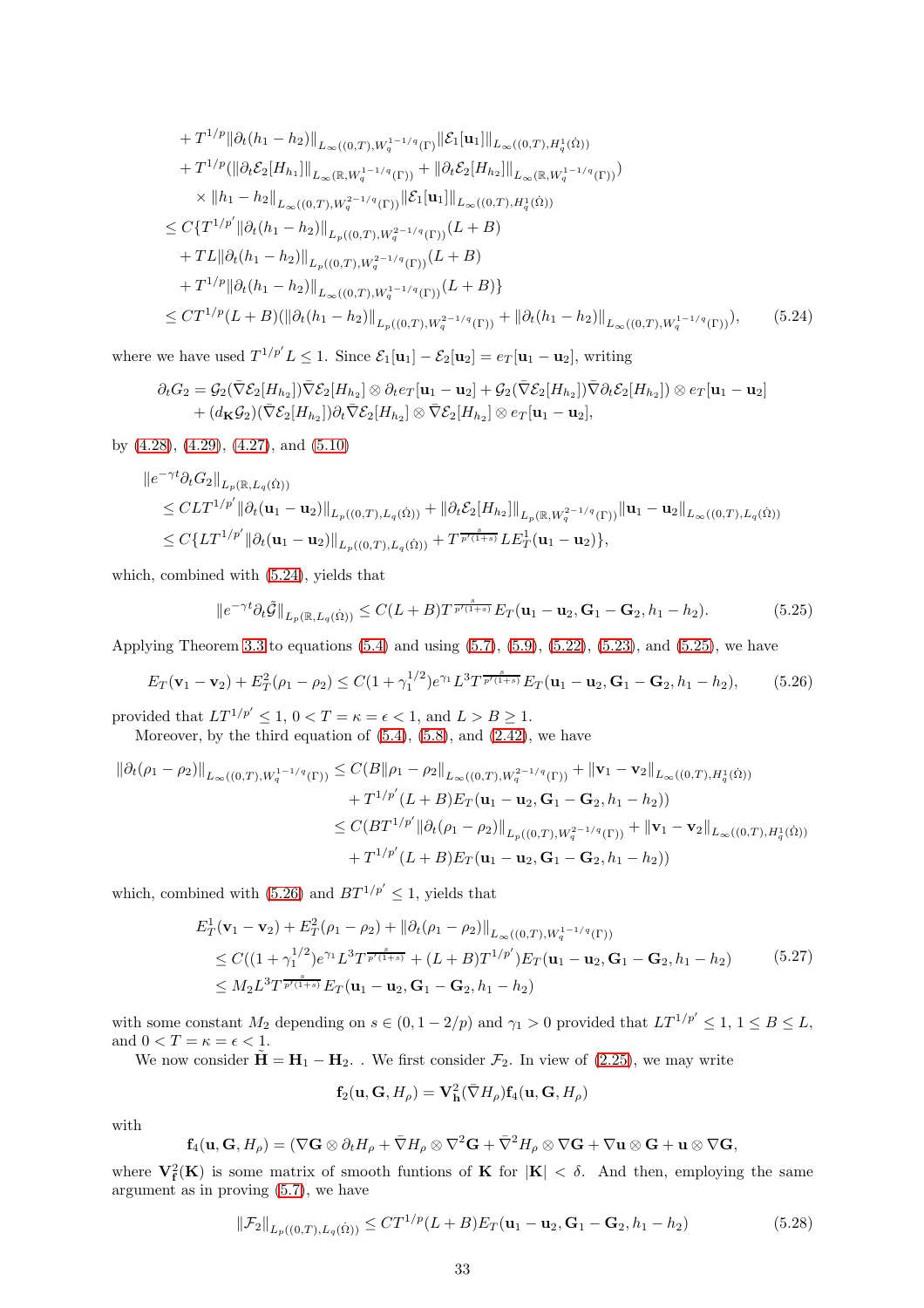provided that  $T^{1/p'} L \leq 1, 1 < B \leq L$ , and  $0 < T = \epsilon = \kappa < 1$ .

Concerning  $\mathcal{H}_2$  and  $\mathcal{H}_3$ , in view of [\(4.48\)](#page-24-3), we define  $\tilde{\mathcal{H}}_2$  and  $\tilde{\mathcal{H}}_3$  by setting  $\tilde{\mathcal{H}}_2 = \mathcal{B}_1 + b(y)\mathcal{B}_2 + \mathcal{B}_3$ with

$$
\mathcal{B}_1 = (\tilde{\mathbf{V}}^3_{\mathbf{h}}(\cdot, \bar{\nabla} \mathcal{E}_2[H_{\rho_1}]) - \tilde{\mathbf{V}}^3_{\mathbf{h}}(\cdot, \bar{\nabla} \mathcal{E}_2[H_{\rho_2}])) \otimes \nabla \mathcal{E}_1[tr[\mathbf{u}_1]] + \mathbf{V}^3_{\mathbf{h}}(\cdot, \bar{\nabla} \mathcal{E}_2[H_{\rho_2}]) \bar{\nabla} \mathcal{E}_{\rho_2}[H_{\rho_2}] \otimes \nabla (\mathcal{E}_1[tr[\mathbf{u}_1]] - \mathcal{E}_1[tr[\mathbf{u}_2]]); \n\mathcal{B}_2 = (\mathcal{E}_1[tr[\mathbf{u}_1]] - \mathcal{E}_1[tr[\mathbf{u}_2]]) \otimes \mathcal{E}_1[tr[\mathbf{G}_1]] + \mathcal{E}_1[tr[\mathbf{u}_2]] \otimes (\mathcal{E}_1[tr[\mathbf{G}_1]] - \mathcal{E}_1[tr[\mathbf{G}_2]]); \n\mathcal{B}_3 = (\tilde{\mathbf{V}}^4_{\mathbf{h}}(\cdot, \bar{\nabla} \mathcal{E}_2[H_{\rho_1}]) - \tilde{\mathbf{V}}^4_{\mathbf{h}}(\cdot, \bar{\nabla} \mathcal{E}_2[H_{\rho_2}])) \mathcal{E}_1[tr[\mathbf{u}_1]] \otimes \mathcal{E}_1[tr[\mathbf{G}_1]] + \mathbf{V}^4_{\mathbf{h}}(\cdot, \bar{\nabla} \mathcal{E}_2[H_{\rho_2}]) \bar{\nabla} \mathcal{E}_2[H_{\rho_2}] \otimes \mathcal{B}_2,
$$

where we have set

$$
\tilde{\mathbf{V}}^3_{\mathbf{h}}(\cdot,\mathbf{K})=\mathbf{V}^3_{\mathbf{h}}(\cdot,\mathbf{K})\mathbf{K},\quad \tilde{\mathbf{V}}^4_{\mathbf{h}}(\cdot,\mathbf{K})=\mathbf{V}^4_{\mathbf{h}}(\cdot,\mathbf{K})\mathbf{K};
$$

and

$$
\tilde{\mathcal{H}}_3 = -\mu \sum_{j,k=1}^N (\tilde{V}_{0jk}(\nabla \mathcal{E}_2[H_{\rho_1}]) - \tilde{V}_{0jk}(\nabla \mathcal{E}_2[h_{\rho_2}])) \frac{\partial}{\partial y_k} \mathcal{E}_1[tr[\mathbf{u}_1]]_j \n- \sum_{j,k=1}^N V_{0jk}(\nabla \mathcal{E}_2[H_{\rho_2}]) \nabla \mathcal{E}_2[H_{\rho_2}] \frac{\partial}{\partial y_k} (\mathcal{E}_1[tr[\mathbf{u}_1]]_j - \mathcal{E}_1[tr[\mathbf{u}_2]]_j).
$$

Obviously,  $\tilde{\mathcal{H}}_i$  are defined for  $t \in \mathbb{R}$ , and  $\tilde{\mathcal{H}}_i = \mathcal{H}_i$  for  $t \in (0,T)$  for  $i = 3,4$ . Employing the same argument as in proving [\(5.14\)](#page-29-3) and [\(5.22\)](#page-31-1), we have

<span id="page-33-0"></span>
$$
\|e^{-\gamma t}\tilde{\mathcal{H}}_{3}\|_{H_{p}^{1/2}(\mathbb{R},L_{q}(\dot{\Omega}))} + \|e^{-\gamma t}\tilde{\mathcal{H}}_{3}\|_{L_{p}(\mathbb{R},H_{q}^{1}(\dot{\Omega}))}
$$
\n
$$
\leq CL(B+L)T^{1/(2p')}E_{T}(\mathbf{u}_{1}-\mathbf{u}_{2},\mathbf{G}_{1}-\mathbf{G}_{2},h_{1}-h_{2});
$$
\n
$$
\|e^{-\gamma t}\tilde{\mathcal{H}}_{2}\|_{H_{p}^{1/2}(\mathbb{R},L_{q}(\dot{\Omega}))} + \|e^{-\gamma t}\tilde{\mathcal{H}}_{2}\|_{L_{p}(\mathbb{R},H_{q}^{1}(\dot{\Omega}))}
$$
\n
$$
\leq CL(B+L)^{2}T^{1/(2p)}E_{T}(\mathbf{u}_{1}-\mathbf{u}_{2},\mathbf{G}_{1}-\mathbf{G}_{2},h_{1}-h_{2})
$$
\n(5.29)

provided that  $T^{1/p'} L \leq 1$  and  $0 < \epsilon = T < 1, 1 \leq L$ , and  $1 \leq B$ .

We finally consider  $\mathcal{K}_1$  and  $\mathcal{K}_2$ . As was mentioned in [\(4.28\)](#page-21-1), we may assume that

$$
\sup_{t\in\mathbb{R}}\|\mathcal{E}_2[H_{\rho_i}]\|_{H^1_\infty(\Omega)}\leq \delta\quad(i=1,2).
$$

In view of [\(4.54\)](#page-25-7), we set  $\tilde{\mathcal{K}} = \tilde{\mathcal{K}}_1 + \tilde{\mathcal{K}}_2$  with

$$
\tilde{\mathcal{K}}_1 = (\tilde{\mathbf{V}}^5_{\mathbf{k}}(\cdot \bar{\nabla} \mathcal{E}_2[H_{\rho_1}]) - \tilde{\mathbf{V}}^5_{\mathbf{k}}(\cdot \bar{\nabla} \mathcal{E}_2[H_{\rho_2}])) \otimes \mathcal{E}_1[tr[\mathbf{G}_1]] \n\tilde{\mathcal{K}}_2 = \mathbf{V}^5_{\mathbf{k}}(\cdot, \bar{\nabla} \mathcal{E}_2[H_{\rho_2}]) \bar{\nabla} \mathcal{E}_2[H_{\rho_2}] \otimes (\mathcal{E}_1[tr[\mathbf{G}_1]] - \mathcal{E}_2[tr[\mathbf{G}_2]]),
$$

where we have set  $\tilde{\mathbf{V}}_{\mathbf{k}}^{5}(\cdot,\mathbf{K})=\mathbf{V}_{\mathbf{k}}^{5}(\cdot,\mathbf{K})\mathbf{K}$ . Obviously,  $\tilde{\mathcal{K}}$  is defined for  $t \in \mathbb{R}$  and  $\tilde{\mathcal{K}}=(\mathcal{K}_{1},\mathcal{K}_{2})$  for  $t \in (0, T)$ . To estimate  $\tilde{\mathcal{K}}_1$ , we write

$$
\tilde{\mathbf{V}}_{\mathbf{k}}^{5}(\cdot,\bar{\nabla}\mathcal{E}_{2}[H_{\rho_{1}}])-\tilde{\mathbf{V}}_{\mathbf{k}}^{5}(\cdot,\bar{\nabla}\mathcal{E}_{2}[H_{\rho_{2}}])
$$
\n
$$
=\int_{0}^{1}(d_{\mathbf{K}}\tilde{\mathbf{V}}_{\mathbf{k}}^{5})(\cdot,\bar{\nabla}\mathcal{E}_{2}[H_{\rho_{2}}]+\theta\bar{\nabla}(\mathcal{E}_{2}[H_{\rho_{1}}]-\mathcal{E}_{2}[H_{\rho_{2}}]))\,d\theta\bar{\nabla}e_{T}[H_{\rho_{1}}-H_{\rho_{2}}],
$$

and then by [\(4.9\)](#page-17-4) we have

$$
\label{eq:21} \begin{split} \|\tilde{\mathcal{K}}_1\|_{H^2_q(\dot{\Omega})} \\ &\leq C\{\|\mathcal{E}_1[tr[\mathbf{G}_1]]\|_{H^2_q(\dot{\Omega})}\|\bar{\nabla} e_T[H_{\rho_1} - H_{\rho_2}]\|_{H^1_q(\dot{\Omega})} + \|\mathcal{E}_1[tr[\mathbf{G}_1]]\|_{H^1_q(\dot{\Omega})}\|\bar{\nabla} e_T[H_{\rho_1} - H_{\rho_2}]\|_{H^2_q(\Omega)} \\ &+ (\|\bar{\nabla} \mathcal{E}_2[H_{\rho_1}]\|_{H^2_q(\Omega)} + \|\bar{\nabla} \mathcal{E}_2[H_{\rho_2}]\|_{H^2_q(\Omega)}) (1 + \|\bar{\nabla} \mathcal{E}_2[H_{\rho_1}]\|_{H^1_q(\Omega)} + \|\bar{\nabla} \mathcal{E}_2[H_{\rho_2}]\|_{H^1_q(\Omega)}) \\ &\qquad \qquad \times \|\bar{\nabla} e_T[H_{\rho_1} - H_{\rho_2}]\|_{H^1_q(\Omega)}\|\mathcal{E}_1[tr[\mathbf{G}_1]]\|_{H^1_q(\dot{\Omega})}\}. \end{split}
$$

Noting that  $e_T[H_{\rho_1} - H_{\rho_2})$  vanishes for  $t \notin (0, 2T)$ , we have

$$
\|\bar{\nabla} (H_{\rho_1} - H_{\rho_2})\|_{L_\infty(\mathbb{R}, H^1_q(\Omega)} \leq C T^{1/p'} \|\partial_t (\rho_1 - \rho_2)\|_{L_p((0,T), W_q^{2-1/q}(\Gamma))}.
$$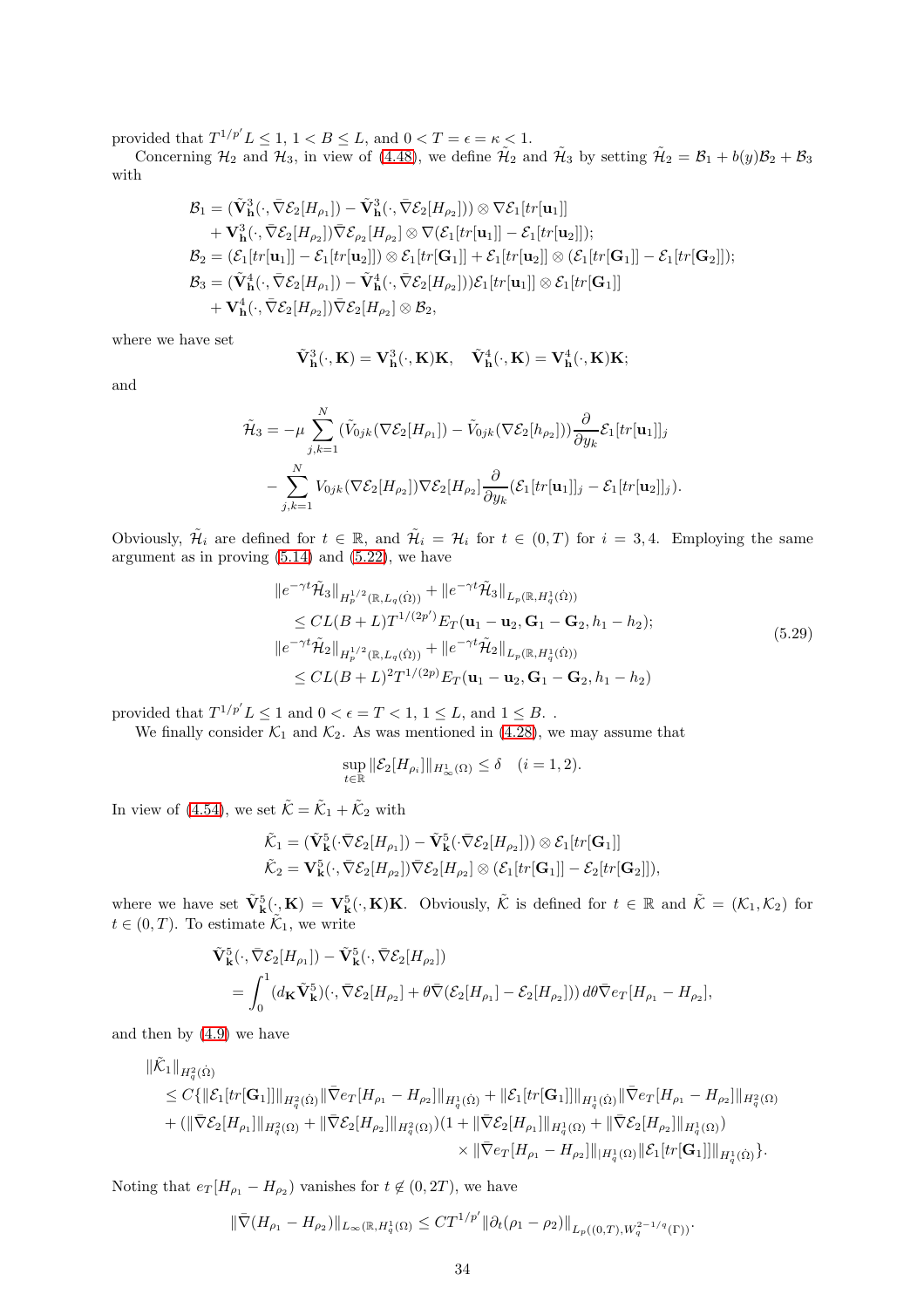Thus, by [\(4.27\)](#page-20-1) and [\(4.53\)](#page-25-1),

$$
||e^{-\gamma t}\tilde{\mathcal{K}}_1||_{L_p(\mathbb{R}, H_q^2(\dot{\Omega}))} \leq C\{T^{1/p'}(L+e^{2(\gamma-\gamma_1)}B)||\partial_t(\rho_1-\rho_2)||_{L_p((0,T),W_q^{2-1/q}(\Gamma))}
$$
  
+  $(Be^{2(\gamma-\gamma_1)} + (L+B)T^{\frac{s}{p'(1+s)}})||\rho_1-\rho_2||_{L_p((0,T),W_q^{3-1/q}(\Gamma))}$   
+  $L(L+B)T^{1/p'}||\partial_t(\rho_1-\rho_2)||_{L_p((0,T),W_q^{2-1/q}(\Gamma))}\}$   
 $\leq C(e^{2(\gamma-\gamma_1)}B + L(L+B)T^{\frac{s}{p'(1+s)}})E_T^2(\rho_1-\rho_2).$ 

Using  $(4.9)$ , we have

$$
\begin{split} \|\tilde{\mathcal{K}}_2\|_{H_q^2(\dot{\Omega})} \\ &\leq C\{\|\bar{\nabla}\mathcal{E}_2[H_{\rho_2}]\|_{H_q^2(\Omega)}\|e_T[tr[\mathbf{G}_1]-tr[\mathbf{G}_2]]\|_{H_q^1(\dot{\Omega})}+\|\bar{\nabla}\mathcal{E}_2[H_{\rho_2}]\|_{H_q^1(\Omega)}\|e_T[tr[\mathbf{G}_1]-tr[\mathbf{G}_2]]\|_{H_q^2(\dot{\Omega})} \\ &+ \|\bar{\nabla}\mathcal{E}_2[H_{\rho_2}]\|_{H_q^2(\Omega)}(1+\|\bar{\nabla}\mathcal{E}_2[H_{\rho_2}]\|_{H_q^1(\Omega)})\|\bar{\nabla}\mathcal{E}_2[H_{\rho_2}]\|_{H_q^1(\Omega)}\|e_T[tr[\mathbf{G}_1]-tr[\mathbf{G}_2]]\|_{H_q^1(\dot{\Omega})}. \end{split}
$$

Employing the same argument as in [\(5.15\)](#page-30-5), we have

$$
||tr[\mathbf{G}_1] - tr[\mathbf{G}_2]||_{L_{\infty}((0,T),H_q^1(\dot{\Omega}))} \leq CT^{\frac{s}{p'(1+s)}} E_T^1(\mathbf{G}_1 - \mathbf{G}_2)
$$

for some  $s \in (0, 1 - 2/p)$ , and so we have

$$
||e^{-\gamma t}\tilde{\mathcal{K}}_2||_{L_p(\mathbb{R}, H_q^2(\dot{\Omega}))} \leq C\{LT^{\frac{s}{p'(1+s)}}E_T^1(\mathbf{G}_1 - \mathbf{G}_2) + LT^{1/p'}\|\mathbf{G}_1 - \mathbf{G}_2\|_{L_p((0,T), H_q^2(\dot{\Omega}))}\}
$$
  

$$
\leq CLT^{\frac{s}{p'(1+s)}}E_T^1(\mathbf{G}_1 - \mathbf{G}_2).
$$

By  $(4.8)$  and  $(4.9)$ , we have

$$
\label{eq:22} \begin{split} &\|\partial_t \tilde{\mathcal{K}}_1\|_{L_q(\dot{\Omega})} \\ &\leq C \{ \big( \|\partial_t \bar{\nabla} \mathcal{E}_2[H_{\rho_1}]\|_{L_q(\dot{\Omega})} + \|\partial_t \bar{\nabla} \mathcal{E}_2[H_{\rho_2}]\|_{L_q(\dot{\Omega})} \big)\|\bar{\nabla} e_T[H_{\rho_1} - H_{\rho_2}]\|_{H^1_q(\dot{\Omega})}\|\mathcal{E}_1[tr[\mathbf{G}_1]]\|_{H^1_q(\dot{\Omega})} \\ &+ \|\partial_t \bar{\nabla} e_T[H_{\rho_1} - H_{\rho_2}]\|_{L_q(\dot{\Omega})}\|\mathcal{E}_1[tr[\mathbf{G}_1]]\|_{H^1_q(\dot{\Omega})} + \|\bar{\nabla} e_T[H_{\rho_1} - H_{\rho_2}]\|_{H^1_q(\dot{\Omega})}\|\partial_t \mathcal{E}_1[tr[\mathbf{G}_1]]\|_{L_q(\dot{\Omega})};\\ &\|\partial_t \tilde{\mathcal{K}}_2\|_{L_q(\dot{\Omega})} \leq C \{ \|\partial_t \bar{\nabla} \mathcal{E}_2[H_{\rho_2}]\|_{L_q(\dot{\Omega})}\|\bar{\nabla} \mathcal{E}_2[H_{\rho_2}]\|_{H^1_q(\dot{\Omega})}\|e_T[tr[\mathbf{G}_1] - tr[\mathbf{G}_2]]\|_{H^1_q(\dot{\Omega})}\\ &+ \|\partial_t \bar{\nabla} \mathcal{E}_2[H_{\rho_2}]\|_{L_q(\dot{\Omega})}\|e_T[tr[\mathbf{G}_1] - tr[\mathbf{G}_2]]\|_{H^1_q(\dot{\Omega})} + \|\bar{\nabla} \mathcal{E}_2[H_{\rho_2}]\|_{H^1_q(\dot{\Omega})}\|\partial_t e_T[tr[\mathbf{G}_1] - tr[\mathbf{G}_2]]\|_{L_q(\dot{\Omega})} \end{split}
$$

Thus, we have

$$
\|e^{-\gamma t}\partial_t \tilde{K}_1\|_{L_p(\mathbb{R},L_q(\dot{\Omega}))} + \|e^{-\gamma t}\partial_t \tilde{K}_2\|_{L_p(\mathbb{R},L_q(\dot{\Omega}))}
$$
  
\n
$$
\leq C\{TL\|\partial_t(\rho_1 - \rho_2)\|_{L_p((0,T),W_q^{2-1/q}(\Gamma))}(B+L) + T^{1/p}\|\partial_t(\rho_1 - \rho_2)\|_{L_\infty((0,T),W_q^{1-1/q}(\Gamma))}(B+L)
$$
  
\n
$$
+ T^{1/p'}\|\partial_t(\rho_1 - \rho_2)\|_{L_p((0,T),W_q^{2-1/q}(\Gamma))}(B+L) + T^{1/p}LT^{\frac{s}{p'(1+s)}}E_T^1(\mathbf{G}_1 - \mathbf{G}_2)
$$
  
\n
$$
+ T^{1/p}LT^{\frac{s}{p'(1+s)}}E_T^1(\mathbf{G}_1 - \mathbf{G}_2) + LT^{1/p'}\|\partial_t(\mathbf{G}_1 - \mathbf{G}_2)\|_{L_p((0,T),L_q(\dot{\Omega}))}\}
$$
  
\n
$$
\leq CT^{1/p}(L+B)(\tilde{E}_T^2(\rho_1 - \rho_2) + E_T^2(\mathbf{G}_1 - \mathbf{G}_2)),
$$

where we have set  $\tilde{E}_T^2(\rho_1-\rho_2) = E_T^2(\rho_1-\rho_2) + ||\partial_t(\rho_1-\rho_2)||_{L_\infty((0,T),W_q^{1-1/q}(\Gamma))}$ . Putting these inequalities together gives that

<span id="page-34-0"></span>
$$
||e^{-\gamma t}\tilde{\mathcal{K}}||_{L_p(\mathbb{R}, H_q^2(\dot{\Omega}))} + ||e^{-\gamma t}\partial_t \tilde{\mathcal{K}}||_{L_p(\mathbb{R}, L_q(\dot{\Omega}))} \leq C(e^{2(\gamma - \gamma_1)}B + L(L+B)T^{\frac{s}{p'(1+s)}})\tilde{E}_T^2(\rho_1 - \rho_2)
$$
  
+  $C(L+B)T^{min(\frac{1}{p'}, \frac{1}{p} + \frac{s}{p'(1+s)})}E_T^1(\mathbf{G}_1 - \mathbf{G}_2).$  (5.30)

Applying Theorem [3.3](#page-15-2) to equations [\(5.5\)](#page-26-1) and using [\(5.28\)](#page-32-3), [\(5.29\)](#page-33-0), and [\(5.30\)](#page-34-0), give that

<span id="page-34-1"></span>
$$
\|e^{-\gamma t}(\mathbf{H}_1 - \mathbf{H}_2)\|_{L_p((0,T),H_q^2(\dot{\Omega}))} + \|e^{-\gamma t}\partial_t(\mathbf{H}_1 - \mathbf{H}_2)\|_{L_p((0,T),L_q(\dot{\Omega}))}
$$
  
\n
$$
\leq Ce^{\gamma_1}\{(B + L(L+B)T^{\frac{s}{p'(1+s)}})\tilde{E}_T^2(\rho_1 - \rho_2) + L(B+L)^2T^{1/(2p)}E_T(\mathbf{u}_1 - \mathbf{u}_2, \mathbf{G}_1 - \mathbf{G}_2, h_1 - h_2)\}.
$$
\n(5.31)

Combining [\(5.27\)](#page-32-4) and [\(5.31\)](#page-34-1) yields that

$$
E_T(\mathbf{v}_1 - \mathbf{v}_2, \mathbf{H}_1 - \mathbf{H}_2, \rho_1 - \rho_2) \leq \mathcal{N}_T(L, B) E_T(\mathbf{u}_1 - \mathbf{u}_2, \mathbf{G}_1 - \mathbf{G}_2, h_1 - h_2)
$$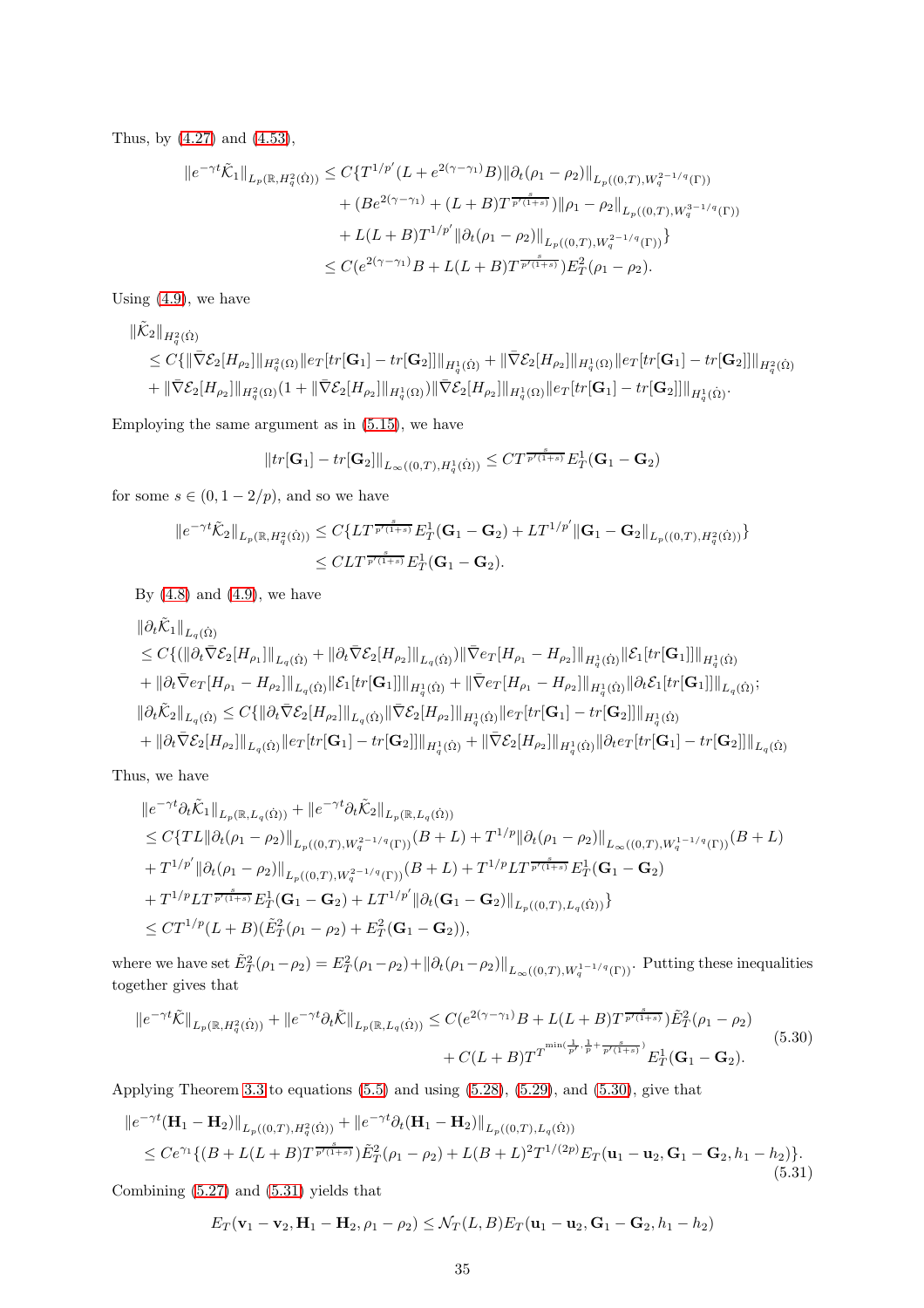with

$$
\mathcal{N}_T(L,B) = (Ce^{\gamma_1}(B+L(L+B)T^{\frac{s}{p'(1+s)}}) + 1)M_2L^3T^{\frac{s}{p'(1+s)}} + Ce^{\gamma_1}L(B+L)^2T^{1/(2p)}).
$$

Thus, choosing T so small that  $\mathcal{N}_T(L, B) \leq 1/2$ , we see that the  $\Phi$  is a contraction map from  $U_T$  into itself, and so there is a unique fixed point  $(\mathbf{u}, \mathbf{G}, h) \in U_T$  of the map  $\Phi$ . This  $(\mathbf{u}, \mathbf{G}, h)$  solves equations [\(2.66\)](#page-13-1) uniquely and possessing the properties mentioned in Theorem [2.3.](#page-13-2) This completes the proof of Theorem [2.3.](#page-13-2)

## <span id="page-35-1"></span>References

- [1] G. H. A. Cole, *Fluid dynamics*, London & Colchester 1962
- [2] I. V. Denisova, *Evolution of compressible and incompressible fluids separated by a closed interface*, Interface Free Bound. 2 (2000), no. 3, 283–312.
- [3] Yuko Enomoto and Yoshihiro Shibata, *On the* R*-sectoriality and the initial boundary value problem for the viscous compressible fluid flow*, Funkcial. Ekvac., 56(3) (2013), 441–505.
- <span id="page-35-5"></span>[4] E. V. Frolova, *Free boundary problem of magnetohydrodynamics*, Zap. Nauchn. Semi. POMI 425 (2014), 149–178.
- <span id="page-35-6"></span><span id="page-35-0"></span>[5] E. V. Frolova and Y. Shibata, *On the maximal* Lp*-*L<sup>q</sup> *regularity theorem of the linearized Electro-Magnetic field equatins with interface condition*, Preprint.
- [6] P. Kacprzyk, *Local free boundary problem for incompressible magnetohydrodynamics*, Dissedrtationes Mathematicae, 509 (2015), 1–52
- <span id="page-35-7"></span>[7] P. Kacprzyk, *Global free boundary problem for incompressible magnetohydrodynamics*, Dissertationes Mathematicase, 510 (2015), 1–44.
- <span id="page-35-2"></span>[8] L. D. Landau, E. M. Lifshitz, and L. P. Pitaevskii, *Electrodynamics of Continuous Media*, Second Edition, Landau and Lifschitz Course of Theoretical Physcs Vol. 8.
- <span id="page-35-3"></span>[9] O. A. Ladyzhenskaya and V. A. Solonnikov, *Solvability of some non-stationary problems of magnetohydrodynamics for viscous incompressible fluids*, Trudy Mat. Inst. Steklov 59 (19600, 155–173 (in Russian).
- [10] M. Padula and V. A. Solonnikov, *On the local solvability of free boundary problem for the Navier-Stokes equations,* Probl. Mat. Anal. Tamara Razhkovskaya, 50 (2010), 87–133.
- <span id="page-35-4"></span>[11] M. Padula and V. A. Solonnikov, *On the free boundary problem of Magnetohydrodynamics*, J. Mathematical Sciences, 178 (3)(2011), 313–344.
- [12] J. Pruess and G. Simonett, *Moving Interfaces and Quasilinear Parabolic Evolution Equations,* Birkhauser Monographs in Mathematics, 2016, ISBN:978-3-319-27698-4.
- [13] Y. Shibata, *Local well-posedness of free surface problems for the Navier-Stokes equations in a general domain*, Discrete and Continuous Dynamical Systems Series S 9 (1) (2016) February, 315–342.
- <span id="page-35-10"></span>[14] Y. Shibata, *On the local wellposedness of free boundary problem for the Navier-Stokes equations in an exterior domain*, Commun. Pure Appl. Anal. 17 (4) (2018), 1681–1721. doi:10.3934/cpaa.2018081.
- <span id="page-35-9"></span>[15] Y. Shibata and H. Saito, *Global Well-posedness for Incompressible-Incompressible Two Phase Problem*, In: T. Bodnar, G.P. Galdi, S. Necasova (eitors): Fluids under Pressure, Book Series: Advances in Mathematical Fluid Mechanics, Springer (2020)
- [16] Yoshihiro Shibata and Senjo Shimizu, *On a free boundary problem for the Navier-Stokes equations*, Differential Integral Equations, 20(3) (2007), 241–276.
- <span id="page-35-8"></span>[17] V. A. Solonnikov, *Lectures on evolution free boundary problems: Classical solutions*, *Mathematical aspects of evolving interfaces (Funchal, 2000),* Lecture Notes in Math., 1812, Springer, Berlin, 2003, 123–175.